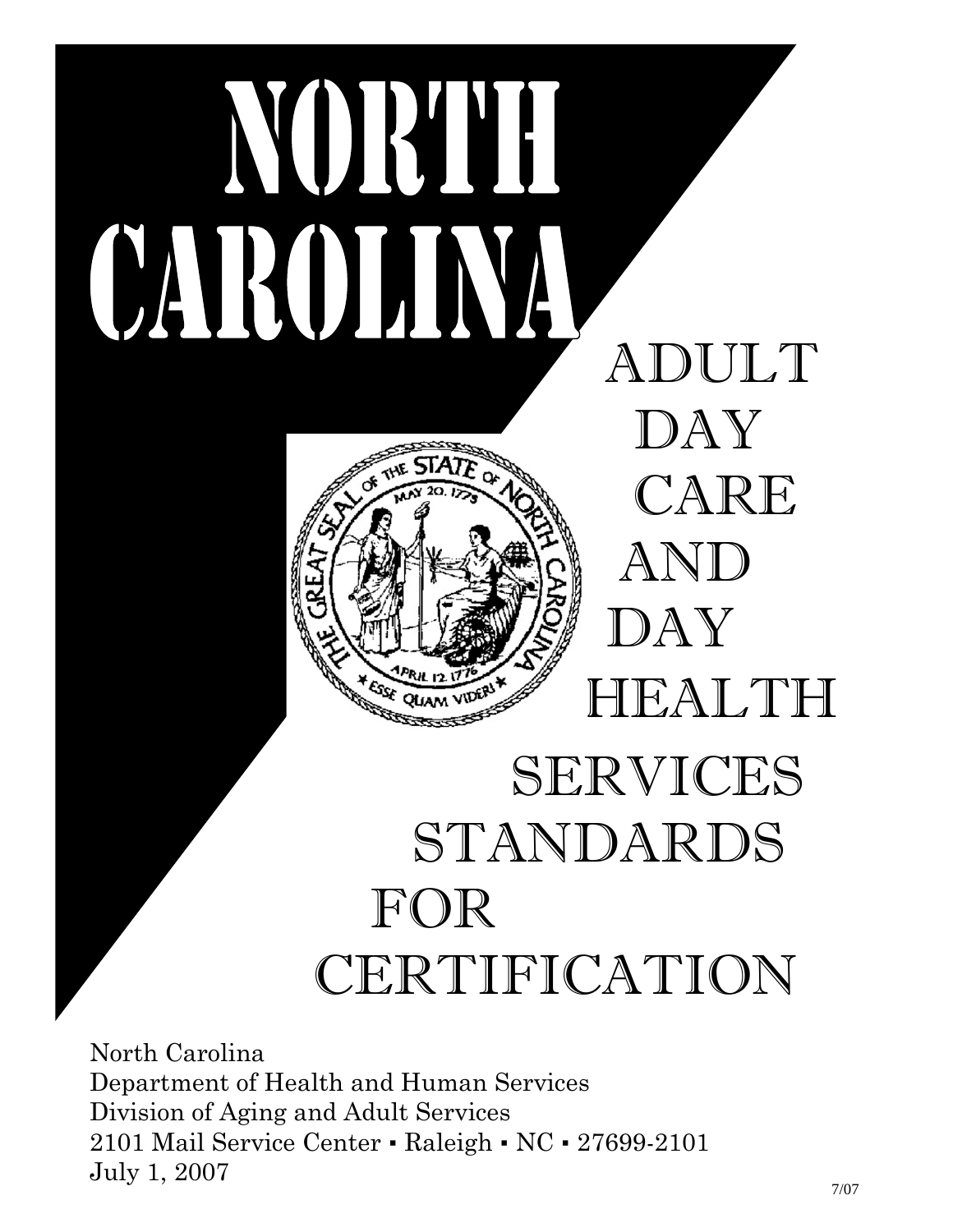#### ADULT DAY CARE SERVICES

AND

## ADULT DAY HEALTH SERVICES

## STANDARDS FOR CERTIFICATION

North Carolina Department of Health and Human Services Division of Aging and Adult Services 2101 Mail Service Center Raleigh, NC 27699-2101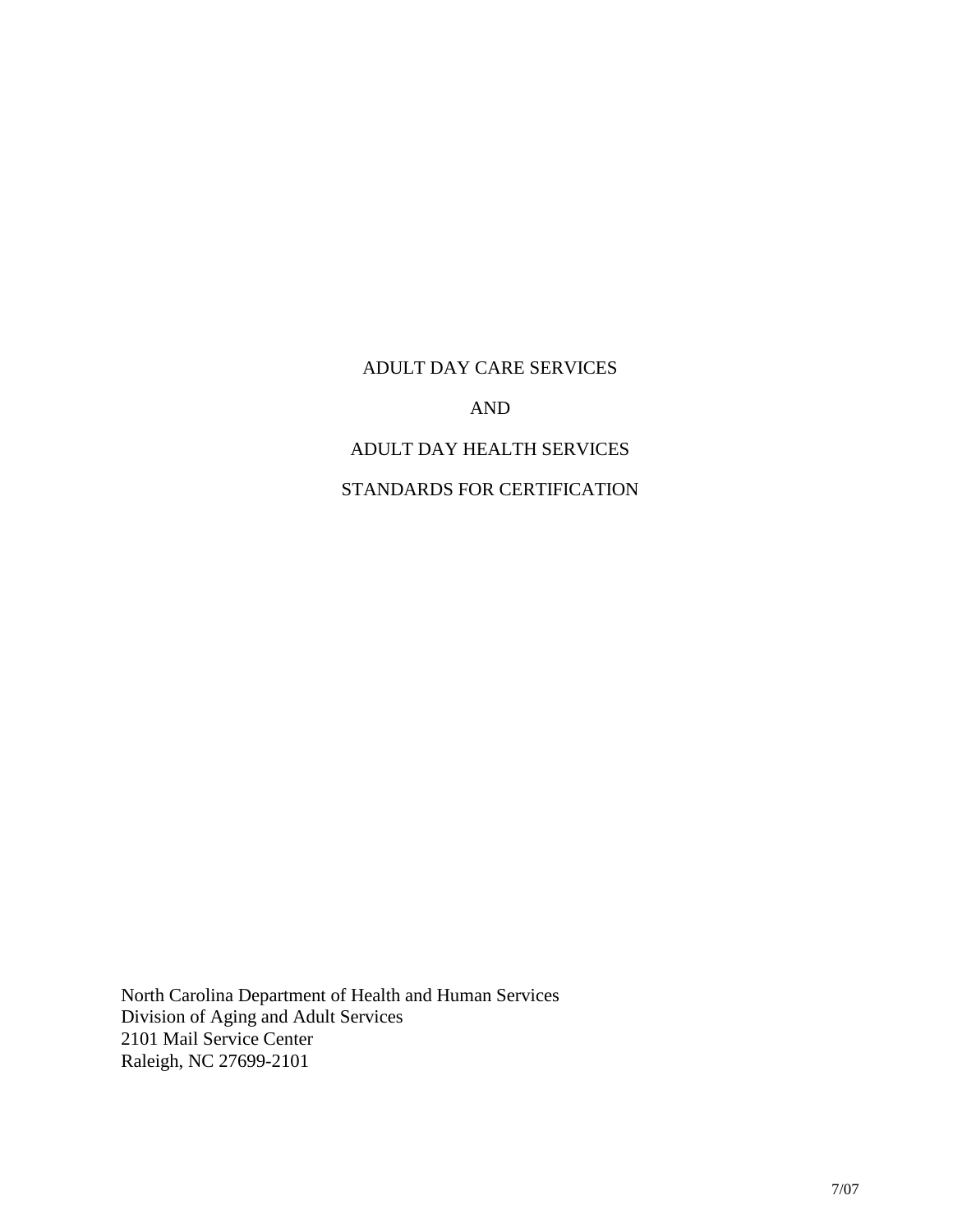#### STATEMENT OF RIGHTS OF ADULT DAY CARE PARTICIPANTS

The following is a statement of rights of persons enrolled in adult day care programs. Though the statement is not intended to be inclusive, it suggests an outline of the basic tenets that should be followed in providing day care services for adults.

The right to be treated as an adult, with respect and dignity.

- The right to participate in a program of services and activities that promote positive attitudes on one's usefulness and capabilities.
- The right to participate in a program of services designed to encourage learning, growth and awareness of constructive ways to develop one's interests and talents.
- The right to be encouraged and supported in maintaining one's independence to the extent that conditions and circumstances permit, and to be involved in a program of services designed to promote personal independence.

The right to self-determination within the day care setting, including the opportunity to:

participate in developing one's plan for services;

decide whether or not to participate in any given activity;

be involved to the extent possible in program planning and operation.

The right to be cared about in an atmosphere of sincere interest and concern in which needed support and services are provided.

The right to privacy and confidentiality.

Prepared by: The National Institute on Adult Day Care a constituent unit of The National Council on the Aging, Inc. 1984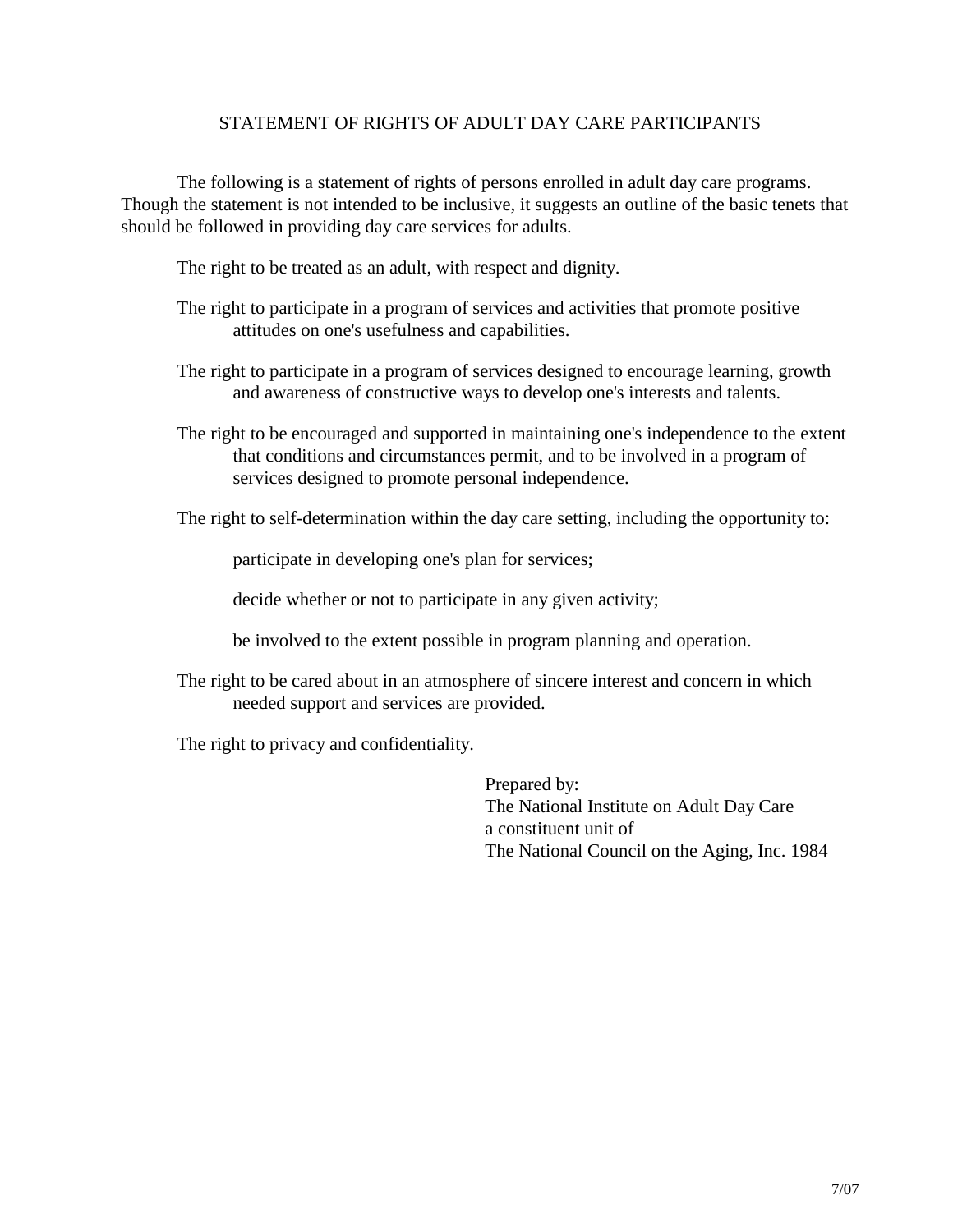| $\mathbf{I}$ . |                                                | Administration                                                                               |  |  |  |  |
|----------------|------------------------------------------------|----------------------------------------------------------------------------------------------|--|--|--|--|
|                | A.<br><b>B.</b>                                |                                                                                              |  |  |  |  |
|                | C.                                             | 1.<br>2.<br>3.<br>4.<br>5.<br>6.<br>7.<br>8.<br>9.<br>10.<br>11.<br>12.<br>13.<br>14.<br>15. |  |  |  |  |
| II.            | D.                                             | Personnel                                                                                    |  |  |  |  |
|                | A.<br><b>B.</b><br>C.<br>D<br>Ε.<br>F.<br>G.   | Staff Responsible for Personal Care in Adult Day Health                                      |  |  |  |  |
| Ш.             | A.<br><b>B.</b><br>$\mathcal{C}$ .<br>D.<br>Ε. | The Facility<br>Additional Facility Requirements for Adult Day Health 12                     |  |  |  |  |

# **TABLE OF CONTENTS**

## Page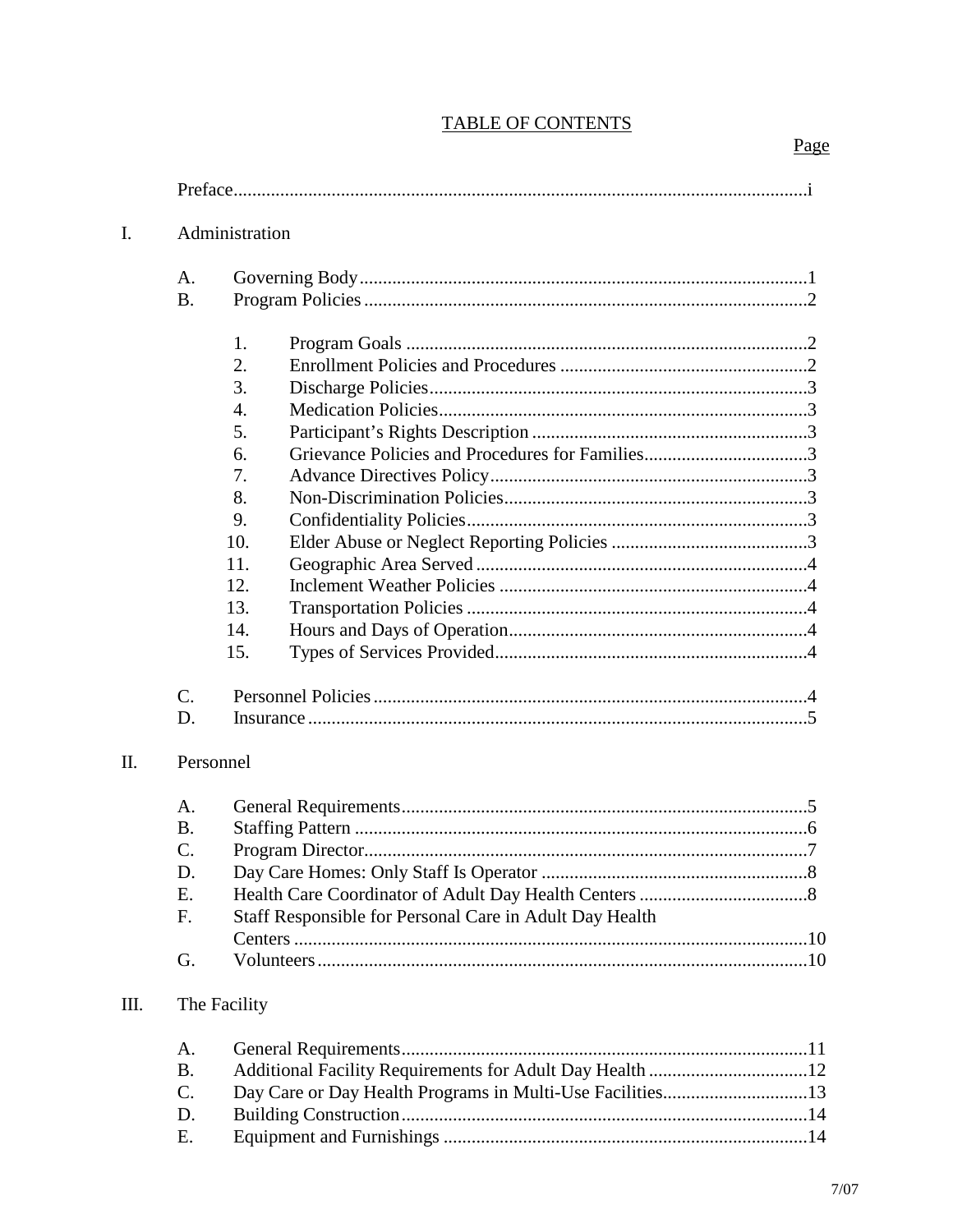## TABLE OF CONTENTS (Continued)

| IV.        |                            | <b>Program Operation</b>                                        |  |  |  |  |
|------------|----------------------------|-----------------------------------------------------------------|--|--|--|--|
|            | A.                         |                                                                 |  |  |  |  |
|            |                            | 1.                                                              |  |  |  |  |
|            |                            | 2.                                                              |  |  |  |  |
|            |                            | 3.                                                              |  |  |  |  |
|            | <b>B.</b>                  |                                                                 |  |  |  |  |
|            | $C_{\cdot}$                |                                                                 |  |  |  |  |
|            | D.                         |                                                                 |  |  |  |  |
|            | E.                         |                                                                 |  |  |  |  |
|            |                            | 1.                                                              |  |  |  |  |
|            |                            | 2.                                                              |  |  |  |  |
|            | F.                         |                                                                 |  |  |  |  |
|            | G.                         |                                                                 |  |  |  |  |
| V.         | Records<br>A.<br><b>B.</b> | Program Records for Day Care and Day Health Centers and Homes25 |  |  |  |  |
| VI.        |                            | Certification                                                   |  |  |  |  |
|            | A.                         |                                                                 |  |  |  |  |
|            | <b>B.</b>                  |                                                                 |  |  |  |  |
|            | C.                         |                                                                 |  |  |  |  |
|            | D.                         |                                                                 |  |  |  |  |
|            | Е.                         |                                                                 |  |  |  |  |
|            | F.                         |                                                                 |  |  |  |  |
|            | G.                         |                                                                 |  |  |  |  |
|            | H.                         |                                                                 |  |  |  |  |
|            | I.                         |                                                                 |  |  |  |  |
|            | Appendix A                 | <b>Construction Requirements for Day Care Homes</b>             |  |  |  |  |
| Appendix B |                            | <b>Definitions of Terms</b>                                     |  |  |  |  |
| Appendix C |                            | Program Forms                                                   |  |  |  |  |
| Appendix D |                            | <b>Special Care Services</b>                                    |  |  |  |  |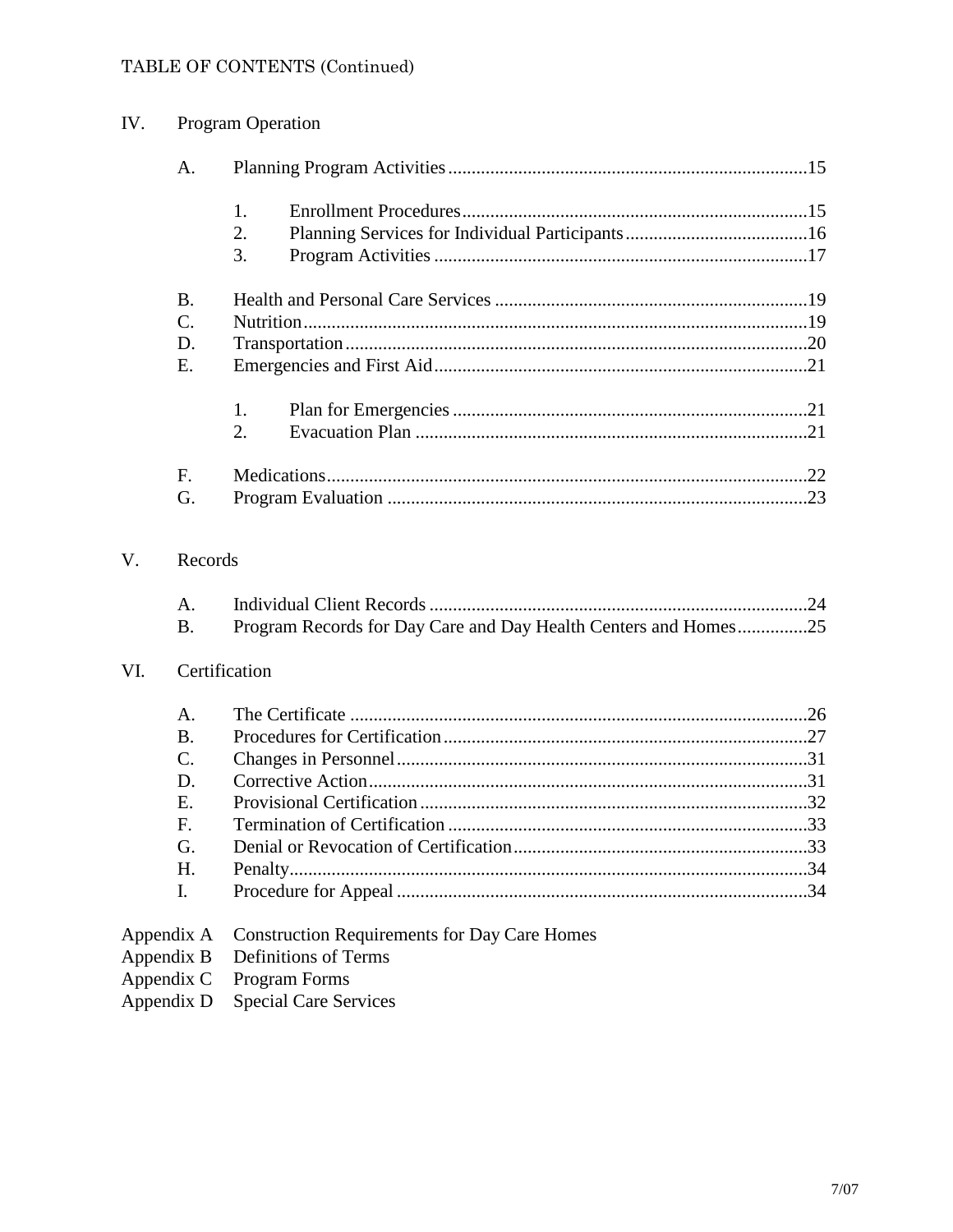#### PREFACE

Day Care Services for Adults is the provision of an organized program of services during the day in a community group setting for the purpose of supporting adults' personal independence, and promoting their social, physical, and emotional well-being. Services must include a variety of program activities designed to meet the individual needs and interests of the participants, a nutritious meal and snacks as appropriate to the program, and referral to and assistance in using appropriate community resources. Medical examinations are required for individual participants for admission to a program and periodically thereafter. Services must be provided in a home or center certified to meet state standards for such programs.

The health care component of adult day health services distinguishes it from adult day care, which also provides a structured program of activities and services during the day for aging, disabled and handicapped adults. As part of the structured day program of activities and services, participants enrolled in adult day health also require daily nursing supervision. Participation in adult day health can enable such persons to achieve and maintain their optimum level of independence and can support family members and other caregivers who are providing full-time care to frail adults living at home.

It is possible for adult day care and adult day health to be provided within one program. This arrangement is referred to as a combination adult day care/day health program. In a combination program, persons are enrolled for the level of service needed, either adult day care or day health. Activities and services are provided in the same setting with the same staff.

Adults who need adult day care and adult day health services are aging, disabled and handicapped persons who have impairments which prohibit them from living independently without supportive services and which put them at risk of becoming institutionalized. Some of these adults have faced rather drastic crises in their lives which have led to or will lead to substantial deterioration of their physical, emotional, mental, social and economic well-being. For others, the changes have been slower and less visible. A final group of adults may not yet have experienced crises requiring immediate intervention; for these, the signs of distress and deterioration are developing. Preventive action is needed in these cases. Adult day care and adult day health are services that can respond to these needs.

It is the intent of the Division of Aging and Adult Services of the North Carolina Department of Health and Human Services to support the development and operation of adult day care services and adult day health in local communities for adults who need this type of supportive program in order to maintain their potential for independent living. These services are not intended nor appropriate to substitute for the services of skilled nursing care nor to duplicate the functions of an adult social club, sheltered workshop, or senior service center. Services are to be planned and implemented as an integral but distinct point in the continuum of supportive services that should be offered and provided in a coordinated effort within a community.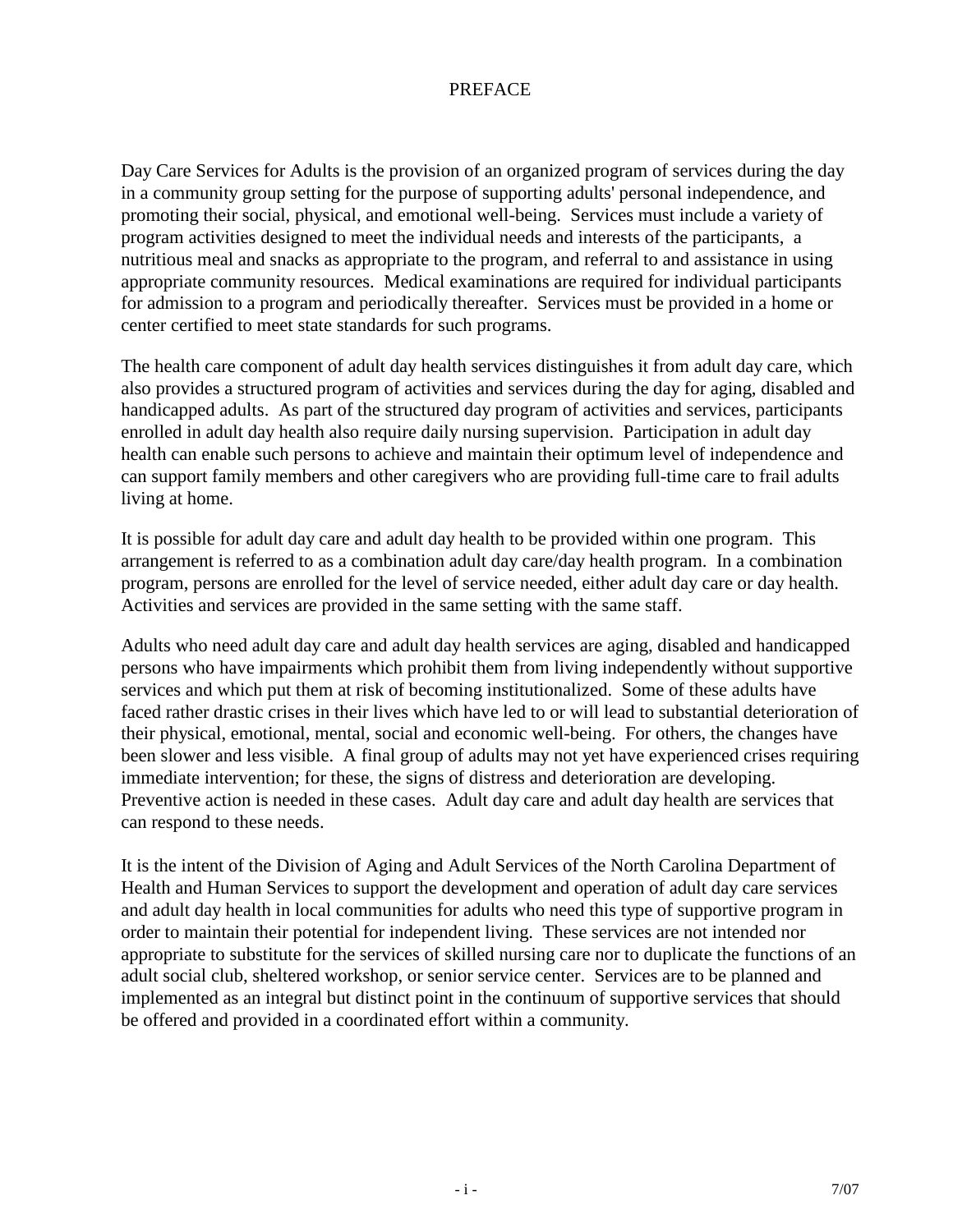The standards which follow for adult day care and adult day health are not intended as standards for day hospitals, partial hospital programs, or other medically oriented day services. These standards support a program which is designed to reduce social isolation and loneliness, to provide opportunities for socialization, to stimulate interests in leisure activities, to enhance capacity to perform the activities of daily living, to provide instruction, consumer protection, to make referral to other services in the community as needed, and to improve health status by maintaining necessary liaisons with health providers.

Two primary purposes are to be served by these standards. First and foremost, they are the criteria for certification which must be met in order to comply with North Carolina General Statute 131D-6. In addition, these standards are intended to provide guidance on how to develop and operate day care and day health programs which meet the needs of the aging and disabled in local communities. The goal of the standards is to establish policies and procedures which will contribute to good programs and improve services, and not merely to identify shortcomings.

The administrative rules applicable for adult day care and adult day health, 10A North Carolina Administrative Code (NCAC) 06R and 10A NCAC 06S, are a part of the North Carolina Administrative Code which can be found online at http://reports.oah.state.nc.us/ncac.asp. The citation "10A NCAC 06R" refers to Title 10A, Subchapter 06R of the Code and "10A NCAC 06S" refers to Title 10A, Subchapter 06S of the Code.

The language of the administrative rules of Subchapter 06R and 06S are identical to that of the Standards for Certification contained in this document which has been prepared for everyday use. The administrative rules of Subchapter 06R and 06S are referenced in these Standards. Any information contained in these Standards which is in italicized print is not contained in the administrative rules of Subchapter 06R or 06S, but should be considered extra guidance or clarification. To further assist those reading the standards those rules applicable only to adult day care are highlighted with a double line around the section where feasible; those rules applicable only to adult day health or combination progams are highlighted with a single line around the section where feasible.

For purposes of developing individual service plans and designing program activities, staff should consider that:

The family continues to be a significant unit within our society whether as immediate family, extended family, or non-related but significant persons.

All persons in a family deserve to have their attitudes, contributions, concerns and potential respected and considered.

Participants and their families should be given the opportunity to find their own ways to resolve problems.

Each situation and person should be treated individually, recognizing and taking into consideration any unique factors.

Each person in a family should be allowed to engage in decision-making and caregiving to the extent that he can and desires.

Families have varying values, culture and lifestyles that should be taken into account during intervention, problem-solving and treatment.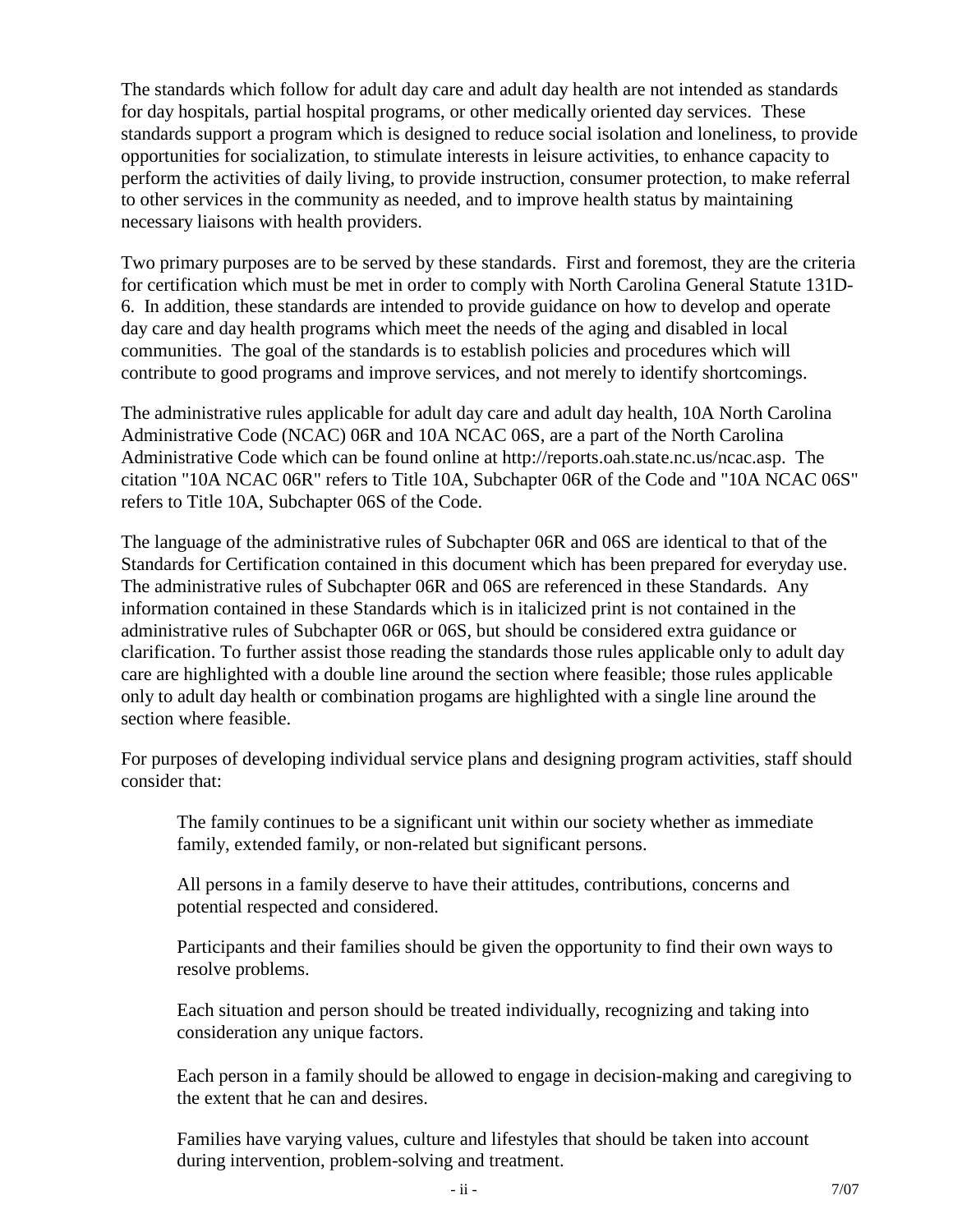Each participant has individual rights to choose not to engage his family in service planning and his needs should still be adequately addressed.

Adult day health programs and programs which provide adult day health in combination with adult day care must be certified as meeting these standards in order to be eligible to receive Medicaid funds [Title XIX of the Social Security Act]. The certification process is described in Section VI of this manual. The county department of social services is the local agency which is responsible for providing assistance regarding program certification. Anyone interested in establishing a certified adult day care or day health program should contact the department of social services in the county where the program would be located. In addition, the Adult Day Care/Day Health Consultant in the Division of Aging and Adult Services in Raleigh (919-733-0440) is available to provide consultation and technical assistance.

Additional copies of this standards manual are available from the Division of Aging and Adult Services website http://www.ncdhhs.gov/aging/ or by contacting:

> Division of Aging and Adult Services 2101 Mail Service Center Raleigh, NC 27699-2101 (919) 733-0440

#### Certification Requirement [10A NCAC 06R .0101 and 06S .0101]

This manual contains standards for certification of adult day care programs. The standards relate to all aspects of operation of an adult day care and adult day health program including administration, facility, and program operation. Adult day care and adult day health programs, as stated in North Carolina General Statute 131D-6, shall be certified as meeting these standards. Programs exempted from certification requirements by General Statute 131D-6 shall meet these standards for certification only if receiving funds administered by the Division of Aging and Adult Services. Certification is the responsibility of the county department of social services (and health department, for Adult Day Health) and the Department of Health and Human Services, Division of Aging and Adult Services.

Any program making application for certification or making timely and sufficient application for renewal of certification shall be in compliance with all standards for certification. If all standards are not being met, certification shall be denied or limited as appropriate. Certification of any program in willful violation of standards as defined in this manual, VI. Certification, D.2., page 35 shall be revoked. Procedures in G.S. 150B-3 shall be followed.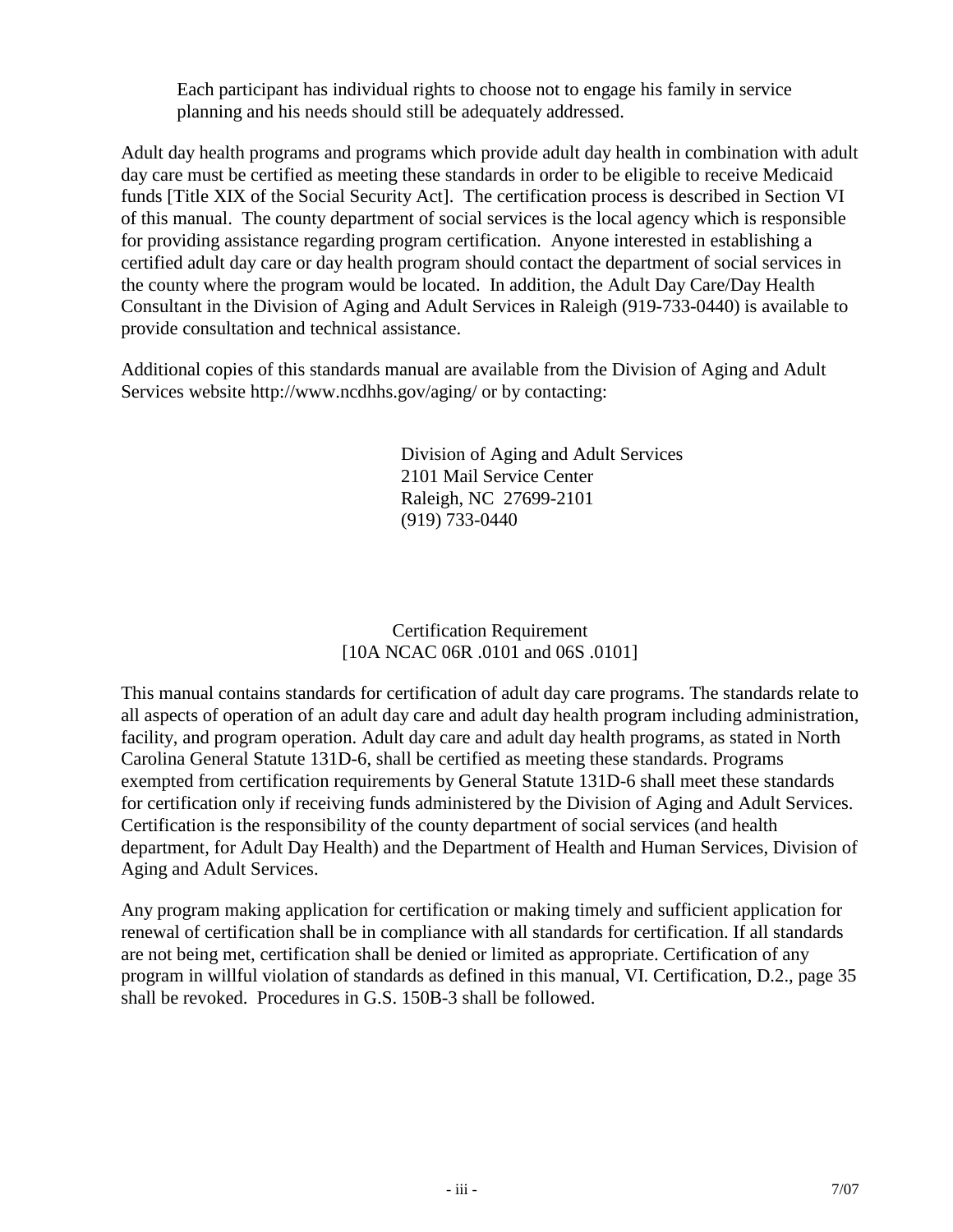#### DEFINITION OF ADULT DAY CARE [G.S. 131D-6]

Adult day care means the provision of group care and supervision in a place other than their usual place of abode on a less than 24-hour basis to adults who may be physically or mentally disabled. The following programs are exempted from the provisions of G.S. 131D-6:

- those that care for three people or less;
- those that care for two or more persons, all of whom are related by blood or marriage to the operator of the facility;
- those that are required by other statutes to be licensed by the Department of Health and Human Services.

#### DEFINITION OF ADULT DAY HEALTH SERVICES [10A NCAC 06S .0102]

Adult day health services is the provision of an organized program of services during the day in a community group setting for the purpose of supporting an adult's personal independence, and promoting his social, physical, and emotional well-being. Services must include health care services as defined in these standards and a variety of program activities designed to meet the individual needs and interests of the participants, and referral to and assistance in using appropriate community resources. Also included are food and food services to provide a nutritional meal and snacks as appropriate to the program. Transportation to and from the service facility is an optional service that may be provided by the day health program.

A community group setting is:

- 1. a day health center, which is a program operated in a structure other than a single family dwelling; or
- 2. a day health home, which is a program operated in a single family dwelling limited to 16 adults; or
- 3. a day health program in a multi-use facility, which is a day health center established in a building which is used at the same time for other activities; or
- 4. a combination program, which is a program offering both adult day care and adult day health services.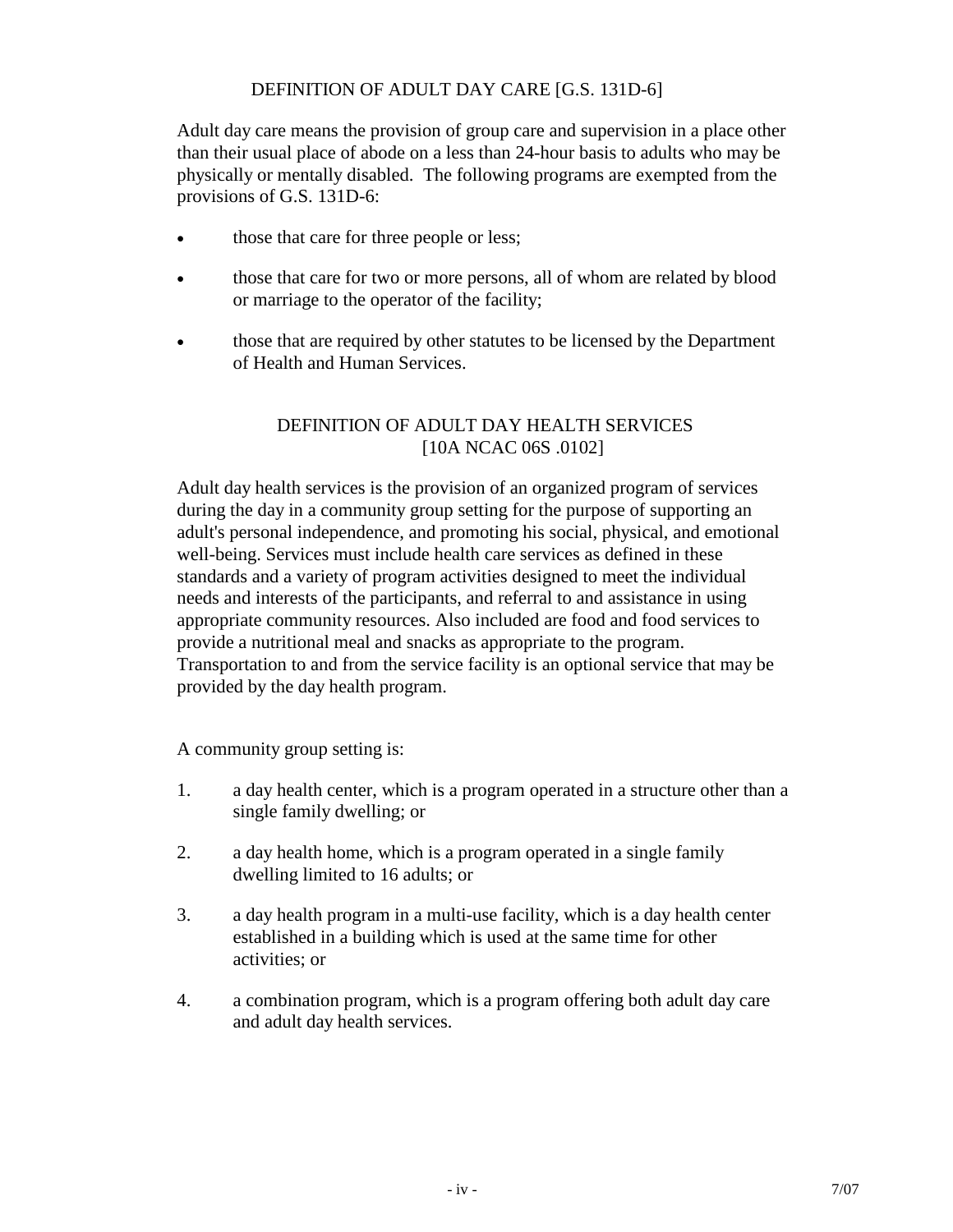#### STANDARDS FOR ADULT DAY CARE AND ADULT DAY HEALTH PROGRAMS

#### I. Administration

- A. Governing Body [10A NCAC 06R .0301 and 06S .0201]
	- 1. Responsibility for management rests with the governing body of the day care or day health program. In a private for profit program, responsibility for management rests with the owner or board of directors; in a private, non-profit program, with the board of directors; in a public agency, with the board of that agency.
	- 2. The governing body of a day care or day health program shall establish and maintain management procedures, including:
		- a. approval of organizational structure;
		- b. adoption of an annual budget;
		- c. regular review of financial status, making sure that the program is under fiscal management; this includes conducting a review of the annual budget, monthly accounts of income and expenditures to reflect against the projected budget, and an annual audit;
		- d. appointment of the program director who shall delegate responsibility for conduct of specific programmatic and administrative activities in accordance with policies adopted by the governing body; and
		- e. adoption of written policies regarding operation, including:
			- (1) program policies outlining program goals; enrollment and discharge criteria and procedures; hours of operation; types of services provided, including transportation if offered; rates and payments; and management of medications. The policies shall be designed so copies may be given to interested parties who request information about the day care or day health program.
			- (2) personnel policies; and
			- (3) any other policies deemed necessary by the governing body, such as agreements with other agencies and organizations.
	- 3. All policies affecting clients shall be written in direct and understandable language.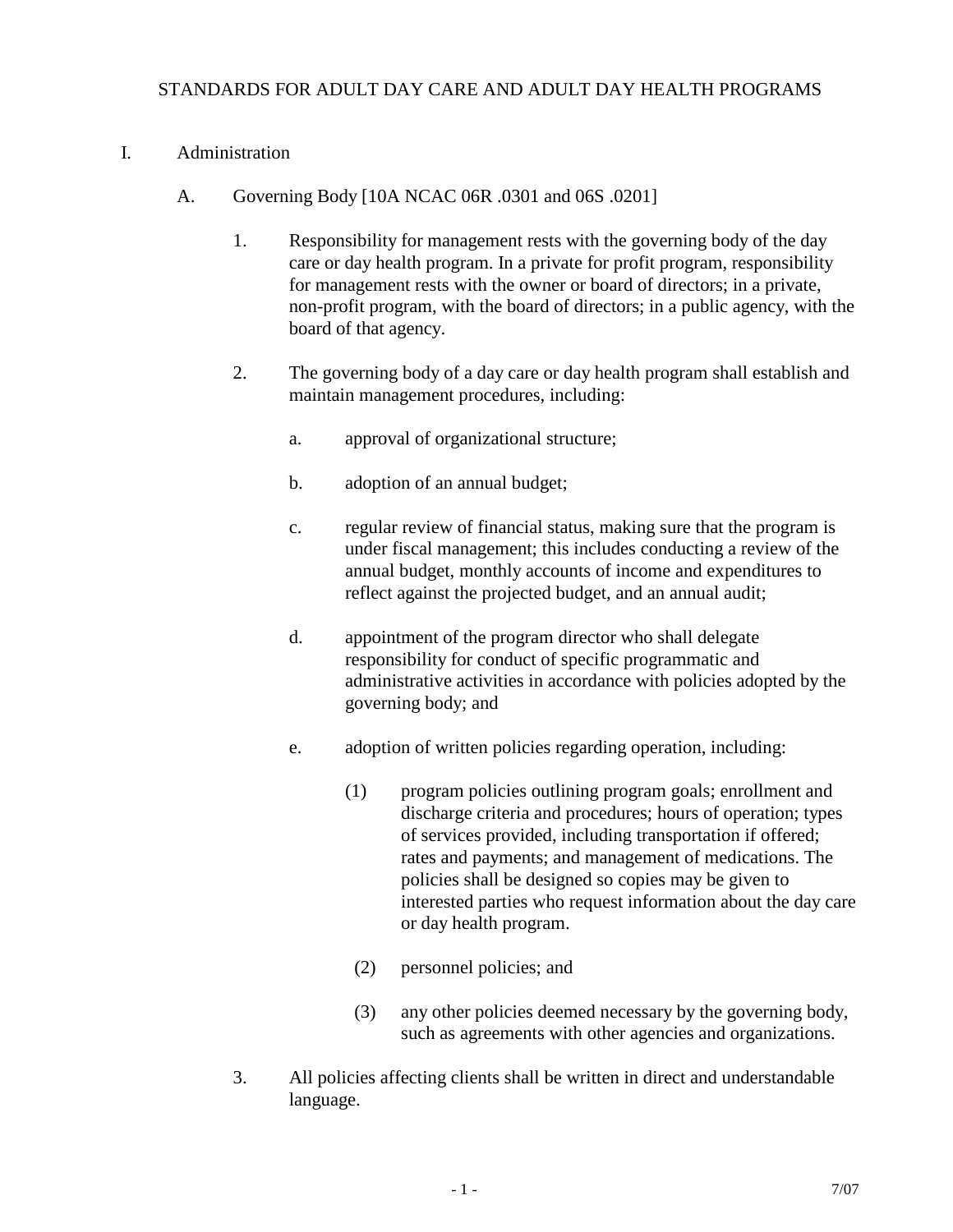- 4. The owner of a day care or day health home shall establish and maintain operating procedures, including the following:
	- a. develop an annual budget;
	- b. maintain monthly accounts of income and expenditures; and
	- c. establish written policies regarding operation, including:
		- (1) program policies *including, but not limited to* outlining program goals; enrollment and discharge criteria and procedures; hours of operation; types of services provided, including transportation, if offered; rates and payments; and management of medications [see Section I. B. below]. The policies shall be designed so copies may be given to interested parties who request information about the day care or day health program;
		- (2) personnel policies; and
		- (3) any other policies deemed necessary, such as agreements with other agencies and organizations.
- B. Program Policies

The adult day care and day health program policies shall be provided to the participant's family member, responsible party or caregiver at the time of enrollment and available on request. [10A NCAC 06R .0507 and 06S .0401]

*The following items shall be addressed in the program policies:*

- 1. Program goals [10A NCAC 06R .0302 and 06S .0202]
	- a. The program shall have stated goals to guide the character of the services given.
	- b. These goals shall be in writing and consistent with the definition of adult day care and day health services.
- 2. Enrollment Policies and Procedures [10A NCAC 06R .0501 and 06S .0401]
	- a. Each adult program shall have enrollment policies. Enrollment policies shall be in writing as a part of the program policies and shall define the population served.
	- b. These policies serve as the basis for determining who shall be accepted into the program and for planning activities appropriate for the participants. The policies shall be specific to prevent enrolling people whose needs cannot be met by the planned activities and shall provide for discharge of participants whose needs can no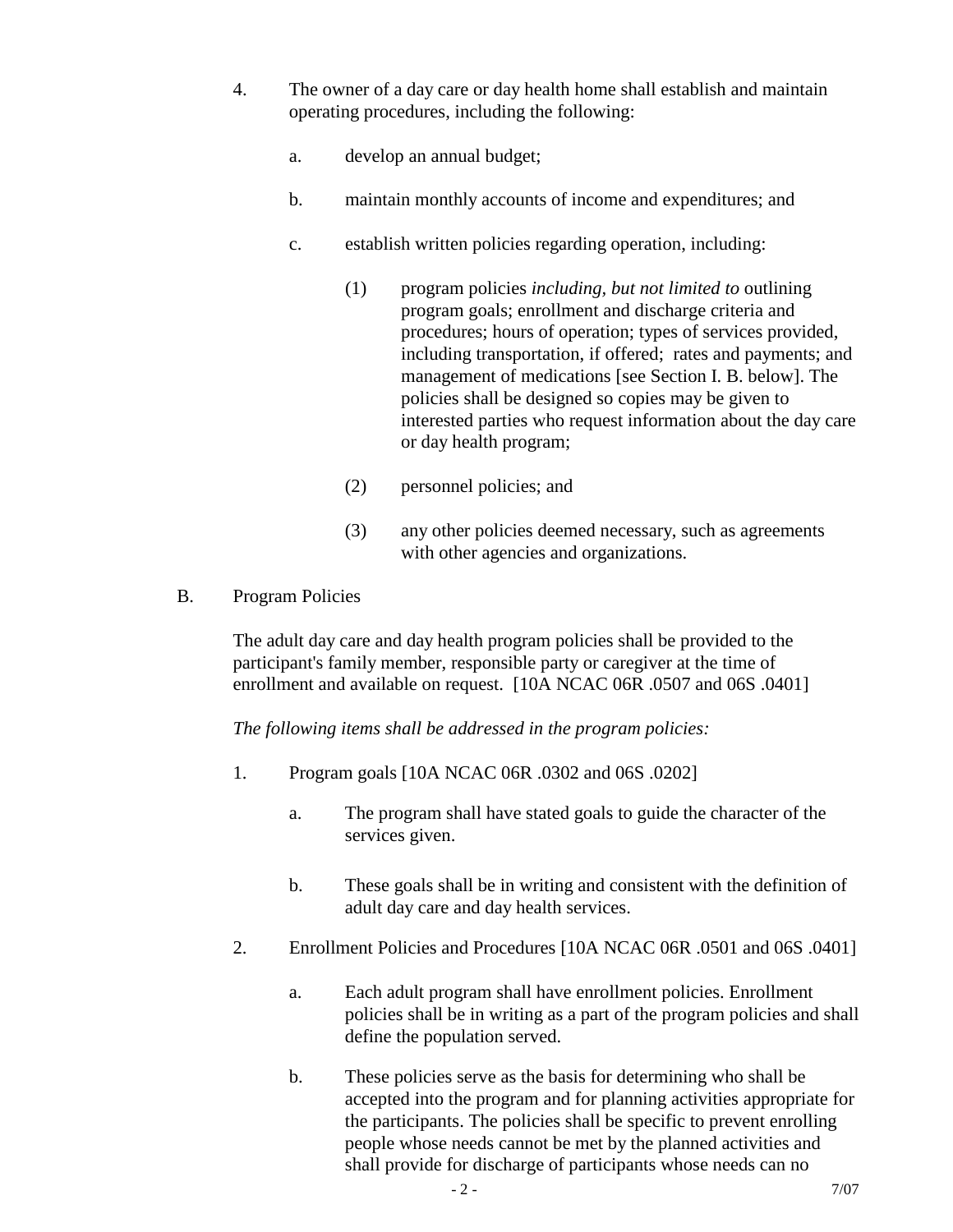longer be met or who can no longer be cared for safely. If a day care or day health program serves semi-ambulatory or non-ambulatory persons, it shall be so stated in the admissions criteria.

|    |                                                                    |     | ADULT DAY HEALTH ONLY                                             |
|----|--------------------------------------------------------------------|-----|-------------------------------------------------------------------|
| c. | Additional Enrollment and Participation Requirements for Adult Day |     |                                                                   |
|    | Health Programs [10A NCAC 06S .0402]                               |     |                                                                   |
|    |                                                                    |     |                                                                   |
|    | 1.                                                                 |     | Adult day health programs may serve persons 18 years of age or    |
|    |                                                                    |     | older who need day health services in order to support their      |
|    |                                                                    |     | independence and who require one or more of the following         |
|    |                                                                    |     | during the hours of the day health program                        |
|    |                                                                    |     |                                                                   |
|    |                                                                    | (A) | Monitoring of a medical condition; or                             |
|    |                                                                    | (B) | Provision of assistance with or supervision of activities of      |
|    |                                                                    |     | daily living; or                                                  |
|    |                                                                    |     |                                                                   |
|    |                                                                    | (C) | Administration of medication, special feedings or                 |
|    |                                                                    |     | provision of other treatment or services related to health        |
|    |                                                                    |     | care needs.                                                       |
|    |                                                                    |     |                                                                   |
|    | 2.                                                                 |     | Day health programs shall not enroll or continue to serve persons |
|    |                                                                    |     | whose needs exceed the capability of the program.                 |
|    | 3.                                                                 |     | Each individual's service plan, in addition to the requirements   |
|    |                                                                    |     | related to program activities, shall include the health needs and |
|    |                                                                    |     | the goals for meeting the health needs of the individual.         |
|    |                                                                    |     |                                                                   |

- 3. Discharge Policies outlining the criteria for discharge and notification procedures for discharge, the timeframe and procedures for notifying the applicant, family member or other caregiver of discharge, and referral or follow-up procedures;
- 4. Medication Policies [10A NCAC 06R .0505(a) and 06S .0401] regarding participant medication use, medication administration order changes and medical disposal;
- 5. Participant's Rights description;
- 6. Grievance Policies and Procedures for families;
- 7. Advance Directives Policy;
- 8. Non-Discrimination Policies;
- 9. Policies Addressing Procedures to Maintain Confidentiality;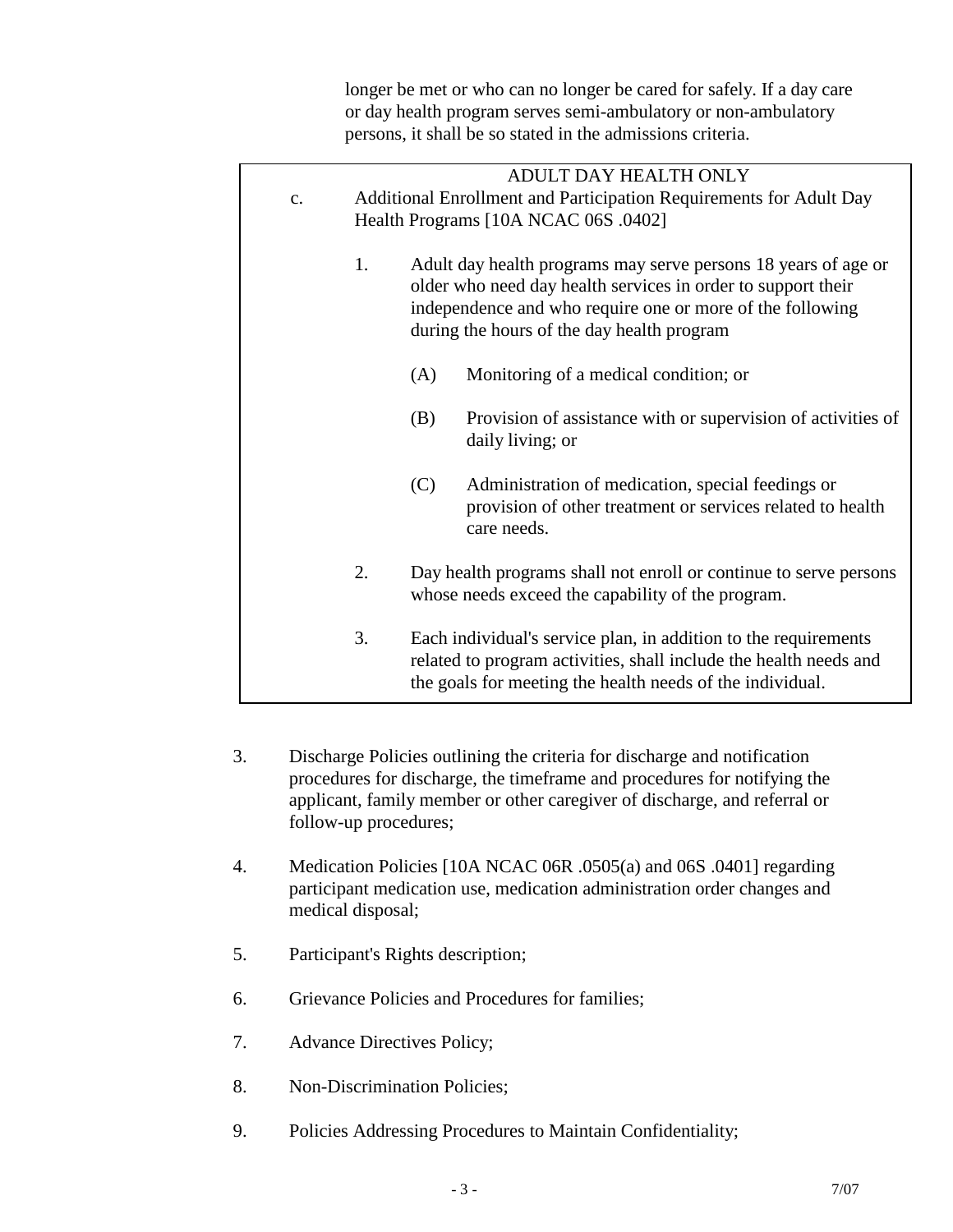- 10. Policies on Reporting Suspected Abuse or Neglect;
- 11. Description of the geographical area serviced by the program;
- 12. Inclement Weather Policies;
- 13. Transportation Policies [NCAC 06R .0503 and 06S .0404] for programs providing or arranging for public transportation that include routine and emergency procedures, accidents, medical emergencies, weather emergencies and escort issues;
- 14. Hours and days of operation [10A NCAC 06R .0506 and 06S .0401]
	- a. Supervision of adult day program participants and adult day care and day health program services shall be provided throughout all hours participants are present at the program.
	- b. The program shall operate for a minimum of six (6) hours.
	- c. Day care and day health programs shall provide supervision of participants and program activities at least five (5) days per week, except that a facility may be closed for designated holidays, for hazardous weather conditions, for vacations, and for other reasons as agreed upon by the director and the county department of social services. Late openings or early closures may be scheduled on days when hazardous weather conditions exist or when emergency situations arise.
- 15. *Types of services provided*

*In addition to the basic services provided as a part of the program, specialized services such as speech therapy, physical therapy, counseling, etc. may be provided as needed by individual participants. These services may be provided by program staff, if qualified, or arranged for through the program if available through community resources.*

- C. Personnel Policies [10A NCAC 06R .0305(b) and 06S .0201]
	- 1. Personnel policies and their content are the responsibility of each adult day care program. Each program shall state its policies in writing. A copy of this statement of personnel practice shall be given to each employee and shall state the program's policy on the following:
		- a. annual leave,
		- b. educational opportunities,
		- c. pay practices,
		- d. employee benefits,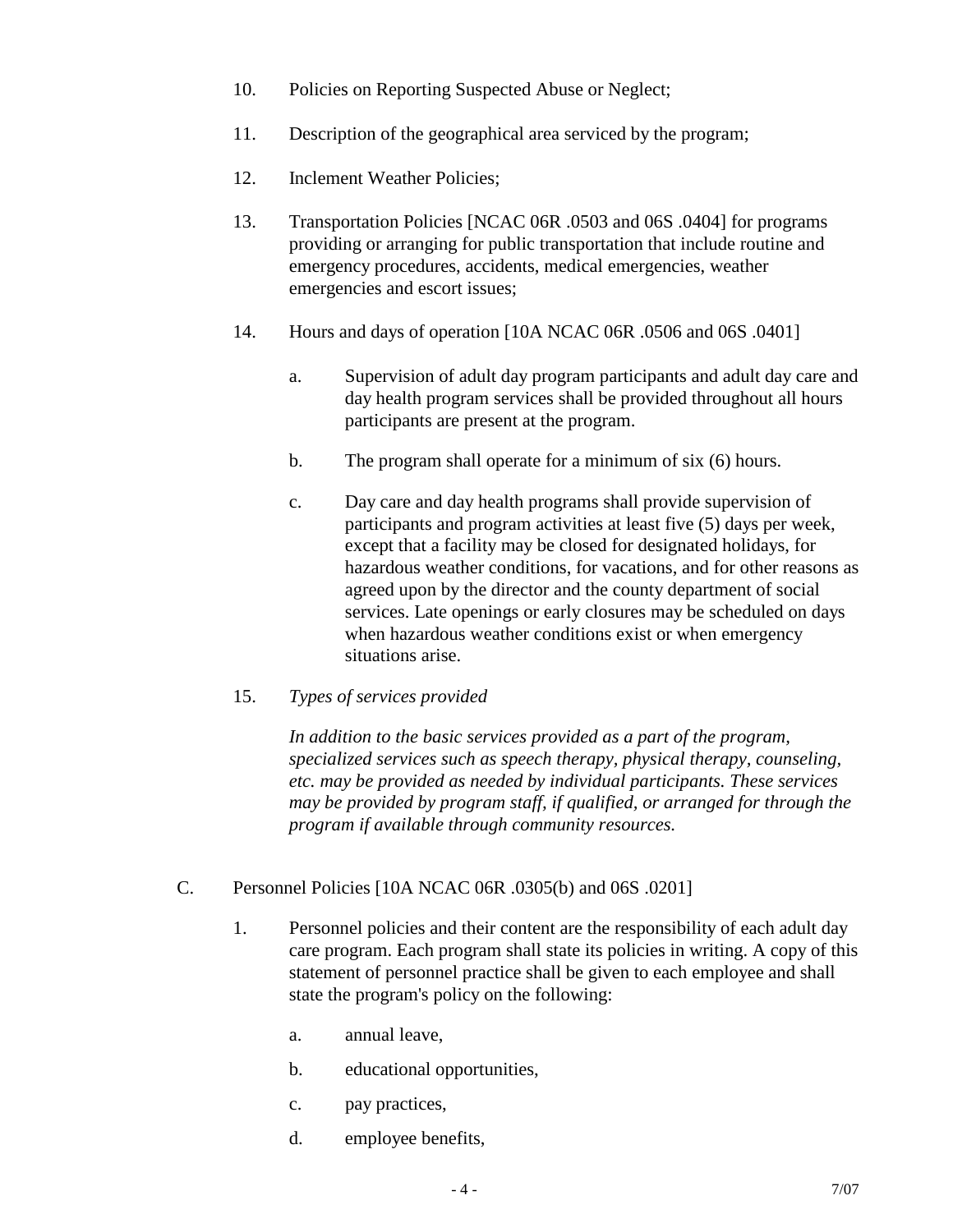- e. grievance procedures,
- f. performance and evaluation procedures,
- g. criteria for advancement,
- h. discharge procedures,
- i. hiring and firing responsibility,
- j. use of any probationary period,
- k. staff participation in reviews of personnel practices,
- l. maternity leave,
- m. military leave,
- n. civil leave (jury duty and court attendance), and
- o. protection of confidential information.
- 2. All policies developed shall conform to the United States Department of Labor wage and hour regulations.
- D. Insurance [10A NCAC 06R .0304 and 06S .0201]

The governing body shall provide for adequate liability insurance coverage for the facility and vehicles used by the program.

- II. Personnel [10A NCAC 06R .0305(a) and 06S .0201]
	- A. General Requirements
		- 1. The owner of adult day care and adult day health homes initially certified after January 1, 2003, or homes that make structural modifications after this date, shall reside in the home.
		- 2. Staff positions shall be planned and filled according to the goals of the program and the manpower needed to develop and direct the activities which meet these goals.
		- 3. There shall be a statewide criminal history records search of all newly-hired employees of adult day programs for the past five (5) years conducted by an agency approved by the North Carolina Administrative Offices of the Courts.
		- 4. There shall be a written job description for each position, full-time or parttime. The job description shall specify:
			- a. qualifications of education and experience;
			- b. to whom employee is responsible;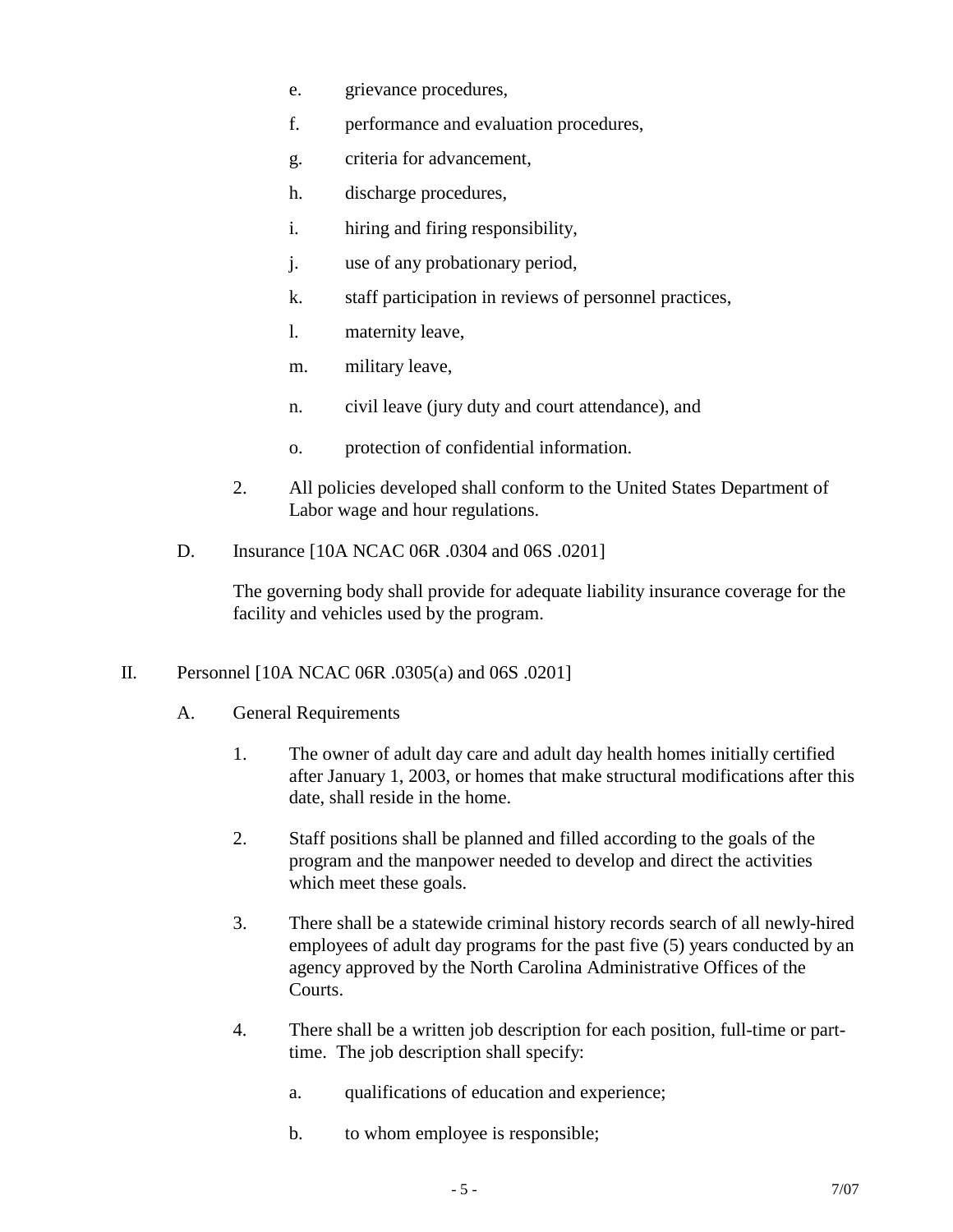- c. duties and responsibilities; and
- d. salary range;

*[See Part C, for responsibilities and minimum qualifications on which the program director's job description should be based.]*

- 5. References, including former employers, shall be required in recruitment of staff.
- 6. There shall be an established review process for each employee at least annually and following any probationary period.
- 7. There shall be a written plan for orientation and staff development of new employees and volunteers and ongoing development and training of all staff. Documentation of such orientation, staff development and training shall be recorded.
- 8. There shall be a written plan for staff substitutions in case of absences. The plan shall include the coverage of usual responsibilities as well as maintenance of staff/participant ratio. Substitute staff shall have the same qualifications and training as those required by the position and Standards for Certification. Substitutes are not required to have current CPR and First Aid training as long as other staff are present with this training at all times. Trained volunteers may be used instead of paid substitutes.
- 9. Prior to beginning employment, each new employee shall present a written medical statement, completed within the prior 12 months by a physician, nurse practitioner or physician's assistant, certifying that the employee has no illness or health condition that would pose a health risk to others and that the employee can perform the duties assigned in the job.
- B. Staffing Pattern [10A NCAC 06R .0305(c) and 06S .0203]

The staffing pattern shall be dependent upon the enrollment criteria and the particular needs of the participants who are to be served. The ratio of staff to participants shall be adequate to meet the goals and objectives of the program. Whenever regularly scheduled staff are absent, substitutes shall be used to maintain the staff-participant ratio and, for adult day health programs, to assure proper supervision of the delivery of the health care services. The minimum ratios shall be as follows:

#### Adult Day Care Homes

One full-time equivalent staff person with responsibility for direct participant care for each six participants, up to 16 participants total.

#### Adult Day Care Centers

One full-time equivalent staff person with responsibility for direct participant care for each eight participants.

#### Adult Day Health Centers and Adult Day Health Homes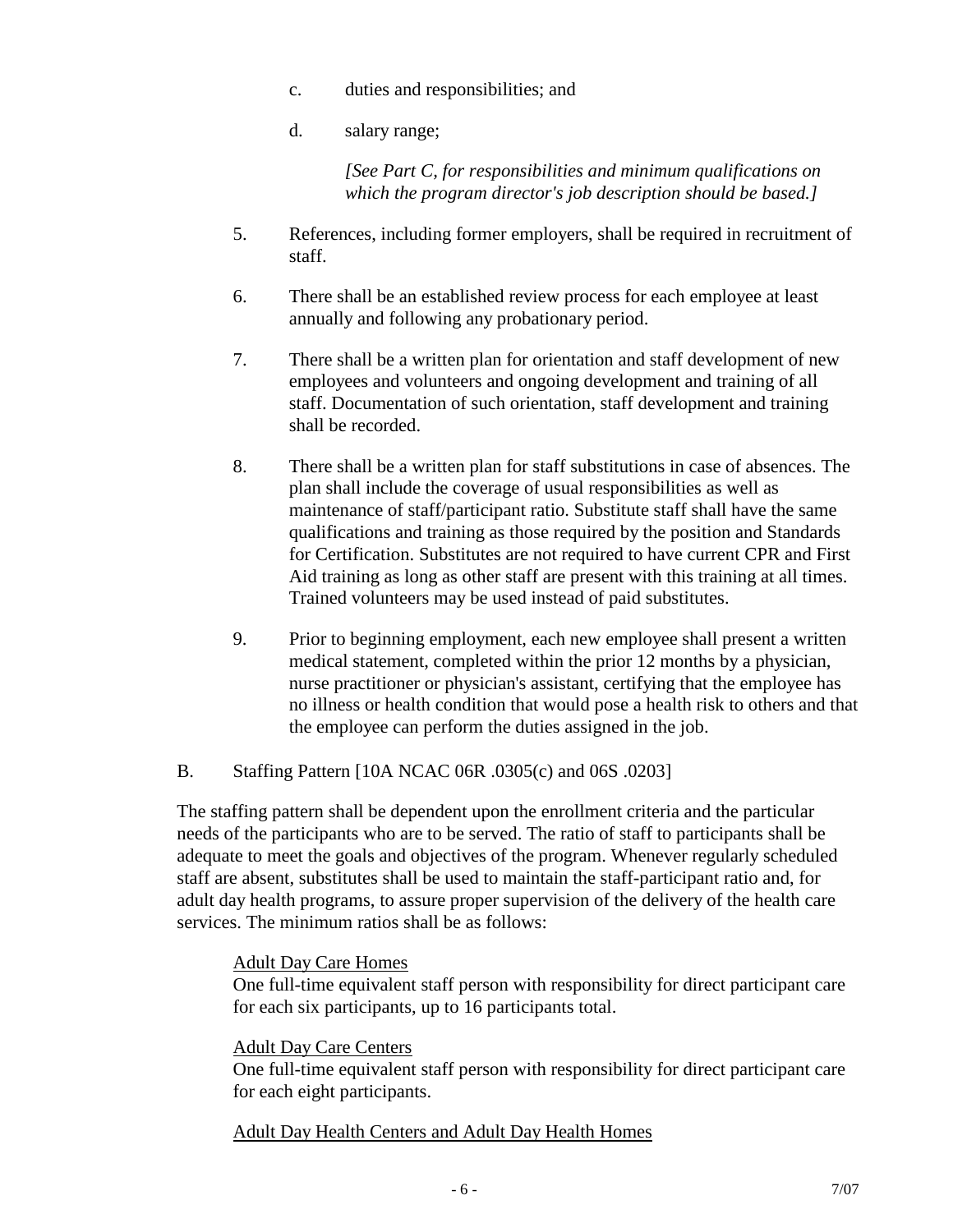One full-time equivalent staff person with responsibility for direct participant care for each five participants.

#### Adult Day Health Combination

One full-time equivalent staff person with responsibility for direct participant care for each six participants.

- C. Program Director [10A NCAC 06R .0305(d) and 06S .0204(a)]
	- 1. The adult day care and day health care program shall have a full-time program director or a full-time substitute meeting the requirements as specified in this section. The program director shall assign authority and responsibility for the management of activities and direction of staff when the program director is not on site.

## ADULT DAY HEALTH ONLY

- a. The program director for adult day health programs with a capacity of ten or fewer participants may also serve as the health care coordinator provided that the individual meets all of the requirements set forth in  $C(3)$  and E of this section and if requirements in B of this section related to program capacity are met.
- b. If requirements of  $C(3)$  and E of this section are met, and the capacity is greater than 10 participants, the program director may serve as the substitute health care coordinator for up to but not exceeding three consecutive weeks.
- 2. The program director shall have the authority and responsibility for the management of activities and direction of staff to ensure that activities and services are provided in accordance with established program policies.
- 3. The program director shall:
	- a. be at least 18 years of age;
	- b. have completed a minimum of two years of formal post secondary education from an institution accredited by an accrediting agency recognized by the United States Department of Education (including colleges, universities, technical institutes, and correspondence schools) or shall have a high school diploma or the equivalent and a combination minimum of five years experience and training in services to elderly or adults with disabilities;
	- c. have at least two years of work experience in supervision and administration;
	- d. present a written medical statement, completed within the prior 12 months by a physician, nurse practitioner or physician's assistant, certifying that the employee has no illness or health condition that would pose a health risk to others and that the employee can perform the duties assigned in the job; and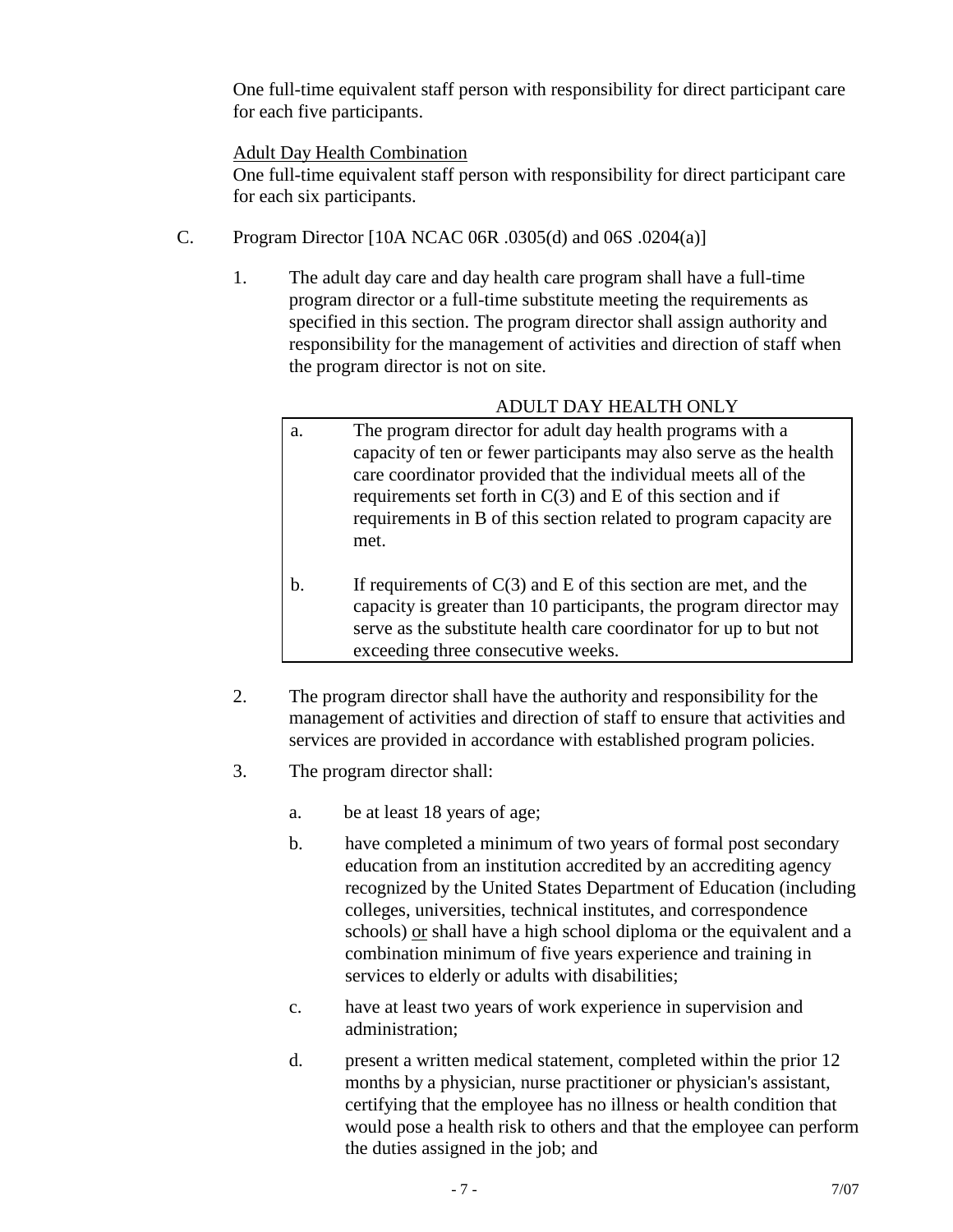- e. provide at least three reference letters or the names of individuals with whom a reference interview can be conducted, including at least one former employer. The individuals providing reference information shall have knowledge of the applicant program director's background and qualifications.
- 4. In employing a program director, the governing body, agency, or owner shall consider whether or not applicants exhibit these characteristics:
	- a. ability to make decisions and set goals;
	- b. knowledge and understanding of the needs of the aging and disabled;
	- c. ability to design and implement a varied, structured program of group and individual activities; and
	- d. managerial and administrative skills ability to supervise staff and to plan and coordinate staff training.

#### ADULT DAY CARE HOMES ONLY

| D. | Day Care Homes: Only Staff Person Is Operator [10A NCAC 06R .0306] |                                                                                                                                                                                                                                                                                                |
|----|--------------------------------------------------------------------|------------------------------------------------------------------------------------------------------------------------------------------------------------------------------------------------------------------------------------------------------------------------------------------------|
|    | 1.                                                                 | The operator of an adult day care program shall meet the qualifications of<br>director as defined in Paragraph C.                                                                                                                                                                              |
|    | 2.                                                                 | There shall be a minimum of one staff person during all hours of operation<br>meeting the requirements set forth in Paragraph C above.                                                                                                                                                         |
|    | 3.                                                                 | A day care home shall have substitute or relief staff to enable the day care<br>home to remain open on days when the operator is not available to<br>supervise the program. The substitute or relief staff shall meet the<br>requirements for this position as set forth in Paragraph C above. |

## ADULT DAY HEALTH ONLY E - F

| Ε. | Health Care Coordinator of Adult Day Health programs<br>[10A NCAC 06S .0204] |                                                                                                                                                                                                                                                                                                                                                                                                        |  |  |  |  |
|----|------------------------------------------------------------------------------|--------------------------------------------------------------------------------------------------------------------------------------------------------------------------------------------------------------------------------------------------------------------------------------------------------------------------------------------------------------------------------------------------------|--|--|--|--|
|    | 1.                                                                           | Adult day health programs shall have a health care coordinator to<br>coordinate the delivery of health care services and participate in<br>direct care as specified in E.2. The health care coordinator shall be on-site<br>a minimum of four hours per day and any additional hours necessary to<br>meet requirements for the provision of health and personal care services as<br>stated on page 19. |  |  |  |  |
|    | 2.                                                                           | The nursing responsibilities of the health care coordinator, consistent with<br>the Nursing Practice Act include:                                                                                                                                                                                                                                                                                      |  |  |  |  |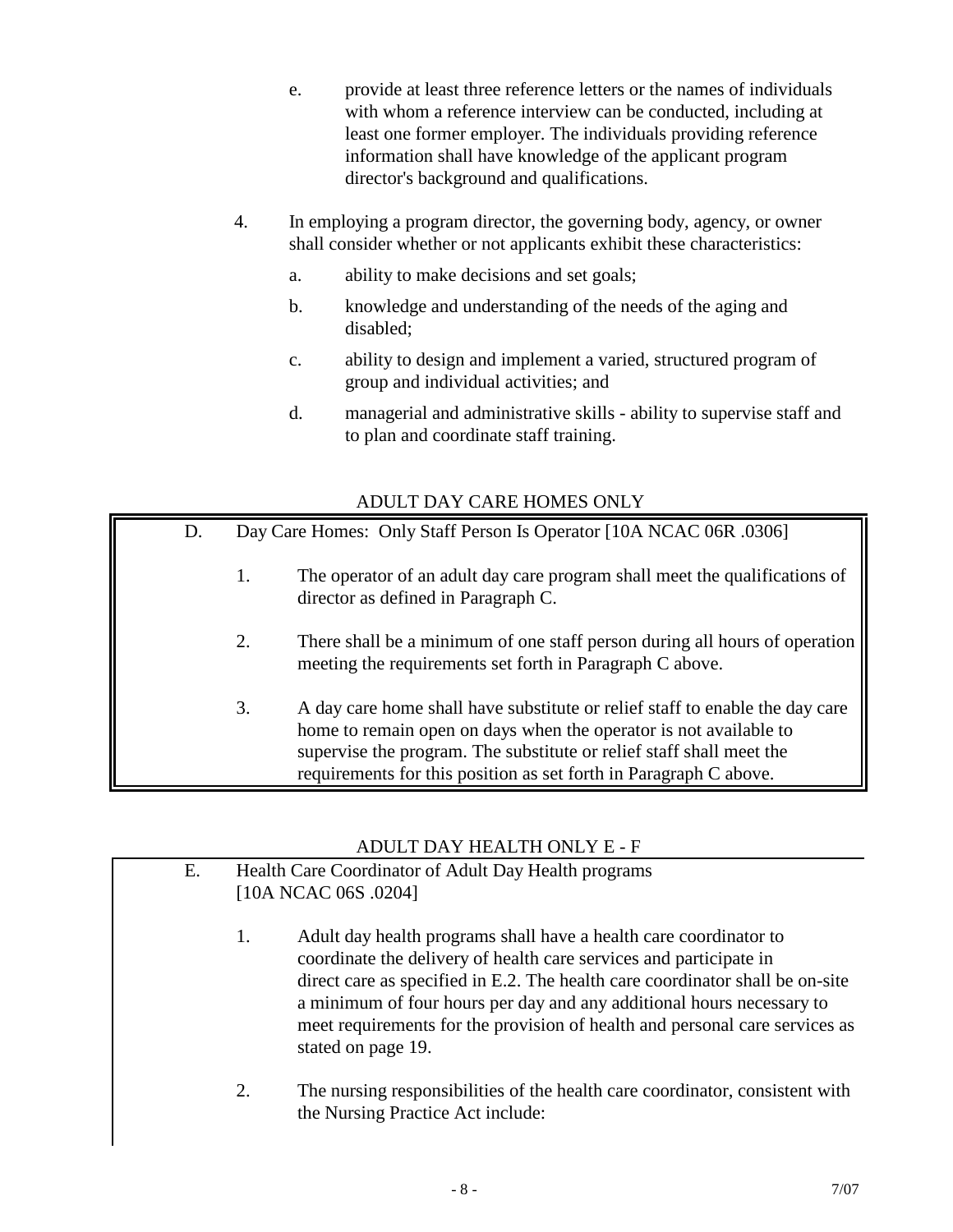a. completing preadmission health assessement for initial acceptance into program, including problem-identification and care planning;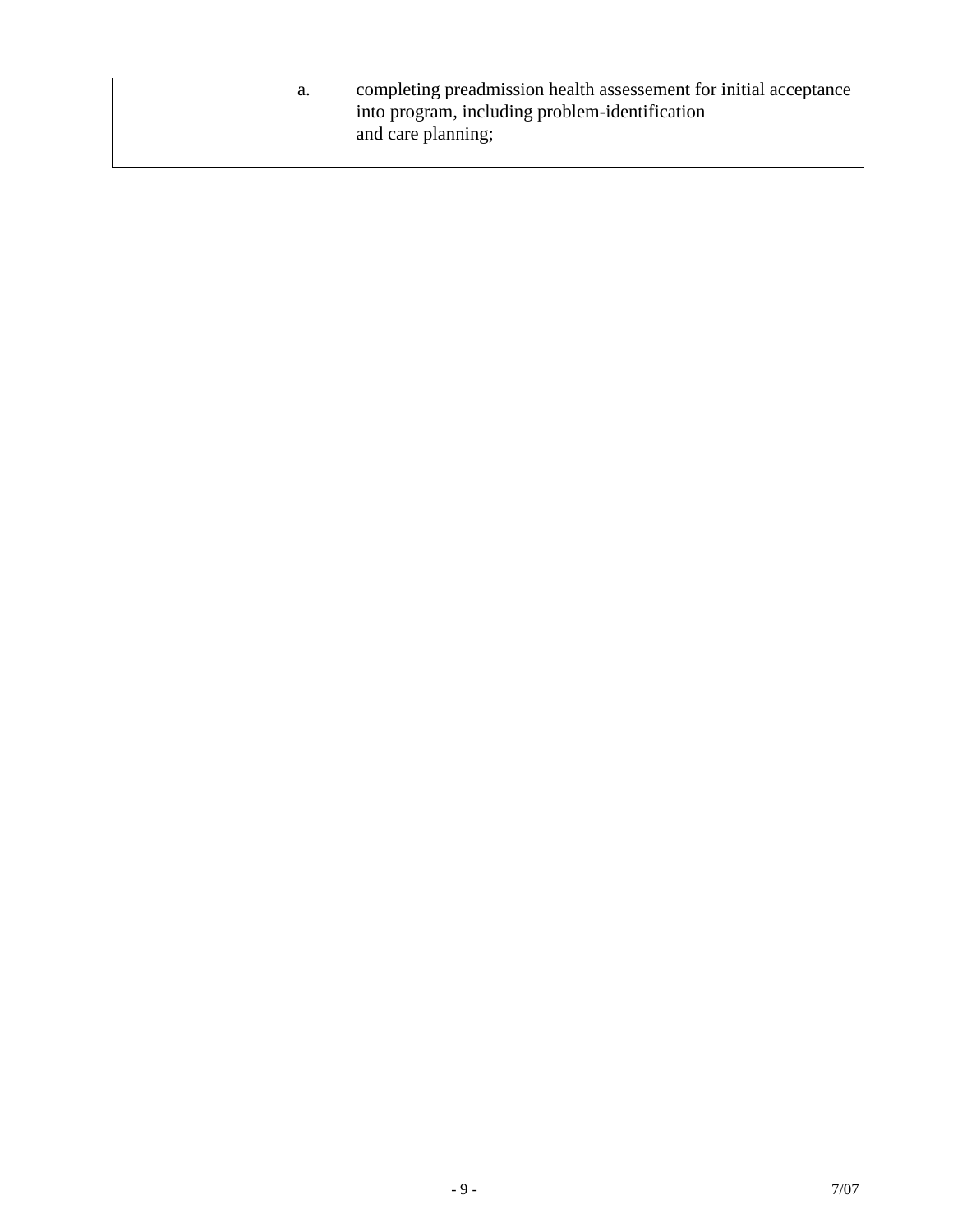|    |       | ADULT DAY HEALTH ONLY E - F                                                                                                                                                                                                                                                                                                                                                                                                                                                           |
|----|-------|---------------------------------------------------------------------------------------------------------------------------------------------------------------------------------------------------------------------------------------------------------------------------------------------------------------------------------------------------------------------------------------------------------------------------------------------------------------------------------------|
|    | b.    | implementing the health care components of the established                                                                                                                                                                                                                                                                                                                                                                                                                            |
|    |       | service plan which shall include:                                                                                                                                                                                                                                                                                                                                                                                                                                                     |
|    |       | (1)<br>medication administration;<br>wound care;<br>(2)<br>(3)<br>enteral or parenteral feedings;<br>bowel or bladder training and maintenance programs;<br>(4)<br>tracheostomy care and suctioning; and<br>(5)<br>delegating nursing care tasks to qualified unlicensed<br>(6)<br>personnel;                                                                                                                                                                                         |
|    | c.    | monitoring participant's response to medical treatment plan and<br>nursing interventions and revising plan of care as necessary;                                                                                                                                                                                                                                                                                                                                                      |
|    | d.    | reporting and recording results of the nursing assessment, care<br>rendered and participant's response to care;                                                                                                                                                                                                                                                                                                                                                                       |
|    | e.    | collaborating with other health care professionals and caregivers<br>regarding provision of participant's health care;                                                                                                                                                                                                                                                                                                                                                                |
|    | f.    | educating other staff members to emergency procedures and<br>providing information to staff and caregivers about health<br>concerns and conditions of participants;                                                                                                                                                                                                                                                                                                                   |
|    | g.    | providing first aid treatment as needed; and                                                                                                                                                                                                                                                                                                                                                                                                                                          |
|    | f.    | making certain health and personal care services as outlined in IV.<br>B., page 19 are provided to participants consistent with the<br>participant's service plans.                                                                                                                                                                                                                                                                                                                   |
| 3. |       | The health care coordinator:                                                                                                                                                                                                                                                                                                                                                                                                                                                          |
|    | a.    | shall be either a registered nurse or a licensed practical nurse<br>currently licensed to practice in North Carolina; and                                                                                                                                                                                                                                                                                                                                                             |
|    | $b$ . | if the health care coordinator is a licensed practical nurse:                                                                                                                                                                                                                                                                                                                                                                                                                         |
|    |       | (1)<br>supervision shall be provided by a registered nurse<br>consistent with the Nursing Practice Act G.S. 90-171 and<br>21 NCAC 36 .0224 - .0225. Copies of these rules may be<br>obtained from the Office of Administrative Hearings, 6714<br>Mail Service Center, Raleigh, NC 27699-6714, (919) 733-<br>2678, at a cost of \$2.50 for up to 10 pages and .25 for each<br>additional page, or available at the following website:<br>http://reports.oah.state.nc.us/ncac.asp.; and |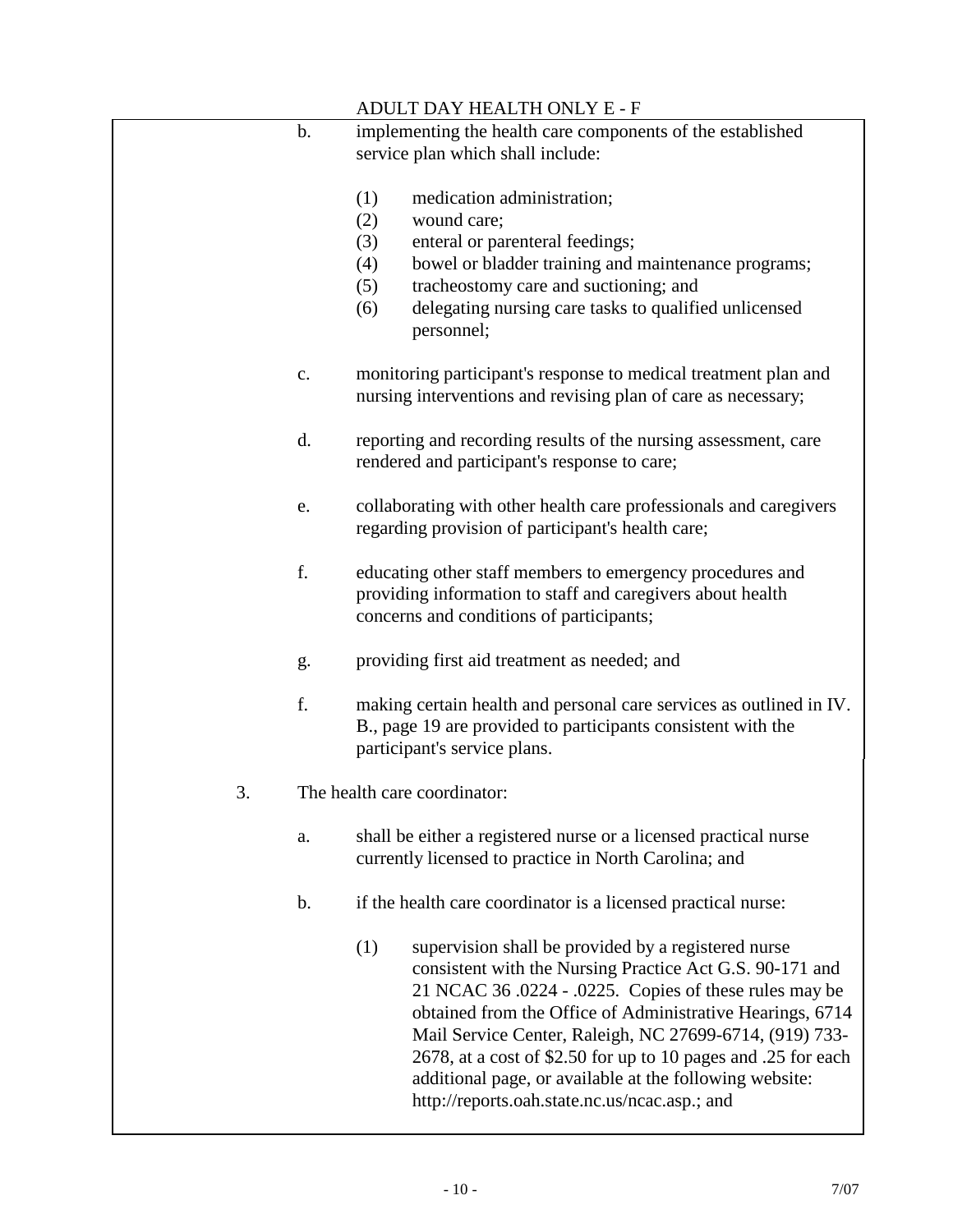|    |                         | ADULT DAY HEALTH ONLY E - F                                                                                                                                                                                                                                                                                                                          |
|----|-------------------------|------------------------------------------------------------------------------------------------------------------------------------------------------------------------------------------------------------------------------------------------------------------------------------------------------------------------------------------------------|
|    | c.                      | (2)<br>the licensed practical nurse shall also receive on-site<br>supervision by the registered nurse as needed, or at<br>minimum, every two weeks.<br>shall have knowledge and understanding of the physical and<br>emotional aspects of aging, the resultant diseases and infirmities<br>and related medications and rehabilitative measures;      |
|    | d.                      | Shall be at least 18 years of age;                                                                                                                                                                                                                                                                                                                   |
|    | e.                      | shall present, prior to beginning employment, a written medical<br>statement completed within the prior 12 months by a physician,<br>nurse practitioner, or physician's assistant, certifying that the<br>employee has no illness or health condition that would pose a risk<br>to others and ability to perform the duties assigned on the job; and |
|    | f.                      | shall provide at least three current reference letters or the names of<br>individuals with whom a reference interview can be conducted,<br>including at least one former employer. The individuals providing<br>reference information must be knowledgeable of the applicant<br>coordinator's background and qualifications.                         |
| F. | [10A NCAC 06S .0204(c)] | Staff Responsible for Personal Care in Adult Day Health Centers                                                                                                                                                                                                                                                                                      |
|    |                         | All day health program staff providing personal care shall present evidence of<br>meeting the following qualifications before assuming such responsibilities:                                                                                                                                                                                        |
|    | 1.                      | successful completion of nurse's aide, home health aide or equivalent<br>training course, or                                                                                                                                                                                                                                                         |
|    | 2.                      | a minimum of one year of related experience in caring for impaired adults.                                                                                                                                                                                                                                                                           |

- G. Volunteers [10A NCAC 06R .0307 and 06S .0201]
	- 1. When volunteers are used in an adult day care or day health program, adequate planning prior to the placement of the volunteers shall take place in order to provide the volunteer with a written description of his duties and responsibilities. This written description shall outline in detail the tasks to be performed, qualifications for performing them, and specifics of hours, days and length of commitment needed from the volunteer.
	- 2. The volunteer shall take part in a formal or informal orientation and training session to inform him of the goals of the program, the operation and daily schedule of the program, specific needs of the adults being served and any necessary specialized approaches the volunteer shall be expected to use.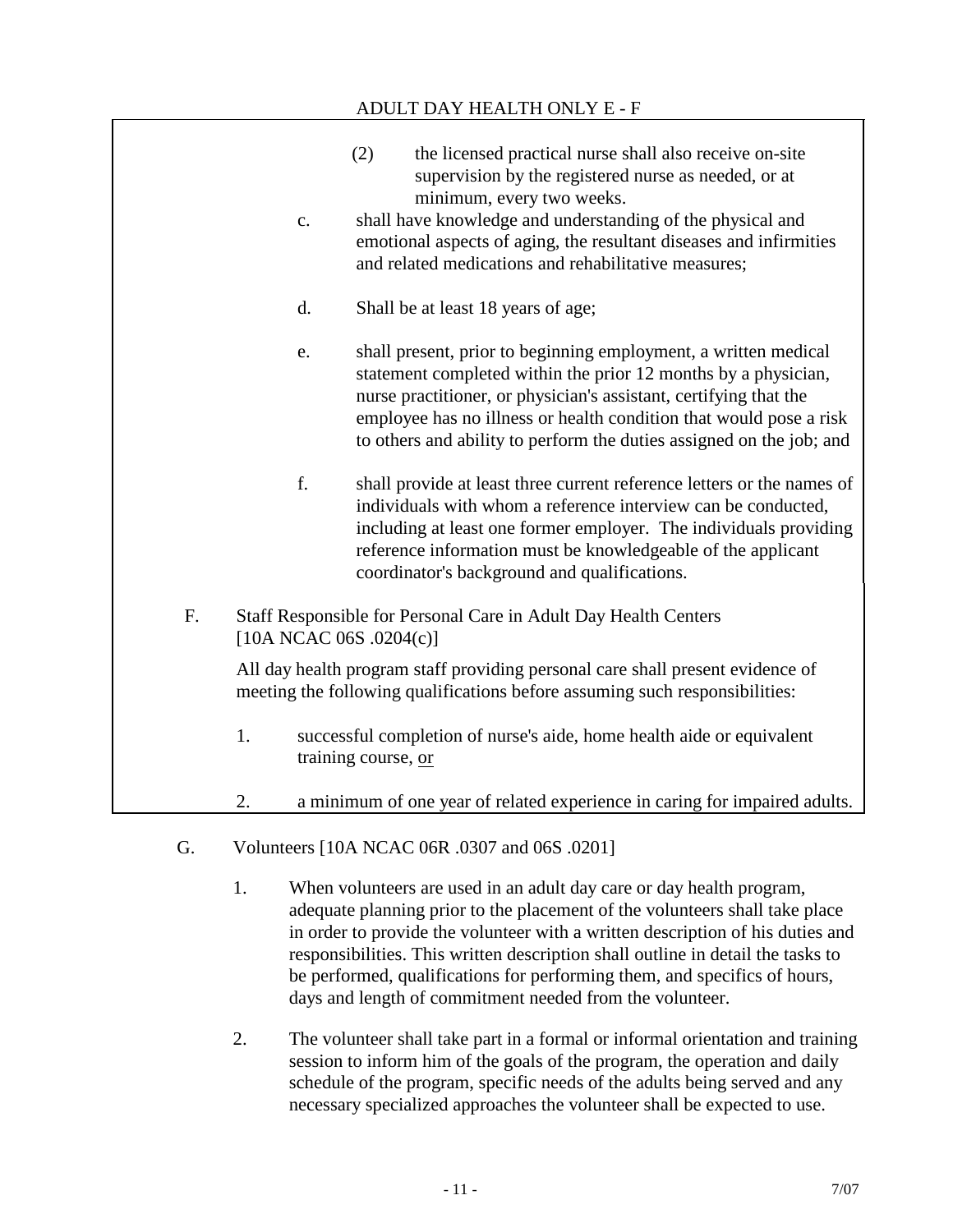- 3. Paid staff of the program shall be properly informed of the use of a volunteer prior to his working in the program, staff's responsibility and role and the volunteer's responsibility and role. Paid staff shall be involved in planning for the volunteer and shall assist in writing up the duties the volunteer shall perform.
- 4. Provision shall be made to evaluate the volunteer in his execution of the job.
- 5. Provision shall be made for recognition and appreciation of the volunteer.

#### III. Facility

- A. General Requirements [10A NCAC 06R .0401 and 06S .0301]
	- 1. The facility and grounds of an adult day care program shall be approved by the local environmental health specialist, local fire safety inspector, the county department of social services and the Division of Aging and Adult Services.
	- 2. Programs initially certified after January 1, 2003, or those that make structural building modifications after this date, shall comply with the North Carolina Building Code.
	- 3. The facility shall comply with all applicable zoning laws.
	- 4. There shall be adaptable spaces suitable for activities for participants. Spaces shall provide opportunities for participants to get together as a group as well as privacy for quiet times.
		- a. The facility shall provide at least forty square feet of indoor space for each participant in the portion of the buildings utilized for adult day care programs. This minimum square footage excludes hallways, offices, and rest rooms.
		- b. If meals are prepared within the facility, the kitchen shall meet environmental health rules.
		- c. Storage areas must be adequate in size and number for storage of clean linens, dirty linens, cleaning materials, household supplies, food, equipment, and program supplies. A separate locked area for storing poisons, chemicals or other potentially harmful products (cleaning fluids, disinfectants, etc.) shall be provided.
		- d. A minimum of one male and one female toilet shall be located in each facility and accessible in accordance with the North Carolina Accessibility Code. One toilet shall be available for each twelve adults, including staff and participants who utilize the facility. One hand lavatory shall be provided for each two toilets.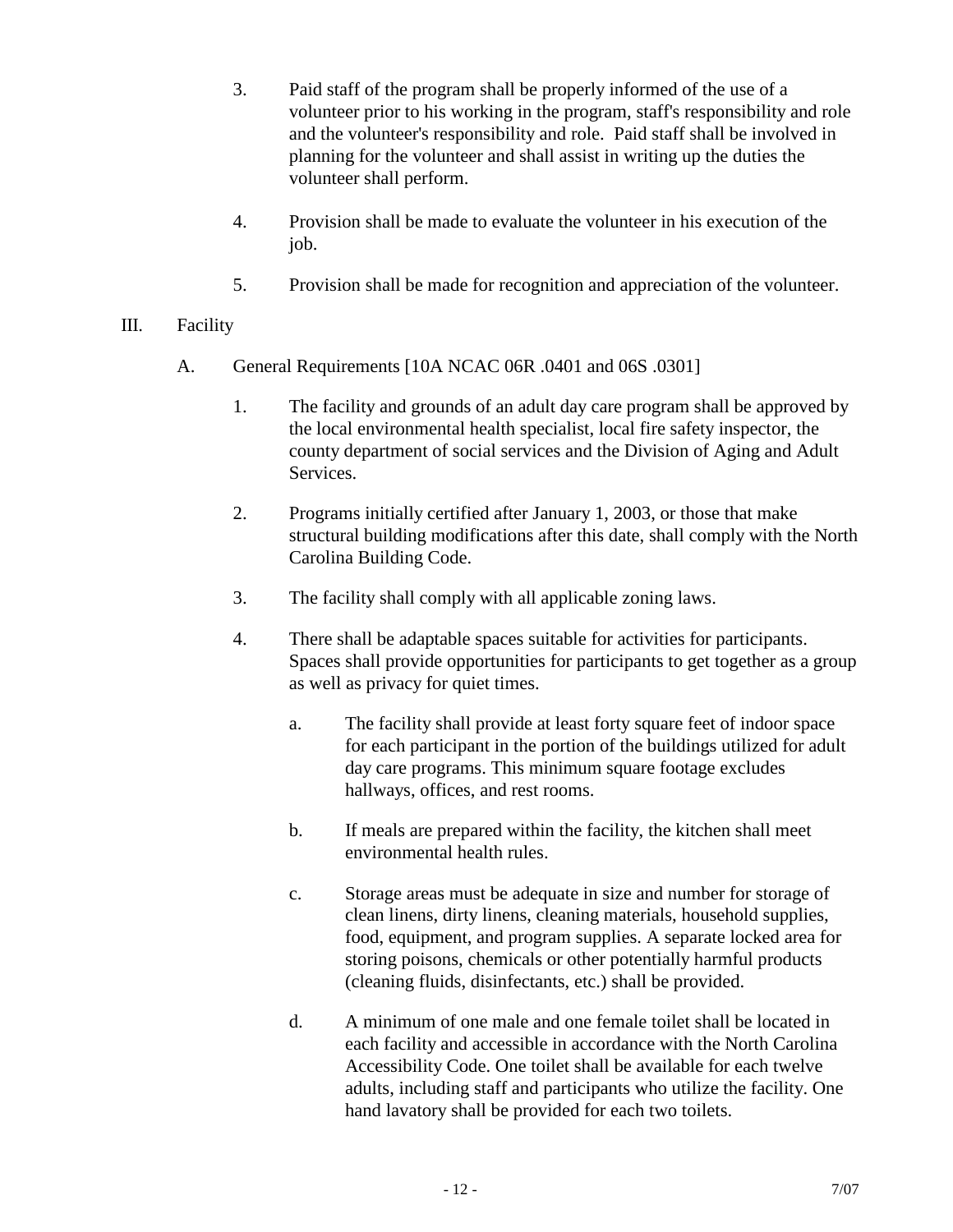- 5. All rugs and floor coverings must be securely fastened down. Loose throw rugs are not allowed. Floors shall not be slippery.
- 6. A telephone shall be available for participants to make and receive calls. A pay station telephone is not acceptable for local calls.
- 7. Unless certified as shared space, the area certified for adult day care shall be used for the sole purpose of the adult day care program and its activites during hours of program operation.

# ADULT DAY HEALTH ONLY

|           |                                                                               | ADULI DA I HEALIH UNLI                                                                                                                                                                                                                                                                                                                                                                                                                                                                                                                                                                                                                                                                                                    |  |  |  |  |
|-----------|-------------------------------------------------------------------------------|---------------------------------------------------------------------------------------------------------------------------------------------------------------------------------------------------------------------------------------------------------------------------------------------------------------------------------------------------------------------------------------------------------------------------------------------------------------------------------------------------------------------------------------------------------------------------------------------------------------------------------------------------------------------------------------------------------------------------|--|--|--|--|
| <b>B.</b> | Additional Facility Requirements For Adult Day Health<br>[10A NCAC 06S .0301] |                                                                                                                                                                                                                                                                                                                                                                                                                                                                                                                                                                                                                                                                                                                           |  |  |  |  |
|           | 1.                                                                            | Facility space shall be of sufficient dimension and size to allow for required<br>program group activities.                                                                                                                                                                                                                                                                                                                                                                                                                                                                                                                                                                                                               |  |  |  |  |
|           |                                                                               | a. Day health centers and day health homes shall provide at least 60 square feet of<br>indoor space excluding hallways, offices and restrooms for each participant.                                                                                                                                                                                                                                                                                                                                                                                                                                                                                                                                                       |  |  |  |  |
|           |                                                                               | b. Combination programs shall provide at least 50 square feet of indoor space<br>excluding hallways, offices and restrooms for each participant.                                                                                                                                                                                                                                                                                                                                                                                                                                                                                                                                                                          |  |  |  |  |
|           |                                                                               | c. Day health programs or combination programs which share space with other<br>programs or activities in a multi-use facility shall have a nucleus area separate<br>from other activities in the rest of the building and shall have a fire-resistant<br>rated separation according to the North Carolina Building Code.                                                                                                                                                                                                                                                                                                                                                                                                  |  |  |  |  |
|           | (1)                                                                           | The nucleus area must provide at least 40 square feet of indoor space per<br>participant excluding hallways, offices and restrooms, and a minimum of<br>20 square feet per participant must be provided in other space in the<br>facility designated for use by the day health program.                                                                                                                                                                                                                                                                                                                                                                                                                                   |  |  |  |  |
|           |                                                                               | When the other space is being used at the same time by individuals<br>participating in other services provided in the multi-use facility, the 20<br>square feet per participant is in addition to any minimum square footage<br>requirement for other use of such space. Shared facility space outside the<br>nucleus area which may be used by the day health program and counted in<br>meeting the 20 square feet per perticipant requirement includes craft,<br>therapy and other activity areas. Dining space may be included if also used<br>for activities. Offices, restrooms, hallways, kitchens and shared treatment<br>rooms shall not be counted in meeting the 20 square feet per participant<br>requirement. |  |  |  |  |
|           | (2)                                                                           | Participation is open only to persons enrolled in the program and to<br>visitors on a planned basis. Involvement of day health participants in other<br>activities in the building shall be on a planned basis, as a part of the day                                                                                                                                                                                                                                                                                                                                                                                                                                                                                      |  |  |  |  |

health program, and supervised by a day health staff member.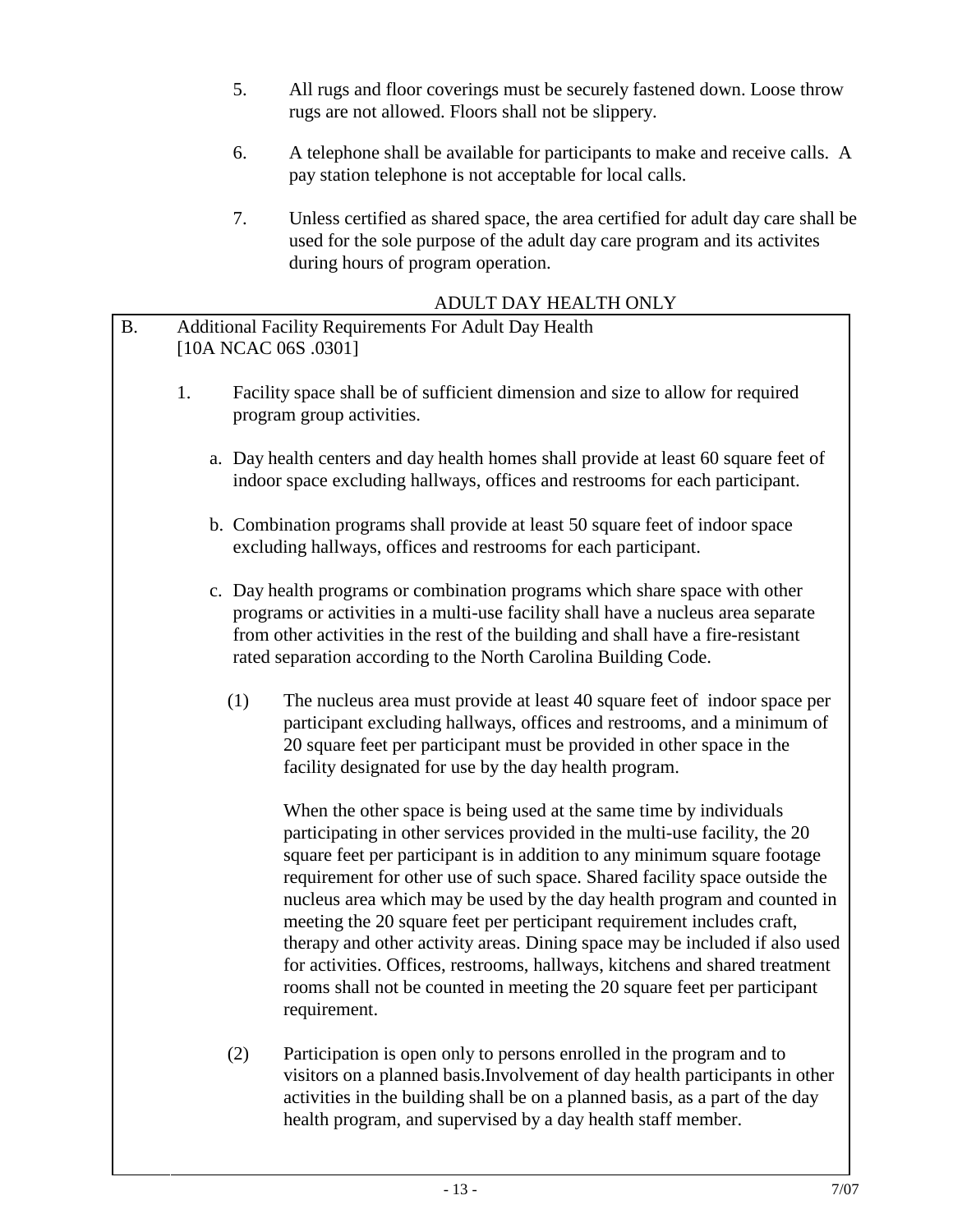#### ADULT DAY HEALTH ONLY

2. The facility shall have a minimum of one private office for staff use with equipment and furnishings for administrative purposes and for conferences with individual participants and families.

3. The facility shall include a treatment room which is enclosed and private from the rest of the facility. The treatment room shall meet the requirements of the North Carolina State Building Code. The treatment room shall have a sink or have a doorway that connects it to a room containing a sink. The room shall contain a treatment table or bed with waterproof mattress cover that will serve as a treatment table, storage cabinet for first aid and medical supplies and equipment, table or desk and two chairs. The storage cabinet shall be kept locked.

- 4. The treatment room shall provide a means of insuring the privacy of the person on the treatment table.
- 5. The treatment room shall have the following medical supplies and equipment:
	- (a) first aid supplies consisting of absorbent compress, adhesive bandages, adhesive tape, antiseptic, burn treatment, medical exam gloves, sterile pads and triangular bandage;
	- (b) fever thermometer;
	- (c) blood pressure cuff;
	- (d) stethoscope;
	- (e) medical scales, or scales that can be calibrated;
	- (f) emesis basin;
	- (g) bed pan;
	- (h) urinal; and
	- (i) wash basin.
- C. Day Care or Day Health Programs in Multi-Use Facilities [10A NCAC 06R .0510, 06R 0303, 06S .0201 and 06S .0301(b)]

Adult day care or day health programs established in buildings which are used at the same time for other activities must adhere to the following guidelines:

- 1. The program must be self-contained with its own staff and separate area.
- 2. Participation is open only to persons enrolled in the program and to visitors on a planned basis. Depending on the nature of the other activities in the building, it may or may not be appropriate for day care participants to share in them on a planned basis. Such involvement must be as part of the program plan and must be supervised by a day care or day health staff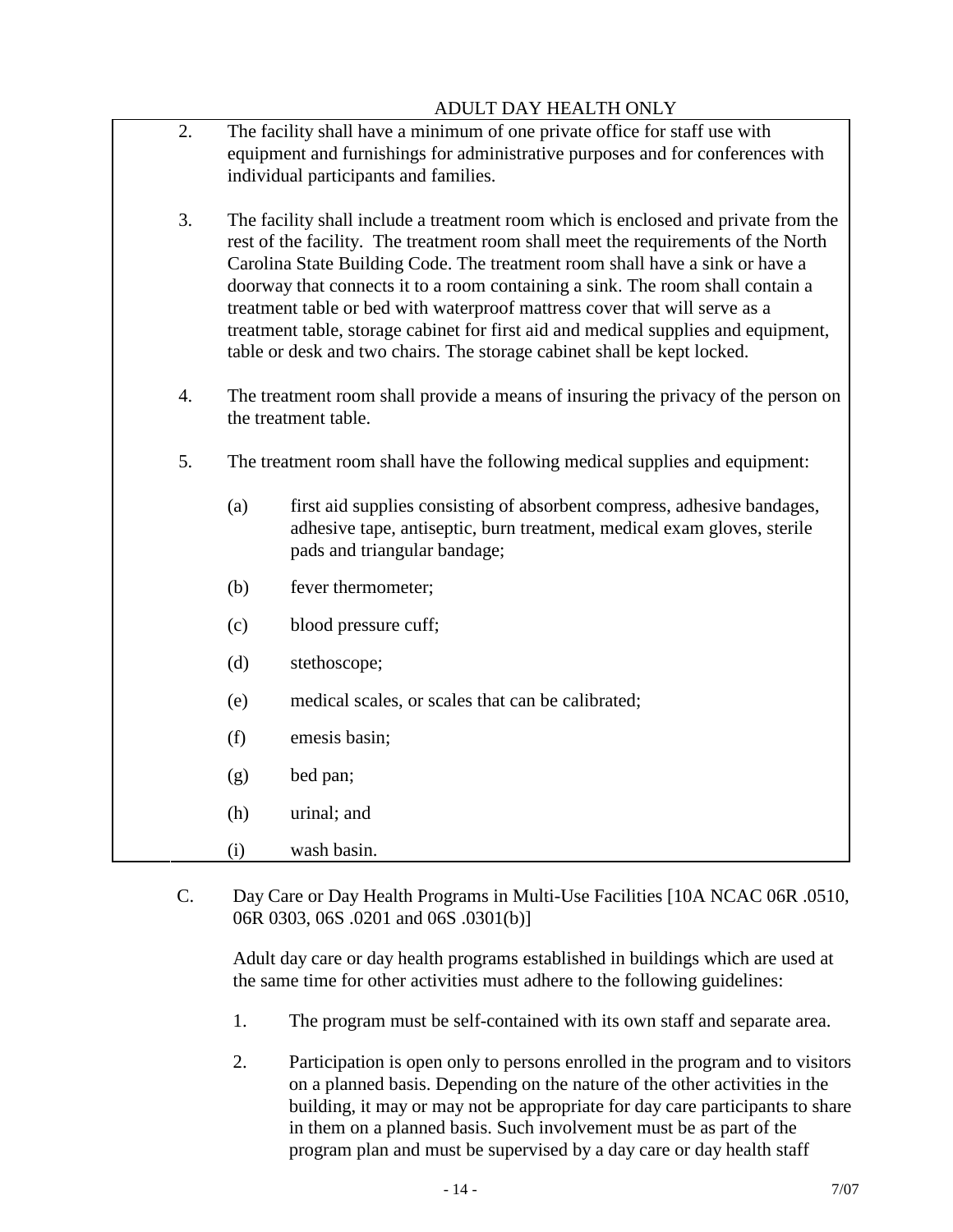member. (Examples of appropriate involvement might include senior center crafts and social events and lunch at a congregate meal site.)

- 3. When the program is located in a multiple-use facility (e.g. school, church) there shall be a written agreement regarding the facility's cooperative use. The agreement shall contain the following as they apply to the adult day care or day health program: time of use, maintenance of space, use of equipment, security, liability, and insurance.
- 4. For a program to utilize space currently certified or licensed for another purpose by a state agency, such as the North Carolina Division of Facility Services or the North Carolina Division of Child Development, a letter from the licensing agency shall be obtained granting permission to use the space for a purpose other than the original licensed one.
- D. Building Construction [10A NCAC 06R .0402 and 06S .0301]
	- 1. The adult day care program building shall meet the approval of the local building inspector in terms of structural soundness and fire safety.
	- 2. The program shall provide at least one entrance at ground level with no steps or an entrance ramp with rails and a maximum slope of 1 in 12 (8%). The ramp shall be covered with a securely fastened non-skid floor covering which is secured at both ends.

ADULT DAY CARE AND DAY HEALTH **HOMES** ONLY

- 3. Facilities where sixteen or fewer adults are served in a single family dwelling must meet building construction requirements for adult day care homes specified in Appendix A of these standards.
	- 4. All facilities initially certified after January 1, 2003, or those that make structural building modifications after this date shall meet the North Carolina State Building Code.

*Contact the county department of social services before any construction or renovation of the building or grounds are begun.*

- E. Equipment and Furnishings [10A NCAC 06R .0403 and 06S .0301]
	- 1. Adult day care facility equipment and furnishings shall meet the needs of participants and staff and enable efficient operation of the program. The facility shall have:
		- a. At least one sturdy straight back chair or sturdy folding chair for each participant and each staff person, excluding those in wheelchairs;
		- b. Table space adequate for all participants to be served a meal at a table at the same time and for program activities;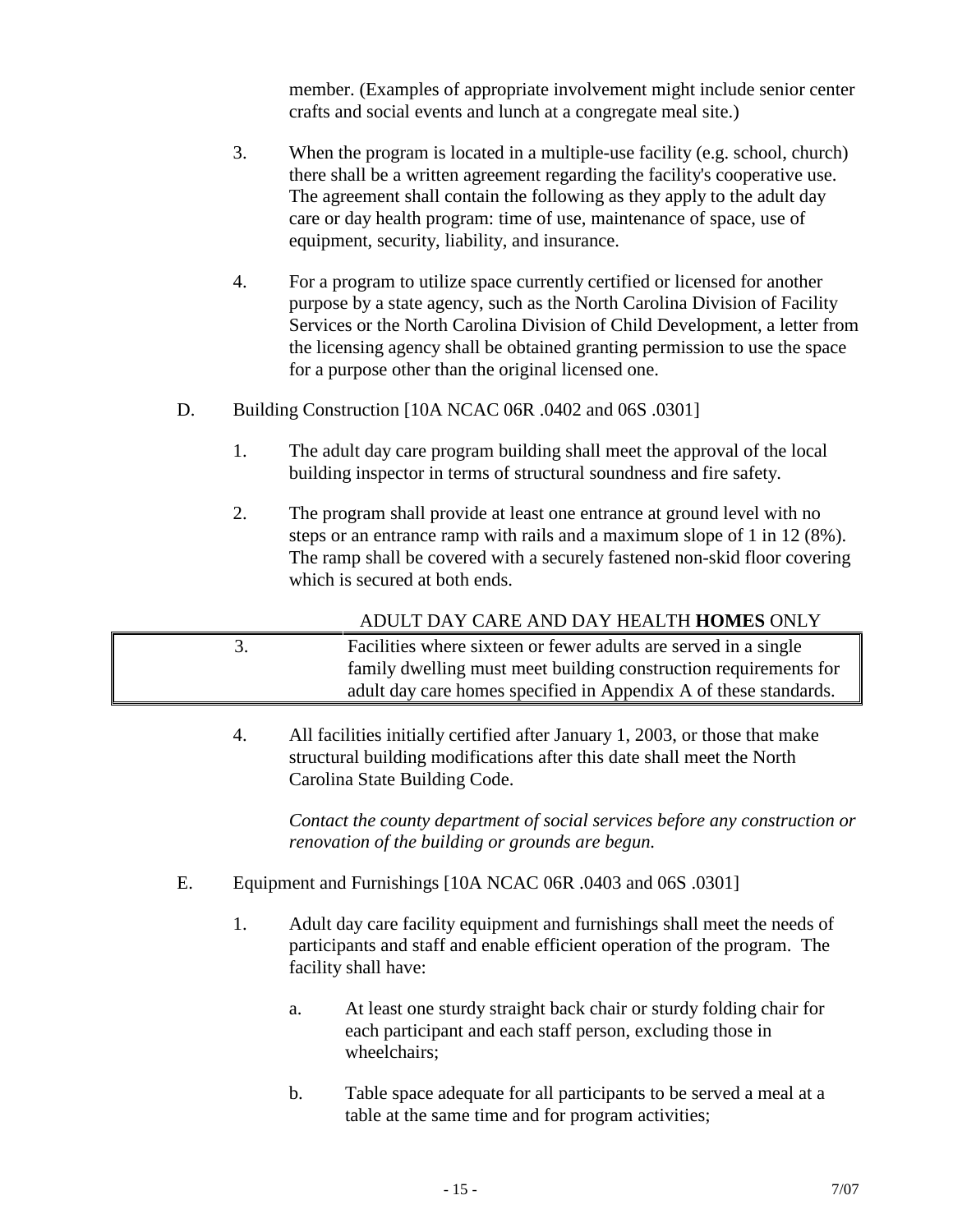- c. chairs or sofas that allow for position changes, are upholstered or of soft material, and water and stain resistant, so that at least half of the participants can relax and rest at the same time. If all participants take a daily rest period at the same time, the facility shall have enough of such seating for all participants;
- d. A quiet space with a minimum of one bed or cot so that participants can lie down as needed separate from other program activities.
- 2. All equipment and furnishings shall be in good condition and safe for use by all participants and staff of the facility.
- IV. Program Operation
	- A. Planning Program Activities [10A NCAC 06R .0501 and 06S .0401]
		- 1. Enrollment Procedures
			- a. Enrollment policies serve as the basis for determining who shall be accepted into the program and for planning activities appropriate for the participants.
			- b. Prior to enrollment, the applicant, family members or other caregiver shall have a minimum of one personal interview with a minimum of one program staff member.
			- c. During the interview, the staff shall complete initial documentation identifying social and medical care needs, any designated spiritual, religious or cultural needs, and a determination of whether the program can meet the individual's expressed needs.
			- d. The staff person doing the interviewing shall sign the determination of needs and the applicant, family member or other caregiver shall sign the application for enrollment.
			- e. These signed documents shall be obtained before the individual's first day of attendance as a participant in the program.
			- f. A medical examination report signed by a physician, nurse practitioner or physician's assistant, completed within the prior three months, shall be obtained by the program within 30 days of enrollment. This report must be updated annually no later than the anniversary of the date of the initial report.
			- g. At enrollment, or in the initial interview, the program policies shall be discussed with each applicant and family member or other caregiver, and a copy of the program policies shall be provided.
			- h. Documention of receipt of and agreement to abide by the program policies by the applicant, family member, or other caregiver shall be obtained by the program and kept in the participant's file.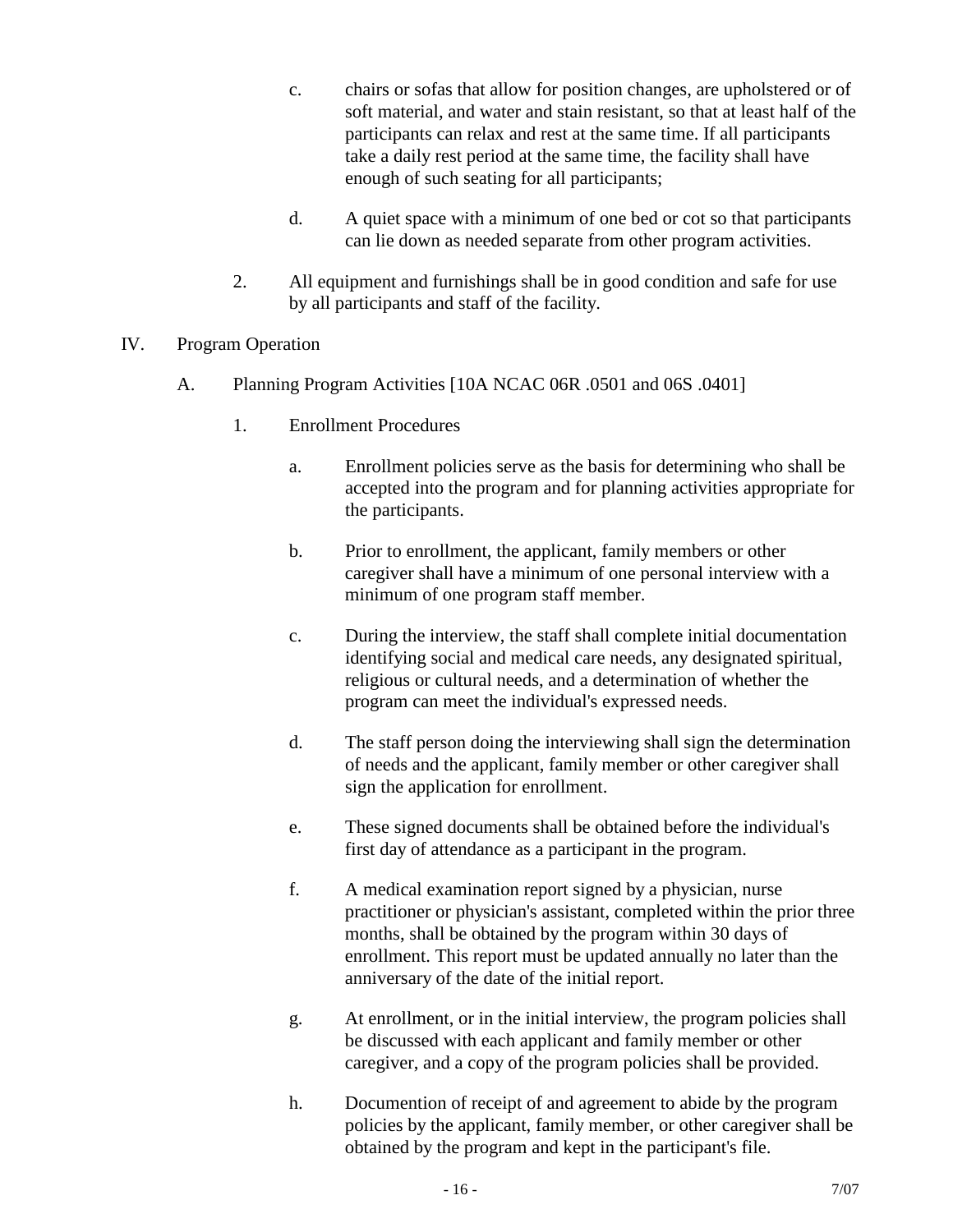- 2. Planning Services for Individual Participants
	- a. Within 30 days of enrollment of a new participant, the program shall perform a comprehensive assessment and written services plan for each individual. The assessment shall address:
		- (1) the individual's ability to perform activities of daily living and instrumental activities of daily living while in the program;
		- (2) the mental, social, and living environment of the individual; and
		- (3) the economic and physical health status of the individual.
	- b. The service plan shall be signed and dated by the program director or the director's designee. For adult day health participants, the health component of the service plan shall be written and signed by a registered nurse.
	- c. In developing the written service plan, the program shall include input from the participant, family members, or other caregiver, and other agency professionals with knowledge of the individual's needs. The service plan shall be based on strengths, needs and abilities identified in the assessment. The assessment and service plan shall be reviewed at regular intervals, and no less than once every six months. The service plan shall include:
		- (1) The needs and strengths of the participant;
		- (2) The interests of the participant;
		- (3) The measurable service goals and objectives of care for the participant while in the day care program;
		- (4) The type of interventions to be provided by the program in order to reach the desired outcomes;
		- (5) The services to be provided by the program to achieve the goals and objectives;
		- (6) The roles of participant, family, caregiver, volunteers and program staff; and
		- (7) The time limit for the plan, with provision for review and renewal.
	- d Progress notes in the participant's record shall be updated at least every three months.
	- e. The participant, caregiver and other service providers may contribute to the development, implementation and evaluation of the service plan.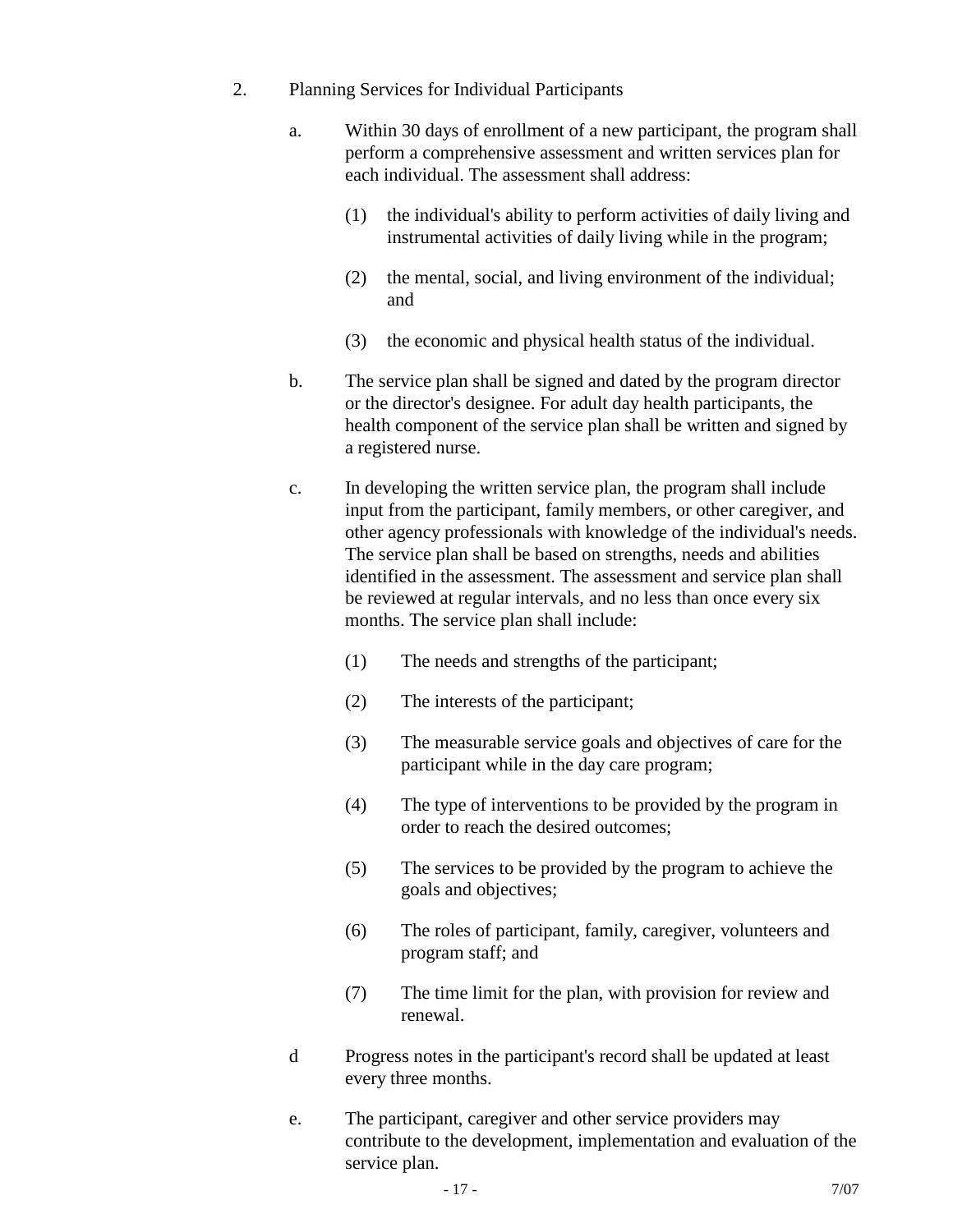- f. Any unusual behavior, change in mood, change in attitude or need for help or services shall be reported by the program. If the participant is a social services client, the report shall be made to the participant's family, caregiver, or responsible party and the department of social services worker or the social worker designated as consultant to the day care program by the department. If the participant is not a social services client, the report shall be made to the person's family, caregiver, or responsible party. A note should be made in the participant's record of action taken.
- g. The participant or the responsible party may choose the days and number of days the participant will attend, with the program director's approval.
- h. The reason for any unscheduled participant absence shall be determined by the program staff and documented on the day it occurs. The program shall attempt to contact the absent participant or the responsible party.
- i. The adult day care program is responsible for the participant when a participant is registered in attendance. A participant leaving the program for part of a day shall sign out, relieving the staff of further responsibility. If a participant has emotional or mental impairment which requires supervision and that person needs or wants to leave the program during the day, the social worker, family, caregiver, friend, or responsible party shall sign the person out.
- 3. Program Activities
	- a. The day care and day health programs shall have a program activities plan which meets the following criteria:
		- (1) Overall planning of activities are based on elements of the individual service plans. [See Section IV. A. 2., page 16]
		- (2) The primary program mode is the group process, both large and small groups, with provision for individual activities and services as needed.
		- (3) Activities are adaptable and modifiable to allow for greater participation and to maintain participant's individual skill level.
		- (4) Activities are consistent with the stated program goals.
		- (5) Activities are planned jointly by staff and participants. Staff shall encourage participants to participate in the planning and operation of the program as much as they are able, and to use their skills, talent and knowledge in program planning and operation.
		- (6) All program activities are supervised by program staff.
		- (7) Participants may refuse to participate in any given activity.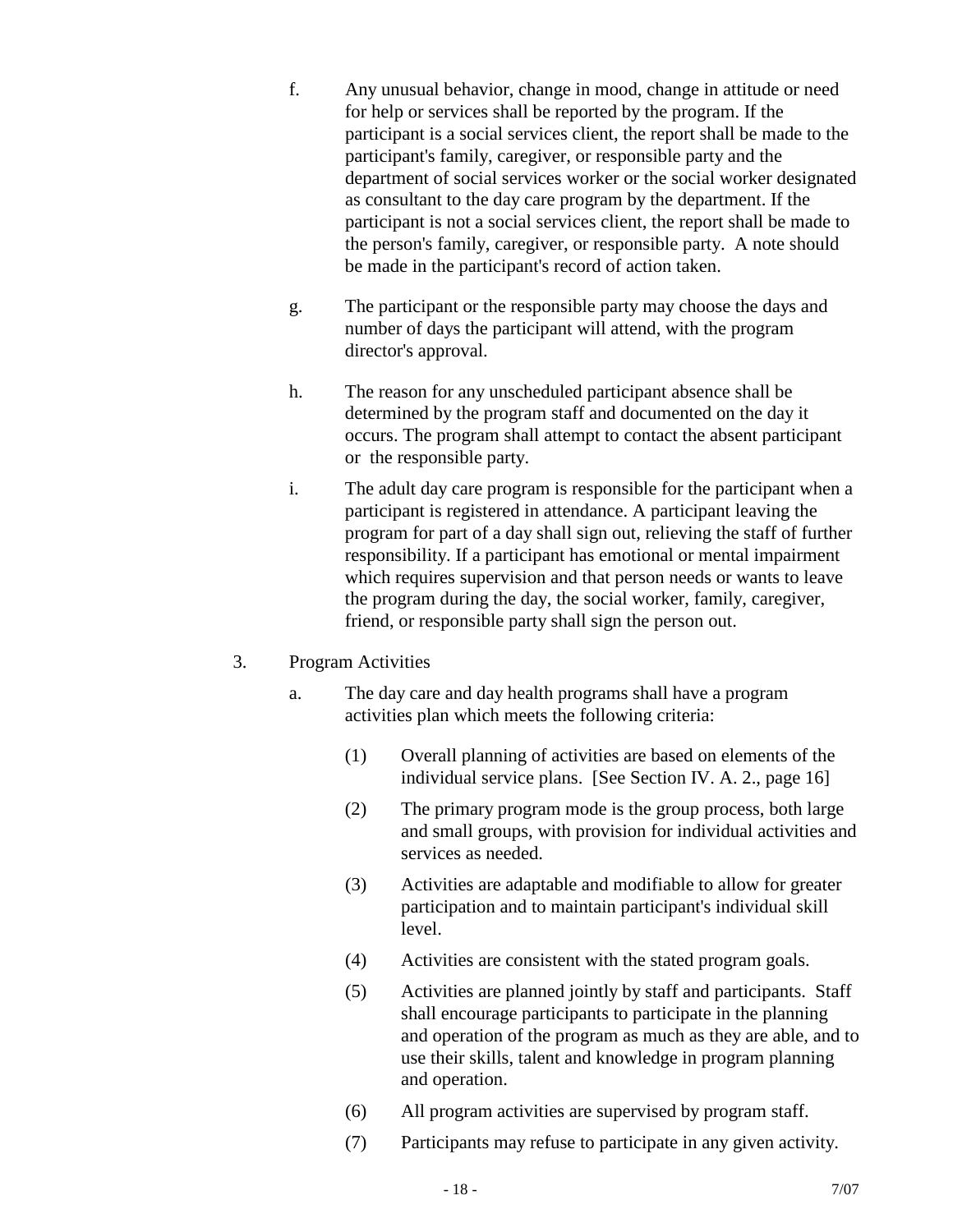- b. The activities schedule shall provide for the inclusion of cognitive activities to be available on a daily basis, and be designed to:
	- (1) stimulate thinking and creativity;
	- (2) provide opportunities for learning new ideas and skills;
	- (3) help maintain existing reasoning skills and knowledge base; and
	- (4) provide opportunities to utilize previously learned skills.
- c. The activities schedule shall provide for the inclusion of physical activities to be available on a daily basis, and be designed to:
	- (1) improve or maintain mobility and overall strength; and
	- (2) increase or maintain joint range of motion.
- d. The activities schedule shall provide for the inclusion of psychosocial activities to be available on a daily basis, and be designed to:
	- (1) provide opportunities for social interaction;
	- (2) develop a sense of belonging;
	- (3) promote goal-oriented use of time;
	- (4) create feelings of accomplishment;
	- (5) foster dignity and self-esteem;
	- (6) prompt self-expression; and
	- (7) provide fun and enjoyment.
- e. The activities schedule shall:
	- (1) be in writing;
	- (2) specify the name of each activity to be provided, the days of the week each activity shall be conducted, and the approximate length of time of each activity;
	- (3) indicate the length of time the schedule is to be followed; and
	- (4) be posted weekly or monthly in a prominent place in the facility.
- *f. Specialized services, i.e., speech therapy, physical therapy, counseling, etc., may be arranged by or provided through the adult*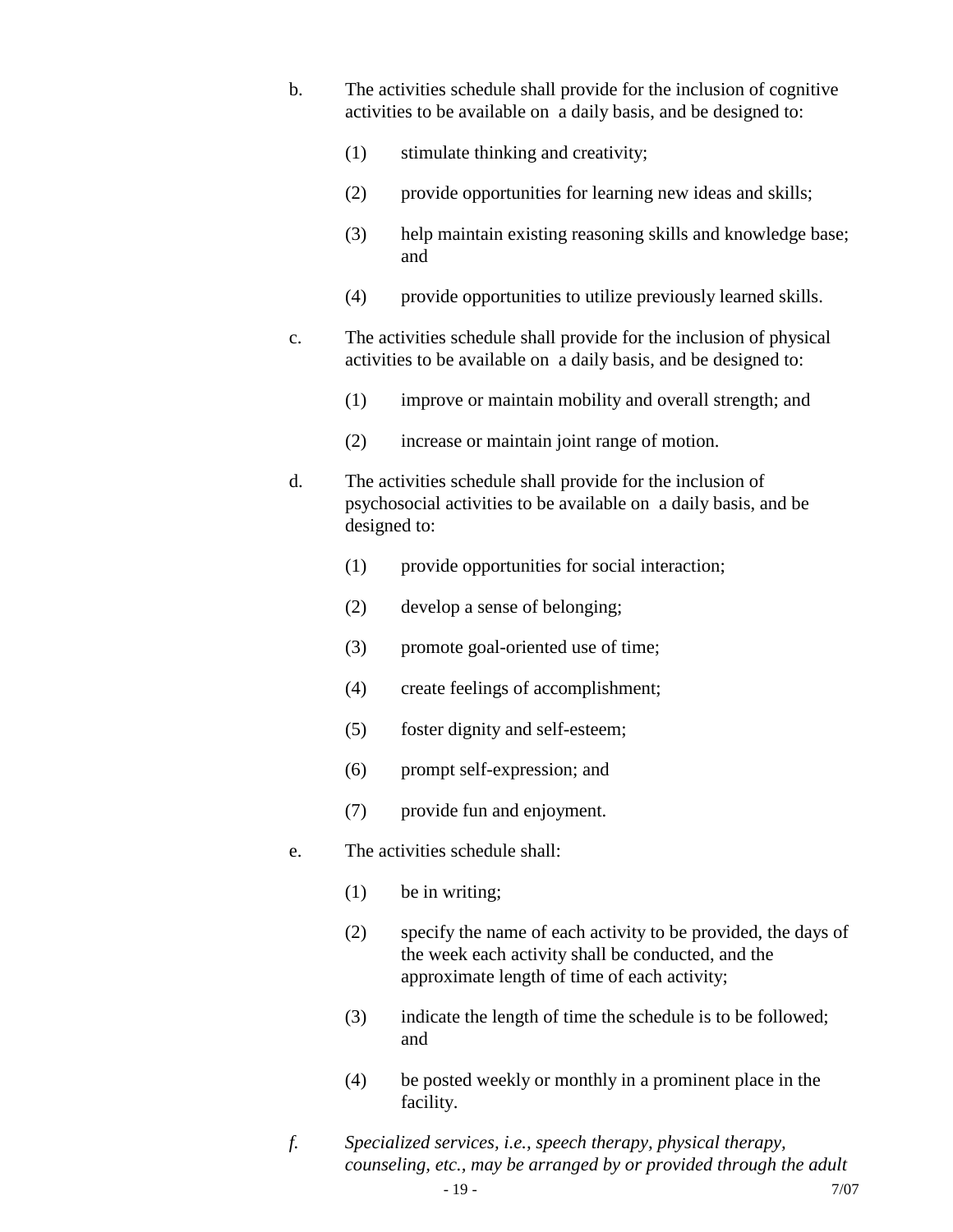*day care program as needed by individual participants and as available through community resources.*

|           |                                                        |               | ADULT DAY HEALTH ONLY                                                                                                                                                                                                                                                                                                                                                                                                                                                                                      |  |
|-----------|--------------------------------------------------------|---------------|------------------------------------------------------------------------------------------------------------------------------------------------------------------------------------------------------------------------------------------------------------------------------------------------------------------------------------------------------------------------------------------------------------------------------------------------------------------------------------------------------------|--|
| <b>B.</b> | Health and Personal Care Services [10A NCAC 06S .0403] |               |                                                                                                                                                                                                                                                                                                                                                                                                                                                                                                            |  |
|           | 1.                                                     |               | In adult day health programs, the following health care and personal care<br>services shall be provided:                                                                                                                                                                                                                                                                                                                                                                                                   |  |
|           |                                                        | a.            | assistance with activities of daily living including feeding,<br>ambulation, or toileting as needed by individual participants;                                                                                                                                                                                                                                                                                                                                                                            |  |
|           |                                                        | $\mathbf b$ . | health care monitoring of each participant's general health and<br>medical regimen. This includes documenting the periodic<br>assessment of the vital signs, weight, dental health, general<br>nutrition, and hygiene of each participant. When health changes<br>occur, positive or negative, the adult day care program staff shall<br>notify the family, caregiver or responsible party of the changes. The<br>change in health status and notification shall be recorded in the<br>participant's file; |  |
|           |                                                        | c.            | assistance to participants and caregivers with medical treatment<br>plans, diets, and referrals as needed;                                                                                                                                                                                                                                                                                                                                                                                                 |  |
|           |                                                        | d.            | health education programs for all participants on a regular basis, at<br>least monthly;                                                                                                                                                                                                                                                                                                                                                                                                                    |  |
|           |                                                        | e.            | health care counseling tailored to meet the needs of participants and<br>caregivers; and                                                                                                                                                                                                                                                                                                                                                                                                                   |  |
|           |                                                        | f.            | first aid treatment as needed.                                                                                                                                                                                                                                                                                                                                                                                                                                                                             |  |
|           | 2.                                                     |               | Specialized services, e.g. speech therapy, physical therapy, and counseling,<br>shall be facilitated by the adult day health program as ordered by a<br>physician and as available through community resources.                                                                                                                                                                                                                                                                                            |  |

## C. Nutrition [10A NCAC 06R .0502 and 06S .0401]

- 1. The adult day care program shall provide a midday meal to each participant in attendance. The meal shall provide at least one-third (1/3) of an adult's daily nutritional requirement as specified by the United States Department of Agriculture, Dietary Guidelines for Americans,which are incorporated by reference, including any subsequent amendments or additions to the guidelines. These guidelines may be viewed and downloaded from the Internet at [http://www.health'gov/dietaryguidelines.](http://www.health)
- 2. A registered or licensed dietician or nutritionist shall approve the menu.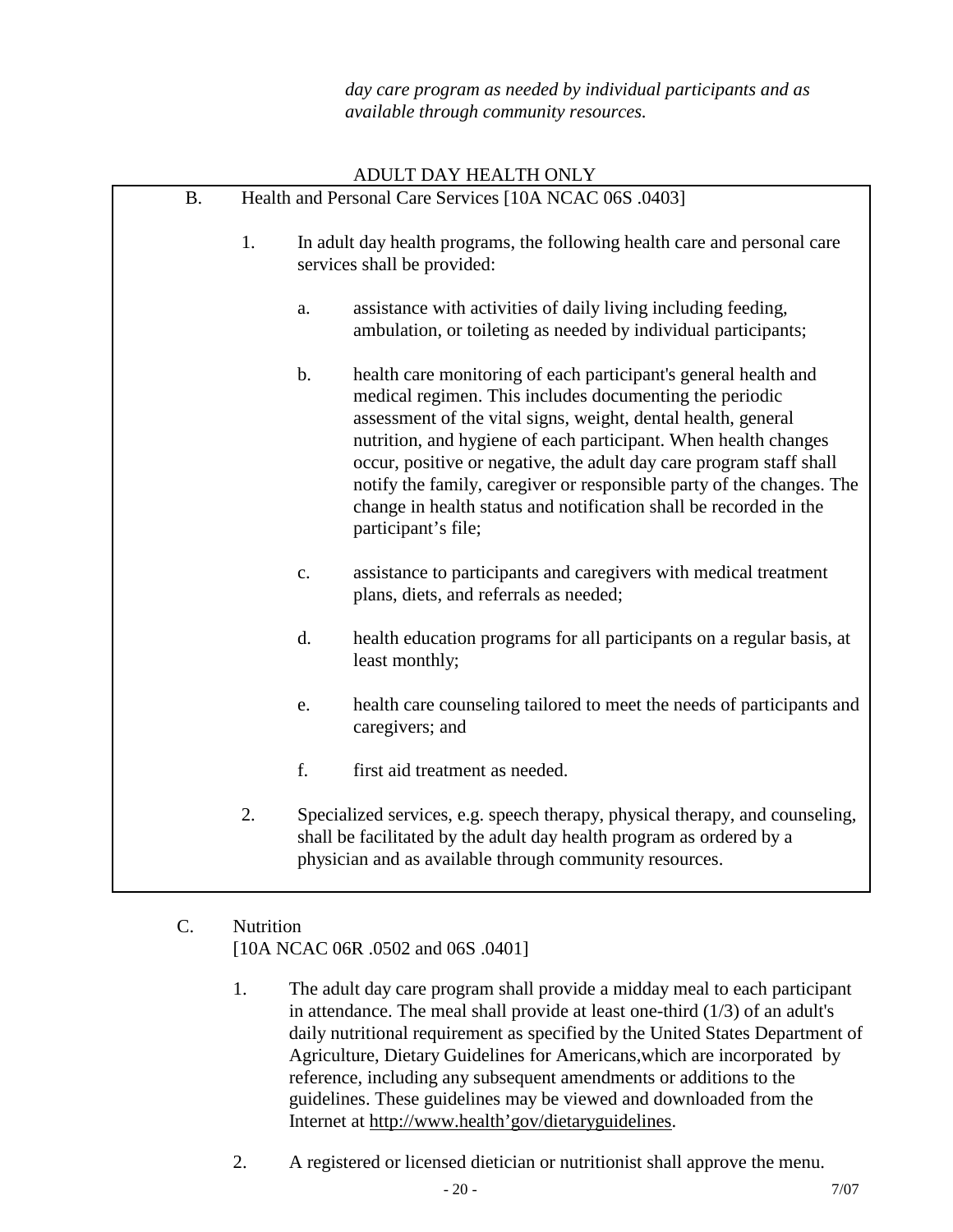- 3. The adult day care program shall offer snacks and fluids to meet the participant's nutritional and fluid needs. The adult day care program shall offer a mid-morning and mid-afternoon snack daily to participants. Snacks shall be planned to keep sugar, salt and cholesterol intake to a minimum.
- 4. The adult day care program shall provide a therapeutic diet, if prescribed in writing by a physician, physician's assistant or nurse practitioner for any participant. If therapeutic diets are prepared by program staff, such staff shall have training in planning and preparing therapeutic diets or shall provide documentation of previous training and education sufficient to assure ability to prepare meals in accordance with a physician's prescription.
- 5. A registered dietician or certified nutritionist shall give consultation to the staff on basic and special nutritional needs and proper food handling techniques and the prevention of foodborne illness. *(Instruction in nutrition, weight control and safe food handling techniques may be provided as an ongoing part of program activities.)*
- 6. An adult day care program shall neither admit nor continue to serve a participant whose dietary requirements cannot be accommodated by the program.
- 7. The adult day care program shall store, prepare and serve in a sanitary manner using safe food handling techniques such as those recommended by the United States Department of Agriculture, at the following website: *http://www.fsis.usda.gov/Fact\_Sheets/Safe\_Food\_Handling\_Fact\_Sheets/in dex.asp.*
- 8. The food service provider shall abide by the food safety and sanitation practices required by the Commission for Public Health rules applying to adult day care facilities including any subsequent amendments or additions, which ae incorporated by reference. Copies of the rules may be foundat the following website: (http://deh.enr.state.nc.us/ehs/images/rules/t15a-18a.33.pdf)
- D. Transportation [10A NCAC 06R .0503 and 06S .0404]
	- 1. For programs providing or arranging for public transportation, the adult day care program shall have a transportation policy that includes routine and emergency procedures. Accidents, medical emergencies, weather emergencies and escort issues shall be addressed.
	- 2. When the adult day care or day health program provides transportation, the following requirements shall be met to ensure the health and safety of the participants:
		- a. Each person transported shall have a seat in the vehicle.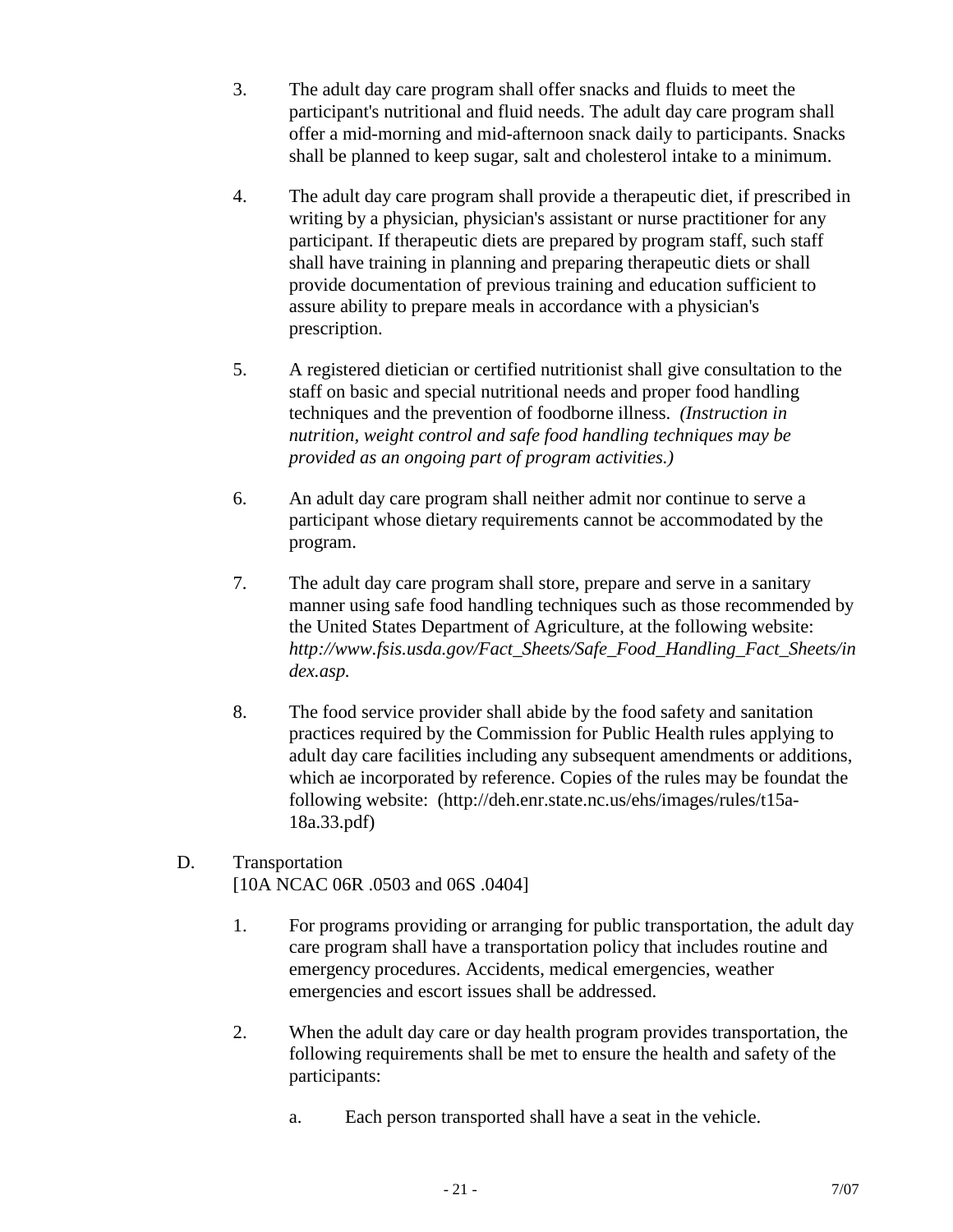- b. Participants shall be transported no more than thirty minutes without being offered the opportunity to have a rest stop.
- c. Vehicles used to transport participants shall be equipped with seatbelts. Participants shall be instructed to use seatbelts while being transported.
- d. Vehicles shall be equipped with a first aid kit, consisting of the items listed in Section III. B. 5., page 13 and a fire extinguisher.
- e. A copy of the transportation policy shall be located in the vehicle used for transport.
- E. Emergencies and First Aid [10A NCAC 06R .0504 and 06S .0405]
	- 1. A fire safety and evacuation plan, approved by the office of the fire marshal or its designee, shall be prepared and maintained by each adult day care program in compliance with the North Carolina State Building Code and Fire Prevention Code.
	- 2. Plan for Emergencies
		- a. A written plan for handling emergencies shall be established and displayed prominently in the facility.
		- b. All staff shall be knowledgeable about the plan.
		- c. The plan shall relate to medical and non-medical emergencies and shall specify responsibilities of each staff member in an emergency.
		- d. Quarterly drills in handling emergencies, such as medical emergencies, natural disasters, fire, and facility security shall be conducted. These drills shall be documented including the date and kind of emergency.
	- 3. Evacuation Plan

An evacuation plan shall be posted in each room and fire drills shall be conducted quarterly by programs with a fire safety sprinkler system and monthly by programs without a fire safety sprinkler system. A record shall be kept of dates and time required to evacuate the facility.

- 4. All physically able staff who have direct contact with participants shall complete certified training in standard first aid and cardio-pulmonary resuscitation (CPR). If a staff member is determined to be physically unable to complete this training, a signature by a licensed physician, physician's assistant, or nurse practitioner attesting to such shall be provided indicating the time limit of such physical inability. The first aid and CPR training shall be:
	- a. taught by an instructor certified through the American Heart Association, American Red Cross, National Safety Council, American Safety and Health Institute, or Emergency Medical Services;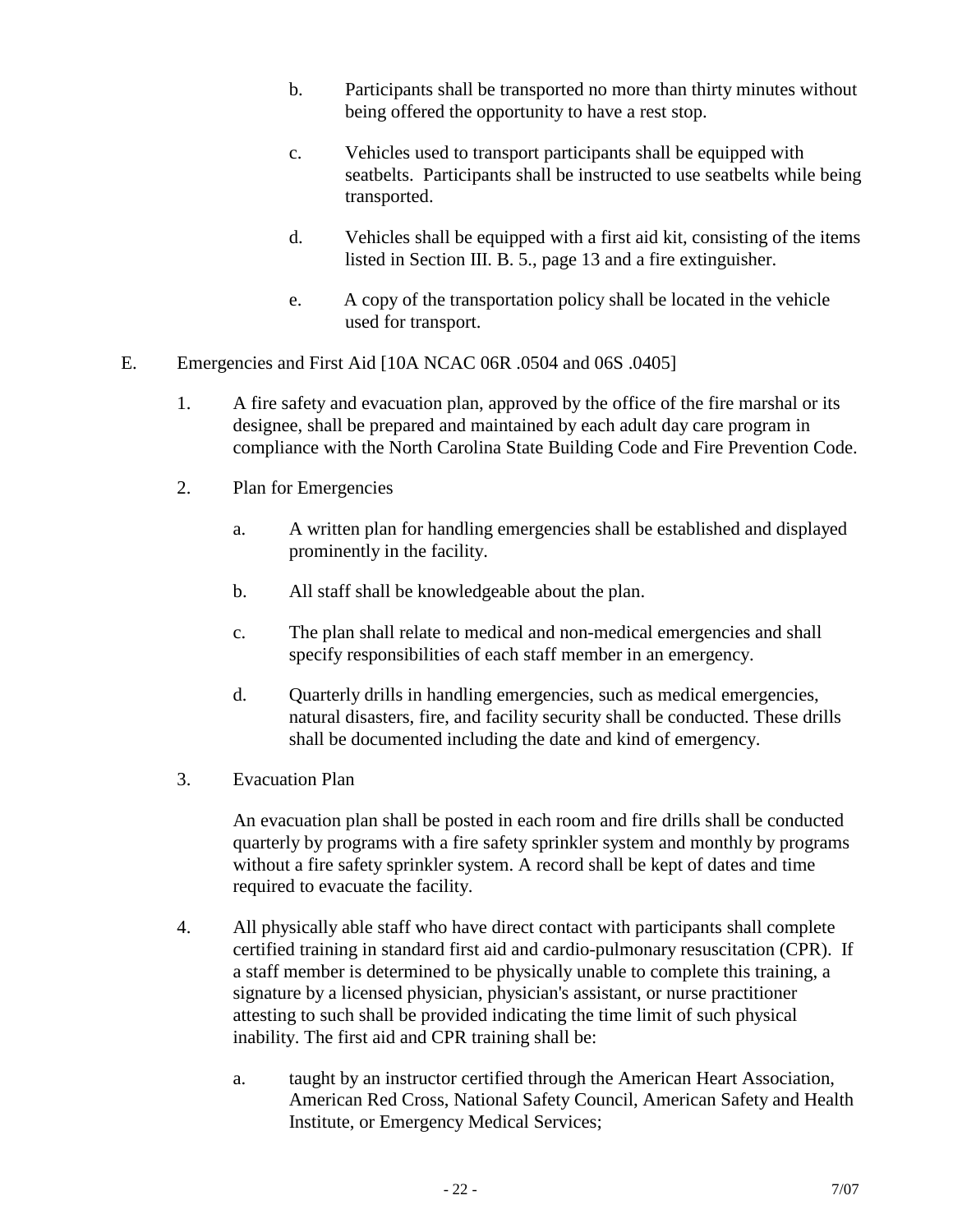- b. current, as determined by the organization conducting the training and issuing the certification; and
- c. documented on an official attendance card issued by the organization certifying the training, or documented by the attendance course roster, in which case the roster shall be signed by the instructor, indicate pass or fail for each student, indicate the length of time the training is valid, and be accompanied by a copy of the instructor's certification.
- 5. The program shall arrange for medical assistance to be available in the event of an emergency.
- 6. The program shall have a portable basic emergency file available on each participant that includes:
	- a. hospital preference, physician of record and telephone number;
	- b. emergency contact (family or caregiver);
	- c. insurance information;
	- d. medications and allergies;
	- e. current diagnosis and history; and
	- f. advance directives, if any.
- 7. Adult day care staff shall report actions taken in case of sickness, incidents resulting in physical injury or suspected physical injury, including incidents involving missing participants to the program director. The adult day care staff shall make sure that all persons needing medical attention receive such attention as soon as possible. The person taking emergency action shall notify other program staff and the family or responsible party of the participant involved of the emergency action that was taken as soon as possible. The program director shall compile and keep on record a report of all emergency actions taken. A copy of the report shall be sent to the county department of social services and, for day health programs, to the county health department within 72 hours of the incident.
- F. Medications [10A NCAC 06R .0505 and 06S .0401]
	- 1. All adult day care programs shall have written policies on participant medication use, medication administration order changes and medical disposal.
	- 2. Medications shall be administered according to the participant's medication schedule as defined in Section V.A.1.d., pages 24-25, or as authorized by the participant's caregiver.
	- 3. A record of all medications given to each participant shall be updated at a minimum of once every quarter and shall document the following:
		- a. participant's name;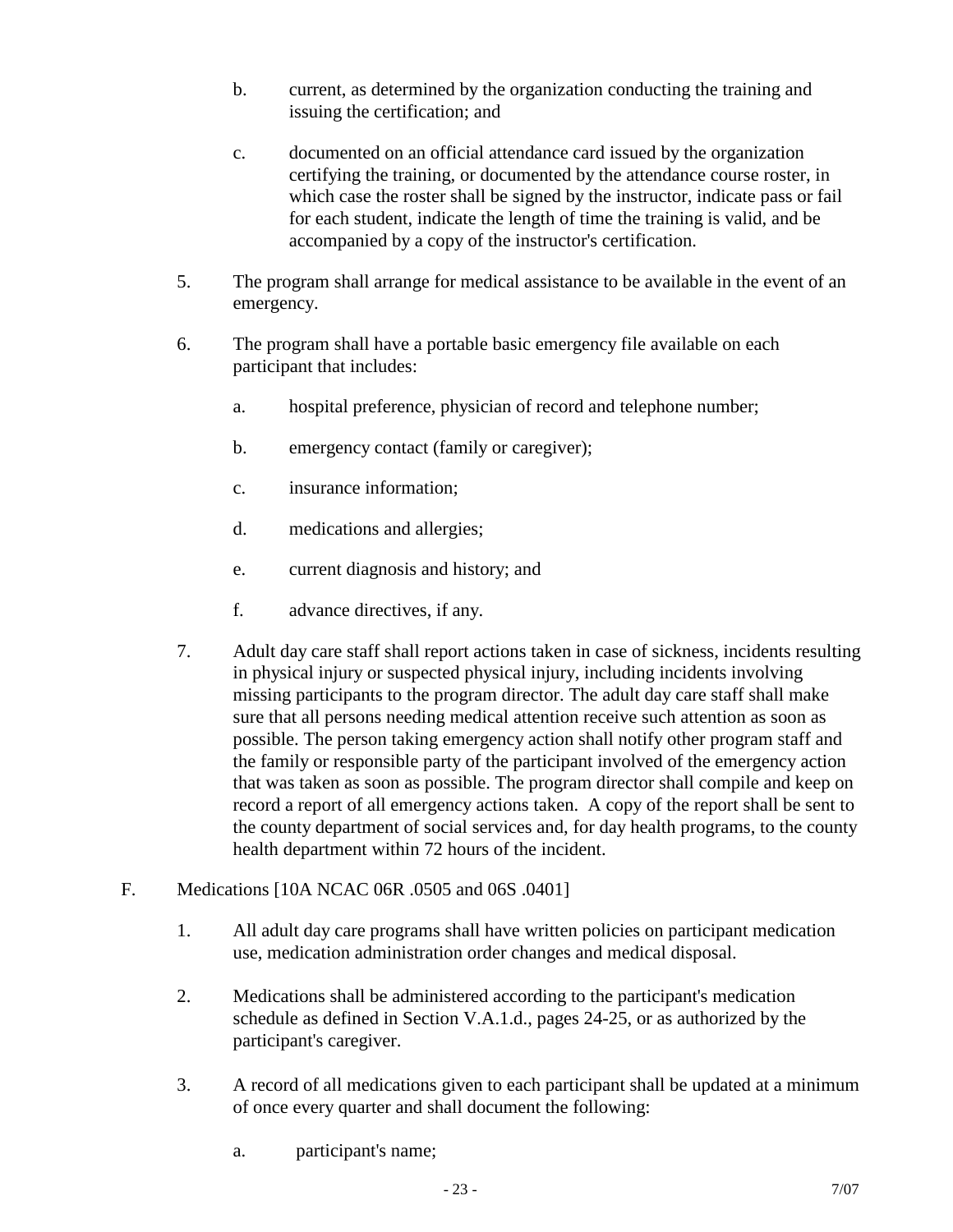- b. name, dosage, quantity and route of the medication;
- c. instructions for giving medication;
- d. date and time medication is administered; and
- e. name or initials of person giving the medication. If initials are used, a signature equivalent to those initials shall be entered on this record.
- 4. Medications shall be kept in the original pharmacy containers in which they were dispensed. The containers shall be labeled with the participant's full name, the name and strength of the medicine, and dosage and instructions for administration.
- 5. Medicines shall be kept in a locked location.
- 6. Only adult day health or adult day care and adult day health combination programs shall enroll or serve participants who require intravenous, intramuscular or subcutaneous medications while attending the program.
- G. Program Evaluation [10A NCAC 06R .0509 and 06S .0401]
	- 1. Each day care and day health program shall have in writing a plan for internal evaluation of its operation and services. The plan shall include the timetable for initiating and completing the annual evaluation, the parties to be involved, the areas which will be addressed and the methods to be used in conducting the evaluation.
	- 2. A formal evaluation shall be conducted at regular intervals, at least annually.
	- 3. The following parties shall be involved, to the extent considered appropriate, in the evaluation process:
		- a. Governing body,
		- b. Program director,
		- c. Staff,
		- d. Participants,
		- e. Families of participants,
		- f. Department of Social Services.
	- 4. The evaluation shall focus on the following three areas, in addition to any others the program may wish to address:
		- a. The extent to which the program is achieving its goals;
		- b. The extent to which the program is meeting the needs and interests of participants; and
		- c. The extent to which the program is efficient and effective in its operation, including the extent to which the program is cost-efficient.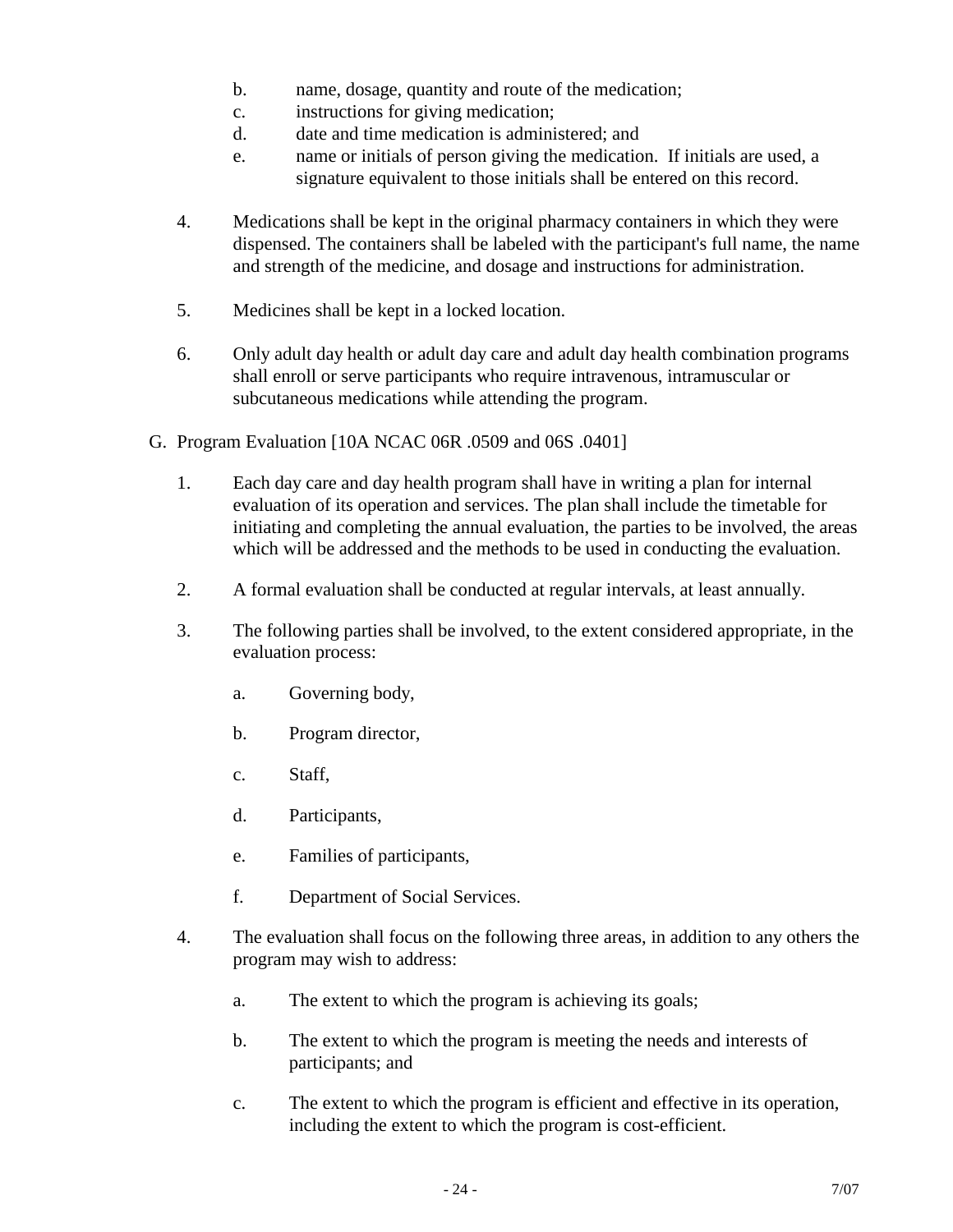- 5. A written report of the program evaluation and findings shall be made and kept on file.
- V. Records [10A NCAC 06R .0508 and 06S .0401]

Each adult day care and day health program shall maintain records to document the progress of each participant and to document program operation. Such records shall be kept in a locked file. The following records are required:

- A. Individual Client Records
	- 1. An individual folder for each participant shall be established and maintained and include the following:
		- a. A signed application, recording:
			- (1) participant's full name;
			- (2) address and telephone number;
			- (3) date of birth, marital status and living arrangement of participant;
			- (4) time of day participant will arrive and time of day participant will leave the program;
			- (5) travel arrangements to and from the program for the participant;
			- (6) name, address and telephone number of at least two family members or friends who are responsible for the participant and can be contacted in emergencies;
			- (7) name, address and telephone number of a licensed medical service provider who will see the participant on request; and
			- (8) personal concerns and knowledge of the caregiver that may have an impact on the participant's care plan.
		- b. Copies of all current and former signed authorizations for the day care and day health program to receive and give out confidential information on the participant. Such authorization shall include the name of the party from whom information is requested and to whom information is given. Such authorization shall be dated within the prior 12 months and obtained each time a request for client participant information is made;
		- c. A signed authorization for the participant to receive emergency medical care from any licensed medical practitioner, if such emergency care is needed by the participant;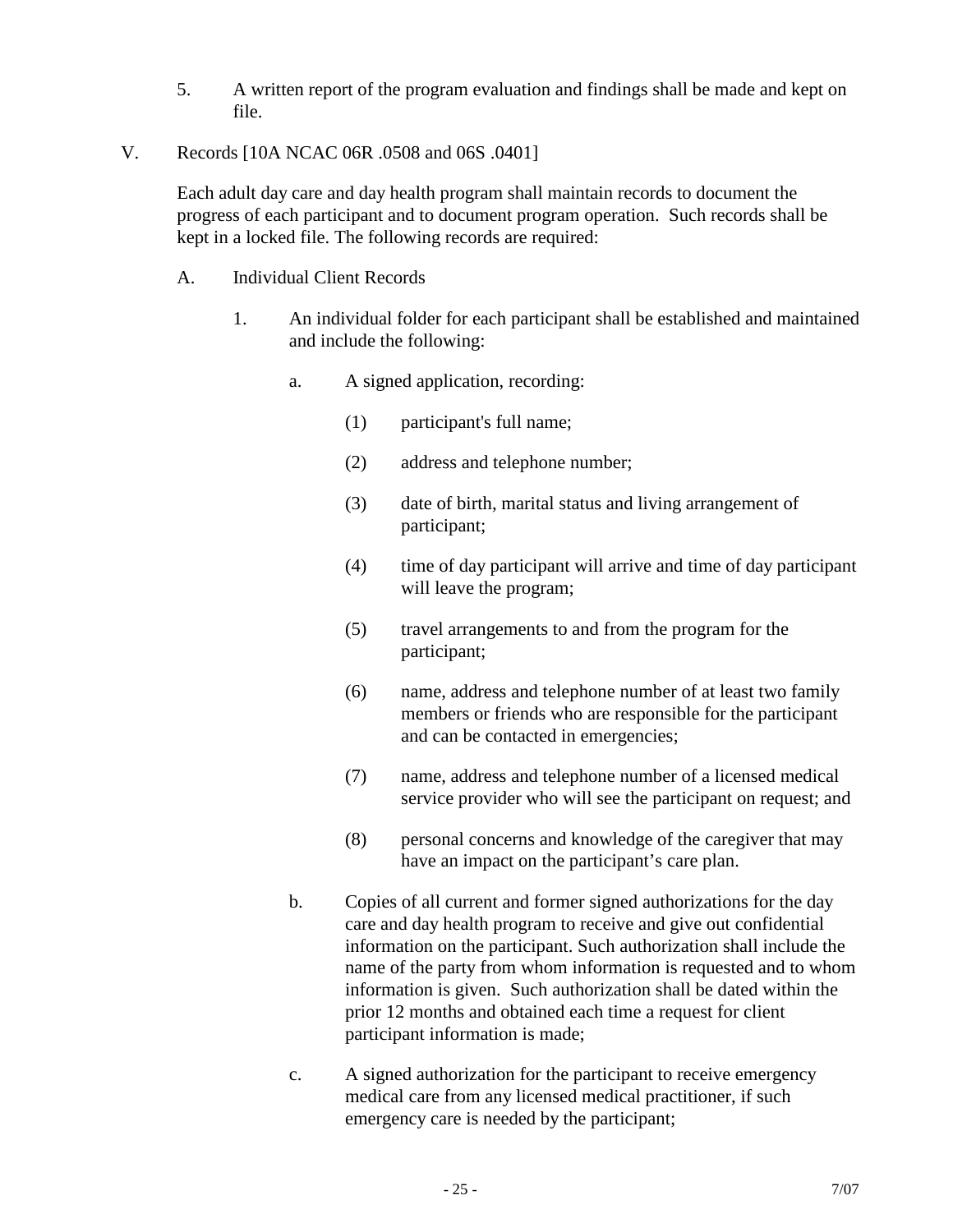- d. A medical examination report conducted within the past three months before enrollment and updated annually, signed by a licensed physician, physician's assistant or nurse practitioner. The report shall include information on:
	- (1) current diseases and chronic conditions and the degree to which these diseases and conditions require observation by day care staff, and restriction of normal activities by the participant;
	- (2) presence and degree of psychiatric problems;
	- (3) amount of direct supervision the participant requires;
	- (4) any limitations on physical activities;
	- (5) listing of all medications with dosages and times medications are to be administered; and
	- (6) most recent date participant was seen by doctor.
- e. Assessment forms as identified in Section IV. A. 1. c. and 2. a., pages 15-16.
- f. Progress notes: which are the written report of staff discussions, conferences, consultation with family or other interested parties, evaluation of a participant's progress and any other information regarding a participant's situation.
- g. All service plans for the participant, [See IV. A. 2. pages 16-17], including scheduled days of attendance, for the preceding 12 months.
- h. A signed authorization if the participant or his responsible party will permit photographs, video, audio recordings or slides of the participant to be made by the day care or day health program, whether for medical documentation, publicity, or any other purpose. Such authorization shall specify how and where such photographs, videos, audio recordings or slides will be used, and shall be obtained prior to taking any photographs, videos, audio recordings or slides of the participant.
- i. A statement signed by the participant, a family member or other responsible party (when applicable) acknowledging receipt of the program policies and agreeing to uphold program policies pertaining to the participant.
- B. Records for Adult Day Care and Day Health Centers and Homes shall be kept a minimum of six years and shall contain:
	- 1. copies of activities schedules [see IV. 3. pages 17-19];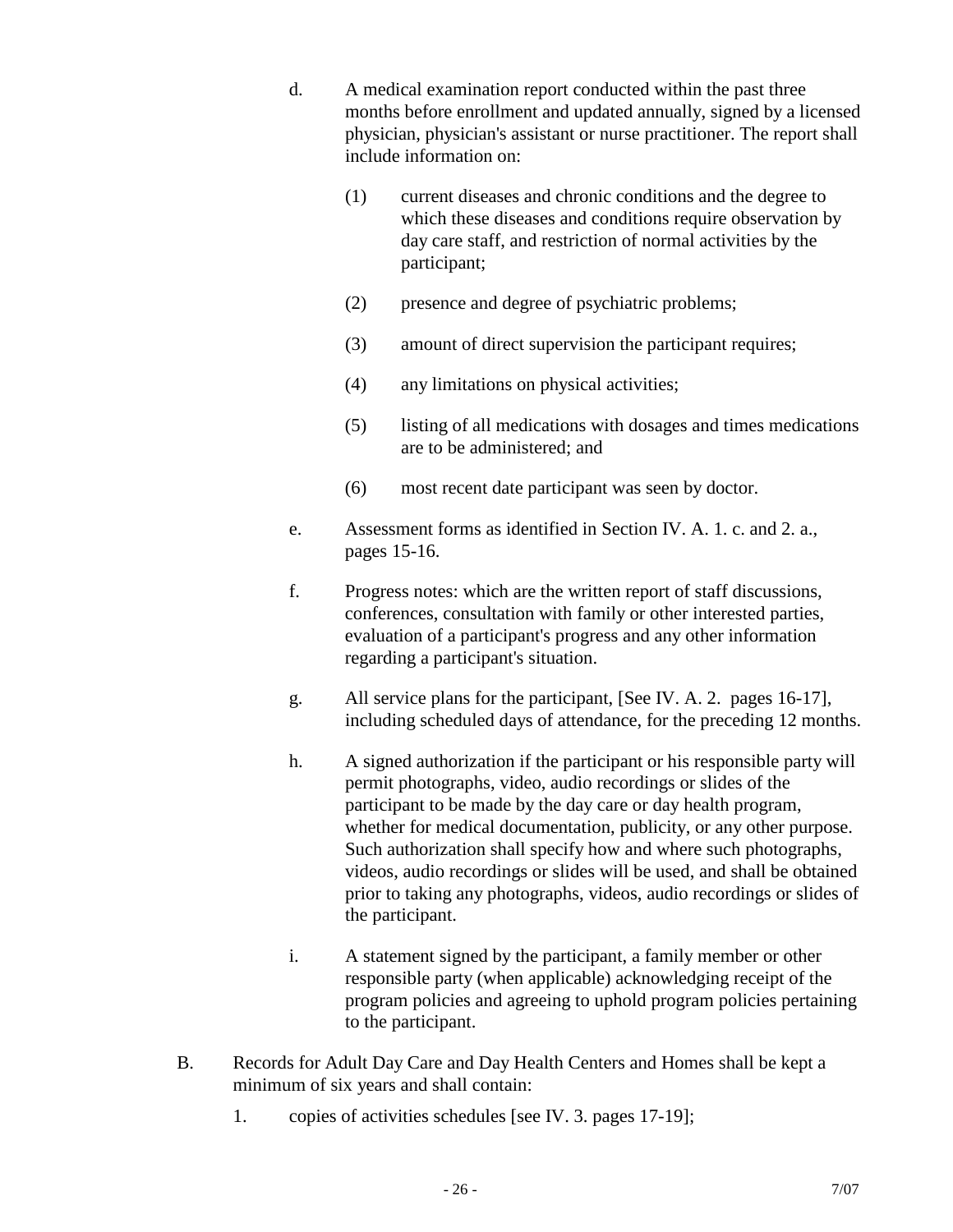- 2. monthly records of expenses and income, including fees collected, and fees to be collected;
- 3. all bills, receipts and other information which document expenses and income;
- 4. a daily record of attendance of participants by name;
- 5. accident reports [see IV. E. 7. page 22];
- 6. a record of staff absences, annual leave and sick leave, including dates and names of substitutes;
- 7. reports on emergency and fire drills [see IV. E. 1. and 2., page 21];
- 8. individual personnel records on all staff members, including:
	- a. application for employment;
	- b. evidence of a state criminal history check on each employee providing direct care;
	- c. job description;
	- d. medical certification of absence of a health condition that would pose a risk to others;
	- e. written note or report on any personnel action taken with the employee;
	- f. written report of annual employee review;
	- g. CPR and first aid training documentation; and
	- h. signed statement to keep all participant information confidential.
- 9. a copy of all written policies, including:
	- a. program policies;
	- b. personnel policies;
	- c. agreements or contracts with other agencies or individuals;
	- d. plan for emergencies; and
	- e. evacuation plan;
- 10. program evaluation reports [see IV. G., page 23];
- 11. control file of DSS-5027(SIS Client Entry Form) on all participants for whom Social Services Block Grant (Title XX) reimbursement is claimed.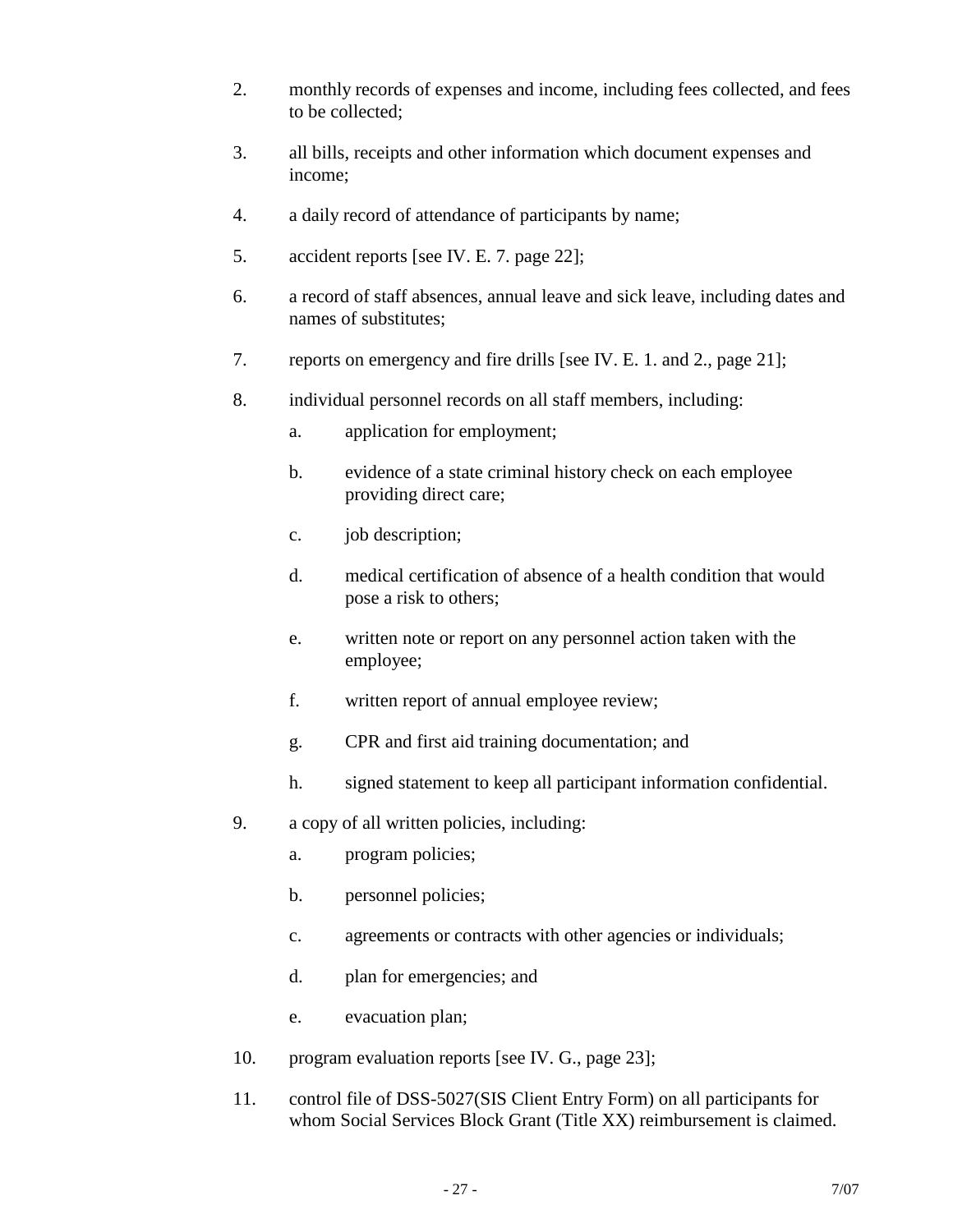#### VI. Certification

## A. The Certificate [10A NCAC 06R .0801 and 06S .0503]

The Certificate will be issued by the Division of Aging and Adult Services when, in the Division's judgment, minimum requirements for certification, as set forth in these standards have been met. The Certificate must be conspicuously posted in a public place in the facility. The certificate will be in effect for 12 months from the date of issuance unless it is revoked for cause, voluntarily or involuntarily terminated, or changed to provisional certification status.

B. Procedures for Certification [10A NCAC 06R .0601 and 06S .0501]

All individuals, groups or organizations operating or wishing to operate an adult day care or adult day health program as stated in G.S. 131D-6 shall apply for a certificate to the county department of social services in the county where the program is to be operated. A social worker at the county department of social services shall provide technical assistance and shall conduct a study of the program using the Division of Aging and Adult Services Form DAAS-1500 or DAAS-6205.

1. Initial Certification Package

The initial certification package shall be submitted through the county department of social services to the State Division of Aging and Adult Services. The materials and forms to be included in the package are:

- a. Program Polices;
- b. Organizational diagram;
- c. Job descriptions;
- d. Form 732A-ADS, Daily Rate Sheet, or the equivalent, showing planned expenditures and resources available to carry out the program of service for a 12 month period;
- e. A floor plan of the facility showing measurements, restrooms, and planned use of space;
- f. Form DOA-1498, Fire Inspection Report, or the equivalent completed and signed by the local fire inspector, indicating approval of the facility, no more than 30 days prior to the submission of the certification package;
- g. Form DOA-1499, Building Inspection Report for Day Care Centers, or DOA-1499a, Building Inspection Form for Adult Day Care Homes, or the equivalent completed and signed by the local building inspector indicating approval of the facility, no more than 30 days prior to submission of the certification package;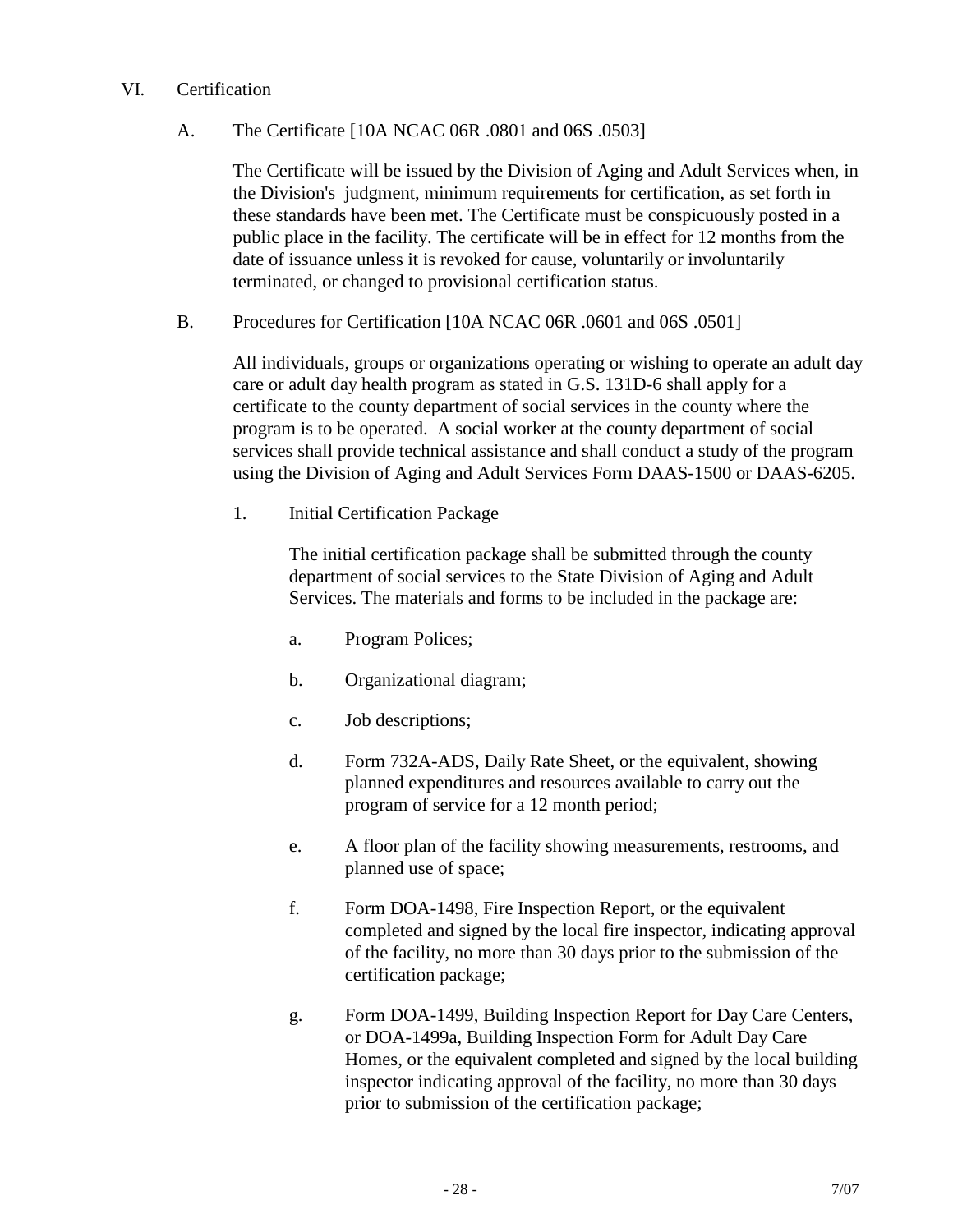- h. Form DENR-4054, Sanitation Evaluation Report, or the equivalent completed and signed by a local sanitarian, indicating approval of the facility, no more than 30 days prior to submission of the certification package;
- i. Written notice and the effective date if a variance of local zoning ordinances has been made in order for property to be utilized for the adult day care or day health program;
- j. A copy of the articles of incorporation, by-laws, and names and addresses of board members for adult day care or day health programs sponsored by a non-profit corporation;
- k. The name and mailing address of the owner if the program is proprietary;
- l. A written medical statement from a physician, nurse practitioner or a physician's assistant, completed within the 12 months prior to submission of the certification package, for each proposed staff member certifying absence of a health condition that would pose a risk to others and that the employee can perform the duties normally assigned on the job;
- m. Verification of standard first aid and cardio-pulmonary resuscitation certification (CPR) for each proposed staff member who is physically able and who will have direct contact with participants. If a staff member is determined to be physically unable to complete this training, a signature by a licensed physician, physician's assistant or nurse practitioner attesting to such shall be provided indicating the time limit of such physical inability. The first aid or CPR training shall be:
	- (1) taught by an instructor certified through the American Heart Association, American Red Cross, National Safety Council, American Safety and Health Institute, or Emergency Medical Services;
	- (2) current, as determined by the organization conducting the training and issuing the certification; and
	- (3) documented on an official attendance card issued by the organization certifying the training, or documented by the attendance course roster, in which case the roster shall be signed by the instructor, indicate pass or fail for each student, indicate the length of time the training is valid and be accompanied by a copy of the instructor's certification.
- n. Evidence of the completion of a statewide criminal history records search for the past five (5) years for the program owner and each proposed staff member having direct contact with participants,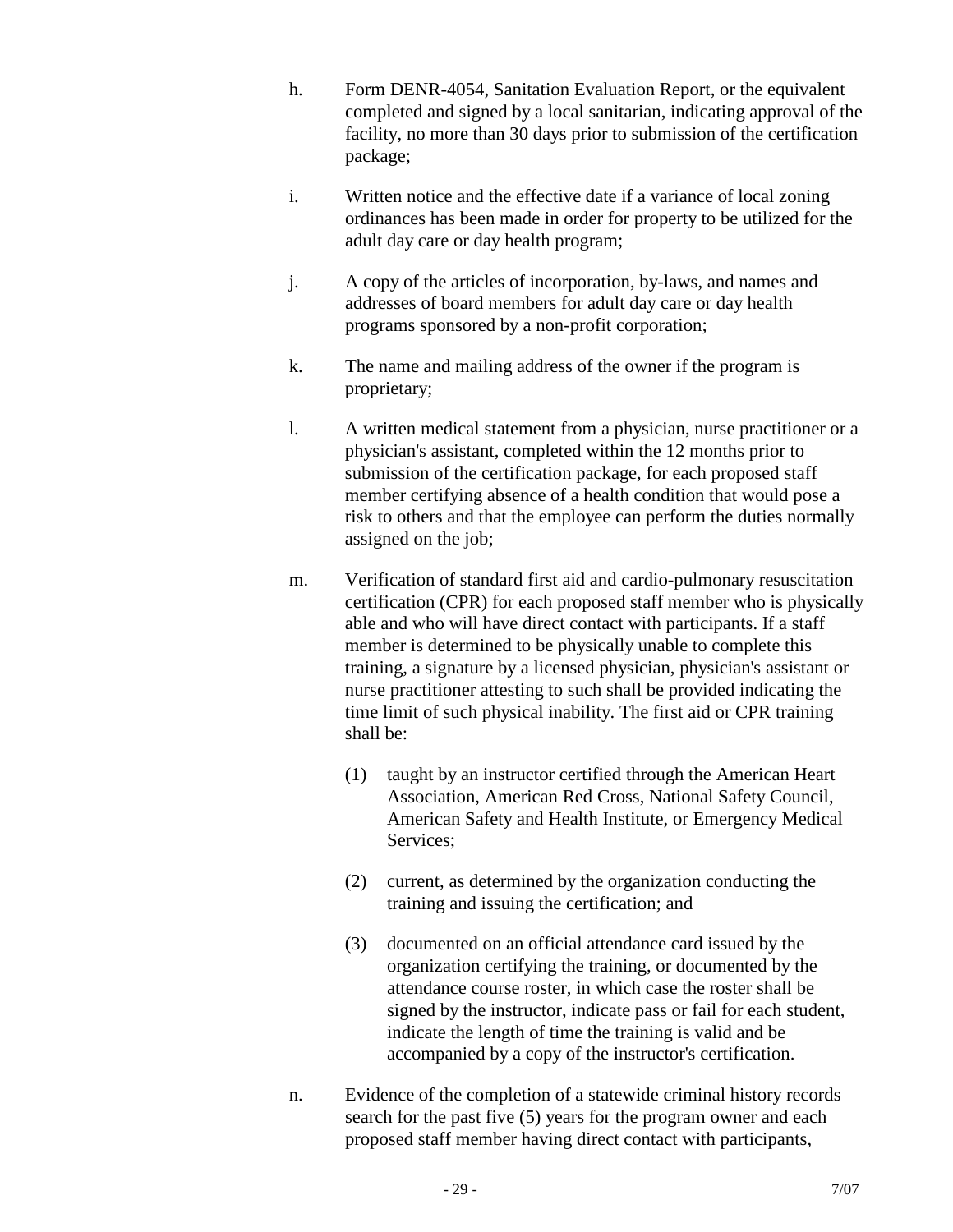conducted by an agency approved by the North Carolina Administrative Offices of the Courts; and

### ADULT DAY CARE ONLY

o. *DAAS-1500*: Adult Day Care Certification Report. This form must be submitted by the county department of social services with a copy to the program for adult day care programs.

## ADULT DAY HEALTH ONLY

- p. *DAAS-6205*: Adult Day Care/Day Health Certification Report. This form must be submitted by the county department of social services with a copy to the program for adult day health or combination programs.
- 2. Following review of the certification package, a pre-certification visit may be made by staff of the Division of Aging and Adult Services.
- 3. Within 14 business days, the Division of Aging and Adult Services shall provide written notification to the applicant and the county department of social services of the action taken after a review of the certification package and visit, if made.
- 4. Renewal Certification Package [10A NCAC 06R .0601]

The following forms and materials make up a certification package for the renewal of certification and shall be submitted through the county department of social services, no more than 60 days prior to the end of the current period of certification, to the Division of Aging and Adult Services.

- a. Form DOA-1498, Fire Inspection Report, or the equivalent completed and signed by the local fire inspector, indicating approval of the facility, dated no more than 12 months prior to the submission of the certification package;
- b. Form DOA-1499, Building Inspection Report for Adult Day Care Centers, or DOA-1499a, Building Inspection Form for Adult Day Care Homes, or the equivalent when structural building modifications have been made during the previous 12 months, completed and signed by the local building inspector indicating approval of the facility, within 30 days following completion of the structural building modifications;
- c. Form DENR-4054, Sanitation Evaluation Report or the equivalent completed and signed by a local environmental health specialist, indicating approval of the facility, no more than 12 months prior to submission of the certification package;
- d. A written medical statement from a physician, nurse practitioner or physician's assistant for each staff member hired subsequent to the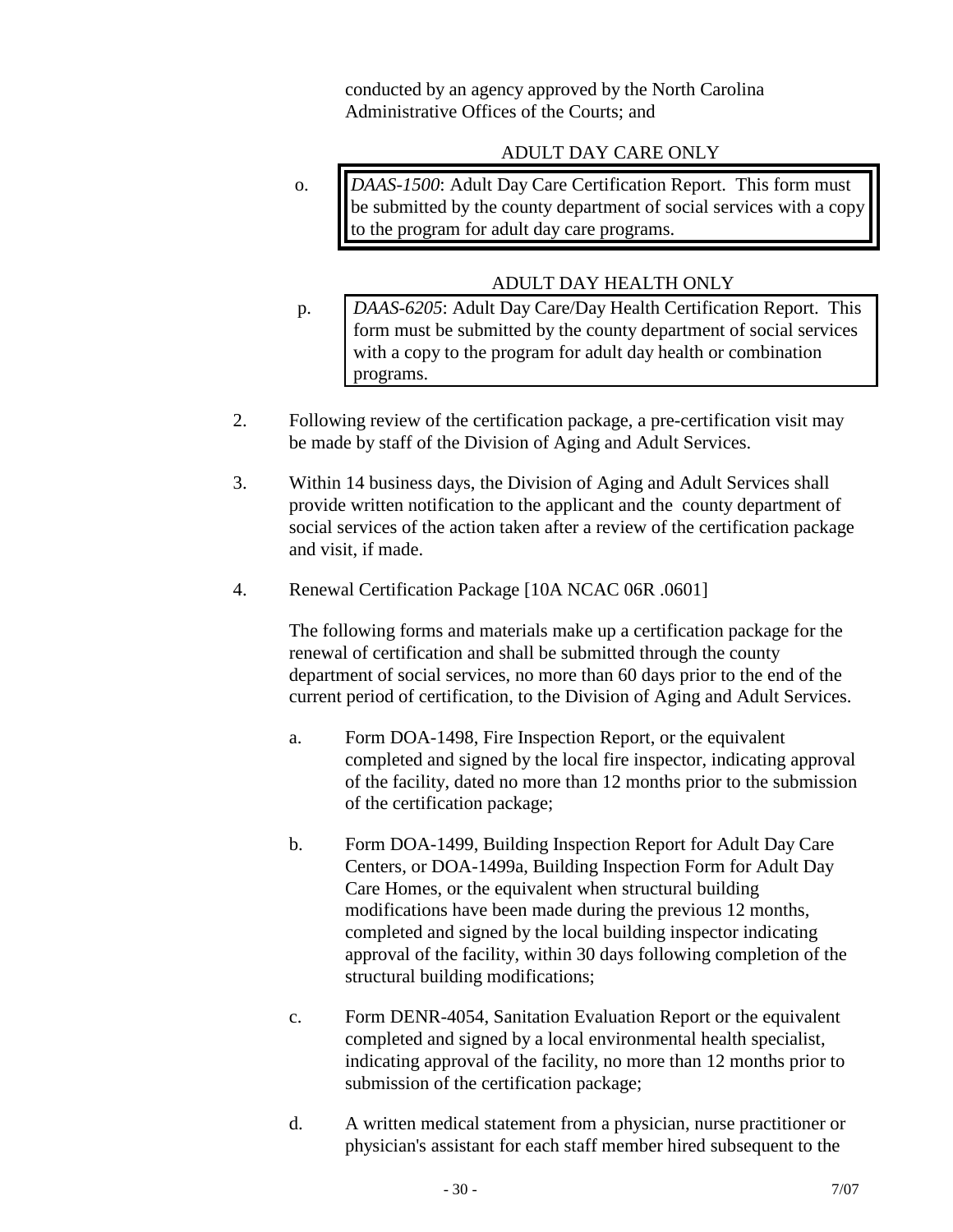previous certification or recertification expiration date, certifying absence of a health condition that would pose a risk to others and that the employee can perform the duties normally assigned on the job;

- e. An updated copy of the program policies, organizational diagram, job descriptions, names and addresses of board members if applicable, and a floor plan showing measurements, restrooms, and planned use of space (if any changes have been made since the previous certification package was submitted);
- f. Form 732a-ADS, Daily Rate Sheet, or the equivalent showing planned expenditures and resources available to carry out the program of service for a 12 month period;
- g. Verification of standard first aid and cardio-pulmonary resuscitation certification (CPR) for each proposed staff member who is physically able and who will have direct contact with participants. If a staff member is determined to be physically unable to complete this training, a signature by a licensed physician, physician's assistant or nurse practitioner attesting to such shall be provided indicating the time limit of such physical inability. The first aid or CPR training shall be:
	- (1) taught by an instructor certified through the American Heart Association, American Red Cross, National Safety Council, American Safety and Health Institute, or Emergency Medical Services;
	- (2) current, as determined by the organization conducting the training and issuing the certification; and
	- (3) documented on an official attendance card issued by the organization certifying the training, or documented by the attendance course roster, in which case the roster shall be signed by the instructor, indicate pass or fail for each student, indicate the length of time the training is valid and be accompanied by a copy of the instructor's certification.
- h. Evidence of the completion of a statewide criminal history records search for the past five (5) years for each staff member hired subsequent to the previous certification or recertification expiration date having direct contact with participants, conducted by an agency approved by the North Carolina Administrative Offices of the Courts; and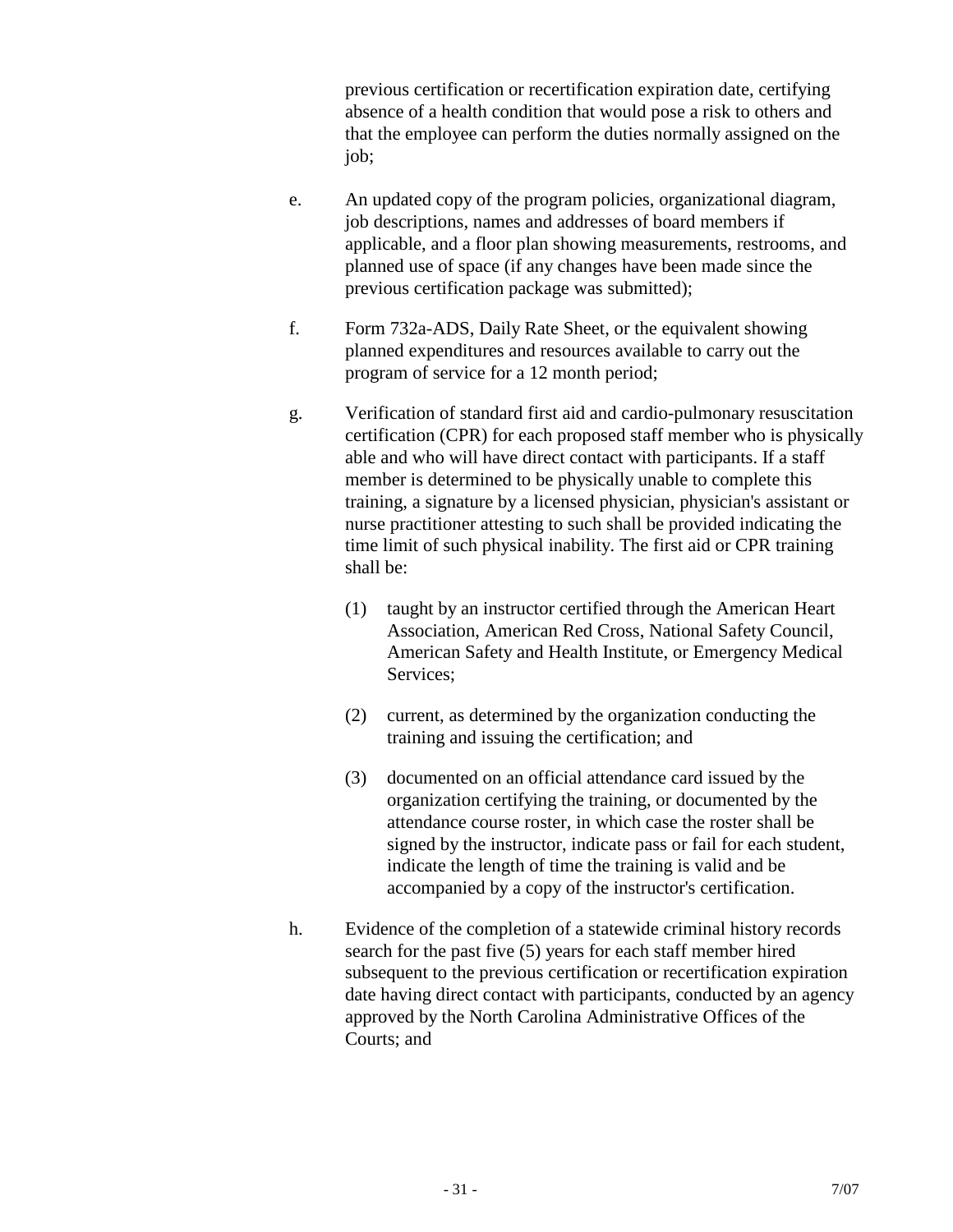## ADULT DAY CARE ONLY

i. *DAAS-1500:* Adult Day Care Certification Report. This form must be submitted with the certification package by the county department of social services to the Division of Aging and Adult Services at least 30 days in advance of the expiration date of the certificate, with a copy to the program.

## ADULT DAY HEALTH ONLY

- j. *DAAS-6205:* Adult Day Care/Day Health Certification Report. This form must be submitted with the certification package for adult day health or combination programs by the county department of social services to the Division of Aging and Adult Services at least 30 days in advance of the expiration date of the certificate, with a copy to the program.
- C. Changes in Personnel [10A NCAC 06R .0602 and 06S .0502]

Whenever there is a change in program director or operator, the qualifications of the new staff person as meeting requirements on pages 7-8 of these standards must be documented in writing to the county department of social services no later than the effective date of the change. The Adult Day Care Consultant of the Division of Aging and Adult Services shall be notified in writing of the change and the county department of social services' satisfaction that Standards are met.

- D. Corrective Action [10A NCAC 06R .0102 and 06S .0509, previously 10 NCAC 42E .0705 and 42Z .0909]
	- 1. Adult day care and day health programs shall be inspected annually and monitored in accordance with the Division of Aging and Adult Services criteria for making announced and unannounced visits to assure compliance with the Standards.

Where a violation of G.S. 131D-6 or these standards is identified by staff of the county department of social services or the Division of Aging and Adult Services, or other authorized inspectors such as environmental health specialists or building and fire safety inspectors, the program director of the adult day care or day health program shall be notified in writing of the nature of the violation by that inspector and requested to take corrective action by the county department of social services. The county department of social services shall determine, in consultation with the program director, the date by which corrective action shall be completed based on the severity of the violation and the effect of the violation on the participants of the program.

a. Where a violation presents an immediate danger to the participant's health or safety, the program director shall take immediate corrective action to correct the source of danger or to remove the participants from the source of danger. Such action shall be documented in writing within 72 hours.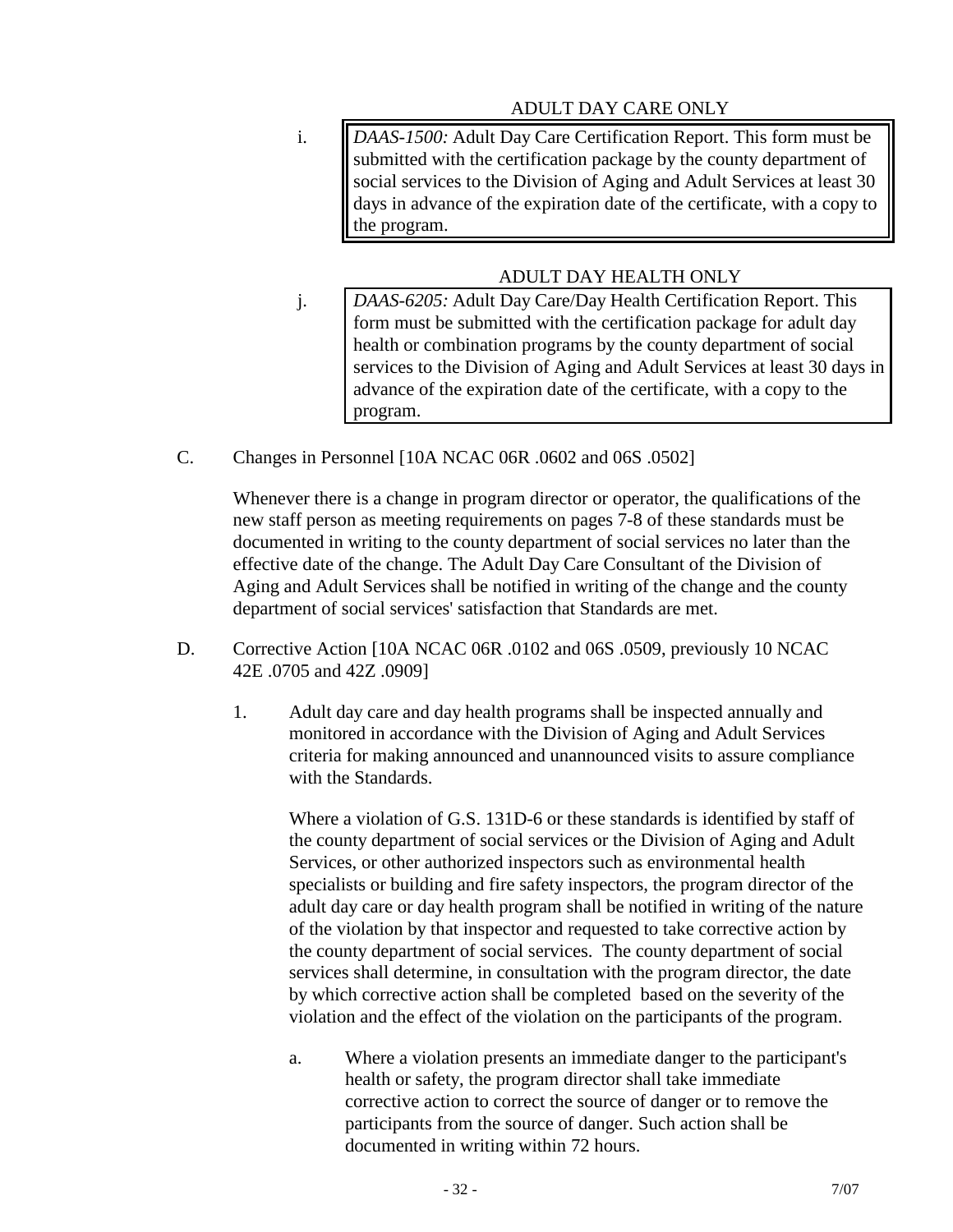- b. Where a violation has the potential to endanger the participant's health, safety, or welfare, the program director shall take corrective action. The date specified for the completion of the corrective action shall be no later than 30 days of written notification.
- c. Where a violation does not directly endanger the participants, such as a violation of administrative or record keeping standards, the program director shall take corrective action. The date specified for the completion of the corrective action shall be within 90 days of written notification.
- 2. If the violation continues beyond the established time for completion of corrective action, the program shall be considered to be in willful violation of the standards and negative action shall be taken in accordance with the provisions in page 33 of these Standards by the Division of Aging and Adult Services.
- E. Provisional Certification [10A NCAC 06R .0802 and 06S .0504]
	- 1. A provisional certificate may be issued in accordance with the following:
		- a. A provisional certificate may be issued by the Division of Aging and Adult Services when the certification renewal process identifies violations and a plan for corrective action is in place. The provisional certification will continue until timely corrections have been made and the Division so informed, or until revoked.
		- b. A provisional certificate may be issued by the Division of Aging and Adult Services when corrective action has not been completed by the completion date established in a corrective action plan. The provisional certification will continue until corrections have been made and the Division so informed, or until revoked.
		- c. A provisional certificate may be issued by the Division of Aging and Adult Services when renewal materials have not been submitted in a timely fashion, but were received by the Division prior to the expiration date of the current period of certification. The provisional certificate will remain in place until revoked or until replaced with full certification.
	- 2. In no instance will a provisional certification be in effect for longer than six months.
	- 3. When a provisional certificate is issued, the program must post a copy of the notice from the Division of Aging and Adult Services, identifying the reasons for it, adjacent to the current certificate.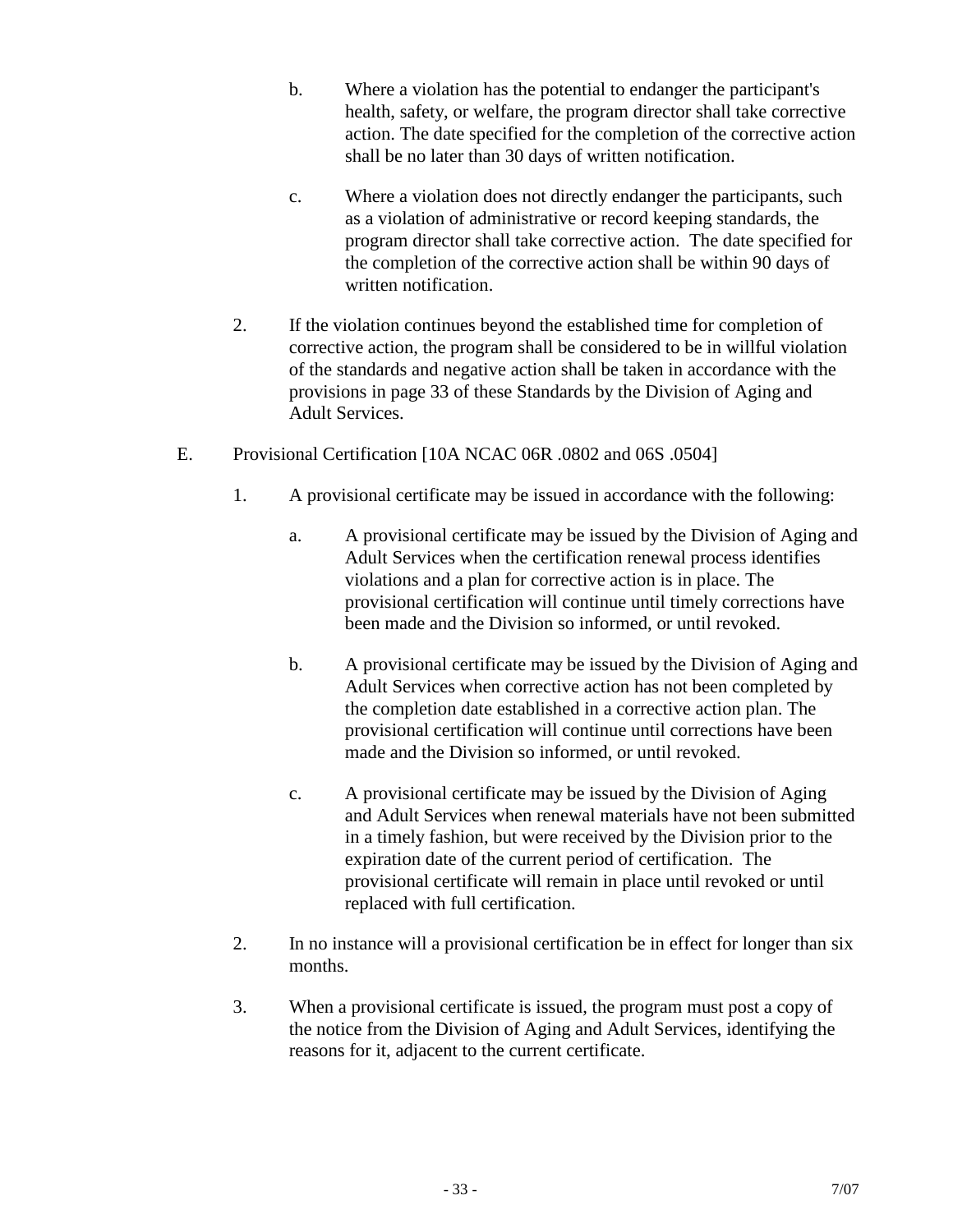F. Termination of Certification [10A NCAC 06R .0803 and 06S .0505]

The Certificate will automatically terminate under the following conditions:

- 1. In a private for-profit program, when ownership in its entirety is transferred; in a private, non-profit program, when the board of directors is dissolved; in a public agency, when the board of that agency is dissolved;
- 2. When the program moves to another location;
- 3. When the required certification renewal materials are not received by the Division of Aging and Adult Services by the expiration date of the current period of certification.
- G. Denial or Revocation of Certification [10A NCAC 06R .0804 and 06S .0506]
	- 1. A certificate may be denied or revoked by the Division of Aging and Adult Services at any time for failure to comply with these standards.
	- 2. When a program fails to comply with the certification standards at the time initial certification is requested, certification will be denied by the Division of Aging and Adult Services. A notice from the Division of Aging and Adult Services setting forth the particular reasons for such action will be delivered personally or by certified mail to the applicant. Such denial becomes effective 20 days after the receipt of the notice.
	- 3. Revocation of a certificate, when violations have not been corrected by the date established by a corrective action plan, may be effected by personal delivery or certified mail of a notice setting forth the particular reasons for such action. Such revocation becomes effective 20 days after the receipt of the notice.
	- 4. In accordance with G.S. 150B-3(c), if the Division finds that health, safety or welfare of the participants requires emergency action and incorporates this finding in its notice, the certificate may be summarily suspended. Notice of the summary suspension shall be effected by serving the program director by personal delivery or certified mail. The summary suspension will be effective on the date specified in the notice or upon service of the notice, whichever is later.
	- 5. When a program receives a notice of denial or revocation, the program director must inform each participant and participant caregiver, as appropriate, of the notice and the basis on which it was issued.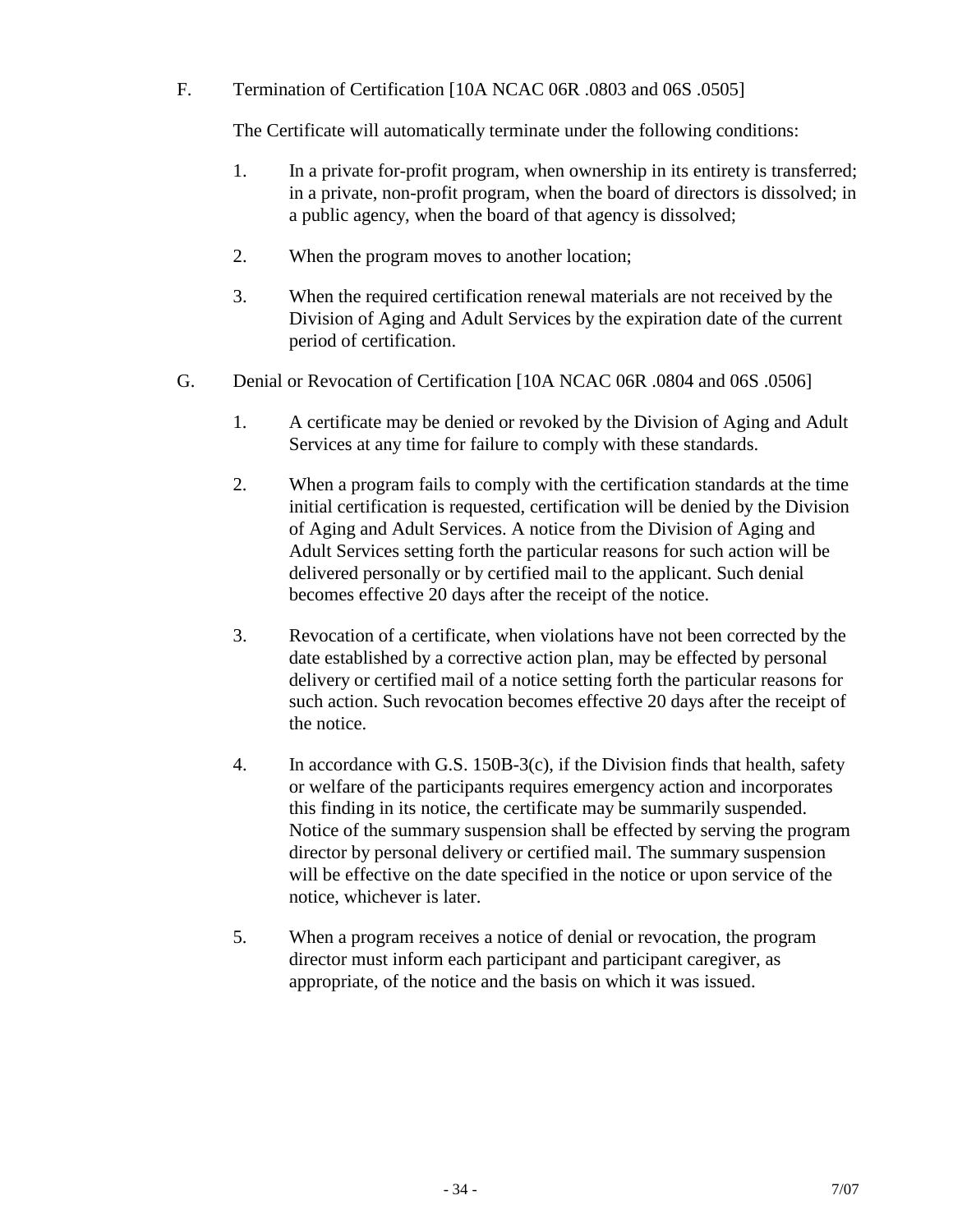#### H. Penalty [10A NCAC 06R .0805 and 06S .0507]

- 1. If a program is in willful violation as specified in D. Corrective Action, pages 31-32 of these Standards, a penalty may be imposed. The amount of the penalty, within the limitation established by G.S. 131D-6, shall be determined based on the degree and extent of the harm or potential harm caused by the willful violation.
	- a. Where a violation presents a clear and immediate danger to the participants a civil penalty of \$100 per day will be imposed effective from the day that corrective action was to have been completed.
	- b. Where a violation has the potential to endanger the participants' health, safety or welfare, a civil penalty of \$50 per day will be imposed effective from the day that corrective action was to have been completed.
	- c. Where a violation does not directly endanger the participants, a civil penalty of \$10 per day will be imposed effective from the date on which the corrective action was to have been completed.
- 2. The Division of Aging and Adult Services shall determine the penalty levied against a program based on the severity of the violation as described above, and will notify the program by registered or certified mail. The penalty shall become due 20 days after receipt of the notice.
- 3. *Each day of a continuing violation constitutes a separate violation (from General Statute 131D-6).*
- I. Procedure For Appeal [10A NCAC 06R .0806 and 06S .0508]
	- 1. When a program is notified of a negative action by the Division of Aging and Adult Services, the program may ask for an informal review by Division staff. *[The request for the informal review may be made in person, by telephone, or in writing to the:*

*Adult Day Care Consultant Division of Aging and Adult Services 2101 Mail Service Center Raleigh, North Carolina 27699-2101 (919) 733-0440]*

If the review is not satisfactory, the program may request a hearing.

2. The program may request a hearing within 60 days after receipt of written notification from the Division of a negative action, by written notice through registered or certified mail to the:

> Office of Administrative Hearings 6714 Mail Service Center Raleigh, NC 27699-6714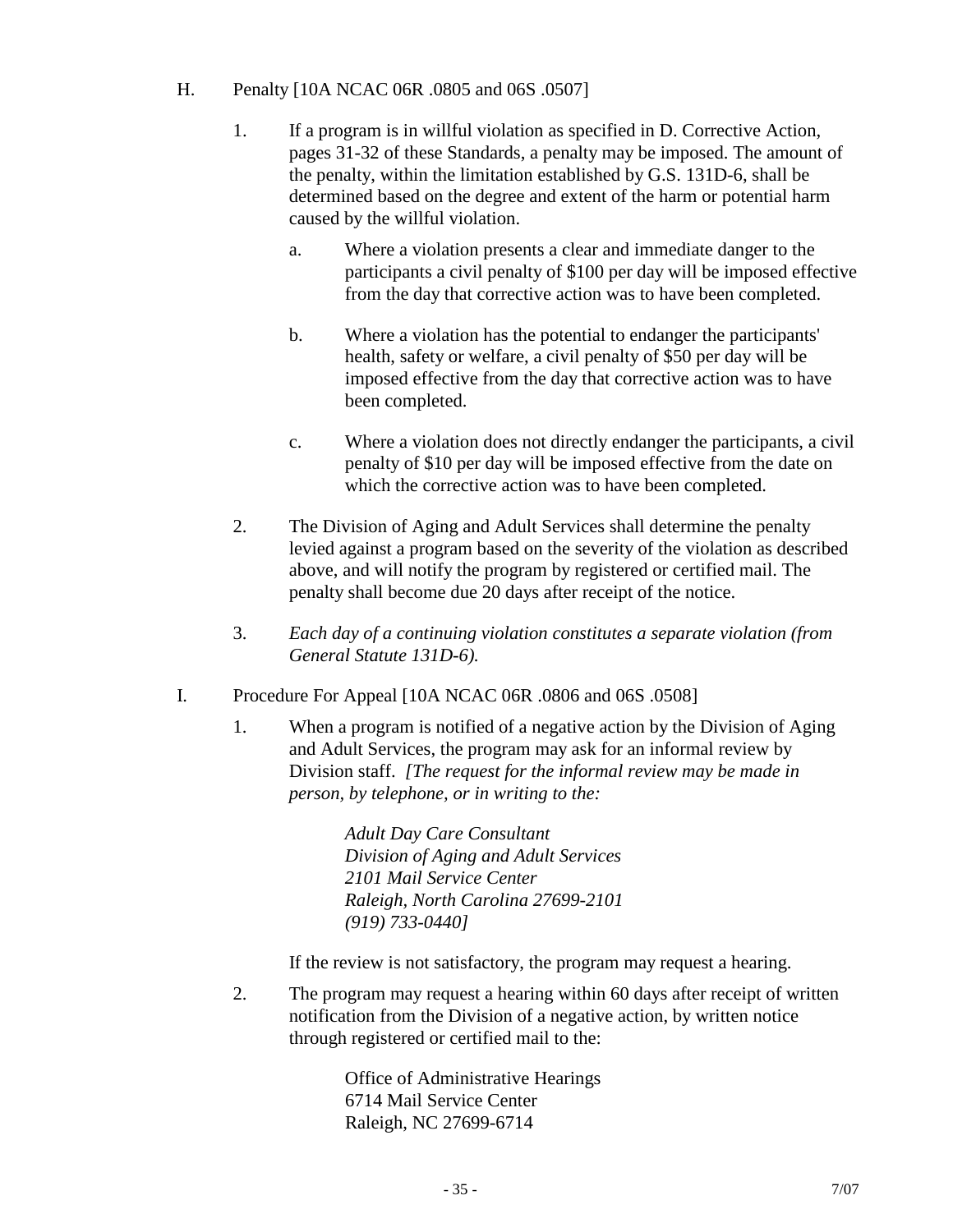- 3. In addition, at any time before the hearing, the Division of Aging and Adult Services may rescind the notice of negative action upon being satisfied that the reasons for such action have been corrected.
- 4. Except as provided for in VI. G. 4 of these Standards (page 33), upon receipt of a request for a hearing, the enforcement of a negative action will be suspended pending final agency decision.
- 5. The petition for a hearing shall be filed with the Office of Administrative Hearings in accordance with G.S. 150B-23 and 26 NCAC 3.0003. In accordance with G.S. 1A-1, Rule  $4(j)(4)$ , the petition shall be served on a registered agent for service of process for the Department of Health and Human Services. A list of registered agents may be obtained from the Office of Legislative and Legal Affairs.
- 6. Procedures for the processing of an appeal of an adverse certification action and for the final decision are specified in G.S. 150B, Article 3 and 10 NCAC 1B .0200.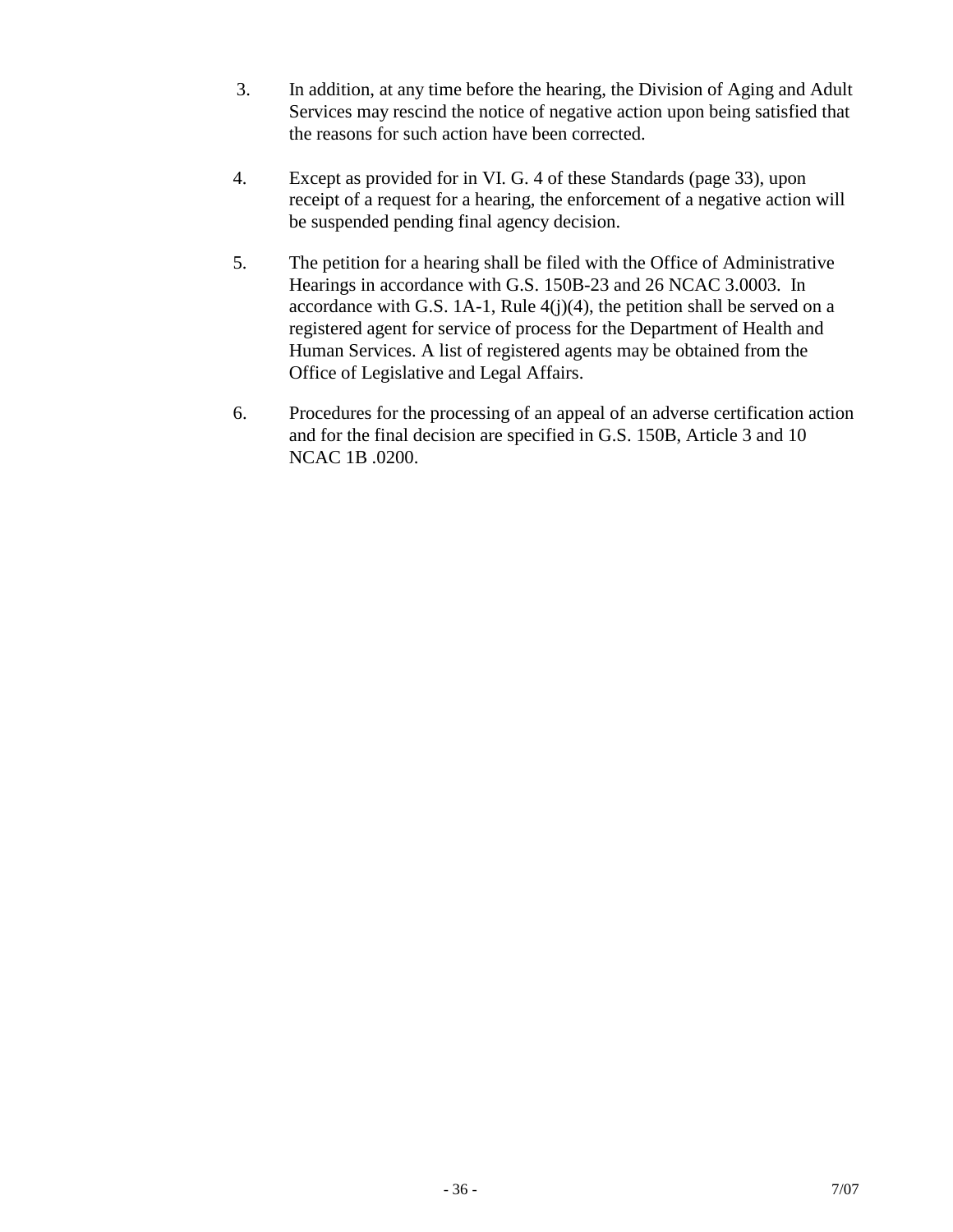## Appendix A

## CONSTRUCTION REQUIREMENTS FOR DAY CARE AND DAY HEALTH HOMES [10A NCAC 06R .0701 and 06S .0302]

- I. Adult Day Care Homes initially certified after January 1, 2003 and those making structural building modifications after this date shall meet the residential building code requirements of the North Carolina Commercial Building Code. The requirements shall include:
	- A. Standard wood frame, brick, block or veneer construction.
	- B. Attic shall not be used for storage.
	- C. Porches and stoops shall be protected by handrails.
	- D. Steps shall be protected by handrails.
	- E. All entrances, pathways and exits shall adhere to the North Carolina State Accessibility Code.
- II. Fire Safety Requirements [10A NCAC 06R .0702] Adult Day Care Homes shall:
	- A. Have fire extinguishers of the type recommended by the fire inspector and governed by the North Carolina Fire Prevention Code, centrally located in the kitchen.
	- B. Provide automatic station products of combustion type smoke detectors as required by the North Carolina Fire Prevention Code.
	- C. Provide listed heat detectors in the attic and basement from the approved list in the North Carolina Fire Prevention Code.
	- D. Provide a fire safety and evacuation plan to be prepared according to the requirements of the North Carolina Fire Prevention Code.
- III. Other [10A NCAC 06R .0703 and 06S .0302]

Adult day care programs inititally certified after January 1, 2003, or those that make structural building modifications after this date, shall comply with the North Carolina building codes where are hereby incorporated by reference, including subsequent amendments and additions. Copies of the building codes may be obtained from the North Carolina Department of Insurance, Office of State Fire Marshall, 2101 Mail Service Center, Raleigh, NC 27699-2101, or telephone (919) 661-5880, at a cost of fifty dollars (\$50.00); or available at the following website: http://www.ncdoi.com/osfm/Default.asp.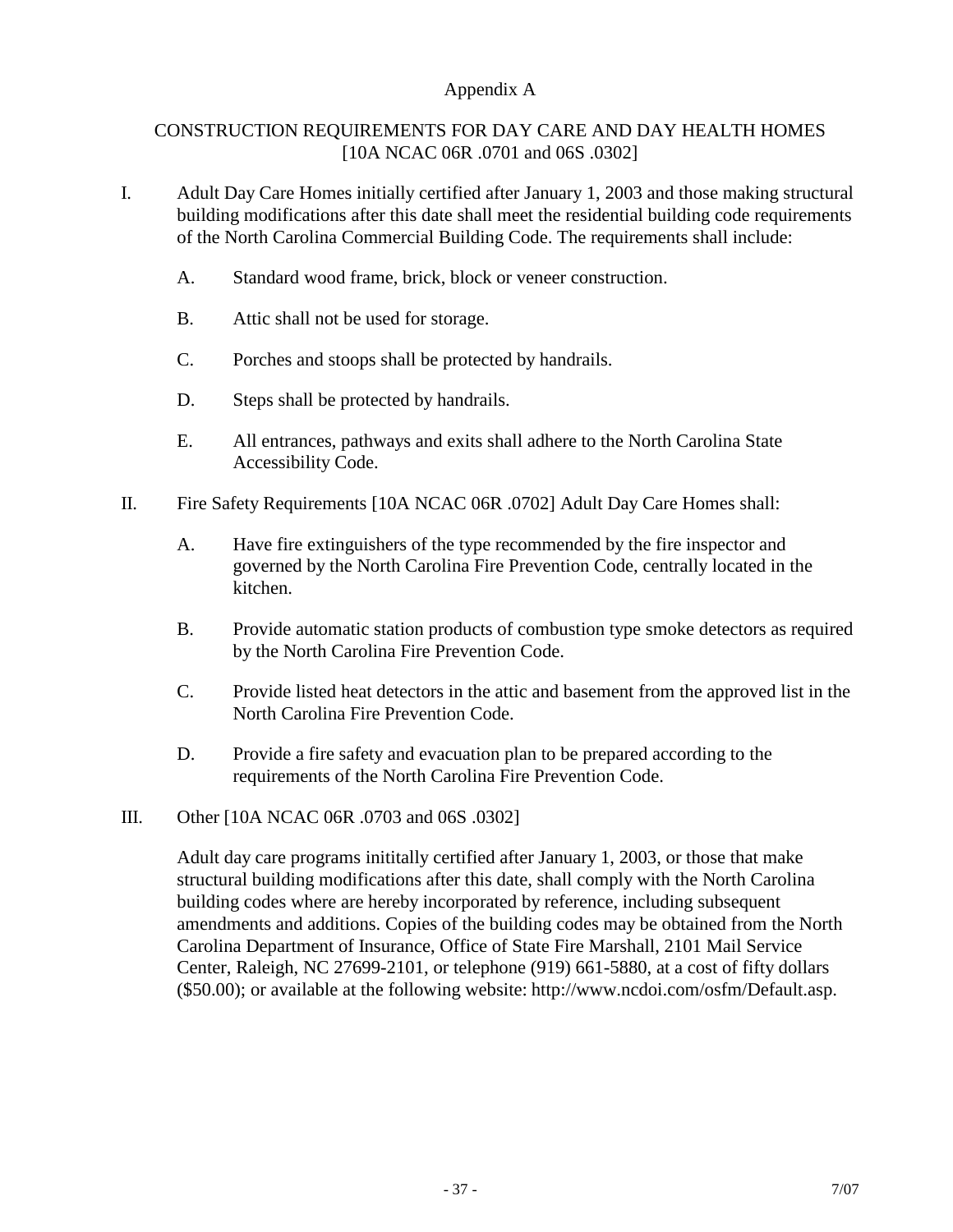# Appendix B

## DEFINITIONS OF TERMS

# (10A NCAC 06R .0201, previously 10 NCAC 42E .0801, AND 42Z .0502)

| 1.  | <b>Activities of Daily</b><br>Living (ADL): | eating; dressing; bathing; toileting; bowel and bladder control;<br>transfers; and ambulation.                                                                                                                                                                                                                                                                          |
|-----|---------------------------------------------|-------------------------------------------------------------------------------------------------------------------------------------------------------------------------------------------------------------------------------------------------------------------------------------------------------------------------------------------------------------------------|
| 2.  | <b>Adaptable Space:</b>                     | space in a facility that can be used for several purposes with little<br>effort and without sacrificing safety and health standards; For<br>example, an activities room that is used for crafts in the morning,<br>used to serve lunch, and used for exercise activities in the<br>afternoon.                                                                           |
| 3.  | <b>Adaptable Activity:</b>                  | an activity where participation can be varied from individual, small<br>group, or large group, and can occur seated, standing or laying<br>down.                                                                                                                                                                                                                        |
| 4.  | Adult:                                      | an individual eighteen years of age or older.                                                                                                                                                                                                                                                                                                                           |
| 5.  | <b>Adult Day Care</b><br>Center:            | a day care program operated in a structure other than a single<br>family dwelling.                                                                                                                                                                                                                                                                                      |
| 6.  | <b>Adult Day Care</b><br>Home:              | a day care program for up to 16 people operated in a single family<br>dwelling.                                                                                                                                                                                                                                                                                         |
| 7.  | <b>Adult Day Care</b><br>Program:           | the provision of group care and supervision in a place other than<br>their usual place of abode on a less than 24-hour basis to adults<br>who may be physically or mentally disabled. This term is used to<br>refer to adult day care programs, adult day health programs, and<br>adult day care and combined adult day health programs (i.e.<br>combination programs). |
| 8.  | Alzheimer's Disease:                        | is a progressive, degenerative disease of the brain resulting in<br>impaired memory, thinking and behavior. Characteristic symptoms<br>of the disease include gradual memory loss, impaired judgement,<br>disorientation, personality change, difficulty in learning and loss of<br>language skills.                                                                    |
| 9.  | Ambulatory:                                 | a person who is mobile and does not need the continuing help of a<br>person or object for support (except a walking cane).                                                                                                                                                                                                                                              |
| 10. | Capacity:                                   | the number of participants for which a day care program is<br>certified.                                                                                                                                                                                                                                                                                                |
| 11. | Caretaker or<br>Caregiver:                  | an adult who regularly provides an impaired adult with continuous<br>supervision, assistance with preparation of meals, assistance with<br>housework and assistance with personal grooming.                                                                                                                                                                             |
| 12. | Certification:                              | the process whereby an adult day care program is approved as<br>meeting the North Carolina Adult Day Care Rules in 10A NCAC<br>06.                                                                                                                                                                                                                                      |
| 13. | Certifying Agency:                          | the Department of Health and Human Services, Division of Aging<br>and Adult Services.                                                                                                                                                                                                                                                                                   |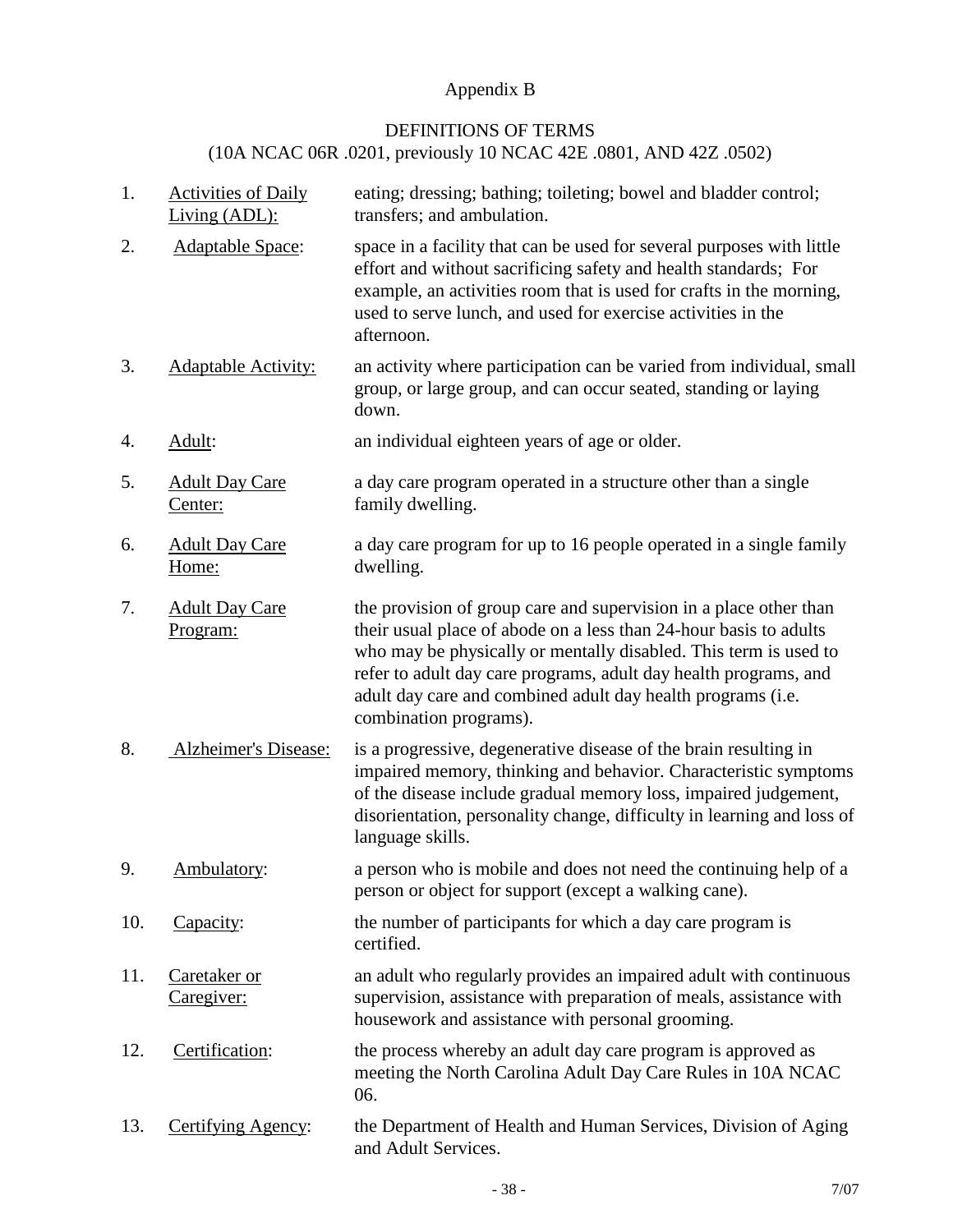| 14. | Dementia:                                                    | the loss of intellectual functions (such as thinking, remembering,<br>and reasoning) of sufficient severity to interfere with a person's<br>daily functioning. Dementia is not a disease itself but rather a<br>group of symptoms that may accompany certain diseases or<br>conditions. Symptoms may also include changes in personality,<br>mood and behavior.                                                                |
|-----|--------------------------------------------------------------|--------------------------------------------------------------------------------------------------------------------------------------------------------------------------------------------------------------------------------------------------------------------------------------------------------------------------------------------------------------------------------------------------------------------------------|
| 15. | <b>Group Process:</b>                                        | at least three persons engaged in a common activity.                                                                                                                                                                                                                                                                                                                                                                           |
| 16. | Institution:                                                 | a facility that is established to serve a particular purpose and is<br>required by State law to be provided and maintained by the State<br>and any facility defined in federal regulations as an institution. In<br>North Carolina, the list of institutions includes: general hospitals,<br>state psychiatric hospitals, state centers for the mentally ill, skilled<br>nursing facilities, and intermediate care facilities. |
| 17. | Instrumental<br><b>Activities of Daily</b><br>Living (IADL): | meal preparation, medication intake, housekeeping, money<br>management, phone use, laundering, reading, shopping,<br>communication such as speaking, writing, signing, gestures, using<br>communication devices and going to necessary activities.                                                                                                                                                                             |
| 18. | <b>Medication Schedule:</b>                                  | a listing of medications taken by participants with dosages, route of<br>administration, and times medications are taken.                                                                                                                                                                                                                                                                                                      |
| 19. | <b>Mental Health</b><br>Disability:                          | disorders with physhological or behavioral symptoms or<br>impairment in functioning due to a social, psychological, genetic,<br>physical, chemical or biological disturbance.                                                                                                                                                                                                                                                  |
| 20. | Modifiable Activity:                                         | an activity that can be simplified and adapted as a participant's<br>abilities decline or improve.                                                                                                                                                                                                                                                                                                                             |
| 21. | Non-Ambulatory:                                              | a person who is bedfast.                                                                                                                                                                                                                                                                                                                                                                                                       |
| 22. | Nucleus Area:                                                | refers to adult day care programs located in a multi-use building<br>and refers to the areas not shared by any other programs located in<br>the building but used only by the adult day care program.                                                                                                                                                                                                                          |
| 23. | <b>Nursing Care:</b>                                         | skilled nursing care or intermediate care.                                                                                                                                                                                                                                                                                                                                                                                     |
| 24. | On-Site:                                                     | the area certified for the day care program                                                                                                                                                                                                                                                                                                                                                                                    |
| 25. | Owner:                                                       | the person responsible for management of a day care home or day<br>health home.                                                                                                                                                                                                                                                                                                                                                |
| 26. | <b>Other Special Needs</b><br>Disease or Condition:          | a diagnosis, disease or disability, such as AIDS/HIV, that benefits<br>from monitoring or oversight in a supervised setting.                                                                                                                                                                                                                                                                                                   |
| 27. | Participant:                                                 | a person enrolled in an adult day care or adult day health program.                                                                                                                                                                                                                                                                                                                                                            |
| 28. | Personal Care:                                               | tasks that range from assistance with basic personal hygiene and<br>grooming, feeding, and ambulation, to medical monitoring and<br>other health care related tasks.                                                                                                                                                                                                                                                           |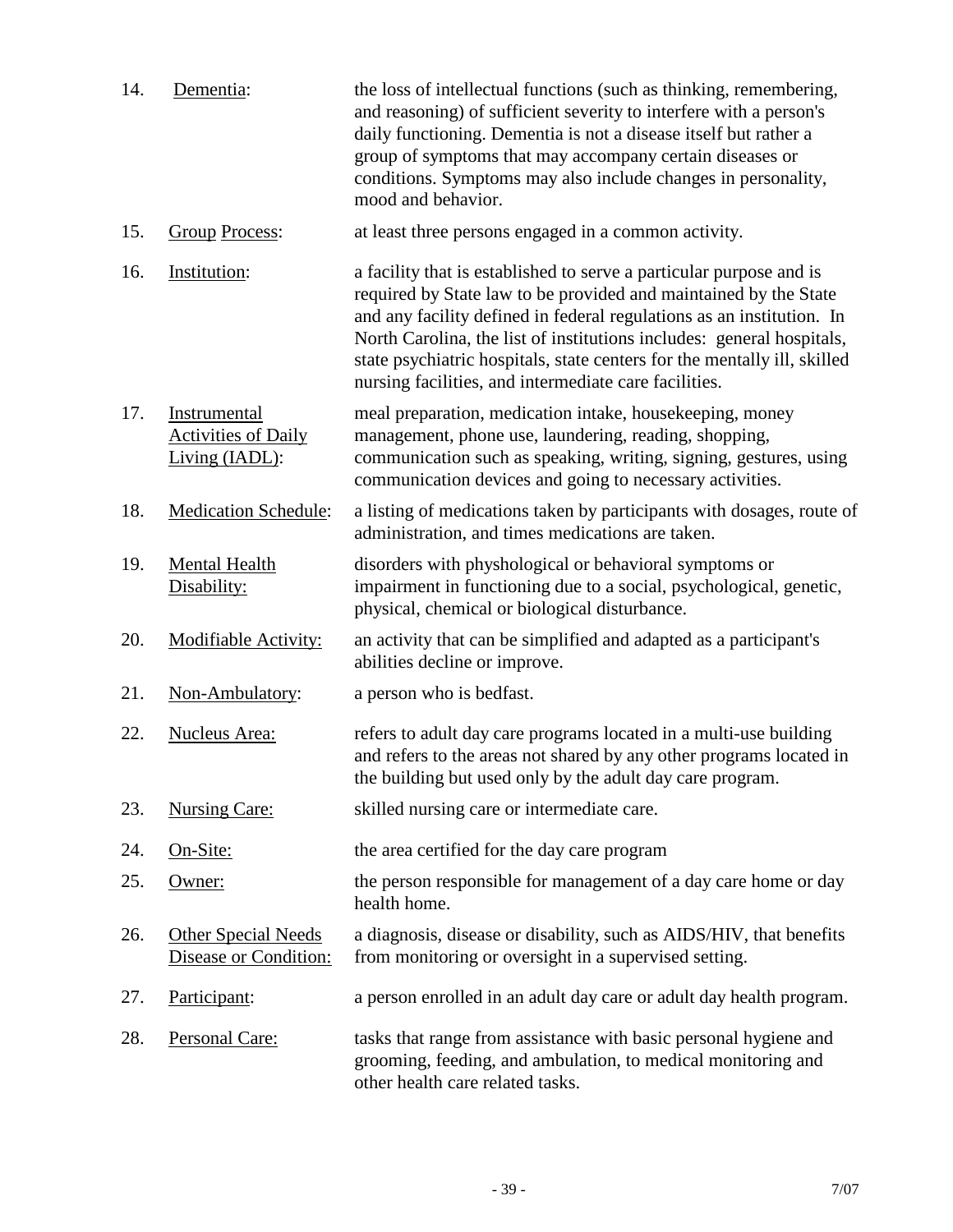| 29. | <b>Physical Therapy</b><br>Program: | a series of activities prescribed by a licensed physical therapist or<br>activities administered under the supervision of a physical<br>therapist.                                                                                                                                                                         |
|-----|-------------------------------------|----------------------------------------------------------------------------------------------------------------------------------------------------------------------------------------------------------------------------------------------------------------------------------------------------------------------------|
| 30. | Program Director:                   | the person responsible for program planning, development and<br>implementation in a day care program.                                                                                                                                                                                                                      |
| 31. | Progress Notes:                     | written reports in the participant's file of staff discussions,<br>conferences, or consultation with family or other interested parties,<br>for the purpose of evaluation of a participant's progress and any<br>other information regarding the participant's situation.                                                  |
| 32. | <b>Related Disorders:</b>           | dementia or impaired memory conditions characterized by<br>irreversible memory dysfunction.                                                                                                                                                                                                                                |
| 33. | <b>Respite Care:</b>                | as a component of adult day care programs, means a service<br>provided to give temporary relief to the family or caregiver.<br>Primarily, respite is provided to families caring for children or<br>adults with disabilities or families caring for frail or disabled older<br>adults.                                     |
| 34. | <b>Responsible Party:</b>           | the caregiver with primary day-to-day responsibility for an<br>impaired adult.                                                                                                                                                                                                                                             |
| 35. | Semi-Ambulatory                     | a person who needs and uses the assistance of objects such as a<br>wheelchair, crutches, walker, or other appliance or the support of<br>another person on a regular and continuing basis to move about.                                                                                                                   |
| 36. | Senior Center:                      | a community or neighborhood facility for the organization and<br>provision of services including health, social, nutritional and<br>educational services and a facility for recreational and group<br>activities for older persons.                                                                                        |
| 37. | <b>Special Care Services:</b>       | are services by a certified adult day care program that promotes<br>itself as providing programming, activities or care specifically<br>designed for persons with Alzheimer's Disease or other dementias,<br>or related disorders, mental health disabilities, or other special<br>needs diseases or conditions.           |
| 38. | <b>Supervising Agency:</b>          | the county department of social services in the county in which the<br>day care program is located. The county department is responsible<br>for seeing that certification standards are met on an ongoing basis<br>and for making a recommendation to the Division of Aging and<br>Adult Services regarding certification. |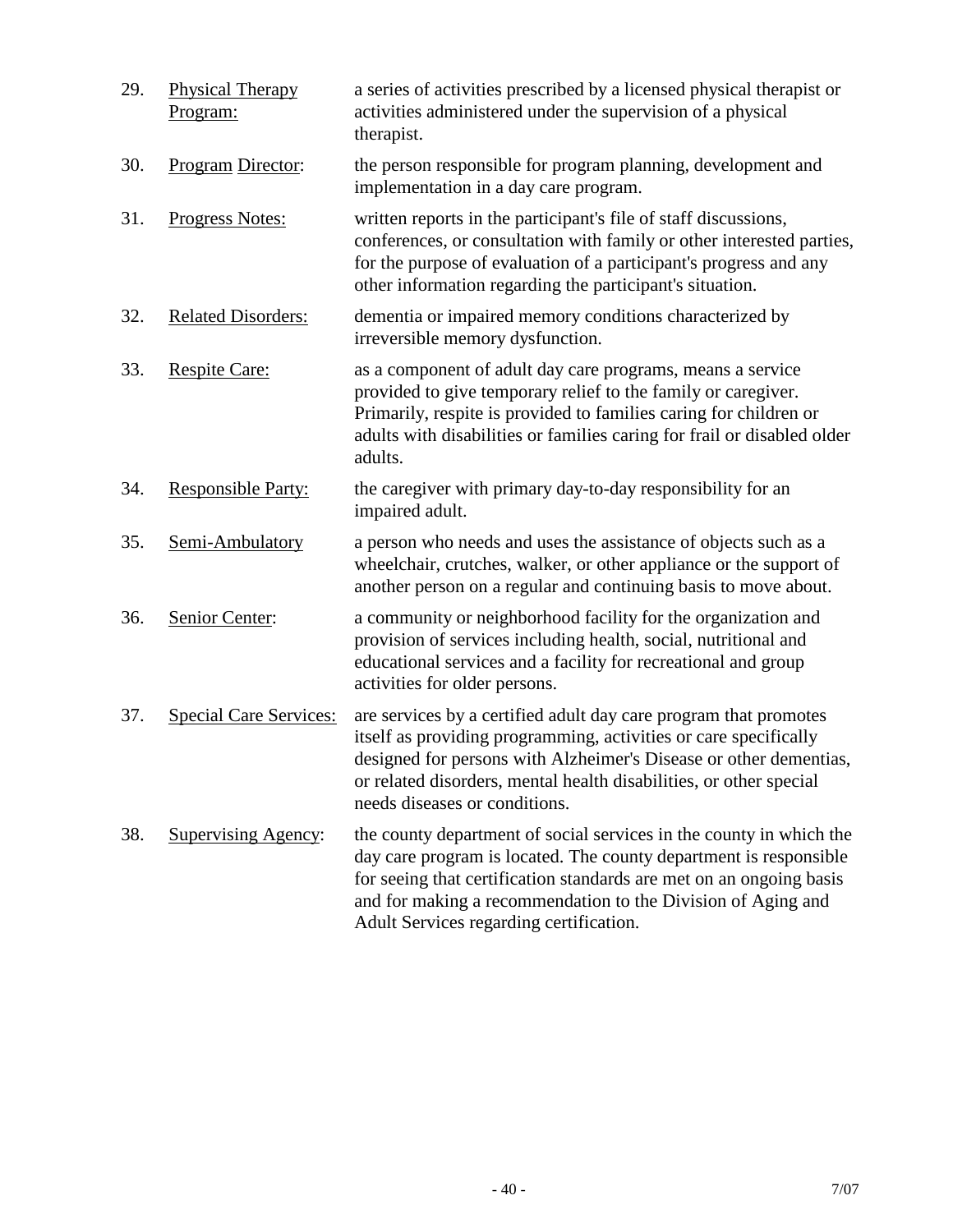## Appendix C Program Forms

The following forms may be used by day care programs in meeting standards for certification. These forms have been designed to insure compliance with requirements for record-keeping; however, they are offered only for the convenience of day care programs and it is perfectly acceptable for a day care program to develop its own set of forms, using the standards as a guide to ensure that all required information is included.

- 1. Initial Assessment Guidelines
- 2. Medication List/Waiver
- 3. Sample Application for Enrollment
- 4. Sample Medical Examination Report
- 5. Comprehensive Assessment and Service Plan Components
- 6. Authorization for Release of Information
- 7. Blank Activities Plan
- 8. Participant Sign-Out Sheet
- 9. Monthly Attendance Record
- 10. Incident Report
- 11. Medical Information Form for program staff

The following inspection reports referred to in Section VI of the standards must be used for the Certification package.

- 1. *DOA-1498* Fire Inspection Form
- 2. *DOA-1499* Building Inspection Form for Adult Day Care Centers
- 3. *DOA-1499a* Building Inspection Form for Adult Day Care Homes
- 4. *DENR-4054* Sanitation Evaluation Form
- 5. *732a-ADS* Daily Rate Sheet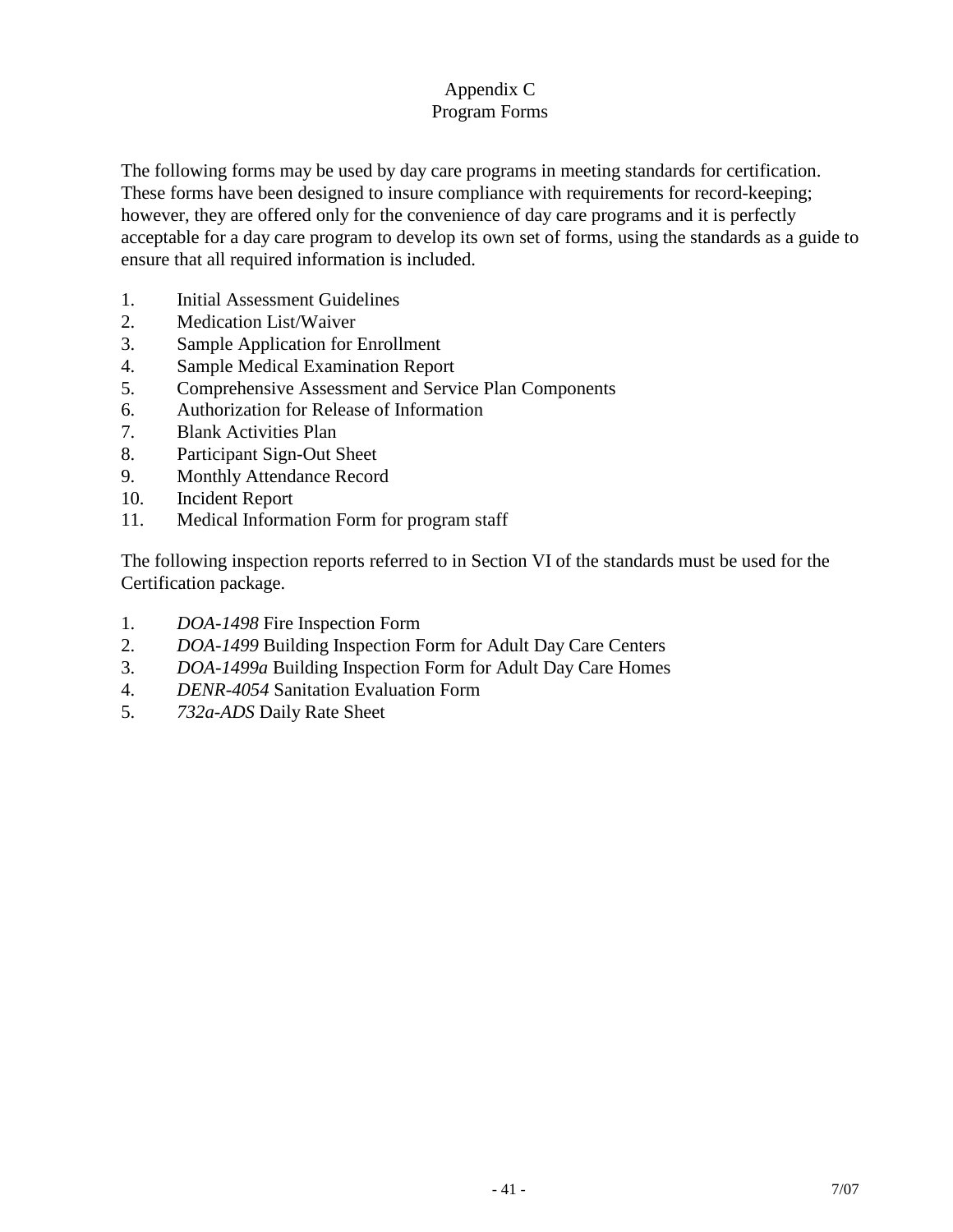#### **Initial Assessment Guidelines**

During a personal interview complete initial documentation identifying the following:

Social Needs

Medical Care Needs

Spiritual, religious, or Cultural Needs

Strengths

Needs

Abilities

| Can the program meet the individual's expressed needs? $\Box$ Yes $\Box$ No If no, why |  |  |  |  |
|----------------------------------------------------------------------------------------|--|--|--|--|
|----------------------------------------------------------------------------------------|--|--|--|--|

\_\_\_\_\_\_\_\_\_\_\_\_\_\_\_\_\_\_\_\_\_\_\_\_\_\_\_\_\_\_\_\_\_\_\_\_\_\_\_\_\_\_\_\_\_\_\_\_\_\_\_\_\_\_\_\_\_\_\_\_\_\_\_\_\_\_\_\_\_\_\_\_\_\_\_\_\_\_

| Interview conducted by: |                                               |  |
|-------------------------|-----------------------------------------------|--|
|                         | Signed by staff person doing the interviewing |  |
|                         |                                               |  |

Date: \_\_\_\_\_\_\_\_\_\_\_\_\_\_\_\_\_\_\_\_\_\_\_\_\_\_\_ (Prior to first day of participant's attendance in program)

Complete the Medication List/Waiver Discuss program policies and provide a copy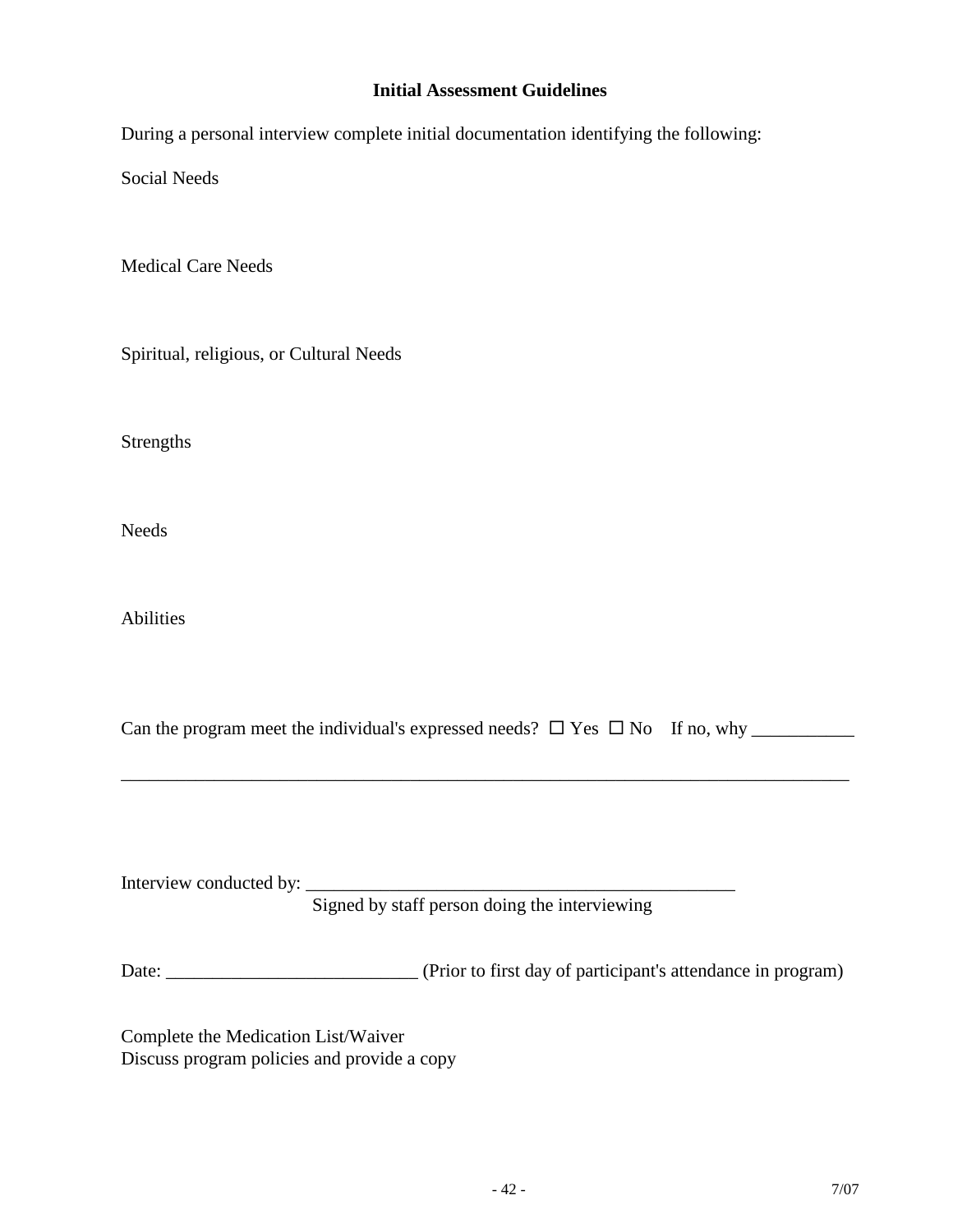#### **MEDICINE LIST/WAIVER**

To be prepared for the emergencies that can and do happen, please list below all medications being taken either at the Center or at home by the participant. This will provide the rescue squad with the vital medical information that is necessary to administer proper treatment. It is important that the staff at the Center be given in writing any changes in medication to keep our records current.

I hereby authorize the personnel of the contract the medicine(s) administer the medicine(s) listed below. In doing so, I hereby release said program, its officers, staff and personnel, from any and all liability that might arise as a result of the medication being administered and hereby waive any action which I may have as a result of the medication being administered. I will be notified when the medicine supply is low. Furthermore, I release the fore said from any and all liability that might arise as a result of said medication not being administered because the supply was not replenished.

Participant's Name:

| $\sqrt{ }$<br>$\mathbf{If}% =\mathbf{1}_{\mathbf{1}_{\mathbf{1}}\cup\mathbf{1}_{\mathbf{1}}\mathbf{1}_{\mathbf{1}}}$<br>Taken at<br>the<br>Program | Times<br>Given at<br>Program | Name of Medicine      | Dosage | Frequency | Route | <b>Notes</b> |
|----------------------------------------------------------------------------------------------------------------------------------------------------|------------------------------|-----------------------|--------|-----------|-------|--------------|
|                                                                                                                                                    |                              |                       |        |           |       |              |
|                                                                                                                                                    |                              |                       |        |           |       |              |
|                                                                                                                                                    |                              |                       |        |           |       |              |
|                                                                                                                                                    |                              |                       |        |           |       |              |
|                                                                                                                                                    |                              |                       |        |           |       |              |
|                                                                                                                                                    |                              |                       |        |           |       |              |
|                                                                                                                                                    |                              |                       |        |           |       |              |
|                                                                                                                                                    |                              |                       |        |           |       |              |
|                                                                                                                                                    |                              |                       |        |           |       |              |
|                                                                                                                                                    |                              | Use back if necessary |        |           |       |              |

I give my permission for participant to take the following over-the-counter medication if requested:

\_\_\_\_\_\_ Tylenol \_\_\_\_\_\_Pepto Bismol \_\_\_\_\_\_\_\_ Other: \_\_\_\_\_\_\_\_\_\_\_\_\_\_\_\_\_\_\_\_\_\_\_\_\_\_\_\_\_\_

Allergies:

**Medication Policy:**

State regulations prohibit administering any medication not in the original container from the doctor or pharmacy. North Carolina Adult Day Care Standards for Certification state that medications kept by the program shall be in containers in which they were dispensed from the pharmacy. The containers shall be clearly labeled with the participant's full name, the name and strength of the medicine, and dosage and instructions for administration. Only medication that meet this stated criteria will be given. Most pharmacies will give two containers if asked. Pills brought to the center in envelopes, pills boxes or other containers not meeting the above description cannot be given.

With everyone's safety in mind, it is necessary to strictly comply with this policy. It is not intended to be a hardship on anyone. Thank you for your cooperation.

| Signature: | Date: |
|------------|-------|
| Signature: | Date: |
| Signature: | Date: |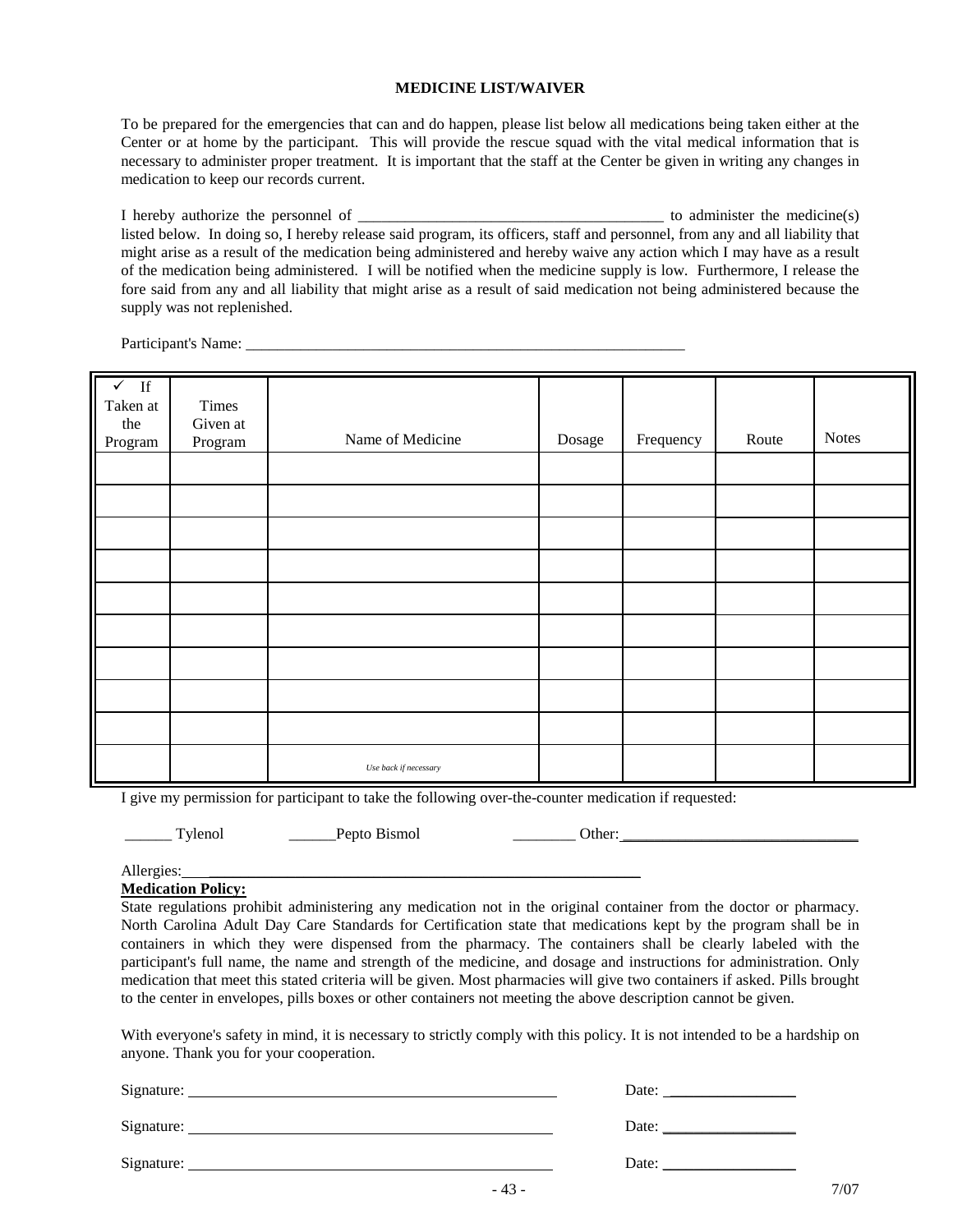#### **Application for Enrollment Day Care For Adults**

|                                                                                                                                          |                                           | <b>Information About Applicant</b> |                           |  |  |  |  |  |
|------------------------------------------------------------------------------------------------------------------------------------------|-------------------------------------------|------------------------------------|---------------------------|--|--|--|--|--|
| Why are you interested in coming to this program?                                                                                        |                                           |                                    |                           |  |  |  |  |  |
| Have you had previous experience in a Day program? $\Box$ Yes<br>$\vert$  No                                                             |                                           |                                    |                           |  |  |  |  |  |
| <b>Marital Status:</b>                                                                                                                   | Married Single Separated Widowed Divorced |                                    |                           |  |  |  |  |  |
| Present Living Arrangements: □ With spouse □ With relatives □ With Non-Relatives<br>□ Alone in House or Apartment □ Alone in Single Room |                                           |                                    |                           |  |  |  |  |  |
|                                                                                                                                          |                                           |                                    |                           |  |  |  |  |  |
|                                                                                                                                          |                                           |                                    |                           |  |  |  |  |  |
|                                                                                                                                          |                                           |                                    |                           |  |  |  |  |  |
|                                                                                                                                          |                                           |                                    |                           |  |  |  |  |  |
| <b>Emergency Care Information</b>                                                                                                        |                                           |                                    |                           |  |  |  |  |  |
| Please list the names of two persons who may be contacted in case of emergency:                                                          |                                           |                                    |                           |  |  |  |  |  |
| Name                                                                                                                                     |                                           |                                    | Relationship to Applicant |  |  |  |  |  |
| Address                                                                                                                                  |                                           |                                    | Telephone Number          |  |  |  |  |  |
| Name                                                                                                                                     |                                           |                                    | Relationship to Applicant |  |  |  |  |  |
| Address                                                                                                                                  |                                           |                                    | Telephone Number          |  |  |  |  |  |
| Name of Physician who                                                                                                                    |                                           |                                    |                           |  |  |  |  |  |
| Name of Dentist who                                                                                                                      |                                           |                                    |                           |  |  |  |  |  |
| will see you on request:                                                                                                                 |                                           |                                    | Telephone:                |  |  |  |  |  |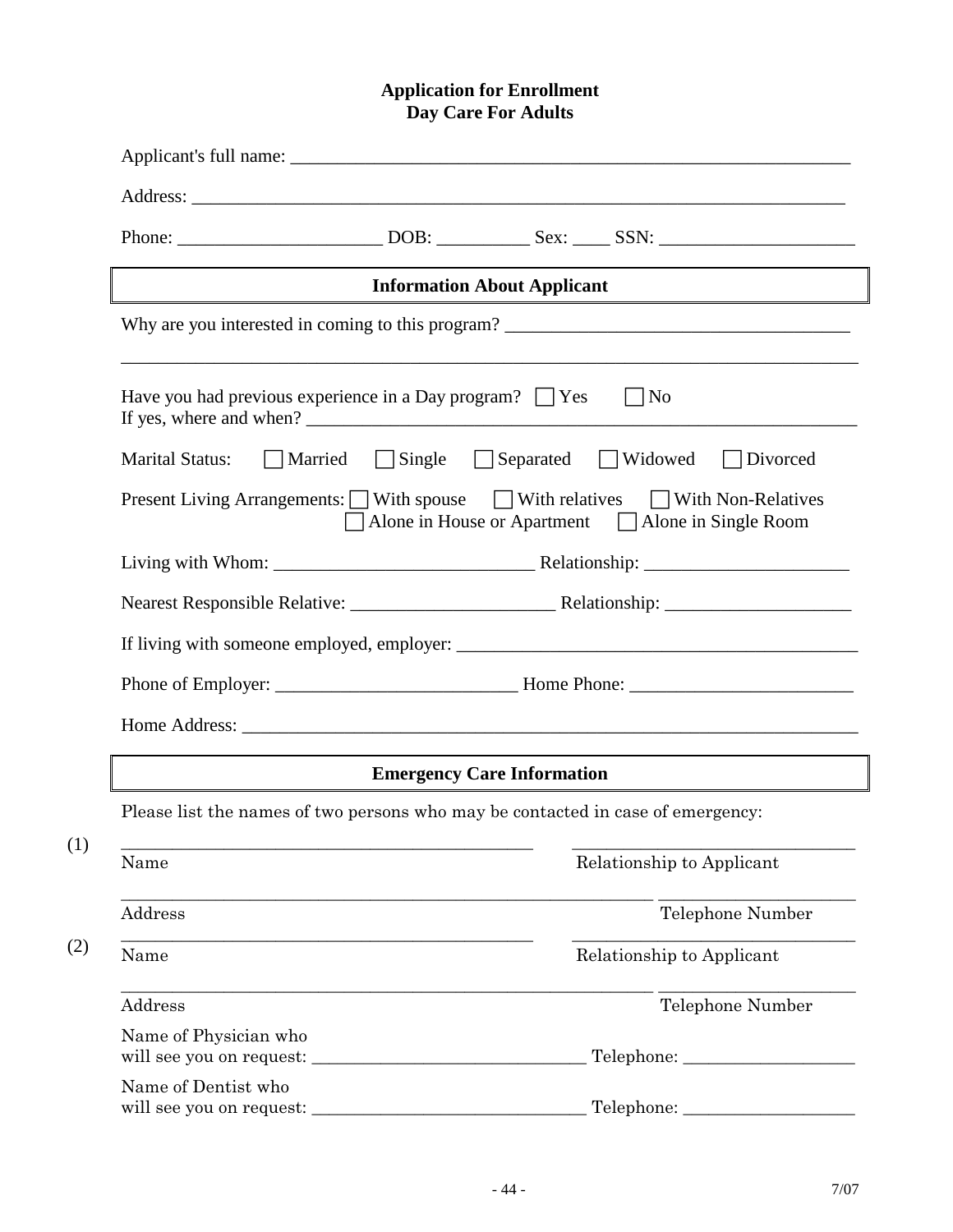Page 2

Transportation will be provided by:  $\Box$  Relative or Friend

Public Transportation Name Day Care Program

#### Monthly Schedule of Attendance:

| WEEK <sub>1</sub> | Monday | Tuesday | Wednesday | Thursday | Friday |
|-------------------|--------|---------|-----------|----------|--------|
| Arrival Time:     |        |         |           |          |        |
| Departure Time:   |        |         |           |          |        |
| WEEK 2            | Monday | Tuesday | Wednesday | Thursday | Friday |
| Arrival Time:     |        |         |           |          |        |
| Departure Time:   |        |         |           |          |        |
| WEEK 3            | Monday | Tuesday | Wednesday | Thursday | Friday |
| Arrival Time:     |        |         |           |          |        |
| Departure Time:   |        |         |           |          |        |
| <b>WEEK4</b>      | Monday | Tuesday | Wednesday | Thursday | Friday |
| Arrival Time:     |        |         |           |          |        |
| Departure Time:   |        |         |           |          |        |
| WEEK 5            | Monday | Tuesday | Wednesday | Thursday | Friday |
| Arrival Time:     |        |         |           |          |        |
| Departure Time:   |        |         |           |          |        |

#### **Special dietary needs**, if any:

Attach a copy of the doctor's orders if on a therapeutic diet

#### **Supportive devices** used by applicant:

| $\Box$ Cane                  | Walker | $\Box$ Wheelchair          | $\Box$ Hearing aid | Dentures |
|------------------------------|--------|----------------------------|--------------------|----------|
| $\Box$ Eyeglasses (contacts) |        | $\Box$ Other, please list: |                    |          |

### **ADVANCE DIRECTIVE NOTIFICATION**

- $\Box$  My family member does not require a POA, may make his/her own medical or other decisions, and may sign for his/herself legally.
- My family member has a Power of Attorney or legal guardian Name of POA/guardian\_\_\_\_\_\_\_\_\_\_\_\_\_\_\_\_\_\_\_\_\_\_\_\_Phone number of POA/guardian\_\_\_\_\_\_\_\_\_\_\_\_\_\_\_\_\_\_
- My family member has an advance directive
	- $\Box$  I will provide the day program with and original copy.
- $\Box$  My family does not have an advance directive.
	- $\Box$  I would like information on how to obtain an advance directive.
	- My family member does not want an advance directive.
- My family member has a DNR order.

The day care program's policies have been explained to me and I have been given a copy of them and agree to abide by them.

If emergency medical care becomes necessary, I give permission for any treatment the physician deems necessary.

Applicant Signature: \_\_\_\_\_\_\_\_\_\_\_\_\_\_\_\_\_\_\_\_\_\_\_\_\_\_\_\_\_\_\_\_\_\_\_\_\_\_\_\_ Date: \_\_\_\_\_\_\_\_\_\_\_\_\_\_

Responsible Party Signature: \_\_\_\_\_\_\_\_\_\_\_\_\_\_\_\_\_\_\_\_\_\_\_\_\_\_\_\_\_\_\_\_\_ Date: \_\_\_\_\_\_\_\_\_\_\_\_\_\_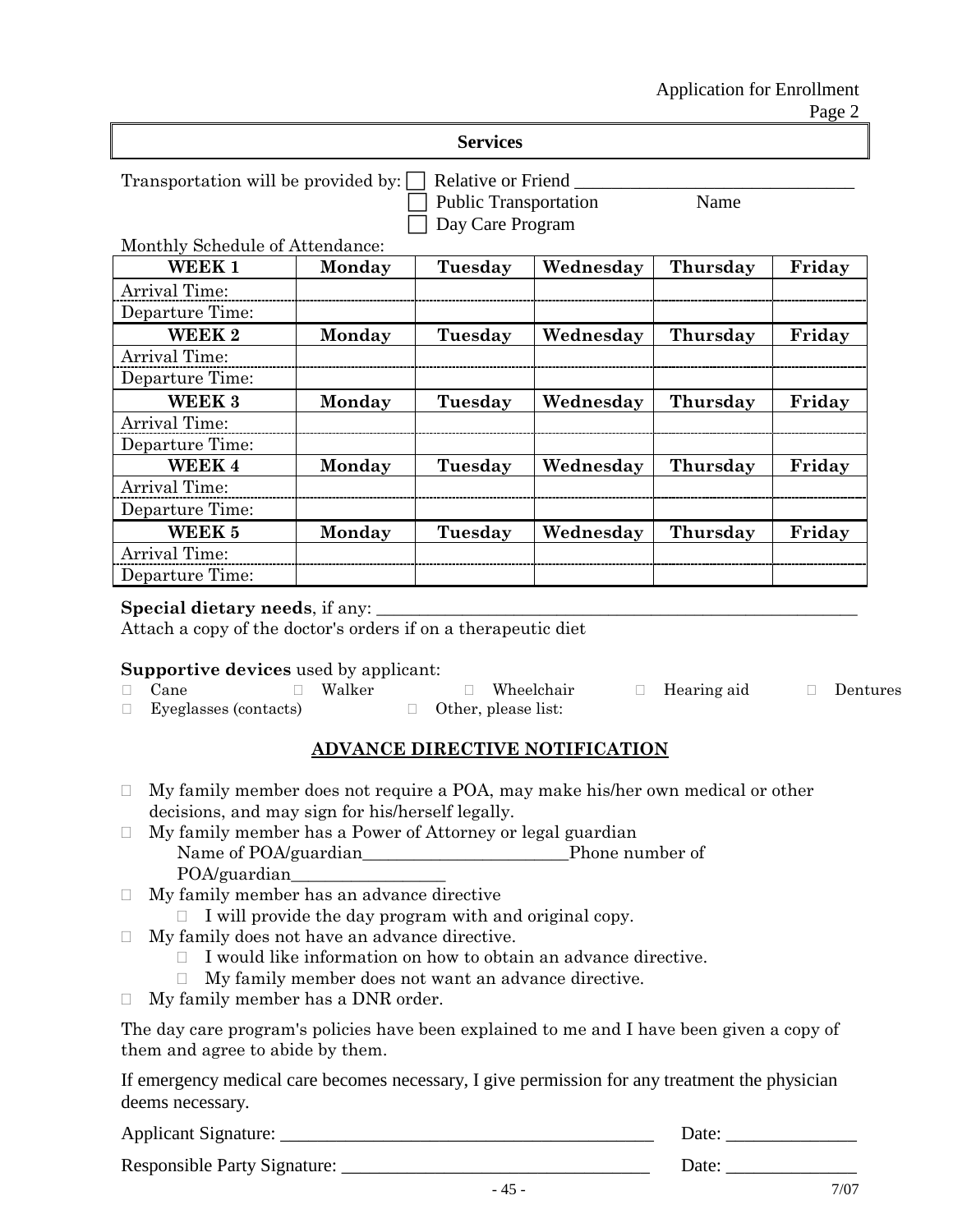#### **APPLICANT MEDICAL INFORMATION**

The individual listed below desires or has enrolled in a Day Program for Adults. Supervision is provided during the day for disabled and elderly adults in a protective setting approved by the State Department of Health and Human Resources, Division of Aging and Adult Services to provide for personal care; to promote social, physical and emotional well-being; and to offer opportunities for companionship, self-education and other leisure time activities.

In order to protect both the applicant and other participants, it is necessary that we have medical information on each person. This information will also assist the Day Activity personnel in working with this person.

|                                                                                                                 |                   |        | <b>Birth</b>           |  |
|-----------------------------------------------------------------------------------------------------------------|-------------------|--------|------------------------|--|
| Date:<br><u> 1989 - Johann Barbara, martin da kasar Indonesia.</u>                                              |                   |        |                        |  |
| Most Recent Date Seen by a Doctor: TB Test Results [optional]: $\Box$ Positive $\Box$ Negative Date of<br>Test: |                   |        |                        |  |
| Blood Pressure: Pulse/Respiration: / Weight:                                                                    |                   |        |                        |  |
| PHYSICAL HEALTH STATUS:                                                                                         | N <sub>o</sub>    | Yes    | If Yes, Please Comment |  |
| Arthritis, Rheumatism                                                                                           | l 1               | $\Box$ |                        |  |
| Asthma                                                                                                          | П                 | $\Box$ |                        |  |
| Emphysema, Chronic Bronchitis                                                                                   | П                 | П      |                        |  |
| Tuberculosis                                                                                                    | l 1               | l 1    |                        |  |
| <b>High Blood Pressure</b>                                                                                      | $\Box$            | l l    |                        |  |
| <b>Heart Condition</b>                                                                                          | П                 | l 1    |                        |  |
| <b>HIV</b>                                                                                                      | П                 | П      |                        |  |
| <b>Circulation Problems</b>                                                                                     | $\Box$            | $\Box$ |                        |  |
| <b>Stomach Ulcers</b>                                                                                           | $\overline{\Box}$ | П      |                        |  |
| Diabetes                                                                                                        | П                 | $\Box$ |                        |  |
| 囗<br><b>Gastro-Intestinal Problems</b><br><b>Urinary Tract Problems</b>                                         | П                 |        |                        |  |
| (include bladder incontinence)                                                                                  | $\Box$            | l l    |                        |  |
| Anemia                                                                                                          | ГI                | П      |                        |  |
| <b>Effects of Stroke</b>                                                                                        | $\mathsf{I}$      | $\Box$ |                        |  |
| Epilepsy                                                                                                        | $\Box$            | $\Box$ |                        |  |
| <b>Glandular Disorders</b>                                                                                      | l 1               | П      |                        |  |
| Allergies, Allergic Reactions                                                                                   | $\mathbf{I}$      | l.     |                        |  |
| Skin Disorders                                                                                                  |                   |        |                        |  |
| <b>Communicable Diseases</b>                                                                                    | П                 |        |                        |  |
| Other                                                                                                           |                   |        |                        |  |
|                                                                                                                 |                   |        |                        |  |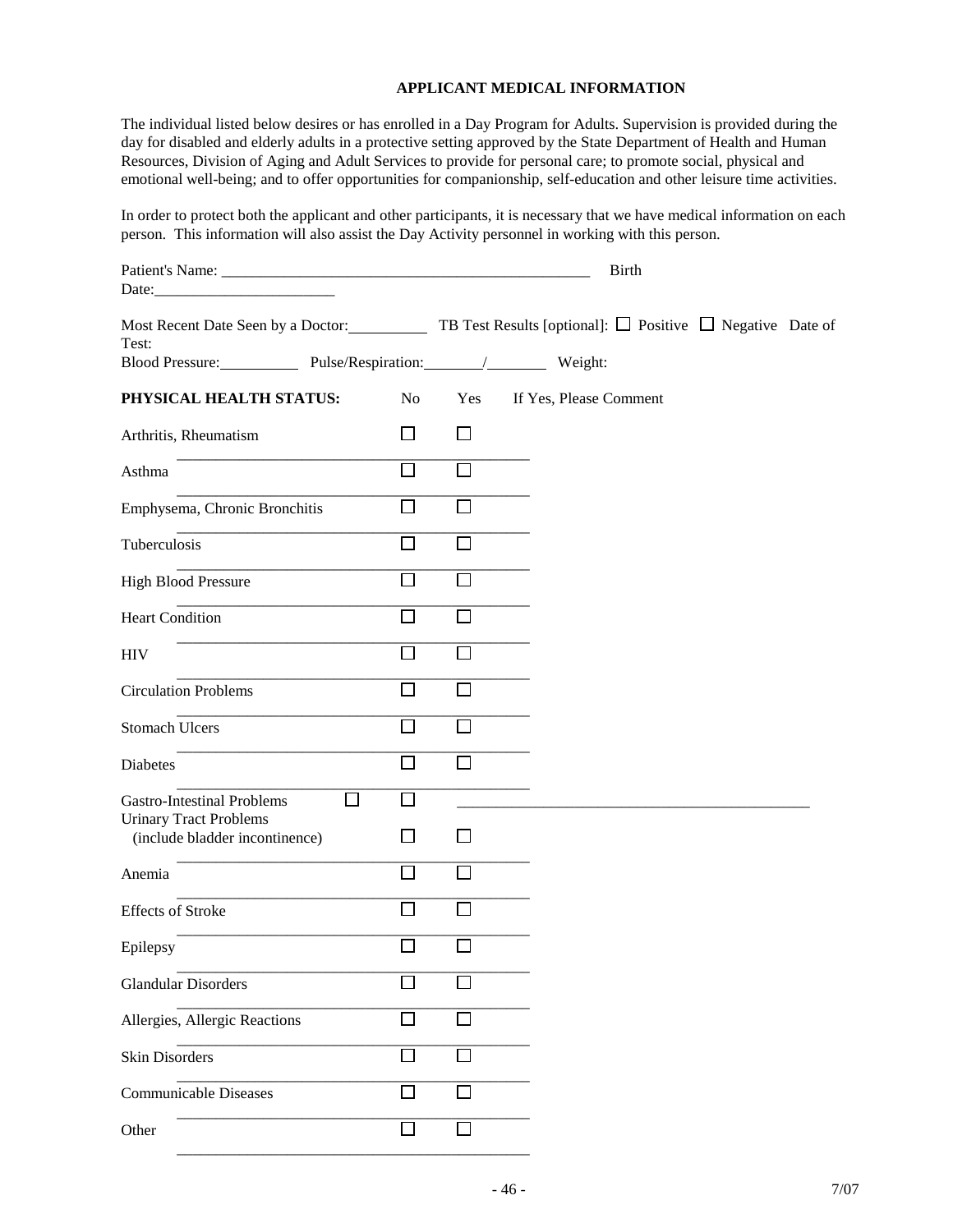|                                                                                                                                                                                            |                                                      | Secondary Diagnosis:                                                                                                  |                             |                                                                                    |  |  |  |
|--------------------------------------------------------------------------------------------------------------------------------------------------------------------------------------------|------------------------------------------------------|-----------------------------------------------------------------------------------------------------------------------|-----------------------------|------------------------------------------------------------------------------------|--|--|--|
| ப<br>Malnourishment<br>$\Box$<br>Lumps<br>$\Box$<br>Persistent Cough<br>$\Box$<br><b>Severe Headaches</b><br>$\Box$<br>Vomiting<br>Medicine Patient is taking for physical health problems | □<br>$\Box$<br>$\Box$<br>Hearing<br>$\Box$<br>$\Box$ | Change in Bowel Habits<br><b>Blood</b> in Urine<br>Sudden Weight Loss<br>Severe Chest Pains                           | Ш<br>$\mathbf{1}$           | Shortness of Breath<br><b>Dizziness</b><br>Vision<br>Other                         |  |  |  |
| Medicine                                                                                                                                                                                   |                                                      | Dosage                                                                                                                |                             | Frequency                                                                          |  |  |  |
|                                                                                                                                                                                            |                                                      |                                                                                                                       |                             |                                                                                    |  |  |  |
|                                                                                                                                                                                            |                                                      |                                                                                                                       |                             |                                                                                    |  |  |  |
| Medicine Patient is taking for physical health problems PATIENT'S LAST NAME:                                                                                                               |                                                      |                                                                                                                       |                             |                                                                                    |  |  |  |
| Medicine                                                                                                                                                                                   |                                                      | Dosage                                                                                                                |                             | Frequency                                                                          |  |  |  |
|                                                                                                                                                                                            |                                                      |                                                                                                                       |                             |                                                                                    |  |  |  |
|                                                                                                                                                                                            |                                                      |                                                                                                                       |                             |                                                                                    |  |  |  |
|                                                                                                                                                                                            |                                                      |                                                                                                                       |                             |                                                                                    |  |  |  |
|                                                                                                                                                                                            | Use additional sheet if necessary                    |                                                                                                                       |                             |                                                                                    |  |  |  |
| <b>MENTAL HEALTH STATUS:</b><br>Organic Brain Damage: $\Box$ Yes $\Box$ No Arteriosclerosis: $\Box$ Yes $\Box$ No Personality Disorders: $\Box$ Yes $\Box$ No                              |                                                      |                                                                                                                       |                             |                                                                                    |  |  |  |
| ⊔<br>Loss of Appetite<br>Insomnia<br>$\Box$<br>$\Box$<br>Feeling of Worthlessness<br>Loss of Interest<br>$\Box$<br>Hypochondria<br>Suspiciousness                                          | ப<br>□<br>$\Box$<br>$\Box$<br>囗<br>$\Box$            | Hallucinations<br>Delusions<br>Distortion in Thinking<br>Confusion<br><b>Impaired Judgement</b><br><b>Memory Loss</b> | ப<br>$\mathbf{L}$<br>$\Box$ | <b>Orientation Problem</b><br>Hazardous Behaviors<br>Alcohol Abuser<br>Drug Abuser |  |  |  |
| Medications patient is taking for mental health problems:<br>Medication                                                                                                                    |                                                      |                                                                                                                       |                             |                                                                                    |  |  |  |
|                                                                                                                                                                                            |                                                      | Dosage                                                                                                                |                             | Frequency                                                                          |  |  |  |
|                                                                                                                                                                                            |                                                      |                                                                                                                       |                             |                                                                                    |  |  |  |
|                                                                                                                                                                                            |                                                      |                                                                                                                       |                             |                                                                                    |  |  |  |
|                                                                                                                                                                                            |                                                      |                                                                                                                       |                             |                                                                                    |  |  |  |
|                                                                                                                                                                                            |                                                      |                                                                                                                       |                             |                                                                                    |  |  |  |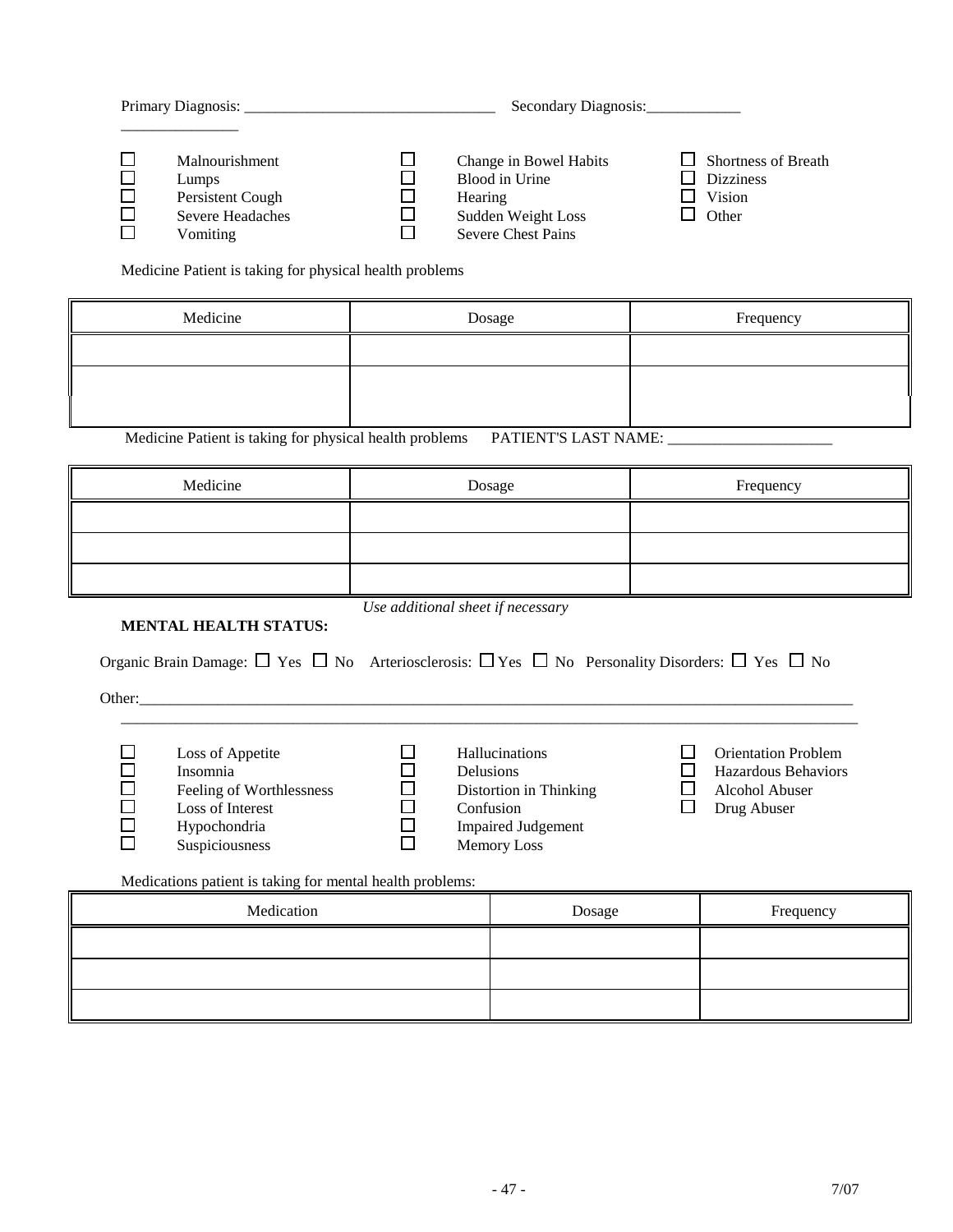#### **GENERAL INFORMATION:**

- $\Box$  Does this person require constant supervision to make sure harm is not done to self, others or property?  $\Box$  Yes  $\Box$  No
- $\Box$  Will this person wander off if not closely attended?  $\Box$  Yes  $\Box$  No
- $\Box$  Can this person do light exercises from a sitting position, such as leg lifts, arm lifts, etc?  $\Box$  Yes  $\Box$  No

\_\_\_\_\_\_\_\_\_\_\_\_\_\_\_\_\_\_\_\_\_\_\_\_\_\_\_\_\_\_\_\_\_\_\_\_\_\_\_\_\_\_\_\_\_\_\_\_\_\_\_\_\_\_\_\_\_\_\_\_\_\_\_\_\_\_\_\_\_\_\_\_\_\_

- $\Box$  Do you recommend any special type of activities for this client, such as group social activities, craft activities, physical exercise, training in self-care?  $\Box$  Yes  $\Box$  No
- Is a special diet or other special regimen required for this patient?  $\Box$  No  $\Box$  Yes, if yes please attach or describe:

Please comment on any physical, mental or emotional condition apparent from your knowledge of the above named person that might need further explanation or might affect other participants.

\_\_\_\_\_\_\_\_\_\_\_\_\_\_\_\_\_\_\_\_\_\_\_\_\_\_\_\_\_\_\_\_\_\_\_\_\_\_\_\_\_\_\_\_\_\_\_\_\_\_\_\_\_\_\_\_\_\_\_\_\_\_\_\_\_\_\_\_\_\_\_\_\_\_\_\_\_\_\_\_\_\_\_\_\_\_\_\_\_\_\_\_\_\_ \_\_\_\_\_\_\_\_\_\_\_\_\_\_\_\_\_\_\_\_\_\_\_\_\_\_\_\_\_\_\_\_\_\_\_\_\_\_\_\_\_\_\_\_\_\_\_\_\_\_\_\_\_\_\_\_\_\_\_\_\_\_\_\_\_\_\_\_\_\_\_\_\_\_\_\_\_\_\_\_\_\_\_\_\_\_\_\_\_\_\_\_\_\_

\_\_\_\_I certify that I have today reviewed the health history and examined this person and find him/her physically able to participate in an adult day care activity program.

| Signed:    | the control of the control of the control of the control of the control of the control of the control of the control of the control of the control of the control of the control of the control of the control of the control<br>M.D., P.A.or Nurse Practitioner | Date: |
|------------|------------------------------------------------------------------------------------------------------------------------------------------------------------------------------------------------------------------------------------------------------------------|-------|
| Address:   | <u> 1980 - Jan Barbara, manazarta da kasas da kasas da kasas da kasas da kasas da kasas da kasas da kasas da kasa</u>                                                                                                                                            | City: |
| Phone: $($ |                                                                                                                                                                                                                                                                  |       |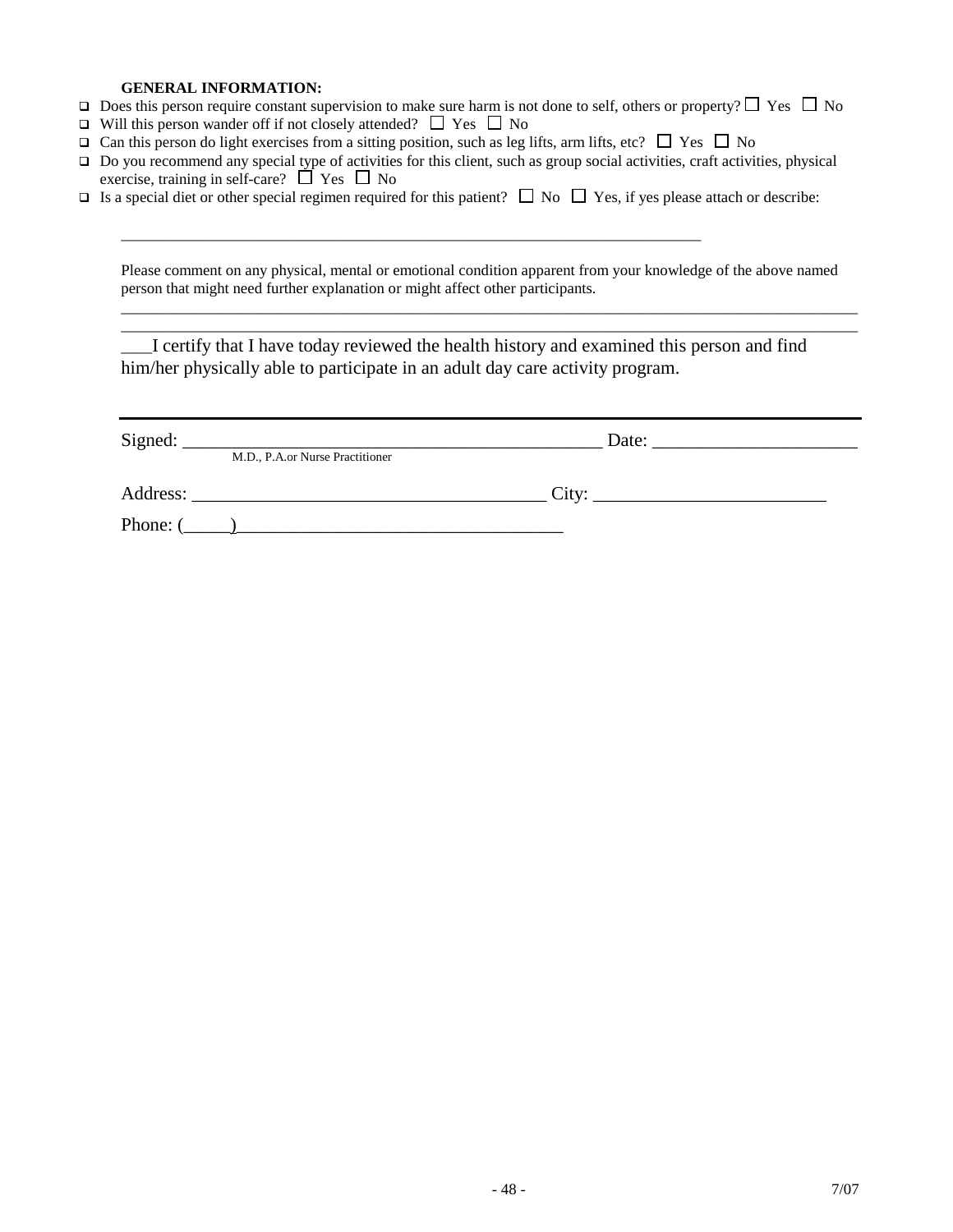## **COMPREHENSIVE ASSESSMENT AND SERVICE PLAN COMPONENTS**

- Include input from the participant, family members or other caregiver, and other agency professionals with knowledge of the individual's needs.
- Base the service plan on strengths, needs and abilities identified in the initial assessment.
- Review at a minimum of every six month

#### **Number of IADL (Instrumental Activities of Daily Living)**

Client (care recipient) **can** carry out the following tasks **without help:**

| a. Prepare meals                | $\square$ YES | $\square$ NO |
|---------------------------------|---------------|--------------|
| b. Shop for personal items      | $\square$ YES | <b>NO</b>    |
| c. Manage own medications       | $\square$ YES | $\square$ NO |
| d. Manage own money (pay bills) | $\square$ YES | $\square$ NO |
| e. Use telephone                | $\square$ YES | $\square$ NO |
| f. Do heavy housework           | $\square$ YES | $\square$ NO |
| g. Do light cleaning            | $\square$ YES | NO           |
| h. Transportation ability       | $\square$ YES | N()          |

### **TOTAL IADL's [add # of No's] \_\_\_\_\_\_\_\_**

#### **Number of ADL (Activities of Daily Living)**

| a. Eat                            | $\square$ YES | $\Box$ NO    |
|-----------------------------------|---------------|--------------|
| b. Get dressed                    | $\square$ YES | $\square$ NO |
| c. Bathe self                     | $\square$ YES | $\square$ NO |
| d. Use the toilet                 | $\square$ YES | $\square$ NO |
| e. Transfer into/out of bed/chair | $\square$ YES | $\square$ NO |
| f. Ambulate (walk or move about   | $\Box$ YES    | $\square$ NO |

the house without anyone's help)

## **TOTAL IADL's [add # of No's] \_\_\_\_\_\_\_\_**

- 
- $\boxtimes$  Social Environment  $\boxtimes$  Interests
- $\boxtimes$  Living Environment  $\boxtimes$  Economic Status
- Physical Health Status

#### **Include:**

 $\boxtimes$  Measureable service goals and objectives of care for the participant

- $\boxtimes$  Services to be provided by the program in order to reach the desired outcomes
- $\boxtimes$  The roles of participant, family, caregiver, volunteers and program staff
- $\boxtimes$  The time limit for the plan, with provision for review and renewal

Service Plan signed and dated by the program director or director's designee. Health component of the plan written and signed by a Registered Nurse.

- $\boxtimes$  Mental Environment  $\boxtimes$  Needs and Strengths
	-
	-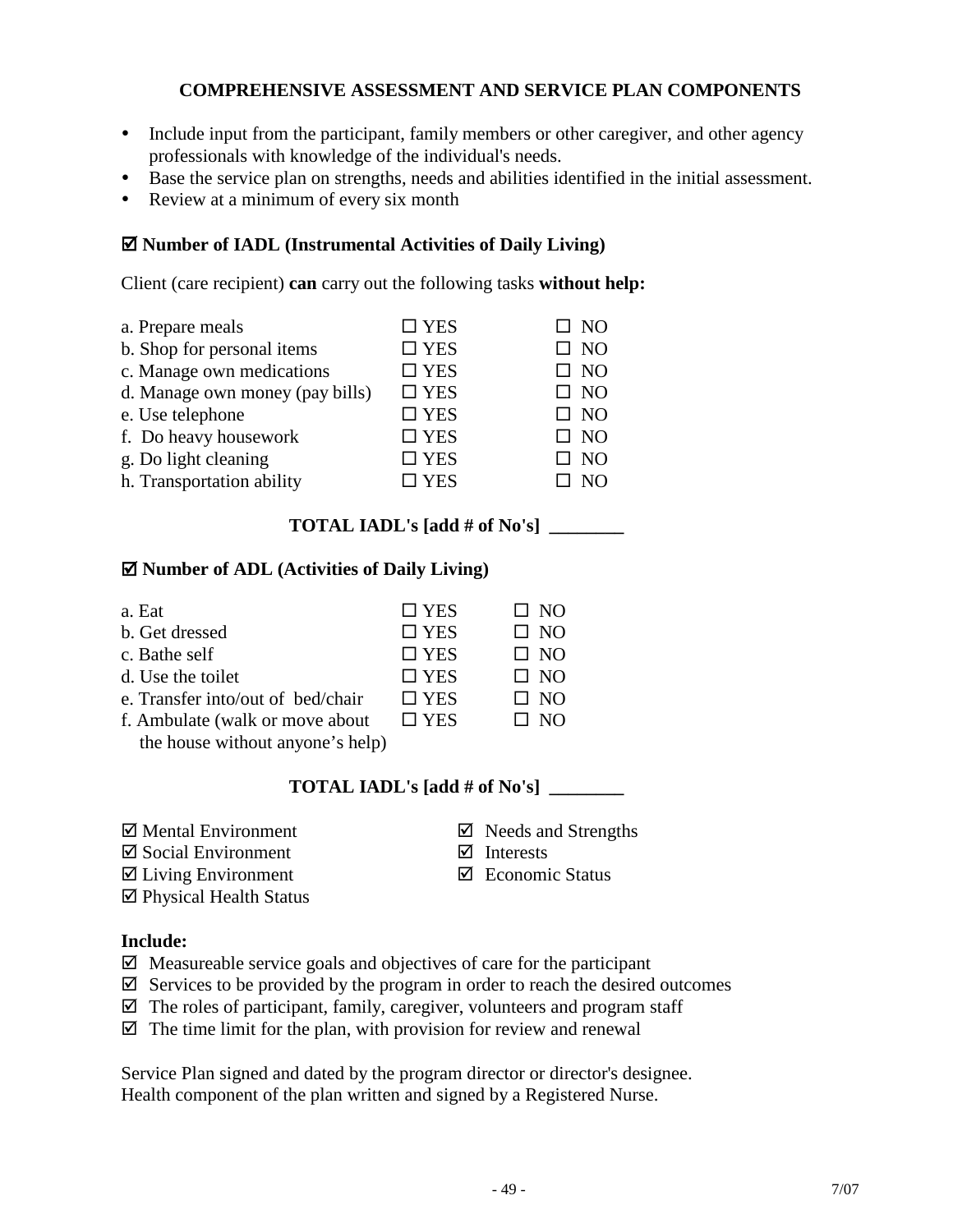# **Authorization for Release of Information**

| (Name of Participant)                                    | (Party from Whom Information is Requested)                                                        |
|----------------------------------------------------------|---------------------------------------------------------------------------------------------------|
|                                                          |                                                                                                   |
|                                                          | (Party Requesting Information)                                                                    |
|                                                          | is requesting this information in                                                                 |
|                                                          | (Party Requesting Information)                                                                    |
|                                                          | order to assist me and that the information obtained will be kept confidential and shared with no |
|                                                          |                                                                                                   |
|                                                          | (Participant or Proxy)                                                                            |
| other agency or organization without my written consent. |                                                                                                   |

 $Date:$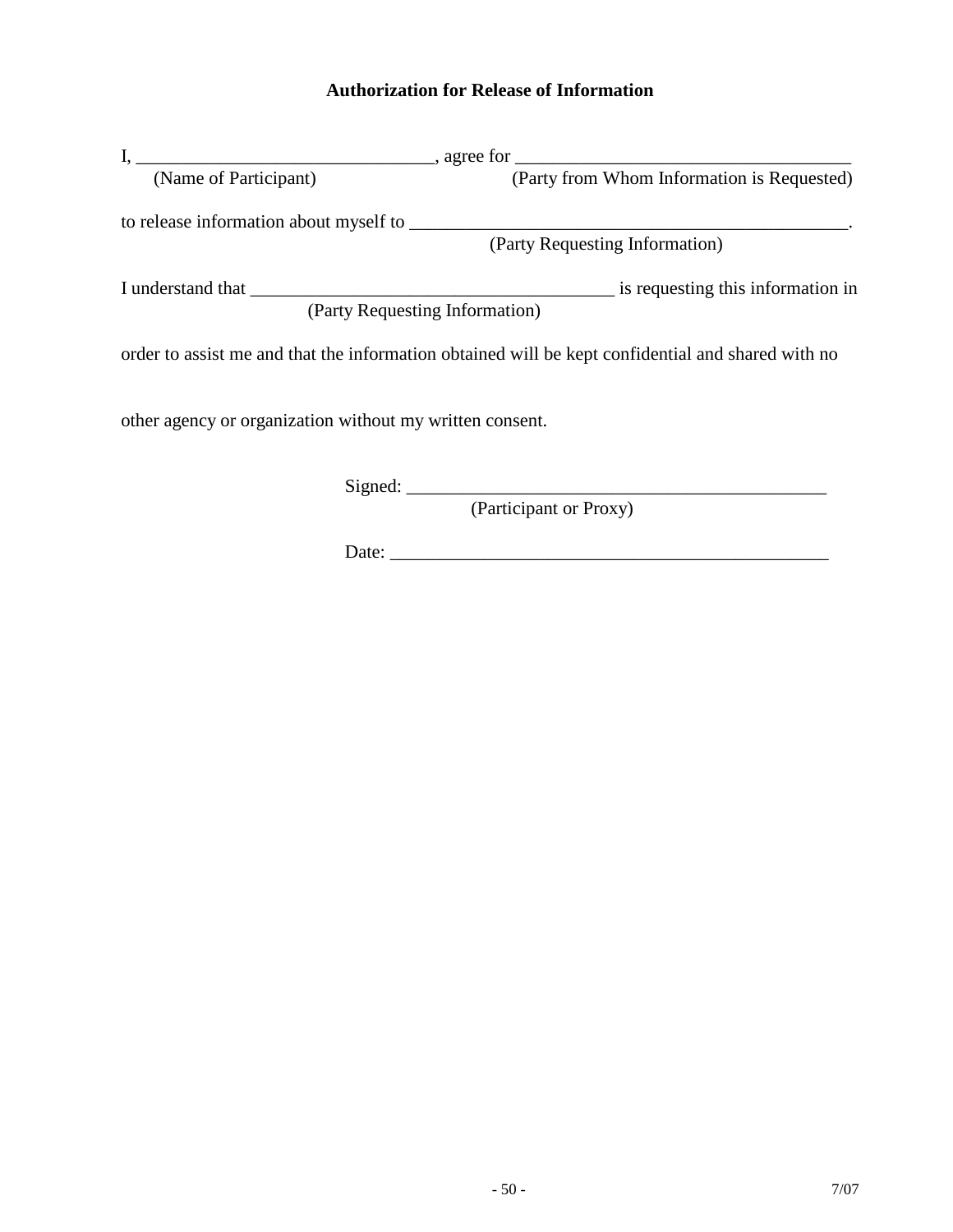**ADULT DAY CARE ACTIVITIES PLAN** Time Period This Plan Covers: \_\_\_\_\_\_\_\_\_\_\_\_\_\_\_ to \_\_\_\_\_\_\_\_\_\_\_\_\_\_\_

|      |        |         |           |          |        | Staff Person Responsible for Con- |
|------|--------|---------|-----------|----------|--------|-----------------------------------|
| Time | Monday | Tuesday | Wednesday | Thursday | Friday | ducting Activity                  |
|      |        |         |           |          |        |                                   |
|      |        |         |           |          |        |                                   |
|      |        |         |           |          |        |                                   |
|      |        |         |           |          |        |                                   |
|      |        |         |           |          |        |                                   |
|      |        |         |           |          |        |                                   |
|      |        |         |           |          |        |                                   |
|      |        |         |           |          |        |                                   |
|      |        |         |           |          |        |                                   |
|      |        |         |           |          |        |                                   |
|      |        |         |           |          |        |                                   |
|      |        |         |           |          |        |                                   |
|      |        |         |           |          |        |                                   |
|      | Lunch  | Lunch   | Lunch     | Lunch    | Lunch  | Lunch                             |
|      |        |         |           |          |        |                                   |
|      |        |         |           |          |        |                                   |
|      |        |         |           |          |        |                                   |
|      |        |         |           |          |        |                                   |
|      |        |         |           |          |        |                                   |
|      |        |         |           |          |        |                                   |
|      |        |         |           |          |        |                                   |
|      |        |         |           |          |        |                                   |
|      |        |         |           |          |        |                                   |
|      |        |         |           |          |        |                                   |
|      |        |         |           |          |        |                                   |
|      |        |         |           |          |        |                                   |
|      |        |         |           |          |        |                                   |
|      |        |         |           |          |        |                                   |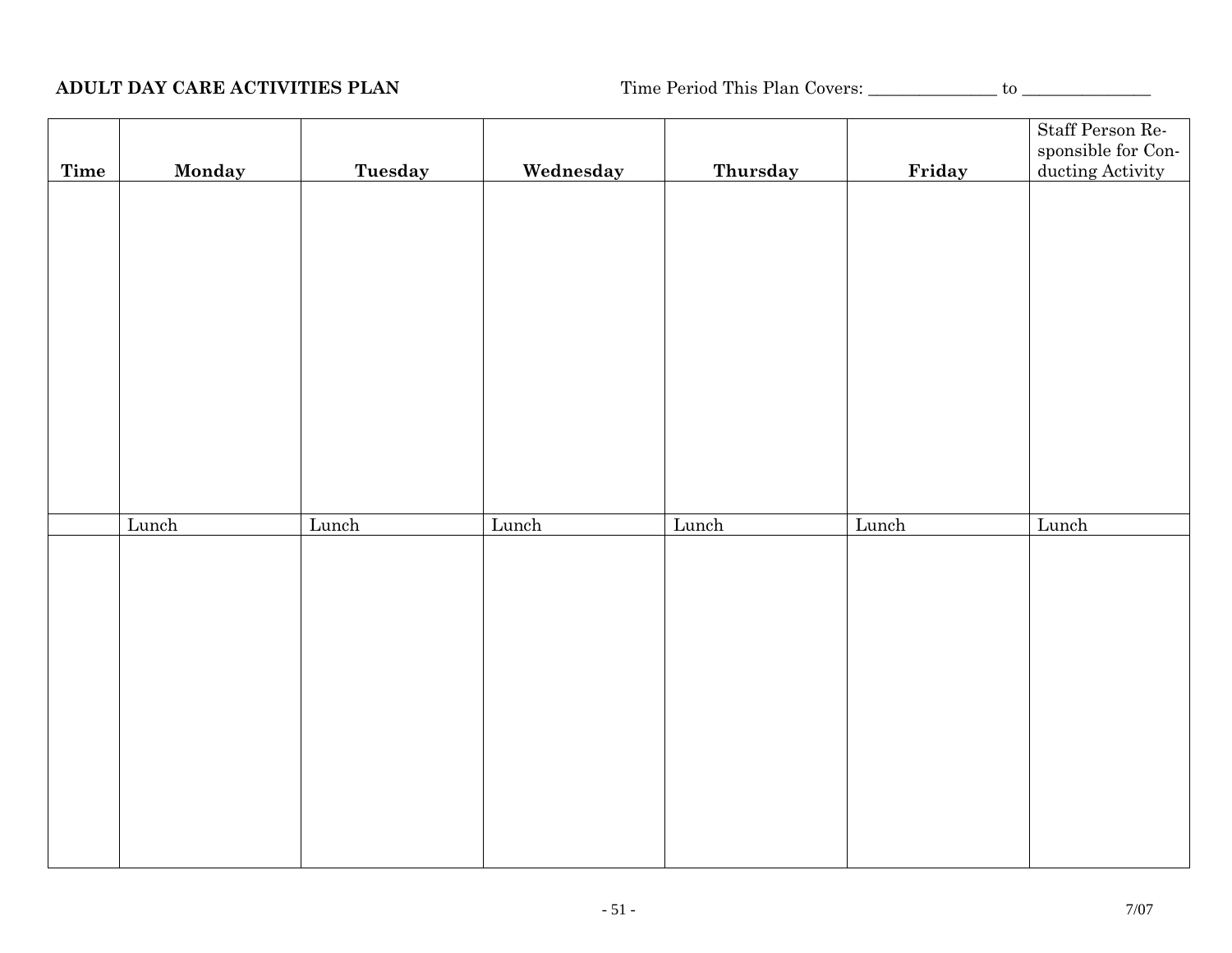# **Participant Sign-Out Sheet**

|      | Time |      |             | Time     |
|------|------|------|-------------|----------|
| Date | Out  | Name | Destination | Returned |
|      |      |      |             |          |
|      |      |      |             |          |
|      |      |      |             |          |
|      |      |      |             |          |
|      |      |      |             |          |
|      |      |      |             |          |
|      |      |      |             |          |
|      |      |      |             |          |
|      |      |      |             |          |
|      |      |      |             |          |
|      |      |      |             |          |
|      |      |      |             |          |
|      |      |      |             |          |
|      |      |      |             |          |
|      |      |      |             |          |
|      |      |      |             |          |
|      |      |      |             |          |
|      |      |      |             |          |
|      |      |      |             |          |
|      |      |      |             |          |
|      |      |      |             |          |
|      |      |      |             |          |
|      |      |      |             |          |
|      |      |      |             |          |
|      |      |      |             |          |
|      |      |      |             |          |
|      |      |      |             |          |
|      |      |      |             |          |
|      |      |      |             |          |
|      |      |      |             |          |
|      |      |      |             |          |
|      |      |      |             |          |
|      |      |      |             |          |
|      |      |      |             |          |
|      |      |      |             |          |
|      |      |      |             |          |
|      |      |      |             |          |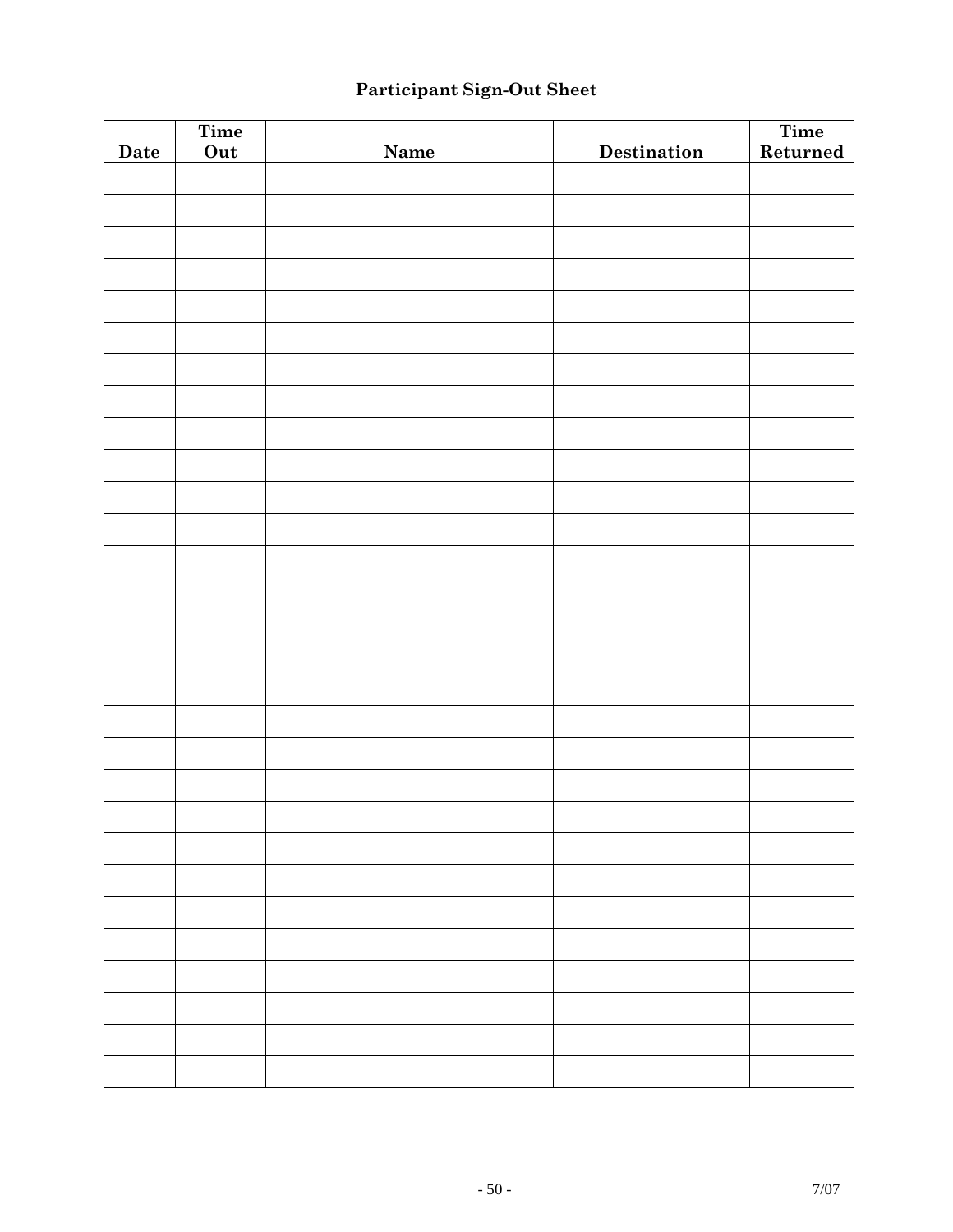# Monthly Attendance Record Month \_\_\_\_\_\_\_\_\_\_\_\_\_\_\_\_\_\_\_\_\_\_\_\_\_\_\_\_\_\_\_\_ Year \_\_\_\_\_\_\_\_\_\_\_\_\_

| Name | $\overline{1}$ | $\boxed{2}$ | 3 <sup>1</sup> | $\vert 4 \vert$ |  | $5 \quad 6 \quad 7$ |  |  |  |  |  |  |  |  |  |  | 8   9   10   11   12   13   14   15   16   17   18   19   20   21   22   23   24   25   26   27   28   29   30   31 |  |  |
|------|----------------|-------------|----------------|-----------------|--|---------------------|--|--|--|--|--|--|--|--|--|--|---------------------------------------------------------------------------------------------------------------------|--|--|
|      |                |             |                |                 |  |                     |  |  |  |  |  |  |  |  |  |  |                                                                                                                     |  |  |
|      |                |             |                |                 |  |                     |  |  |  |  |  |  |  |  |  |  |                                                                                                                     |  |  |
|      |                |             |                |                 |  |                     |  |  |  |  |  |  |  |  |  |  |                                                                                                                     |  |  |
|      |                |             |                |                 |  |                     |  |  |  |  |  |  |  |  |  |  |                                                                                                                     |  |  |
|      |                |             |                |                 |  |                     |  |  |  |  |  |  |  |  |  |  |                                                                                                                     |  |  |
|      |                |             |                |                 |  |                     |  |  |  |  |  |  |  |  |  |  |                                                                                                                     |  |  |
|      |                |             |                |                 |  |                     |  |  |  |  |  |  |  |  |  |  |                                                                                                                     |  |  |
|      |                |             |                |                 |  |                     |  |  |  |  |  |  |  |  |  |  |                                                                                                                     |  |  |
|      |                |             |                |                 |  |                     |  |  |  |  |  |  |  |  |  |  |                                                                                                                     |  |  |
|      |                |             |                |                 |  |                     |  |  |  |  |  |  |  |  |  |  |                                                                                                                     |  |  |
|      |                |             |                |                 |  |                     |  |  |  |  |  |  |  |  |  |  |                                                                                                                     |  |  |
|      |                |             |                |                 |  |                     |  |  |  |  |  |  |  |  |  |  |                                                                                                                     |  |  |
|      |                |             |                |                 |  |                     |  |  |  |  |  |  |  |  |  |  |                                                                                                                     |  |  |
|      |                |             |                |                 |  |                     |  |  |  |  |  |  |  |  |  |  |                                                                                                                     |  |  |
|      |                |             |                |                 |  |                     |  |  |  |  |  |  |  |  |  |  |                                                                                                                     |  |  |
|      |                |             |                |                 |  |                     |  |  |  |  |  |  |  |  |  |  |                                                                                                                     |  |  |
|      |                |             |                |                 |  |                     |  |  |  |  |  |  |  |  |  |  |                                                                                                                     |  |  |
|      |                |             |                |                 |  |                     |  |  |  |  |  |  |  |  |  |  |                                                                                                                     |  |  |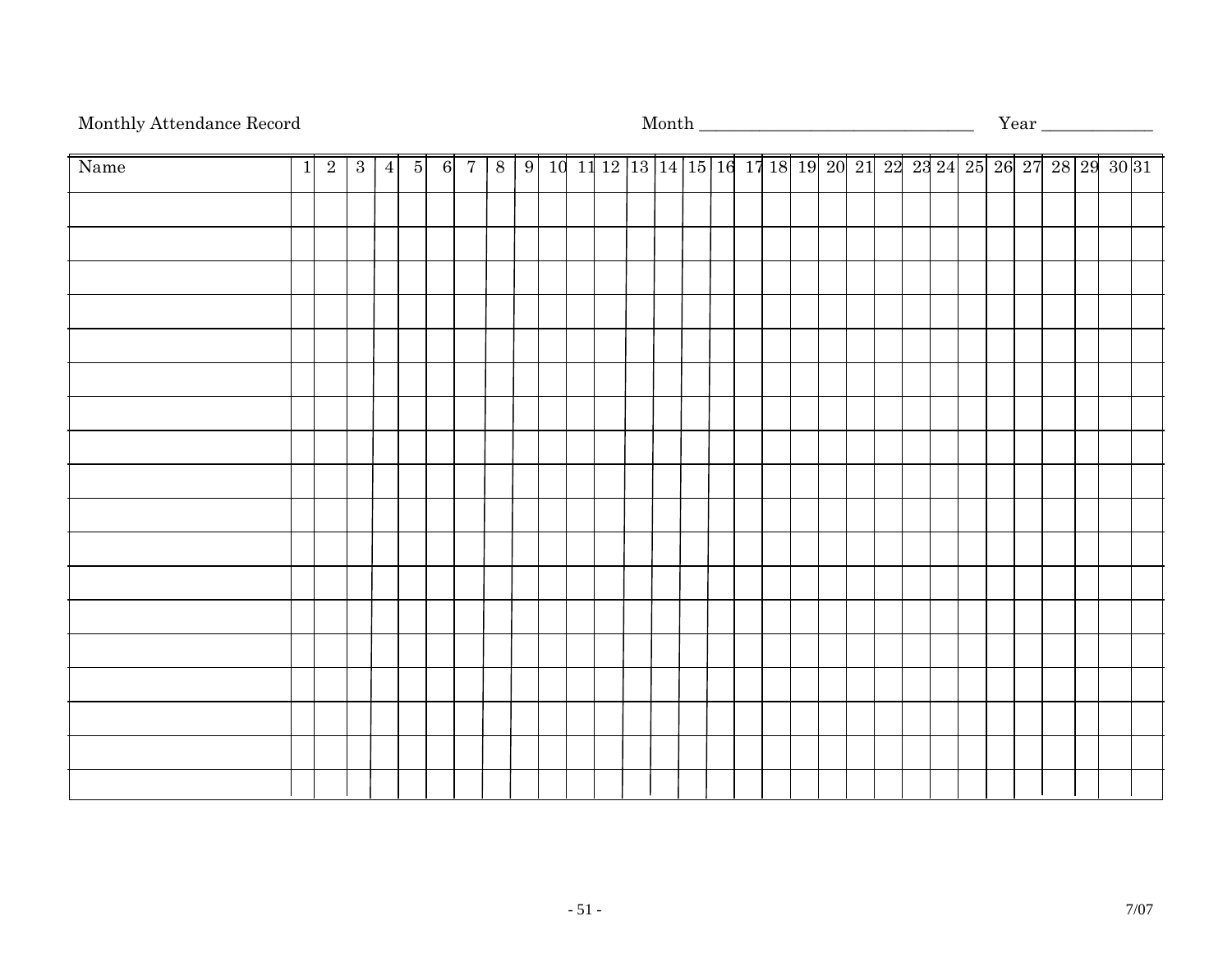# **Incident Report**

|            |                                                 | Describe Incident:<br>,我们也不能在这里的时候,我们也不能在这里的时候,我们也不能会在这里的时候,我们也不能会在这里的时候,我们也不能会在这里的时候,我们也不能会在这里的时候,我们也不 |
|------------|-------------------------------------------------|---------------------------------------------------------------------------------------------------------|
|            |                                                 |                                                                                                         |
|            |                                                 |                                                                                                         |
|            |                                                 |                                                                                                         |
|            |                                                 | ,我们也不能在这里的时候,我们也不能在这里的时候,我们也不能会在这里的时候,我们也不能会在这里的时候,我们也不能会在这里的时候,我们也不能会在这里的时候,我们也不                       |
|            |                                                 |                                                                                                         |
|            |                                                 |                                                                                                         |
|            |                                                 |                                                                                                         |
|            |                                                 |                                                                                                         |
|            |                                                 | ,我们也不能在这里的时候,我们也不能在这里的时候,我们也不能会在这里的时候,我们也不能会在这里的时候,我们也不能会在这里的时候,我们也不能会在这里的时候,我们也不                       |
|            |                                                 |                                                                                                         |
|            |                                                 |                                                                                                         |
|            |                                                 |                                                                                                         |
| Witnesses: | <u> 1989 - Johann Stein, mars et al. (1989)</u> |                                                                                                         |
|            |                                                 |                                                                                                         |
|            |                                                 |                                                                                                         |
|            |                                                 |                                                                                                         |
|            |                                                 |                                                                                                         |
|            |                                                 |                                                                                                         |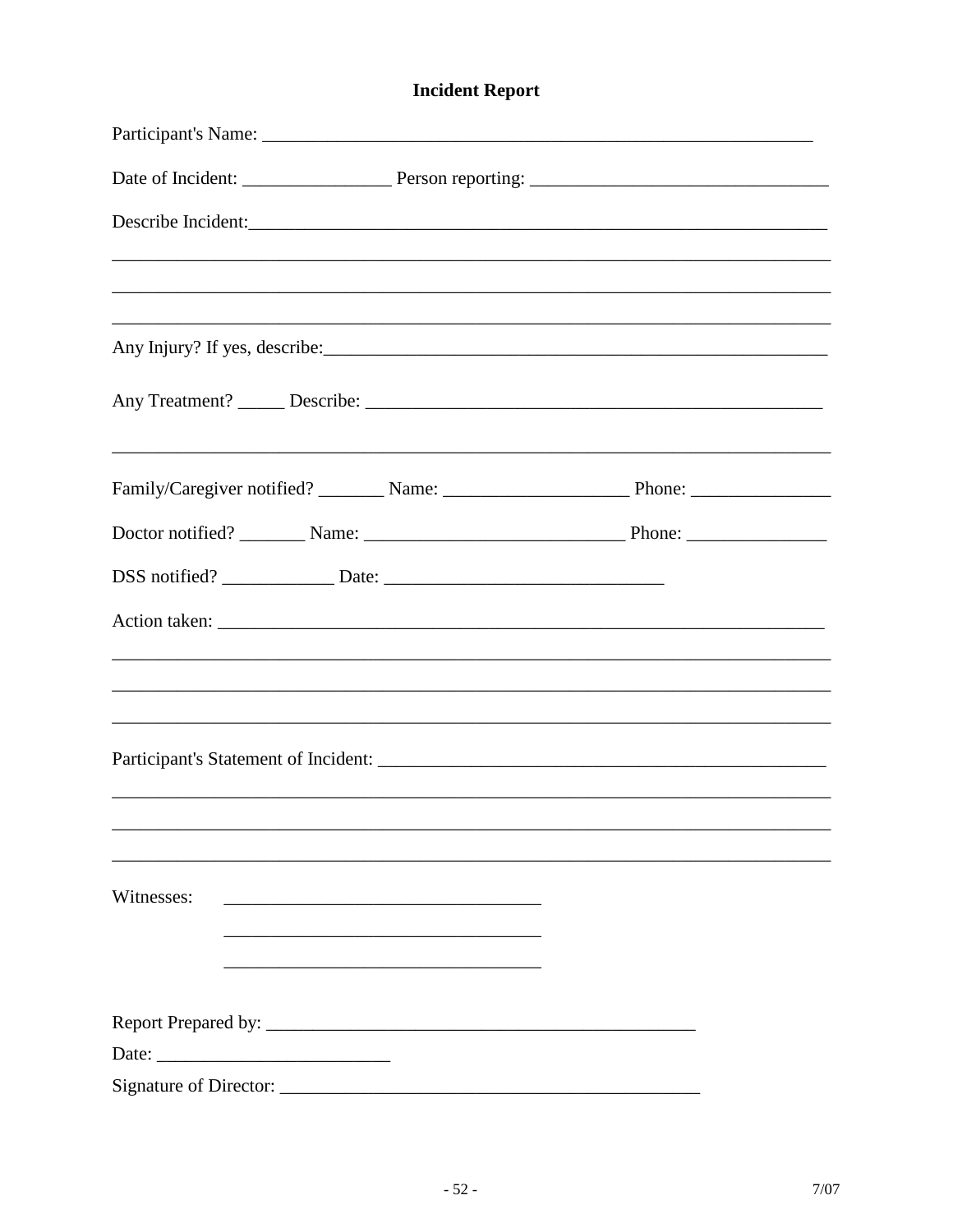# **NORTH CAROLINA DEPARTMENT OF HEALTH AND HUMAN SERVICES DIVISION OF AGING AND ADULT SERVICES**

| or is operating an adult day care program. |                                                                                                                                                                                                                                                                                                                                                                                                     |
|--------------------------------------------|-----------------------------------------------------------------------------------------------------------------------------------------------------------------------------------------------------------------------------------------------------------------------------------------------------------------------------------------------------------------------------------------------------|
|                                            | In order to protect both the day care/health operator and the persons who may be cared for in the<br>program, the agency must have medical information on the program staff member whose name<br>appears below as a part of the certification procedures. He/she has given the agency permission to<br>obtain his/her medical record report and to the release of information by his/her physician. |
|                                            |                                                                                                                                                                                                                                                                                                                                                                                                     |
|                                            |                                                                                                                                                                                                                                                                                                                                                                                                     |
|                                            |                                                                                                                                                                                                                                                                                                                                                                                                     |
|                                            |                                                                                                                                                                                                                                                                                                                                                                                                     |
| Normal Job Duties: Normal Job Duties:      |                                                                                                                                                                                                                                                                                                                                                                                                     |
|                                            |                                                                                                                                                                                                                                                                                                                                                                                                     |

This certifies the above named person does not have any apparent health condition(s) that would pose a risk to others and can perform the duties presented above normally assigned on the job.

| Physician's, PA's or NP's Signature: | Date:  |
|--------------------------------------|--------|
| Address:                             | Phone: |

\_\_\_\_\_\_\_\_\_\_\_\_\_\_\_\_\_\_\_\_\_\_\_\_\_\_\_\_\_\_\_\_\_\_\_\_\_\_\_\_\_\_\_\_\_\_\_\_\_\_\_\_\_\_\_\_\_\_\_\_\_\_\_\_\_\_\_\_\_\_\_\_\_\_\_\_\_\_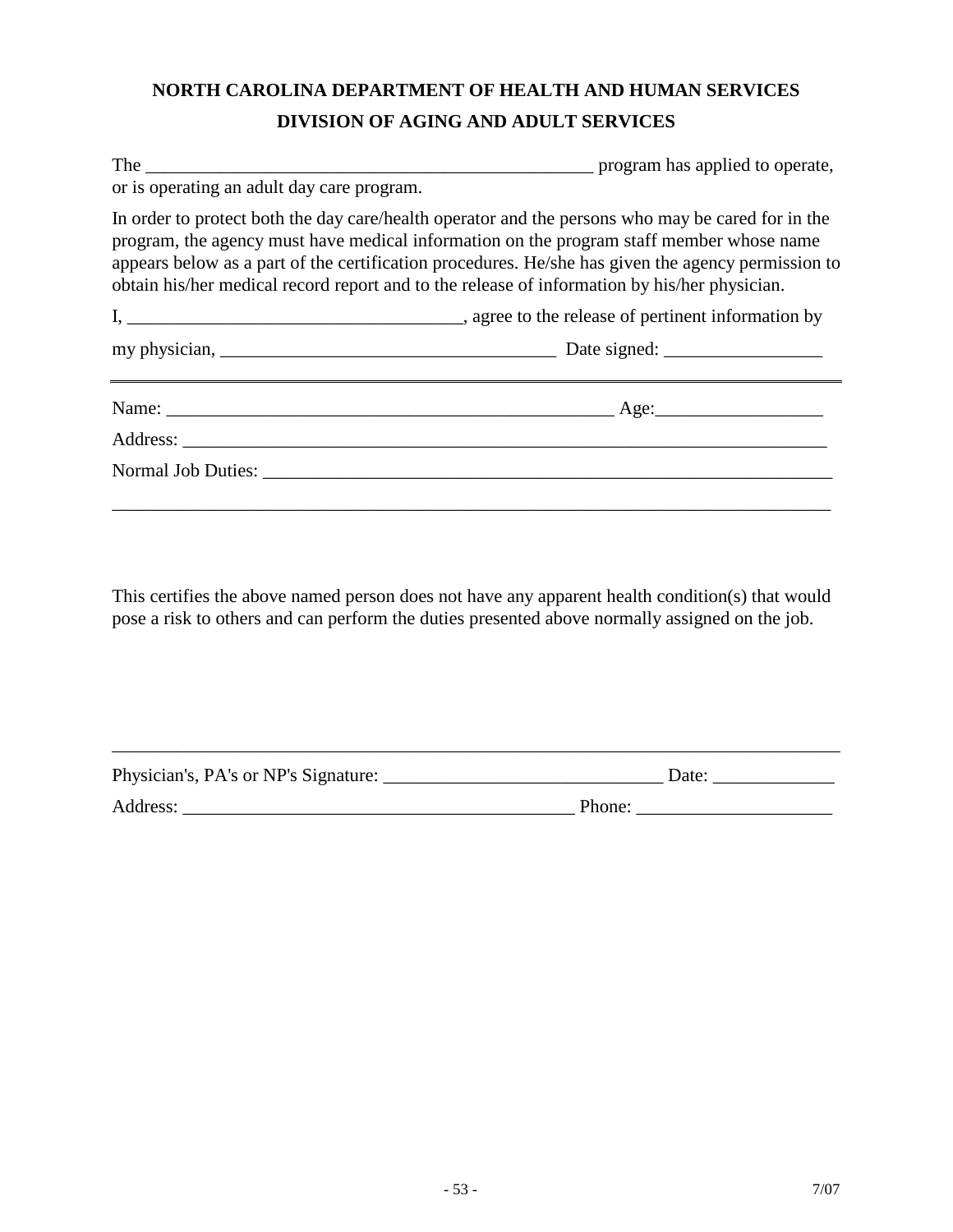#### **ADULT DAY CARE & CHILD CARE FIRE INSPECTION REPORT**

| Please complete all items below. If not applicable, check N/A in the box with a written explanation attached.<br><b>YES</b><br>NO.<br><b>GENERAL PRECAUTIONS:</b><br>N/A<br>1. Attic/basement/closets/garage/furnace room & heaters clear of trash & combustible materials.<br>2. Clearance from ignition sources $&$ combustible materials maintained.<br><b>EMERGENCY PLANNING:</b><br>YES<br>NO.<br>N/A<br>3. Approved evacuation plan posted.<br>4. Evidence of monthly fire drills posted.<br>5. Record of employee training in fire prevention/evacuation $\&$ annual fire safety training on site.<br><b>FIRE SERVICE FEATURES:</b><br><b>YES</b><br>N/A<br>NO.<br>6. Street Number posted. (Contrasting color to building & height 4" or more.)<br>7. Unobstructed fire apparatus road. (Width of 20' & vertical clearance of not less than 13'6").<br>8. Hydrants/Fire Department connections/control valves clear of obstructions by 3'.<br><b>BUILDING SERVICES AND SYSTEMS:</b><br>YES<br>NO.<br>N/A<br>9. Approved heating system, listed. (No fuel burning space heaters or portable electric space<br>heaters)<br>10. Emergency lighting/exit lights in good operating order.<br>11. Electrical panels clear of storage. (Minimum 30")<br>12. Wiring/fixtures in good condition. (Extension cords not suitable for permanent wiring.)<br>13. Type I hood system over all domestic cooking appliances that produce grease laden vapors.<br>FIRE RESISTANCE RATED CONSTRUCTION:<br>YES<br>NO.<br>N/A<br>14. Required fire resistant rating maintained. (Walls, partitions, floors)<br>15. Door-hold open devices/automatic door closures operating properly.<br><b>INTERIOR DECORATIONS &amp; FURNISHINGS:</b><br>N/A<br>YES<br>NO.<br>16. No storage of clothing/personal effects in corridors & lobbies.<br>17. Maximum 10% of decorative materials covering walls. Does not apply to artwork &<br>teaching material in classroom. Nothing suspended from ceiling<br>18. 20% maximum coverage for artwork & teaching material located on corridor walls.<br>19. Exits free of obstructions.<br><b>FIRE PROTECTION:</b><br><b>YES</b><br>N/A<br>N <sub>O</sub><br>20. Sprinkler system maintained with annual test reports provided.<br>21. Smoke detector/fire alarm system maintained with annual test reports provided.<br>22. Approved extinguishers mounted properly & in good working order.<br>23. Cooking suppression systems & hood exhaust properly maintained.<br>24. Protective guards(such as screens) on fuel burning furnaces or fireplaces provided.<br><b>MEANS OF EGRESS:</b><br>YES<br>NO<br>N/A<br>25. All exits & their access (i.e. Aisles & Corridors) free of obstructions.<br>26. All locking devices on exit doors are of an approved type.<br>27. Yards & fencing to allow unobstructed exit to exterior of site. | DATE OF INSPECTION Provider #<br>COUNTY |  |  |
|------------------------------------------------------------------------------------------------------------------------------------------------------------------------------------------------------------------------------------------------------------------------------------------------------------------------------------------------------------------------------------------------------------------------------------------------------------------------------------------------------------------------------------------------------------------------------------------------------------------------------------------------------------------------------------------------------------------------------------------------------------------------------------------------------------------------------------------------------------------------------------------------------------------------------------------------------------------------------------------------------------------------------------------------------------------------------------------------------------------------------------------------------------------------------------------------------------------------------------------------------------------------------------------------------------------------------------------------------------------------------------------------------------------------------------------------------------------------------------------------------------------------------------------------------------------------------------------------------------------------------------------------------------------------------------------------------------------------------------------------------------------------------------------------------------------------------------------------------------------------------------------------------------------------------------------------------------------------------------------------------------------------------------------------------------------------------------------------------------------------------------------------------------------------------------------------------------------------------------------------------------------------------------------------------------------------------------------------------------------------------------------------------------------------------------------------------------------------------------------------------------------------------------------------------------------------------------------------------------------------------------------------------------------------------------------------------------------------------------------------------------------------------------------------------------------------------------------------------------|-----------------------------------------|--|--|
|                                                                                                                                                                                                                                                                                                                                                                                                                                                                                                                                                                                                                                                                                                                                                                                                                                                                                                                                                                                                                                                                                                                                                                                                                                                                                                                                                                                                                                                                                                                                                                                                                                                                                                                                                                                                                                                                                                                                                                                                                                                                                                                                                                                                                                                                                                                                                                                                                                                                                                                                                                                                                                                                                                                                                                                                                                                            |                                         |  |  |
|                                                                                                                                                                                                                                                                                                                                                                                                                                                                                                                                                                                                                                                                                                                                                                                                                                                                                                                                                                                                                                                                                                                                                                                                                                                                                                                                                                                                                                                                                                                                                                                                                                                                                                                                                                                                                                                                                                                                                                                                                                                                                                                                                                                                                                                                                                                                                                                                                                                                                                                                                                                                                                                                                                                                                                                                                                                            |                                         |  |  |
|                                                                                                                                                                                                                                                                                                                                                                                                                                                                                                                                                                                                                                                                                                                                                                                                                                                                                                                                                                                                                                                                                                                                                                                                                                                                                                                                                                                                                                                                                                                                                                                                                                                                                                                                                                                                                                                                                                                                                                                                                                                                                                                                                                                                                                                                                                                                                                                                                                                                                                                                                                                                                                                                                                                                                                                                                                                            |                                         |  |  |
|                                                                                                                                                                                                                                                                                                                                                                                                                                                                                                                                                                                                                                                                                                                                                                                                                                                                                                                                                                                                                                                                                                                                                                                                                                                                                                                                                                                                                                                                                                                                                                                                                                                                                                                                                                                                                                                                                                                                                                                                                                                                                                                                                                                                                                                                                                                                                                                                                                                                                                                                                                                                                                                                                                                                                                                                                                                            |                                         |  |  |
|                                                                                                                                                                                                                                                                                                                                                                                                                                                                                                                                                                                                                                                                                                                                                                                                                                                                                                                                                                                                                                                                                                                                                                                                                                                                                                                                                                                                                                                                                                                                                                                                                                                                                                                                                                                                                                                                                                                                                                                                                                                                                                                                                                                                                                                                                                                                                                                                                                                                                                                                                                                                                                                                                                                                                                                                                                                            |                                         |  |  |
|                                                                                                                                                                                                                                                                                                                                                                                                                                                                                                                                                                                                                                                                                                                                                                                                                                                                                                                                                                                                                                                                                                                                                                                                                                                                                                                                                                                                                                                                                                                                                                                                                                                                                                                                                                                                                                                                                                                                                                                                                                                                                                                                                                                                                                                                                                                                                                                                                                                                                                                                                                                                                                                                                                                                                                                                                                                            |                                         |  |  |
|                                                                                                                                                                                                                                                                                                                                                                                                                                                                                                                                                                                                                                                                                                                                                                                                                                                                                                                                                                                                                                                                                                                                                                                                                                                                                                                                                                                                                                                                                                                                                                                                                                                                                                                                                                                                                                                                                                                                                                                                                                                                                                                                                                                                                                                                                                                                                                                                                                                                                                                                                                                                                                                                                                                                                                                                                                                            |                                         |  |  |
|                                                                                                                                                                                                                                                                                                                                                                                                                                                                                                                                                                                                                                                                                                                                                                                                                                                                                                                                                                                                                                                                                                                                                                                                                                                                                                                                                                                                                                                                                                                                                                                                                                                                                                                                                                                                                                                                                                                                                                                                                                                                                                                                                                                                                                                                                                                                                                                                                                                                                                                                                                                                                                                                                                                                                                                                                                                            |                                         |  |  |
|                                                                                                                                                                                                                                                                                                                                                                                                                                                                                                                                                                                                                                                                                                                                                                                                                                                                                                                                                                                                                                                                                                                                                                                                                                                                                                                                                                                                                                                                                                                                                                                                                                                                                                                                                                                                                                                                                                                                                                                                                                                                                                                                                                                                                                                                                                                                                                                                                                                                                                                                                                                                                                                                                                                                                                                                                                                            |                                         |  |  |
|                                                                                                                                                                                                                                                                                                                                                                                                                                                                                                                                                                                                                                                                                                                                                                                                                                                                                                                                                                                                                                                                                                                                                                                                                                                                                                                                                                                                                                                                                                                                                                                                                                                                                                                                                                                                                                                                                                                                                                                                                                                                                                                                                                                                                                                                                                                                                                                                                                                                                                                                                                                                                                                                                                                                                                                                                                                            |                                         |  |  |
|                                                                                                                                                                                                                                                                                                                                                                                                                                                                                                                                                                                                                                                                                                                                                                                                                                                                                                                                                                                                                                                                                                                                                                                                                                                                                                                                                                                                                                                                                                                                                                                                                                                                                                                                                                                                                                                                                                                                                                                                                                                                                                                                                                                                                                                                                                                                                                                                                                                                                                                                                                                                                                                                                                                                                                                                                                                            |                                         |  |  |
|                                                                                                                                                                                                                                                                                                                                                                                                                                                                                                                                                                                                                                                                                                                                                                                                                                                                                                                                                                                                                                                                                                                                                                                                                                                                                                                                                                                                                                                                                                                                                                                                                                                                                                                                                                                                                                                                                                                                                                                                                                                                                                                                                                                                                                                                                                                                                                                                                                                                                                                                                                                                                                                                                                                                                                                                                                                            |                                         |  |  |
|                                                                                                                                                                                                                                                                                                                                                                                                                                                                                                                                                                                                                                                                                                                                                                                                                                                                                                                                                                                                                                                                                                                                                                                                                                                                                                                                                                                                                                                                                                                                                                                                                                                                                                                                                                                                                                                                                                                                                                                                                                                                                                                                                                                                                                                                                                                                                                                                                                                                                                                                                                                                                                                                                                                                                                                                                                                            |                                         |  |  |
|                                                                                                                                                                                                                                                                                                                                                                                                                                                                                                                                                                                                                                                                                                                                                                                                                                                                                                                                                                                                                                                                                                                                                                                                                                                                                                                                                                                                                                                                                                                                                                                                                                                                                                                                                                                                                                                                                                                                                                                                                                                                                                                                                                                                                                                                                                                                                                                                                                                                                                                                                                                                                                                                                                                                                                                                                                                            |                                         |  |  |
|                                                                                                                                                                                                                                                                                                                                                                                                                                                                                                                                                                                                                                                                                                                                                                                                                                                                                                                                                                                                                                                                                                                                                                                                                                                                                                                                                                                                                                                                                                                                                                                                                                                                                                                                                                                                                                                                                                                                                                                                                                                                                                                                                                                                                                                                                                                                                                                                                                                                                                                                                                                                                                                                                                                                                                                                                                                            |                                         |  |  |
|                                                                                                                                                                                                                                                                                                                                                                                                                                                                                                                                                                                                                                                                                                                                                                                                                                                                                                                                                                                                                                                                                                                                                                                                                                                                                                                                                                                                                                                                                                                                                                                                                                                                                                                                                                                                                                                                                                                                                                                                                                                                                                                                                                                                                                                                                                                                                                                                                                                                                                                                                                                                                                                                                                                                                                                                                                                            |                                         |  |  |
|                                                                                                                                                                                                                                                                                                                                                                                                                                                                                                                                                                                                                                                                                                                                                                                                                                                                                                                                                                                                                                                                                                                                                                                                                                                                                                                                                                                                                                                                                                                                                                                                                                                                                                                                                                                                                                                                                                                                                                                                                                                                                                                                                                                                                                                                                                                                                                                                                                                                                                                                                                                                                                                                                                                                                                                                                                                            |                                         |  |  |
|                                                                                                                                                                                                                                                                                                                                                                                                                                                                                                                                                                                                                                                                                                                                                                                                                                                                                                                                                                                                                                                                                                                                                                                                                                                                                                                                                                                                                                                                                                                                                                                                                                                                                                                                                                                                                                                                                                                                                                                                                                                                                                                                                                                                                                                                                                                                                                                                                                                                                                                                                                                                                                                                                                                                                                                                                                                            |                                         |  |  |
|                                                                                                                                                                                                                                                                                                                                                                                                                                                                                                                                                                                                                                                                                                                                                                                                                                                                                                                                                                                                                                                                                                                                                                                                                                                                                                                                                                                                                                                                                                                                                                                                                                                                                                                                                                                                                                                                                                                                                                                                                                                                                                                                                                                                                                                                                                                                                                                                                                                                                                                                                                                                                                                                                                                                                                                                                                                            |                                         |  |  |
|                                                                                                                                                                                                                                                                                                                                                                                                                                                                                                                                                                                                                                                                                                                                                                                                                                                                                                                                                                                                                                                                                                                                                                                                                                                                                                                                                                                                                                                                                                                                                                                                                                                                                                                                                                                                                                                                                                                                                                                                                                                                                                                                                                                                                                                                                                                                                                                                                                                                                                                                                                                                                                                                                                                                                                                                                                                            |                                         |  |  |
|                                                                                                                                                                                                                                                                                                                                                                                                                                                                                                                                                                                                                                                                                                                                                                                                                                                                                                                                                                                                                                                                                                                                                                                                                                                                                                                                                                                                                                                                                                                                                                                                                                                                                                                                                                                                                                                                                                                                                                                                                                                                                                                                                                                                                                                                                                                                                                                                                                                                                                                                                                                                                                                                                                                                                                                                                                                            |                                         |  |  |
|                                                                                                                                                                                                                                                                                                                                                                                                                                                                                                                                                                                                                                                                                                                                                                                                                                                                                                                                                                                                                                                                                                                                                                                                                                                                                                                                                                                                                                                                                                                                                                                                                                                                                                                                                                                                                                                                                                                                                                                                                                                                                                                                                                                                                                                                                                                                                                                                                                                                                                                                                                                                                                                                                                                                                                                                                                                            |                                         |  |  |
|                                                                                                                                                                                                                                                                                                                                                                                                                                                                                                                                                                                                                                                                                                                                                                                                                                                                                                                                                                                                                                                                                                                                                                                                                                                                                                                                                                                                                                                                                                                                                                                                                                                                                                                                                                                                                                                                                                                                                                                                                                                                                                                                                                                                                                                                                                                                                                                                                                                                                                                                                                                                                                                                                                                                                                                                                                                            |                                         |  |  |
|                                                                                                                                                                                                                                                                                                                                                                                                                                                                                                                                                                                                                                                                                                                                                                                                                                                                                                                                                                                                                                                                                                                                                                                                                                                                                                                                                                                                                                                                                                                                                                                                                                                                                                                                                                                                                                                                                                                                                                                                                                                                                                                                                                                                                                                                                                                                                                                                                                                                                                                                                                                                                                                                                                                                                                                                                                                            |                                         |  |  |
|                                                                                                                                                                                                                                                                                                                                                                                                                                                                                                                                                                                                                                                                                                                                                                                                                                                                                                                                                                                                                                                                                                                                                                                                                                                                                                                                                                                                                                                                                                                                                                                                                                                                                                                                                                                                                                                                                                                                                                                                                                                                                                                                                                                                                                                                                                                                                                                                                                                                                                                                                                                                                                                                                                                                                                                                                                                            |                                         |  |  |
|                                                                                                                                                                                                                                                                                                                                                                                                                                                                                                                                                                                                                                                                                                                                                                                                                                                                                                                                                                                                                                                                                                                                                                                                                                                                                                                                                                                                                                                                                                                                                                                                                                                                                                                                                                                                                                                                                                                                                                                                                                                                                                                                                                                                                                                                                                                                                                                                                                                                                                                                                                                                                                                                                                                                                                                                                                                            |                                         |  |  |
|                                                                                                                                                                                                                                                                                                                                                                                                                                                                                                                                                                                                                                                                                                                                                                                                                                                                                                                                                                                                                                                                                                                                                                                                                                                                                                                                                                                                                                                                                                                                                                                                                                                                                                                                                                                                                                                                                                                                                                                                                                                                                                                                                                                                                                                                                                                                                                                                                                                                                                                                                                                                                                                                                                                                                                                                                                                            |                                         |  |  |
|                                                                                                                                                                                                                                                                                                                                                                                                                                                                                                                                                                                                                                                                                                                                                                                                                                                                                                                                                                                                                                                                                                                                                                                                                                                                                                                                                                                                                                                                                                                                                                                                                                                                                                                                                                                                                                                                                                                                                                                                                                                                                                                                                                                                                                                                                                                                                                                                                                                                                                                                                                                                                                                                                                                                                                                                                                                            |                                         |  |  |
|                                                                                                                                                                                                                                                                                                                                                                                                                                                                                                                                                                                                                                                                                                                                                                                                                                                                                                                                                                                                                                                                                                                                                                                                                                                                                                                                                                                                                                                                                                                                                                                                                                                                                                                                                                                                                                                                                                                                                                                                                                                                                                                                                                                                                                                                                                                                                                                                                                                                                                                                                                                                                                                                                                                                                                                                                                                            |                                         |  |  |
|                                                                                                                                                                                                                                                                                                                                                                                                                                                                                                                                                                                                                                                                                                                                                                                                                                                                                                                                                                                                                                                                                                                                                                                                                                                                                                                                                                                                                                                                                                                                                                                                                                                                                                                                                                                                                                                                                                                                                                                                                                                                                                                                                                                                                                                                                                                                                                                                                                                                                                                                                                                                                                                                                                                                                                                                                                                            |                                         |  |  |
|                                                                                                                                                                                                                                                                                                                                                                                                                                                                                                                                                                                                                                                                                                                                                                                                                                                                                                                                                                                                                                                                                                                                                                                                                                                                                                                                                                                                                                                                                                                                                                                                                                                                                                                                                                                                                                                                                                                                                                                                                                                                                                                                                                                                                                                                                                                                                                                                                                                                                                                                                                                                                                                                                                                                                                                                                                                            |                                         |  |  |
|                                                                                                                                                                                                                                                                                                                                                                                                                                                                                                                                                                                                                                                                                                                                                                                                                                                                                                                                                                                                                                                                                                                                                                                                                                                                                                                                                                                                                                                                                                                                                                                                                                                                                                                                                                                                                                                                                                                                                                                                                                                                                                                                                                                                                                                                                                                                                                                                                                                                                                                                                                                                                                                                                                                                                                                                                                                            |                                         |  |  |
|                                                                                                                                                                                                                                                                                                                                                                                                                                                                                                                                                                                                                                                                                                                                                                                                                                                                                                                                                                                                                                                                                                                                                                                                                                                                                                                                                                                                                                                                                                                                                                                                                                                                                                                                                                                                                                                                                                                                                                                                                                                                                                                                                                                                                                                                                                                                                                                                                                                                                                                                                                                                                                                                                                                                                                                                                                                            |                                         |  |  |
|                                                                                                                                                                                                                                                                                                                                                                                                                                                                                                                                                                                                                                                                                                                                                                                                                                                                                                                                                                                                                                                                                                                                                                                                                                                                                                                                                                                                                                                                                                                                                                                                                                                                                                                                                                                                                                                                                                                                                                                                                                                                                                                                                                                                                                                                                                                                                                                                                                                                                                                                                                                                                                                                                                                                                                                                                                                            |                                         |  |  |
|                                                                                                                                                                                                                                                                                                                                                                                                                                                                                                                                                                                                                                                                                                                                                                                                                                                                                                                                                                                                                                                                                                                                                                                                                                                                                                                                                                                                                                                                                                                                                                                                                                                                                                                                                                                                                                                                                                                                                                                                                                                                                                                                                                                                                                                                                                                                                                                                                                                                                                                                                                                                                                                                                                                                                                                                                                                            |                                         |  |  |
|                                                                                                                                                                                                                                                                                                                                                                                                                                                                                                                                                                                                                                                                                                                                                                                                                                                                                                                                                                                                                                                                                                                                                                                                                                                                                                                                                                                                                                                                                                                                                                                                                                                                                                                                                                                                                                                                                                                                                                                                                                                                                                                                                                                                                                                                                                                                                                                                                                                                                                                                                                                                                                                                                                                                                                                                                                                            |                                         |  |  |
|                                                                                                                                                                                                                                                                                                                                                                                                                                                                                                                                                                                                                                                                                                                                                                                                                                                                                                                                                                                                                                                                                                                                                                                                                                                                                                                                                                                                                                                                                                                                                                                                                                                                                                                                                                                                                                                                                                                                                                                                                                                                                                                                                                                                                                                                                                                                                                                                                                                                                                                                                                                                                                                                                                                                                                                                                                                            |                                         |  |  |
|                                                                                                                                                                                                                                                                                                                                                                                                                                                                                                                                                                                                                                                                                                                                                                                                                                                                                                                                                                                                                                                                                                                                                                                                                                                                                                                                                                                                                                                                                                                                                                                                                                                                                                                                                                                                                                                                                                                                                                                                                                                                                                                                                                                                                                                                                                                                                                                                                                                                                                                                                                                                                                                                                                                                                                                                                                                            |                                         |  |  |
|                                                                                                                                                                                                                                                                                                                                                                                                                                                                                                                                                                                                                                                                                                                                                                                                                                                                                                                                                                                                                                                                                                                                                                                                                                                                                                                                                                                                                                                                                                                                                                                                                                                                                                                                                                                                                                                                                                                                                                                                                                                                                                                                                                                                                                                                                                                                                                                                                                                                                                                                                                                                                                                                                                                                                                                                                                                            |                                         |  |  |
|                                                                                                                                                                                                                                                                                                                                                                                                                                                                                                                                                                                                                                                                                                                                                                                                                                                                                                                                                                                                                                                                                                                                                                                                                                                                                                                                                                                                                                                                                                                                                                                                                                                                                                                                                                                                                                                                                                                                                                                                                                                                                                                                                                                                                                                                                                                                                                                                                                                                                                                                                                                                                                                                                                                                                                                                                                                            |                                         |  |  |
|                                                                                                                                                                                                                                                                                                                                                                                                                                                                                                                                                                                                                                                                                                                                                                                                                                                                                                                                                                                                                                                                                                                                                                                                                                                                                                                                                                                                                                                                                                                                                                                                                                                                                                                                                                                                                                                                                                                                                                                                                                                                                                                                                                                                                                                                                                                                                                                                                                                                                                                                                                                                                                                                                                                                                                                                                                                            |                                         |  |  |
|                                                                                                                                                                                                                                                                                                                                                                                                                                                                                                                                                                                                                                                                                                                                                                                                                                                                                                                                                                                                                                                                                                                                                                                                                                                                                                                                                                                                                                                                                                                                                                                                                                                                                                                                                                                                                                                                                                                                                                                                                                                                                                                                                                                                                                                                                                                                                                                                                                                                                                                                                                                                                                                                                                                                                                                                                                                            |                                         |  |  |
|                                                                                                                                                                                                                                                                                                                                                                                                                                                                                                                                                                                                                                                                                                                                                                                                                                                                                                                                                                                                                                                                                                                                                                                                                                                                                                                                                                                                                                                                                                                                                                                                                                                                                                                                                                                                                                                                                                                                                                                                                                                                                                                                                                                                                                                                                                                                                                                                                                                                                                                                                                                                                                                                                                                                                                                                                                                            |                                         |  |  |
|                                                                                                                                                                                                                                                                                                                                                                                                                                                                                                                                                                                                                                                                                                                                                                                                                                                                                                                                                                                                                                                                                                                                                                                                                                                                                                                                                                                                                                                                                                                                                                                                                                                                                                                                                                                                                                                                                                                                                                                                                                                                                                                                                                                                                                                                                                                                                                                                                                                                                                                                                                                                                                                                                                                                                                                                                                                            |                                         |  |  |
|                                                                                                                                                                                                                                                                                                                                                                                                                                                                                                                                                                                                                                                                                                                                                                                                                                                                                                                                                                                                                                                                                                                                                                                                                                                                                                                                                                                                                                                                                                                                                                                                                                                                                                                                                                                                                                                                                                                                                                                                                                                                                                                                                                                                                                                                                                                                                                                                                                                                                                                                                                                                                                                                                                                                                                                                                                                            |                                         |  |  |
|                                                                                                                                                                                                                                                                                                                                                                                                                                                                                                                                                                                                                                                                                                                                                                                                                                                                                                                                                                                                                                                                                                                                                                                                                                                                                                                                                                                                                                                                                                                                                                                                                                                                                                                                                                                                                                                                                                                                                                                                                                                                                                                                                                                                                                                                                                                                                                                                                                                                                                                                                                                                                                                                                                                                                                                                                                                            |                                         |  |  |
|                                                                                                                                                                                                                                                                                                                                                                                                                                                                                                                                                                                                                                                                                                                                                                                                                                                                                                                                                                                                                                                                                                                                                                                                                                                                                                                                                                                                                                                                                                                                                                                                                                                                                                                                                                                                                                                                                                                                                                                                                                                                                                                                                                                                                                                                                                                                                                                                                                                                                                                                                                                                                                                                                                                                                                                                                                                            |                                         |  |  |

#### **At the time of this inspection, the fire safety conditions in this facility were found to be: \_\_\_\_\_\_\_\_\_\_\_\_\_\_\_\_\_satisfactory \_\_\_\_\_\_\_\_\_\_\_\_\_\_\_\_\_\_\_unsatisfactory**

# **Inspector\_\_\_\_\_\_\_\_\_\_\_\_\_\_\_\_\_\_\_\_\_\_\_\_\_\_\_\_\_\_\_\_\_\_\_\_\_Phone\_\_\_\_\_\_\_\_\_\_\_\_\_\_\_\_\_\_\_\_\_\_\_\_\_\_\_**

Prepare form in triplicate—one copy retained by local fire authority, one copy to facility director, and one copy to the County Department of Social Services.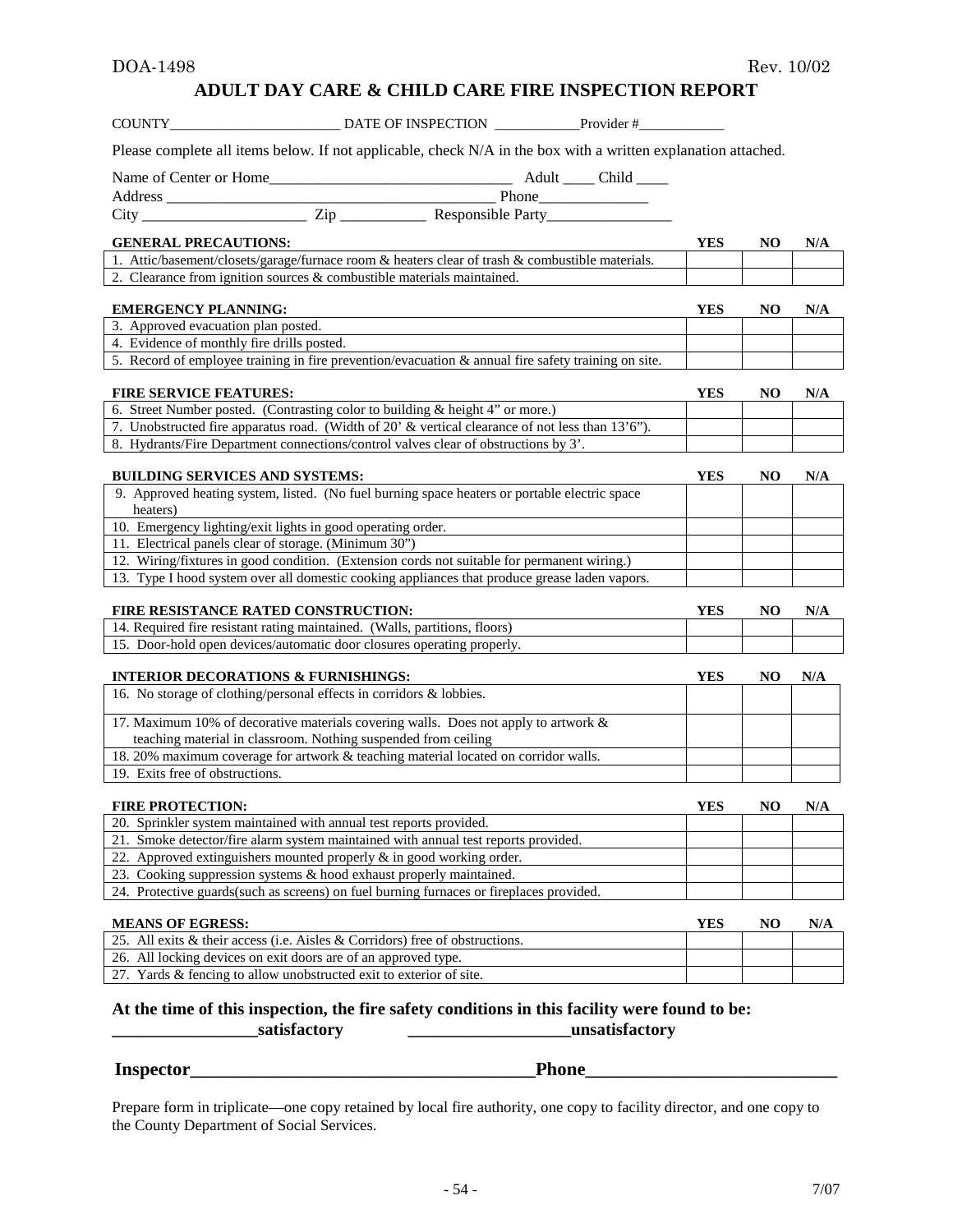| DOA-1499  | <b>Identification</b> # |
|-----------|-------------------------|
| Rev. 7/03 | County                  |
|           | Date of Inspection      |

**BUILDING INSPECTION FORM FOR ADULT DAY CARE CENTERS**

|    | <b>BUILDING INSPECTORS CERTIFICATE</b>                                                                                                                                                                                                                                                                                                     |  |                                             |
|----|--------------------------------------------------------------------------------------------------------------------------------------------------------------------------------------------------------------------------------------------------------------------------------------------------------------------------------------------|--|---------------------------------------------|
| 1. | The areas in the building that are designated as the certified space are required by the certifying<br>agency to meet the Building Code in effect when application for certification is submitted to the<br>regulating agency. Does the building listed above, to the extent observable, meet the current North<br>Carolina Building Code? |  | $Yes$ No $\_\_\_\_\_\$ No $\_\_\_\_\_\_\_\$ |
| 2. | If no, list question numbers which do not comply, explain the violation and whether equivalent<br>protection for the safety of the adults is provided:                                                                                                                                                                                     |  |                                             |
| 4) | 2) $\overline{\phantom{a}}$                                                                                                                                                                                                                                                                                                                |  |                                             |
| 3. | Are any of the above violations of a life safety concern?                                                                                                                                                                                                                                                                                  |  |                                             |
|    |                                                                                                                                                                                                                                                                                                                                            |  |                                             |
| 4. | Number of rooms approved for occupancy by participants?<br>(Attach sketch of building with rooms identified)                                                                                                                                                                                                                               |  |                                             |
| 5. |                                                                                                                                                                                                                                                                                                                                            |  |                                             |
|    |                                                                                                                                                                                                                                                                                                                                            |  |                                             |
|    |                                                                                                                                                                                                                                                                                                                                            |  |                                             |

The Building Inspection Form is required to be completed in its entirety before the Division of Aging and Adult Services can consider the document complete. All questions must be answered; any **NO** answers must have written explanation.

This form was developed through the cooperation of the Division of Aging and Adult Services and the Engineering Division of the Department of Insurance. Please note that the inspection forms do not cover all areas of the Code, but are intended to be used as a guide for the local inspector. If additional Code items which are not addressed on these forms are found to be in violation of the Code, please document them on the back of this form.

**Prepare in triplicate: Original to Division of Aging and Adult Services, 1 copy retained by inspector, 1 copy retained by facility director and 1 copy by the County Department of Social Services.**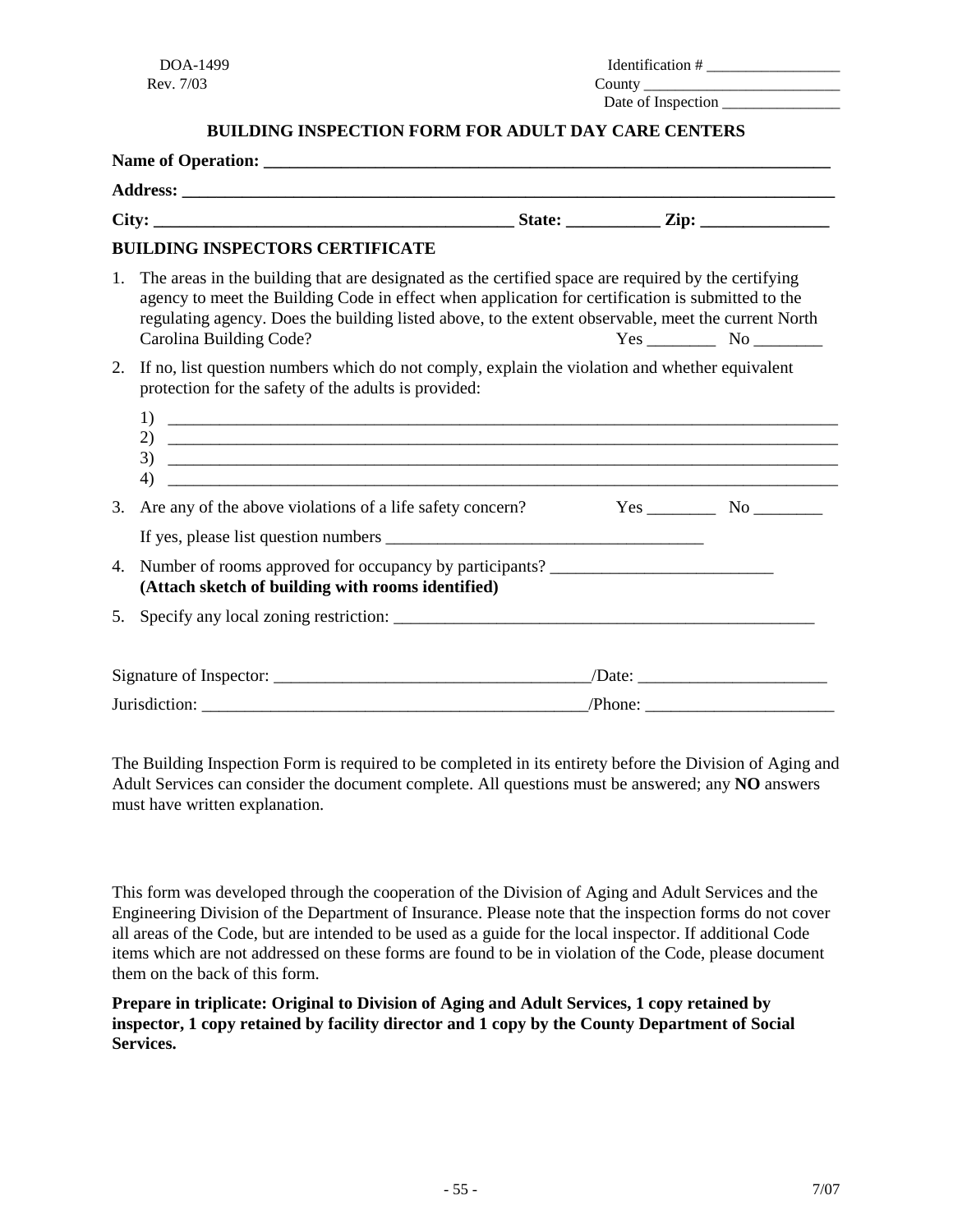Date of Inspection: \_\_\_\_\_\_\_\_\_\_\_\_\_

**ADULT DAY CARE BUILDING INSPECTION FORM**

Answer the following questions for **Institutional type** occupancies

#### **SECTION A**

|             | <b>LIGHT AND VENTILATION</b>                                                                                                                                                                | <b>YES</b> | NO             | N/A |
|-------------|---------------------------------------------------------------------------------------------------------------------------------------------------------------------------------------------|------------|----------------|-----|
| 1.          | Is the total area of all windows in the adult day care rooms equal to or greater than<br>8% of the floor area or is artificial light provided?                                              |            |                |     |
| 2.          | a. Is one-half of the window area openable? (if NO, verify proper mechanical<br>ventilation is provided.)<br>b. Is space mechanically ventilated as required by ASHRAE 62? (N/A if existing |            |                |     |
| <b>FIRE</b> | building.)                                                                                                                                                                                  | <b>YES</b> | N <sub>O</sub> |     |
| 3.          | Does this building have a manually operated fire alarm system (electrically installed<br>system with pull box stations)?                                                                    |            |                |     |
|             | <b>EXITS</b>                                                                                                                                                                                | <b>YES</b> | NO             |     |
| 4.          | Are there at least 2 exits (doors, stairs, smoke proof towers, ramps or horizontal<br>exits) remote from each other on each floor or fire section of the building?                          |            |                |     |
| 5.          | Is the exit capacity adequate?                                                                                                                                                              |            |                |     |
| 6.          | Are all means of egress adequately illuminated at all times that the building is<br>occupied?                                                                                               |            |                |     |
| 7.          | Are the means of egress identified by readily visable exit signs when the exit or way<br>to reach it is not immediately obvious to the occupants?                                           |            |                |     |
| 8.          | Is emergency power provided for centers with more than 300 occupants or for<br>centers providing night care as required by the Building Code?                                               |            |                |     |
|             | <b>CORRIDORS AND ACCESS TO EXITS</b>                                                                                                                                                        | <b>YES</b> | N <sub>O</sub> | N/A |
| 9.          | Are all means of egress unobstructed without passing through a closet, storage area,<br>kitchen, restroom, or other hazardous space?                                                        |            |                |     |
|             | 10. Are all exit corridors a minimum 1-hour fire resistance? (If yes, go to Question 12)<br>(N/A applies only if there are no corridors)                                                    |            |                |     |
|             | 11. a. Do all corridors, ramps and passageways have a minimum 6 feet clear width in all<br>areas serving as means of egress for capacity of 100 or more?                                    |            |                |     |
|             | b. Are all corridors, ramps and passageways not less than 44" clear width in all<br>areas serving as means of egress for capacity of less than 100?                                         |            |                |     |
|             | 12. Are all dead-end corridors no more than 20 feet in length? (N/A applies only if no<br>dead-end occurs)                                                                                  |            |                |     |
|             | 13. Do all doors have a minimum clear opening width of 32" (min. door width of 36")<br>in the following locations:                                                                          |            |                |     |
|             | a. between occupied rooms and required exits?                                                                                                                                               |            |                |     |
|             | b. exit doors leading to the exterior?                                                                                                                                                      |            |                |     |
|             | 14. Are all doors in the line of exit travel a swinging door (side hinged)?                                                                                                                 |            |                |     |
|             | 15. Do doors to rooms that accommodate more than 50 people swing in the direction of<br>travel? (N/A if room accommodates less than 50 people)                                              |            |                |     |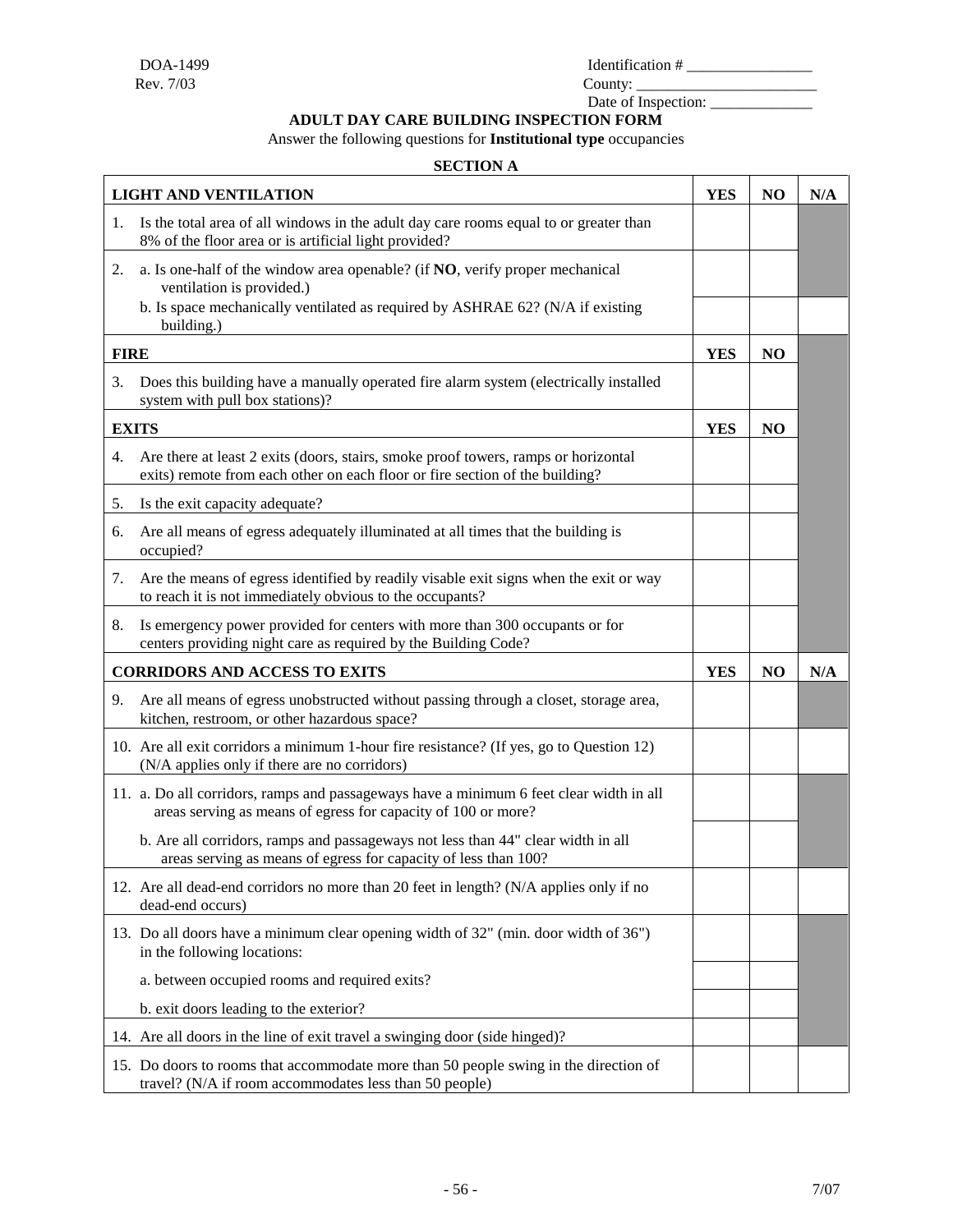| DOA-1499<br>Identification # |
|------------------------------|
|                              |

Date of Inspection:  $\frac{1}{\sqrt{1-\frac{1}{2}}\sqrt{1-\frac{1}{2}}\sqrt{1-\frac{1}{2}}\sqrt{1-\frac{1}{2}}}}$ 

| Section A (Continued)                                                                                                                                                                                       | <b>YES</b> | NO             | N/A |
|-------------------------------------------------------------------------------------------------------------------------------------------------------------------------------------------------------------|------------|----------------|-----|
| 16. a. Do all required egress and exit doors have single motion, self-locking type lever,<br>push pad, or panic hardware?                                                                                   |            |                |     |
| b. If room accomodates 100 or more people, do all required egress and exit doors<br>have push pads or panic hardware?                                                                                       |            |                |     |
| <b>STAIRS</b> (NOTE: If no stairs, interior or exterior, check N/A)                                                                                                                                         | <b>YES</b> | N <sub>O</sub> | N/A |
| 17. a. Are all stairs serving 50 or more occupants at least 44" in width?                                                                                                                                   |            |                |     |
| b. Are all stairs serving less than 50 occupants at least 36" in width?                                                                                                                                     |            |                |     |
| 18. Are all stairs with four or more steps provided with proper handrails and guardrails?                                                                                                                   |            |                |     |
| 19. Are all interior stairs enclosed with 1-hour rated walls and 1-hour rated "B" labeled<br>doors that are at least 36" wide?                                                                              |            |                |     |
| 20. Are the stair enclosure doors self-closing?                                                                                                                                                             |            |                |     |
| <b>WALLS AND CEILINGS</b>                                                                                                                                                                                   | <b>YES</b> | N <sub>O</sub> |     |
| 21. a. Are all wall and ceiling coverings throughout building non-combustible? (Use of<br>untreated combustible fiber boards, wood, and other combustible fiber boards,<br>wood or finishes is prohibited.) |            |                |     |
| b. Do interior wall and ceiling finish materials meet the flame spread ratings as<br>required by the Minimum Interior Finish Classification Table, NCBC?                                                    |            |                |     |
| 22. Do ceilings in habitable rooms have a minimum of 7'-6" clear height?                                                                                                                                    |            |                |     |
|                                                                                                                                                                                                             |            |                |     |
| HEATING SYSTEMS/MECHANICAL                                                                                                                                                                                  | <b>YES</b> | N <sub>O</sub> | N/A |
| 23. Is the building free of unvented fuel burning or portable electric space heaters?                                                                                                                       |            |                |     |
| 24. Have air conditioning, ventilation, heating, cooking, and other service equipment<br>been inspected and approved by the appropriate inspectors?                                                         |            |                |     |
| Date inspected:                                                                                                                                                                                             |            |                |     |
| 25. a. Is combustion and ventilation air for boiler or heater rooms taken directly from<br>and discharged to the outside of the building? (N/A if electric heat is installed.)                              |            |                |     |
| b. If inside air is used for fuel-burning appliance, does it meet the requirements of<br>Chapter 7 of the North Carolina Mechanical Code? (N/A if inside air is not used.)                                  |            |                |     |
| <b>PLUMBING</b>                                                                                                                                                                                             | <b>YES</b> | N <sub>O</sub> |     |
| 26. Does the number of water closets and lavatories comply with the Plumbing Code as<br>determined by the appropriate inspector?                                                                            |            |                |     |
| Maximum number of persons allowed by plumbing facilities: ___________<br>Date Inspected:                                                                                                                    |            |                |     |
| <b>ELECTRICAL</b>                                                                                                                                                                                           | <b>YES</b> | N <sub>O</sub> |     |
| 27. Do the visible and accessible portions of the electrical system comply with<br>applicable sections of the Electronic Code as determined by the appropriate<br>inspector?                                |            |                |     |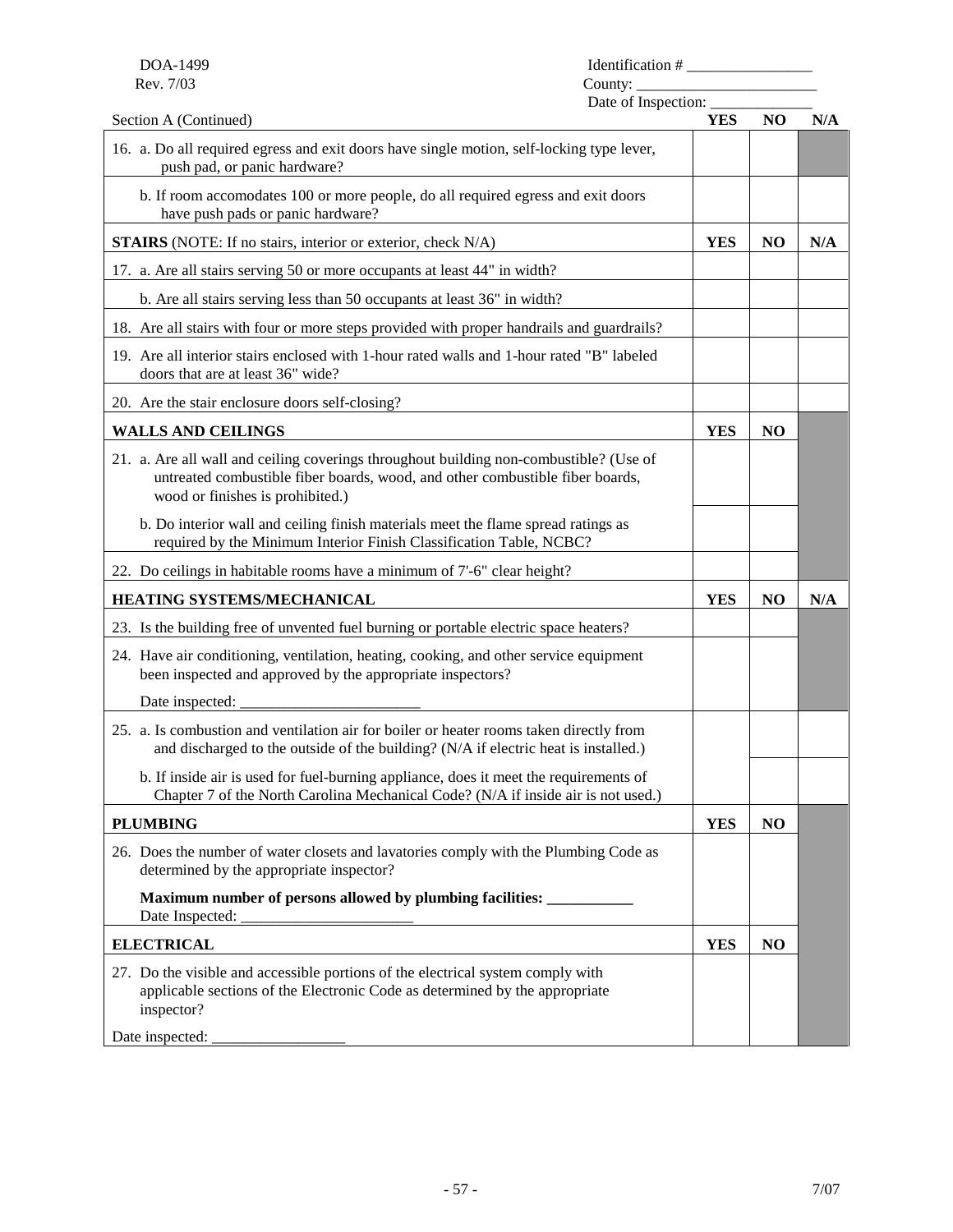Section A (Continued)

| -1499        | <i><u><b>Identification</b></u></i> |
|--------------|-------------------------------------|
| $DOA-1$      | ________________                    |
| Rev.<br>7/03 | ∩untv                               |

Date of Inspection: \_

| <b>MIXED AND MULTI-USE OCCUPANCIES</b>                                                                                                                                                                                                                                         | YES        | NO. | N/A |
|--------------------------------------------------------------------------------------------------------------------------------------------------------------------------------------------------------------------------------------------------------------------------------|------------|-----|-----|
| 28. Are all adult day care areas separated from adjacent occupancies in accordance with<br>the requirement of mixed occupancies and the Occupancy Separation Requirements<br>Table? (N/A if no mixed occupancies.)                                                             |            |     |     |
| 29. Do all multi-use areas comply with the most restrictive applicable sections of the<br>State Building Code for each intended use? (N/A if no multi-use areas: defined as<br>an areas which will be used for different fuctions at different times and not<br>concurrently.) |            |     |     |
| <b>ACCESSIBILITY CODES</b>                                                                                                                                                                                                                                                     | <b>YES</b> | NO. |     |
| 30. Does this building comply with applicable State Building Codes for access/use by<br>persons with disabilities?                                                                                                                                                             |            |     |     |

#### **SECTION B**

|                                                                                                                                         | YES | NO |
|-----------------------------------------------------------------------------------------------------------------------------------------|-----|----|
| 31. Does the building comply with the Allowable Heights and Building Areas Table for<br>Educational Occupancy (If NO, go to Section C.) |     |    |
| 32. a. Are all rooms approved for use by a dult day care participants on the level of exit<br>discharge? (If $NO$ , go to Section C.)   |     |    |
| b. Are rooms used by adult day care participants no more than one story above the<br>level of exit discharge?                           |     |    |
| 33. a. Do rooms used by adult day care participants have a direct exit to the outside?                                                  |     |    |
| b. Do rooms used by adult day care participants qualify as alcoves to adjacent<br>spaces with direct exit to the outside?               |     |    |
| 34. Are smoke detectors provided in the corridors in accordance with Automatic Fire<br>Detection and NFPA72 for adult day care use?     |     |    |

#### **SECTION C**

|                                                                                                                                                                                                          | YES | NO |
|----------------------------------------------------------------------------------------------------------------------------------------------------------------------------------------------------------|-----|----|
| 35. Does the building comply with the Allowable Heights and Building Areas Table for<br><b>Institutional Occupancy</b>                                                                                   |     |    |
| 36. Are smoke detectors provided in the corridors in accordance with Automatic Fire<br>Detection and NFPA72?                                                                                             |     |    |
| 37. Does the building provide protection from hazardous areas as required by Special<br>Institutional Occupancies, Group I Unrestrained Occupancies, Protection from<br>Hazardous Areas?                 |     |    |
| 38. Does the building have an approved automatic sprinkler system in accordance with<br><b>Institutional Occupancies Group I-4?</b>                                                                      |     |    |
| 39. Does the most remote point in every room occupied by adult participants, including<br>the dining room, not exceed the maximum distance outlined in the Exit Access<br>Travel Distance Table in NCBC? |     |    |

 $\blacksquare$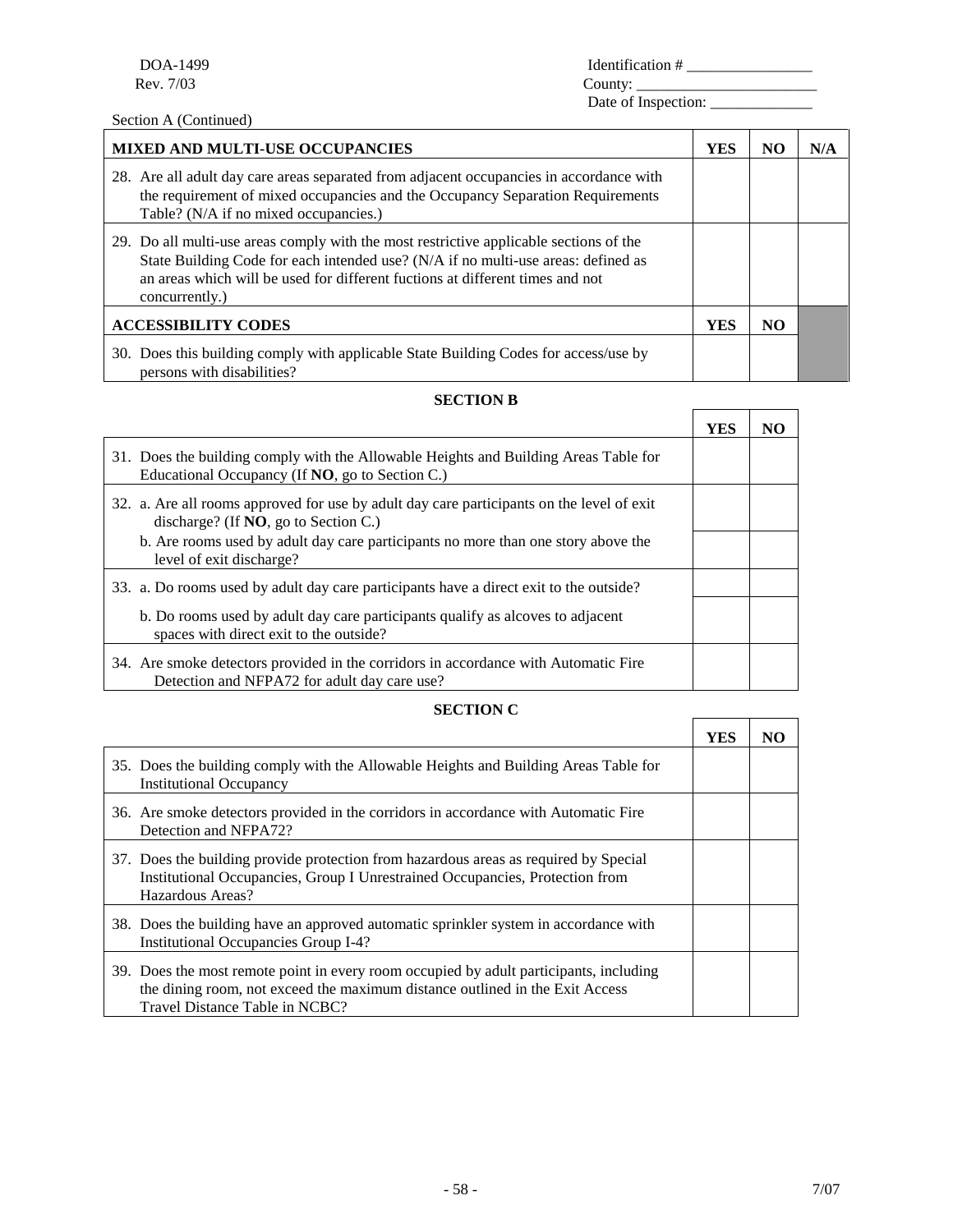#### **BUILDING INSPECTION FORM FOR ADULT DAY CARE HOMES**

|    | <b>BUILDING INSPECTORS CERTIFICATE</b>                                                                                                                                                                                                                                                                      |                                       |  |
|----|-------------------------------------------------------------------------------------------------------------------------------------------------------------------------------------------------------------------------------------------------------------------------------------------------------------|---------------------------------------|--|
|    | 1. Buildings are required by the certifying agency to meet the Building Code in effect when an<br>application for certification is submitted to the regulating agency. Does the building listed above, to<br>the extent observable, meet the current North Carolina Building Code? Yes _________ No _______ |                                       |  |
| 2. | If no, list question numbers which do not comply, explain the violation and whether equivalent<br>protection for the safety of the adults is provided:                                                                                                                                                      |                                       |  |
|    | 2) $\overline{\phantom{a}}$<br>4)                                                                                                                                                                                                                                                                           |                                       |  |
| 3. | Are any of the above violations of a life safety concern?                                                                                                                                                                                                                                                   | $Yes$ No $\_\_\_\_\$ No $\_\_\_\_\_\$ |  |
|    |                                                                                                                                                                                                                                                                                                             |                                       |  |
| 4. | For recertification only: In your opinion based on the violations listed above, do you recommend<br>that the Division of Aging and Adult Services issue a provisional certification to allow time for<br>correction of the violations?                                                                      |                                       |  |
|    | $Yes$ No $\qquad$                                                                                                                                                                                                                                                                                           |                                       |  |
| 5. | Number of rooms approved for occupancy by adult day care participants:<br>(Attach sketch of building with rooms identififed)                                                                                                                                                                                |                                       |  |
| 6. | Specify any local zoning restriction:                                                                                                                                                                                                                                                                       |                                       |  |
|    |                                                                                                                                                                                                                                                                                                             |                                       |  |
|    |                                                                                                                                                                                                                                                                                                             |                                       |  |

The Building Inspection Form is required to be completed in its entirety before the Division of Aging and Adult Services can consider the document complete. All questions must be answered; any **NO** answers must have written explanation.

This form was developed through the cooperation of the Division of Aging and Adult Services and the Engineering Division of the Department of Insurance. Please note that the inspection forms do not cover all areas of the Code, but are intended to be used as a guide for the local inspector. If additional Code items which are not addressed on these forms are found to be in violation of the Code, please document them on the back of this form.

**Prepare in triplicate: Original to Division of Aging & Adult Services, 1 copy retained by inspector, 1 copy retained by facility director & 1 copy by the County Dept. of Social Services.**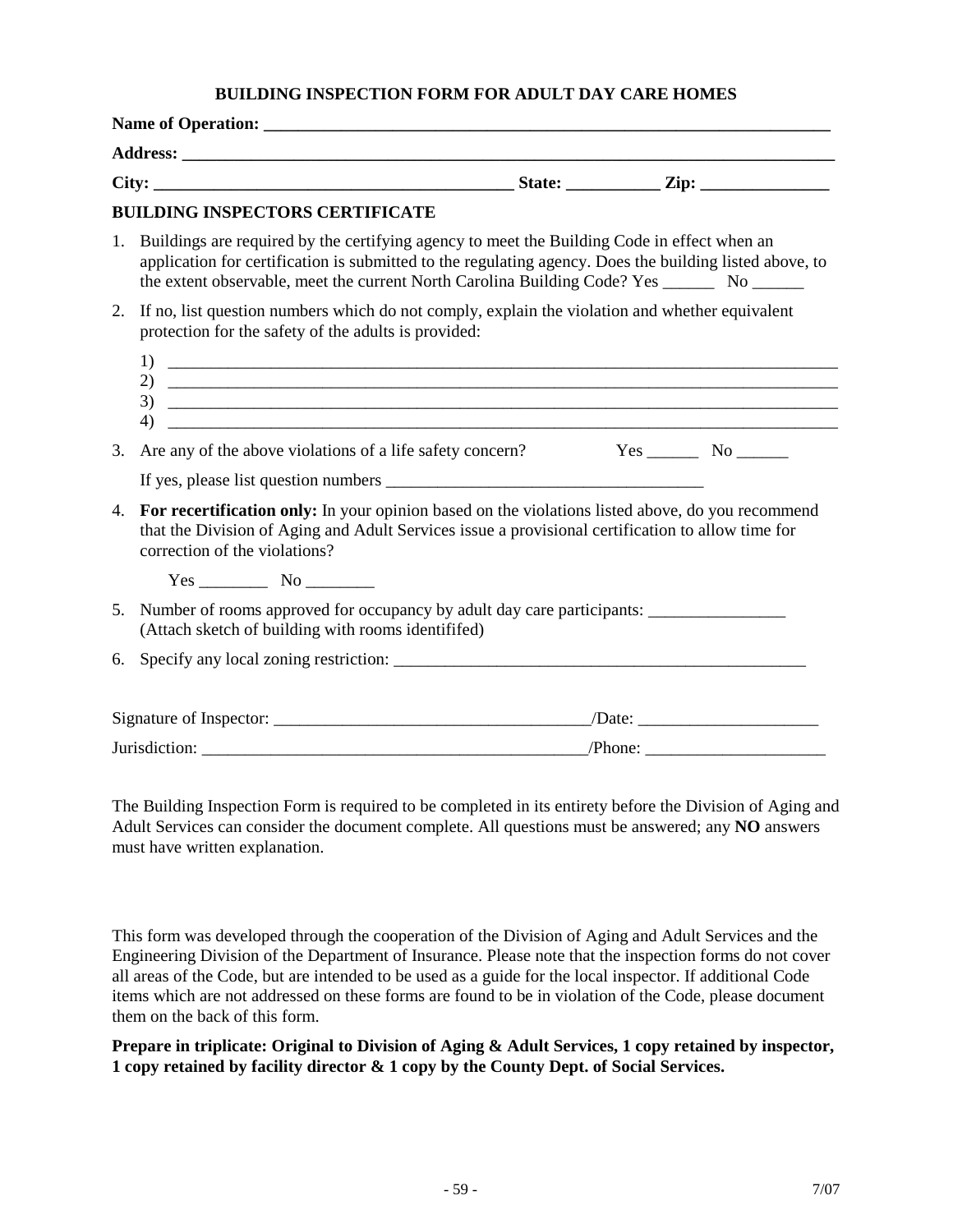#### **ADULT DAY HOME BUILDING INSPECTION FORM**

|                                                                                                                                                                                                                                                                                         | <b>YES</b> | NO             | N/A |
|-----------------------------------------------------------------------------------------------------------------------------------------------------------------------------------------------------------------------------------------------------------------------------------------|------------|----------------|-----|
| Does the building meet the intent of the North Carolina Building Code??<br>1.                                                                                                                                                                                                           |            |                |     |
| If an addition has been built for this use, does it meet the North Carolina Building<br>2.<br>Code? (N/A if no new addition.)                                                                                                                                                           |            |                |     |
| Do interior wall and ceiling finish materials meet the flame-spread ratings as<br>3.<br>required by the Minimum Interior Finish Classification Table, NCBC?                                                                                                                             |            |                |     |
| a. Does each room used for adult day care purposes have, on that level, access to<br>4.<br>two remotely located outside doors? (If answer is YES, skip to Question 5, if 4a<br>is NO, answer 4b.)                                                                                       |            |                |     |
| b. Is an exterior door located in each room used for adult day care purposes?<br>(If answer is YES, skip to Question 6.)                                                                                                                                                                |            |                |     |
| Are all rooms located so as not to have a dead-end distance in excess of 20 feet?<br>5.                                                                                                                                                                                                 |            |                |     |
| Is the exit door located no more than 48" above grade?<br>6.                                                                                                                                                                                                                            |            |                |     |
| (If answer is NO, is ramp or pathway to grade provided?)                                                                                                                                                                                                                                |            |                |     |
| Do all locks on doors require no more than one operation to release the door?<br>7.                                                                                                                                                                                                     |            |                |     |
| Does the building have a manually operated fire alarm sytem (electrically installed<br>8.<br>system with pull box stations?) [This is a Division of Aging and Adult Services<br>requirement.]                                                                                           |            |                |     |
| Are all unoccupied spaces, such as basements, laundry rooms, and fossil fuel fired<br>9.<br>furnace rooms provided with approved labeled automatic smoke and/or heat<br>detectors?                                                                                                      |            |                |     |
| 10. Is the total area of all windows in the adult day care rooms equal to or greater than<br>8% of the floor area or is artificial light provided?                                                                                                                                      |            |                |     |
| 11. Is one-half of the window area openable, or is the space mechanically ventilated<br>with a minimum of 5 air changes of fresh air per hour?                                                                                                                                          |            |                |     |
| 12. Are all fuel burning space heaters (nonportable and vented), fireplaces and floor<br>furnaces, which are listed and approved, provided with a protective screen attached<br>securely to a substantial support in such a way that adult day care participants will<br>not be burned? |            |                |     |
| HEATING SYSTEMS/MECHANICAL                                                                                                                                                                                                                                                              | <b>YES</b> | N <sub>O</sub> | N/A |
| 13. Is the building free of unvented fuel burning or portable space heaters?<br>14. Have air conditioning, ventilation, heating, cooking, and other service equipment<br>been inspected and approved by the appropriate inspectors?                                                     |            |                |     |
| 15. Is combustion and ventilation air for boiler or heater rooms taken directly from and<br>discharged to the outside of the building? (N/A if electric heat is installed.)                                                                                                             |            |                |     |
| <b>PLUMBING</b>                                                                                                                                                                                                                                                                         | <b>YES</b> | NO             | N/A |
| 16. Do the visible and accessible portions of the plumbing system comply with<br>applicable sections of the Plumbing Code as determined by the appropriate<br>inspector?                                                                                                                |            |                |     |
| <b>ELECTRICAL</b>                                                                                                                                                                                                                                                                       | <b>YES</b> | N <sub>O</sub> | N/A |
| 17. Do the visible and accessible portions of the electrical system comply with<br>applicable sections of the Electrical Code as determined by the appropriate<br>inspector?                                                                                                            |            |                |     |
| <b>ACCESSIBILITY CODES</b>                                                                                                                                                                                                                                                              |            |                |     |
| 18. Does this building comply with applicable State Building Codes for access/use by<br>persons with disabilities?                                                                                                                                                                      |            |                |     |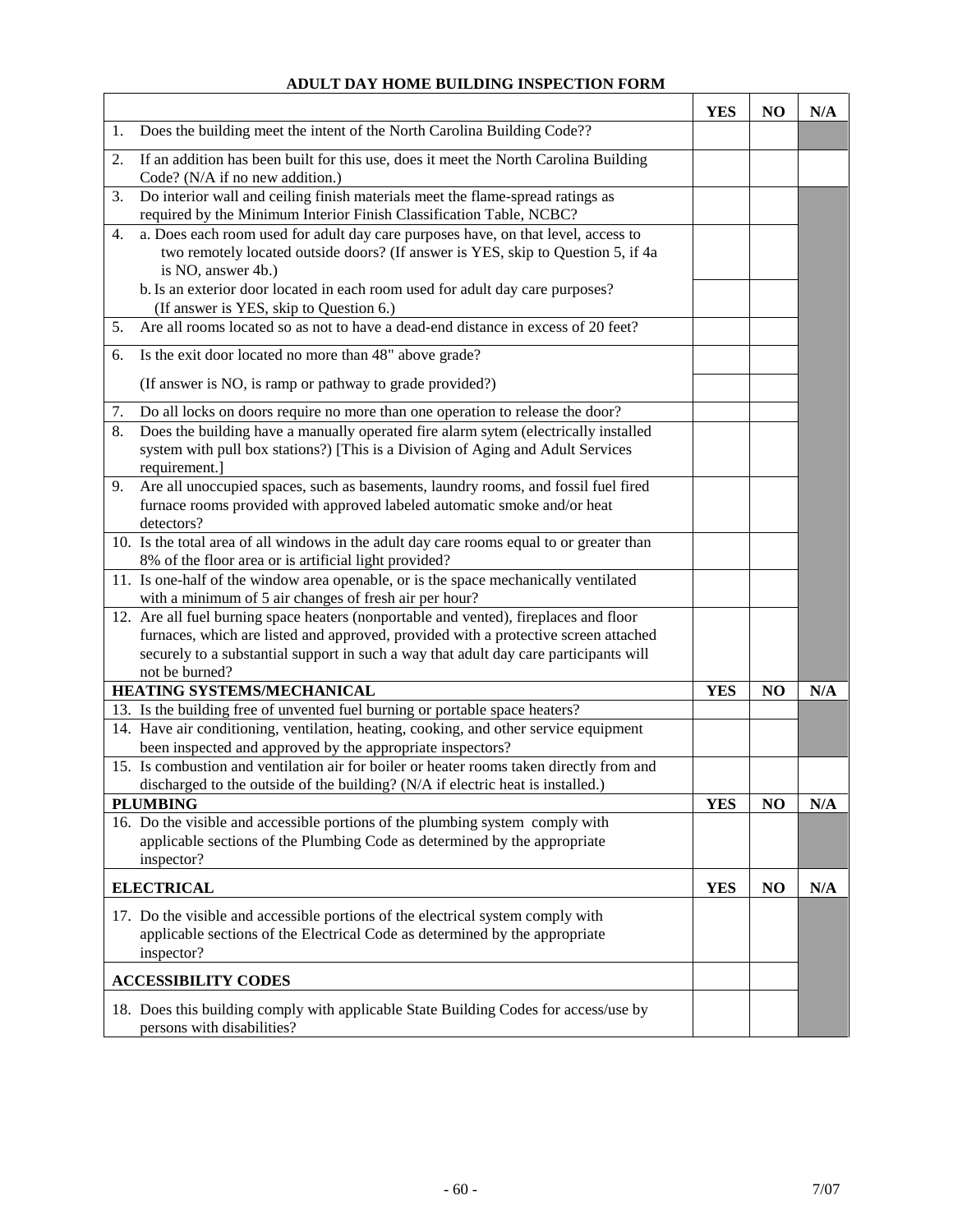|                                   | N.C. Department of Environment and Natural Resources                                                                                                                                                                                                                                                                                                                                                                                                                                                                                                                                                                                                                                                                                                       |                                                                     |                           | Health Department<br>the control of the control of the control of                                                                                                                                                                                                                                                                                                                                                                                                                                                                                                                                                                                        |                 |
|-----------------------------------|------------------------------------------------------------------------------------------------------------------------------------------------------------------------------------------------------------------------------------------------------------------------------------------------------------------------------------------------------------------------------------------------------------------------------------------------------------------------------------------------------------------------------------------------------------------------------------------------------------------------------------------------------------------------------------------------------------------------------------------------------------|---------------------------------------------------------------------|---------------------------|----------------------------------------------------------------------------------------------------------------------------------------------------------------------------------------------------------------------------------------------------------------------------------------------------------------------------------------------------------------------------------------------------------------------------------------------------------------------------------------------------------------------------------------------------------------------------------------------------------------------------------------------------------|-----------------|
|                                   | Division of Environmental Health<br><b>Inspection of Adult</b>                                                                                                                                                                                                                                                                                                                                                                                                                                                                                                                                                                                                                                                                                             | Date of Insp/Chg                                                    |                           | Current Facility ID $\_\_\_\_\_\_\_\_\_\_\_\_\_$                                                                                                                                                                                                                                                                                                                                                                                                                                                                                                                                                                                                         |                 |
|                                   | Day Service Facility                                                                                                                                                                                                                                                                                                                                                                                                                                                                                                                                                                                                                                                                                                                                       |                                                                     |                           | Old Facility ID<br>فللتوسيد والمسوفين والمتواطنة                                                                                                                                                                                                                                                                                                                                                                                                                                                                                                                                                                                                         |                 |
|                                   |                                                                                                                                                                                                                                                                                                                                                                                                                                                                                                                                                                                                                                                                                                                                                            |                                                                     |                           |                                                                                                                                                                                                                                                                                                                                                                                                                                                                                                                                                                                                                                                          |                 |
| <b>Classification:</b>            | Superior                                                                                                                                                                                                                                                                                                                                                                                                                                                                                                                                                                                                                                                                                                                                                   | Approved                                                            |                           | Provisional<br>Disapproved                                                                                                                                                                                                                                                                                                                                                                                                                                                                                                                                                                                                                               |                 |
| Water Supply: 1<br>$\overline{2}$ | Community<br>Transient Non-Community 4                                                                                                                                                                                                                                                                                                                                                                                                                                                                                                                                                                                                                                                                                                                     | 3 Non-Transient Non-Community<br>Non-Public Water Supply<br>Maximum |                           | $\perp$ Yes $\perp$ No<br>Water sample taken today?<br>$\mathbf{1}$<br>Inspection<br>Name Change<br>$\overline{2}$<br>Re-Inspection<br>Verification of Closure                                                                                                                                                                                                                                                                                                                                                                                                                                                                                           |                 |
|                                   | Wastewater System: 1 Community 2 On-Site System Capacity                                                                                                                                                                                                                                                                                                                                                                                                                                                                                                                                                                                                                                                                                                   |                                                                     |                           | $\overline{\mathbf{V}}$<br>Visit<br><b>Status Change</b>                                                                                                                                                                                                                                                                                                                                                                                                                                                                                                                                                                                                 |                 |
|                                   | Name of Facility: Operator:                                                                                                                                                                                                                                                                                                                                                                                                                                                                                                                                                                                                                                                                                                                                |                                                                     |                           | <b>The contract of the contract of the contract of the contract of the contract of the contract of the contract of the contract of the contract of the contract of the contract of the contract of the contract of the contract </b>                                                                                                                                                                                                                                                                                                                                                                                                                     |                 |
| Address (City, Zip Code):         |                                                                                                                                                                                                                                                                                                                                                                                                                                                                                                                                                                                                                                                                                                                                                            |                                                                     |                           |                                                                                                                                                                                                                                                                                                                                                                                                                                                                                                                                                                                                                                                          |                 |
|                                   | FOOD: (.3304, .3305, .3306, .3307, .3308, .3310)<br>*1. From approved sources, free from spoilage and                                                                                                                                                                                                                                                                                                                                                                                                                                                                                                                                                                                                                                                      | <b>Demerits</b>                                                     |                           | STORAGE: (.3317, .3320)<br>*30. Medications and hazardous products properly stored                                                                                                                                                                                                                                                                                                                                                                                                                                                                                                                                                                       | <b>Demerits</b> |
|                                   | 3. Properly prepared, handled, packaged, and identified  4<br>6. Refrigerators with thermometers, product thermometers                                                                                                                                                                                                                                                                                                                                                                                                                                                                                                                                                                                                                                     |                                                                     |                           | BEDS, LINENS, FURNITURE AND EQUIPMENT: (.3321, .3322)<br>32. Beds, chairs, cots, or mats clean and in good repair, stored<br>34. Linen clean, in good repair; properly handled and stored  4                                                                                                                                                                                                                                                                                                                                                                                                                                                             |                 |
|                                   | <b>FOOD SERVICE EQUIPMENT AND UTENSILS:</b><br>(.3304, .3306, .3307, .3309, .3310, .3311, .3312, .3313, .3314, .3316)<br>*7. Meets specifications for refrigeration, sinks, and dishwashing<br>9. Meets specifications for other equipment and utensils,<br>*10. Food contact surfaces, including multi-use utensils,<br>14. Equipment and utensils, including single-service articles,<br>15. Approved testing equipment for sanitizers, sanitizing<br>WATER SUPPLY: DRINKING WATER FACILITIES: (.3315, .3316)<br>*16. Supply meets 15A NCAC 18A .1700 or 15A NCAC<br>*17. Hot water supplied and maintained in accordance with<br>18. No cross connections, backflow prevention devices<br>19. Drinking fountains or drinking utensils of approved type, |                                                                     | <b>PERSONNEL: (.3323)</b> | 35. Other furniture and equipment easily cleanable, good repair<br>36. Approved hygienic practices, clean clothes, hair restraints<br>37. Tobacco not used in food prep areas or areas occupied by<br>*38. Persons with communicable disease or a<br>communicable condition excluded from situations<br>in which transmission can reasonable be expected to<br>occur, in accordance with 15A NCAC 19A.0200  6<br>FLOORS, WALLS & CEILINGS: (.3324, .3325)<br>LIGHTING AND THERMAL ENVIRONMENT: (.3326)<br><b>COMMUNICABLE DISEASE CONTROL: (.3327)</b><br>44. Treatment room provided for day health facilities  5<br>HANDWASHING: (.3308, .3319, .3328) |                 |
|                                   | TOILET AND LAVATORY FACILITIES: (.3310, .3317, .3318, .3319)<br>20. Toilets and lavatories provided, properly located  5<br>21. Fixtures properly sized, cleaned, sanitized, cleaning and<br>22. Potty chairs, bedpans, urinals properly located, cleaned<br>23. Soap, disposable towels or approved hand-drying device;<br>25. Clothing change and bathing surfaces cleaned and sanitized<br>after each use; cleaning and sanitizing solutions provided<br>28. Clothing changing surfaces clean and free of storage  2                                                                                                                                                                                                                                    |                                                                     | WASTEWATER: (.3329)       | *46. Wastewater disposed of by approved methods  6<br><b>SOLID WASTES: (.3330)</b><br>48. Can cleaning facilities adequate and containers kept clean 2<br><b>ANIMAL &amp; VERMIN CONTROL: PREMISES;</b><br>OUTDOOR ACTIVITY AREA: (.3331, .3332)<br>50. Effective control of rodents, insects, and other vermin  4<br>51. No animals in food prep areas and no unrestrained animals<br>52. Premises clean, drained, and free of hazards, vermin<br><b>SWIMMING &amp; WADING POOLS: (.3833)</b><br>*53. Designed, constructed, operated and maintained in accordance                                                                                      |                 |
| Signed                            |                                                                                                                                                                                                                                                                                                                                                                                                                                                                                                                                                                                                                                                                                                                                                            |                                                                     | AGENT                     | *Indicates critical item (6-point demerit).                                                                                                                                                                                                                                                                                                                                                                                                                                                                                                                                                                                                              |                 |

 $\begin{minipage}[t]{.4cm}\textbf{Supned}\textbf{Supmed}\textbf{Supmed}\textbf{Suprad}\textbf{Suprad}\textbf{Suprad}\textbf{Suprad}\textbf{Suprad}\textbf{Suprad}\textbf{Suprad}\textbf{Suprad}\textbf{Suprad}\textbf{Suprad}\textbf{Suprad}\textbf{Suprad}\textbf{Suprad}\textbf{Suprad}\textbf{Suprad}\textbf{Suprad}\textbf{Suprad}\textbf{Suprad}\textbf{Suprad}\textbf{Suprad}\textbf{Suprad}\textbf{Suprad}\textbf{Suprad}\textbf{Suprad}\textbf{Suprad}\textbf{Suprad}\textbf{Suprad}\textbf{Suprad}\textbf{Suprad}\textbf{Suprad}\textbf{Suprad}\textbf{$ 

DENR 4054 (7/05) Environmental Health Services Section (Review 7/08)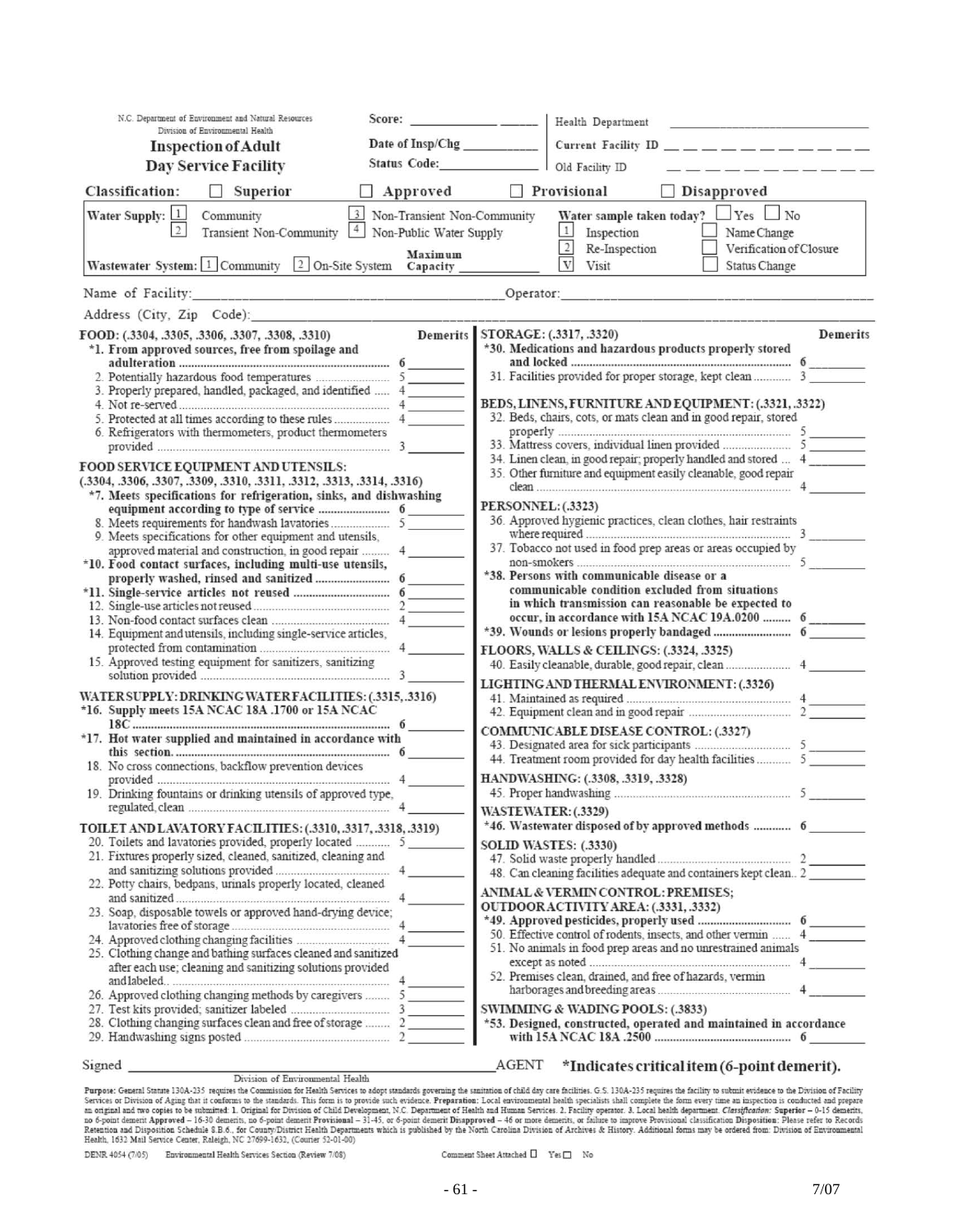## **North Carolina Division of Aging and Adult Services Adult Day Services Projected Revenues Worksheet**

732a-ADS, Daily Rate Sheet

Adult Day Services Program Name: \_\_\_\_\_\_\_\_\_\_\_\_\_\_\_\_\_\_\_\_\_\_\_\_\_\_\_\_\_\_\_\_\_\_\_\_\_\_\_\_\_\_\_\_\_\_\_\_\_\_\_\_ County: \_\_\_\_\_\_\_\_\_\_\_\_\_\_\_\_\_\_\_\_\_\_\_\_\_\_\_\_\_\_\_\_\_\_\_\_\_\_\_\_\_\_\_\_\_\_\_ 12 Month Budget Period: \_\_\_\_\_\_\_\_\_\_\_\_\_\_\_through \_\_\_\_\_\_\_\_\_\_\_\_\_, YEAR \_\_\_\_\_\_\_\_

*This document is available as an EXCEL file*

### **PAGE 1 OF 3**

|                                                                      |                 | Adult           | Adult<br>Day    |
|----------------------------------------------------------------------|-----------------|-----------------|-----------------|
| <b>Projected Revenues</b>                                            | Grand           | Day             | Health          |
|                                                                      | Total           | Care            | Care            |
| A. Fed/State Funding From the Division of Aging and Adult Services   | 111111111111111 | 111111111111111 | //////////////  |
| Home and Community Care Block Grant (HCCBG)                          |                 |                 |                 |
| State Adult Day Care Fund (SADCF)                                    |                 |                 |                 |
| <b>Family Caregiver Support</b>                                      |                 |                 |                 |
| Total Fed/State Funding Through Division of Aging and Adult Services |                 |                 |                 |
| B. Required Minimum Match (Cash or In-Kind) Paid by Center or County | /////////////// | //////////////  | //////////////  |
| 1) HCCBG (10%)                                                       |                 |                 |                 |
| 2) SSBG (12.5%)                                                      |                 |                 |                 |
| No local match required for Family Caregiver Support Program         |                 | 111111111111111 | 111111111111111 |
| <b>Total Required Minimum Match</b>                                  |                 |                 |                 |
| C. Total Fed/State Funding and Required Minimum Match                |                 |                 |                 |
| D. Local Cash, Non-Match                                             | 111111111111111 | 11111111111111  | 11111111111111  |
| 1) fundraising Events                                                |                 |                 |                 |
| 2) Donations, Memorials, Etc.                                        |                 |                 |                 |
| 3) Grants/Foundations                                                |                 |                 |                 |
| 4)                                                                   |                 |                 |                 |
| 5)                                                                   |                 |                 |                 |
| 6)                                                                   |                 |                 |                 |
| <b>Total Local Cash, Non-Match</b>                                   |                 |                 |                 |
| E. Other Revenues Non-Match                                          | 111111111111111 | 11111111111111  | 11111111111111  |
| 1) Private Pay Daily Care                                            |                 |                 |                 |
| 2) Private Pay Transportation                                        |                 |                 |                 |
| 3) Medicaid CAP-DA                                                   |                 |                 |                 |
| 4) Medicaid CAP-DD                                                   |                 |                 |                 |
| 5) Medicaid CAP-HIV                                                  |                 |                 |                 |
| 6) NC Sales Tax Refund                                               |                 |                 |                 |
| 7)                                                                   |                 |                 |                 |
| 8)                                                                   |                 |                 |                 |
| <b>Total Other Revenues Non-Match</b>                                |                 |                 |                 |
| F. Client Cost Sharing                                               |                 |                 |                 |
| <b>Total Projected Revenues</b>                                      |                 |                 |                 |
|                                                                      |                 |                 |                 |
|                                                                      |                 |                 |                 |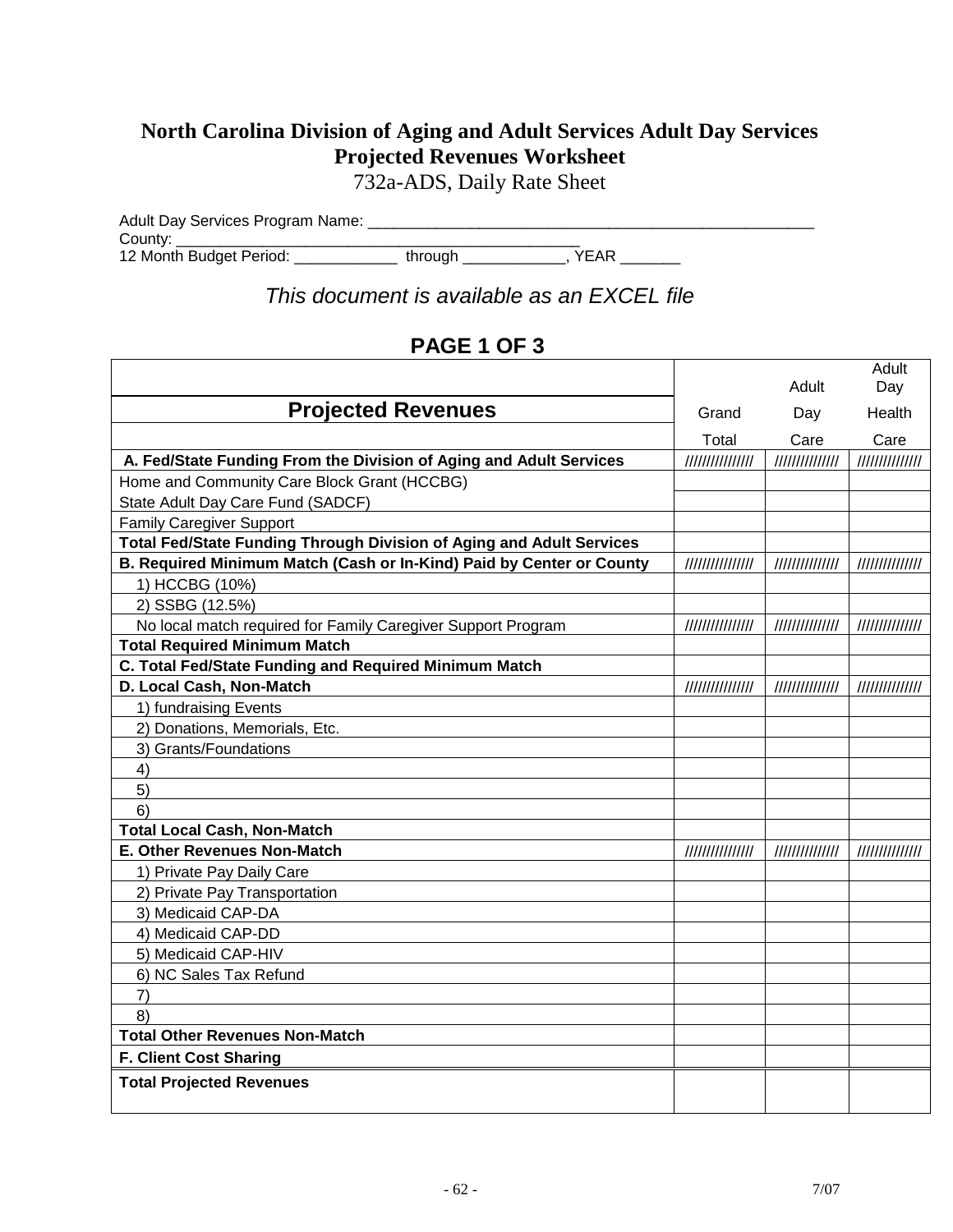# 732a-ADS, Daily Rate Sheet

Adult Day Services Program Name: \_\_\_\_\_\_\_\_\_\_\_\_\_\_\_\_\_\_\_\_\_\_\_\_\_\_\_\_\_\_\_\_\_\_\_\_\_\_\_\_\_\_\_\_\_\_\_\_\_\_\_\_ County: \_\_\_\_\_\_\_\_\_\_\_\_\_\_\_\_\_\_\_\_\_\_\_\_\_\_\_\_\_\_\_\_\_\_\_\_\_\_\_\_\_\_\_\_\_\_\_

12 Month Budget Period: \_\_\_\_\_\_\_\_\_\_\_\_ through \_\_\_\_\_\_\_\_\_\_\_\_, YEAR \_\_\_\_\_\_\_

*This document is available as an EXCEL file*

## **PAGE 2 OF 3**

| Do not include any client transportation costs such as |                 |                     |                                   |
|--------------------------------------------------------|-----------------|---------------------|-----------------------------------|
| drivers, fuel, vehicle maintenance, etc.               | Grand           | <b>Adult</b><br>Day | <b>Adult Day</b><br><b>Health</b> |
| <b>Projected Line Item Expense</b>                     | <b>Total</b>    | Care                | Care                              |
| <b>Staff Salary</b>                                    |                 |                     |                                   |
|                                                        |                 |                     |                                   |
|                                                        |                 |                     |                                   |
|                                                        |                 |                     |                                   |
|                                                        |                 |                     |                                   |
|                                                        |                 |                     |                                   |
|                                                        |                 |                     |                                   |
|                                                        |                 |                     |                                   |
|                                                        |                 |                     |                                   |
| A. Subtotal, Staff Salary<br><b>Fringe Benefits</b>    | 11111111111111  | 11111111111111      | 11111111111111                    |
| 1) FICA                                                |                 |                     |                                   |
| Health Ins.<br>2)                                      |                 |                     |                                   |
| 3) Retirement                                          |                 |                     |                                   |
| 4) Unemployment Insurance                              |                 |                     |                                   |
| 5) Worker's Compensation                               |                 |                     |                                   |
| 6) Long Term Disability                                |                 |                     |                                   |
| Dental Insurance<br>7)                                 |                 |                     |                                   |
| Life Insurance<br>8)                                   |                 |                     |                                   |
| 9) Other                                               |                 |                     |                                   |
| <b>B. Subtotal, Fringe Benefits</b>                    |                 |                     |                                   |
| <b>Staff Travel</b>                                    | 1111111111111   | 11111111111111      | 11111111111111                    |
| 1) Lodging and Meals                                   |                 |                     |                                   |
| 2) Mileage Reimbursement                               |                 |                     |                                   |
| 3) Commercial Transportation                           |                 |                     |                                   |
| 4) Other Travel Cost:                                  |                 |                     |                                   |
| C. Subtotal, Staff Travel                              |                 |                     |                                   |
| <b>Other Operating Expenses</b>                        | /////////////// | ///////////////     | ///////////////                   |
| 1) Rent                                                |                 |                     |                                   |
| 2) Telephone                                           |                 |                     |                                   |
| 3) Postage/Shipping                                    |                 |                     |                                   |
| Printing/Publications<br>4)                            |                 |                     |                                   |
| Copying<br>5)                                          |                 |                     |                                   |
| <b>Equipment Rental</b><br>6)                          |                 |                     |                                   |
| <b>Equipment Purchase/Depreciation</b><br>7)           |                 |                     |                                   |
| <b>Equipment Maintenance</b><br>8)                     |                 |                     |                                   |
| 9)<br><b>Contracted Labor</b>                          |                 |                     |                                   |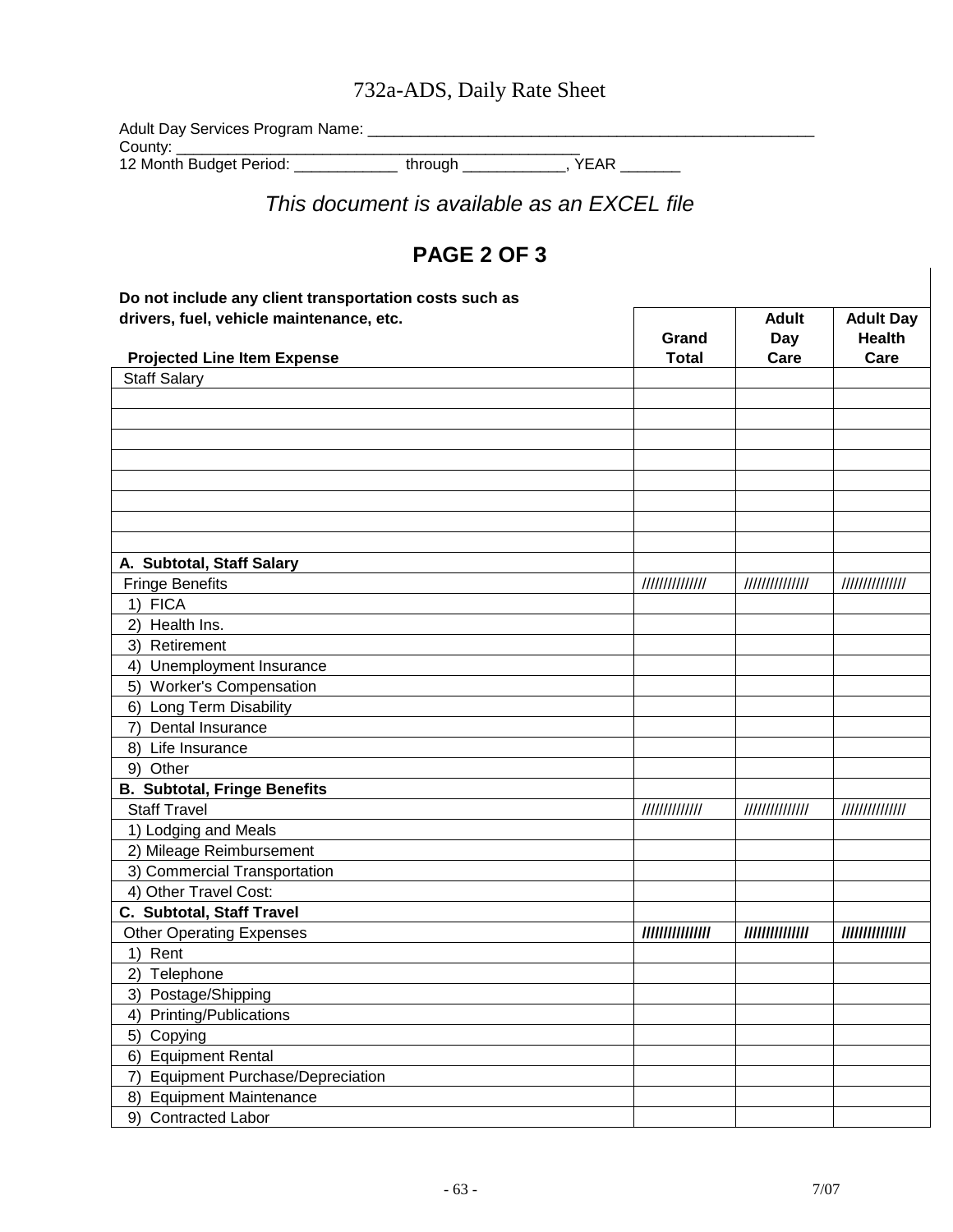### 732a-ADS, Daily Rate Sheet

Adult Day Services Program Name: \_\_\_\_\_\_\_\_\_\_\_\_\_\_\_\_\_\_\_\_\_\_\_\_\_\_\_\_\_\_\_\_\_\_\_\_\_\_\_\_\_\_\_\_\_\_\_\_\_\_\_\_ County: \_\_\_\_\_\_\_\_\_\_\_\_\_\_\_\_\_\_\_\_\_\_\_\_\_\_\_\_\_\_\_\_\_\_\_\_\_\_\_\_\_\_\_\_\_\_\_

12 Month Budget Period: \_\_\_\_\_\_\_\_\_\_\_\_ through \_\_\_\_\_\_\_\_\_\_\_\_, YEAR \_\_\_\_\_\_\_

*This document is available as an EXCEL file*

### **PAGE 3 OF 3**

#### **Do not include any client transportation costs such as**  drivers, fuel, vehicle maintenance, etc. **Adult Adult Adult Adult Adult Adult** Day

|                                                         |           | Grand            | Day             | Health          |
|---------------------------------------------------------|-----------|------------------|-----------------|-----------------|
| <b>Projected Line Item Expense</b>                      |           | Total            | Care            | Care            |
| C. Subtotal, Staff Travel                               |           |                  |                 |                 |
| <b>Other Operating Expenses</b>                         | Continued | //////////////// | /////////////// | /////////////// |
|                                                         |           |                  |                 |                 |
| <b>Activity/Program Supplies</b><br>10)                 |           |                  |                 |                 |
| <b>Office Supplies</b><br>11)                           |           |                  |                 |                 |
| <b>Conference Registration</b><br>12)                   |           |                  |                 |                 |
| Auto Liability Insurance<br>(13)                        |           |                  |                 |                 |
| <b>Client Meals</b><br>14)                              |           |                  |                 |                 |
| Advertising<br>15)                                      |           |                  |                 |                 |
| <b>Employee Recruitment</b><br>16)                      |           |                  |                 |                 |
| 17)<br>Other:                                           |           |                  |                 |                 |
| 18)<br>Other:                                           |           |                  |                 |                 |
| 19)<br>Other:                                           |           |                  |                 |                 |
| Other:<br>20)                                           |           |                  |                 |                 |
| D. Subtotal, Other Operating Expenses                   |           |                  |                 |                 |
| E. Grand Total, Expenses                                |           |                  |                 |                 |
| F. Total Projected Service Days                         |           |                  |                 |                 |
| <b>G. Projected Average Daily Participation</b>         |           | ///////////////  |                 |                 |
| H. Daily Cost Per Client (E divided by F, divided by G) |           | ///////////////  |                 |                 |

|                                                         | Grand<br><b>Total</b> | <b>Adult</b><br>Day Care | <b>Adult Day</b><br><b>Health</b><br>Care |
|---------------------------------------------------------|-----------------------|--------------------------|-------------------------------------------|
| A. Total Projected Client Transportation Costs          |                       |                          |                                           |
| <b>B. Total Projected Service Days</b>                  | ////////////////      |                          |                                           |
| C. Average Daily Participation Utilizing Transportation | ////////////////      |                          |                                           |
| D. Average Daily Cost of Round Trip Per Client*         | ///////////////       |                          |                                           |

**\* A divided by B, divided by C**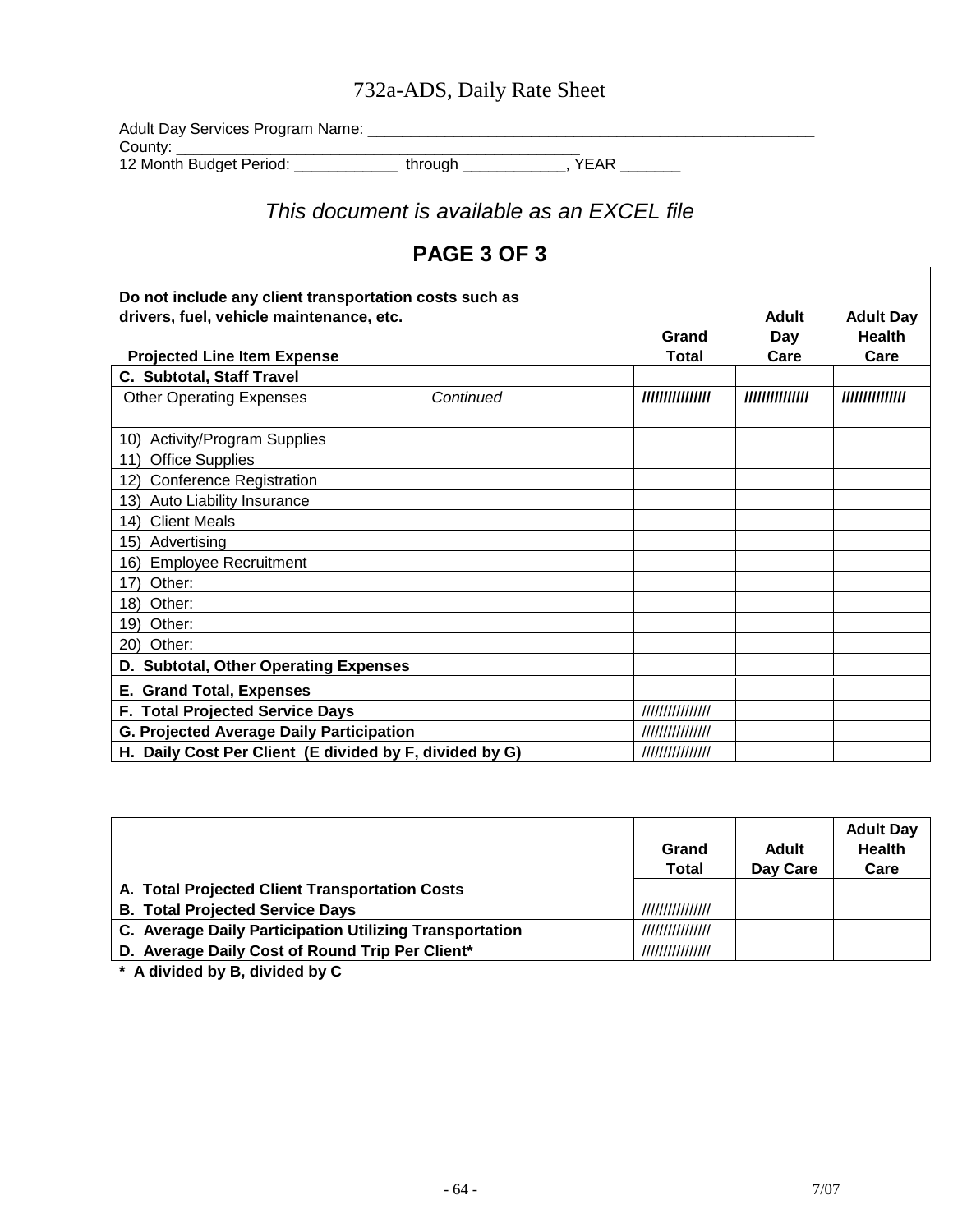#### Appendix D

#### **SPECIAL CARE SERVICES**

Federal or State Statutory Requirement: G.S. 131 D-6 (b1): An adult day care program that provides or that advertises, markets, or otherwise promotes itself as providing special care services for persons with Alzheimer's disease or other dementias, a mental health disability, or other special needs disease or condition shall provide the following written disclosures to the Department and to persons seeking adult day care program special care services:

- 1. A statement of the overall philosophy and mission of the adult day care program and how it reflects the special needs of participants with dementia.
- 2. The process and criteria for providing or discontinuing special care services.
- 3. The process used for assessment and establishment of the plan of care and its implementation, including how the plan of care is responsive to changes in the participant's condition.
- 4. Staffing ratios and how they meet the participant's need for increased special care and supervision.
- 5. Staff training that is dementia-specific.
- 6. Physical environment and design features that specifically address the needs of participants with Alzheimer's disease or other dementias.
- 7. Frequency and type of participant activities provided.
- 8. Involvement of families in special care and availability of family support programs.
- 9. Additional costs and fees to the participant for special care.

As part of its certification renewal procedures and inspections, the Department shall examine for accuracy the written disclosure of each adult day care program subject to this section. Substantial changes to written disclosures shall be reported to the Department at the time the change is made.

Nothing in this section shall be construed as prohibiting an adult day care program that does not advertise, market, or otherwise promote itself as providing special care services for persons with Alzheimer's disease or other dementias, from providing adult day care services to persons with Alzheimer's disease or other dementias, a mental health disability, or other special needs disease or condition.

As used in this section, the term 'special care service' means a program, service, or activity designed especially for participants with Alzheimer's disease or other dementias, or a mental health disability, or other special needs disease or condition as determined by the Medical Care Commission.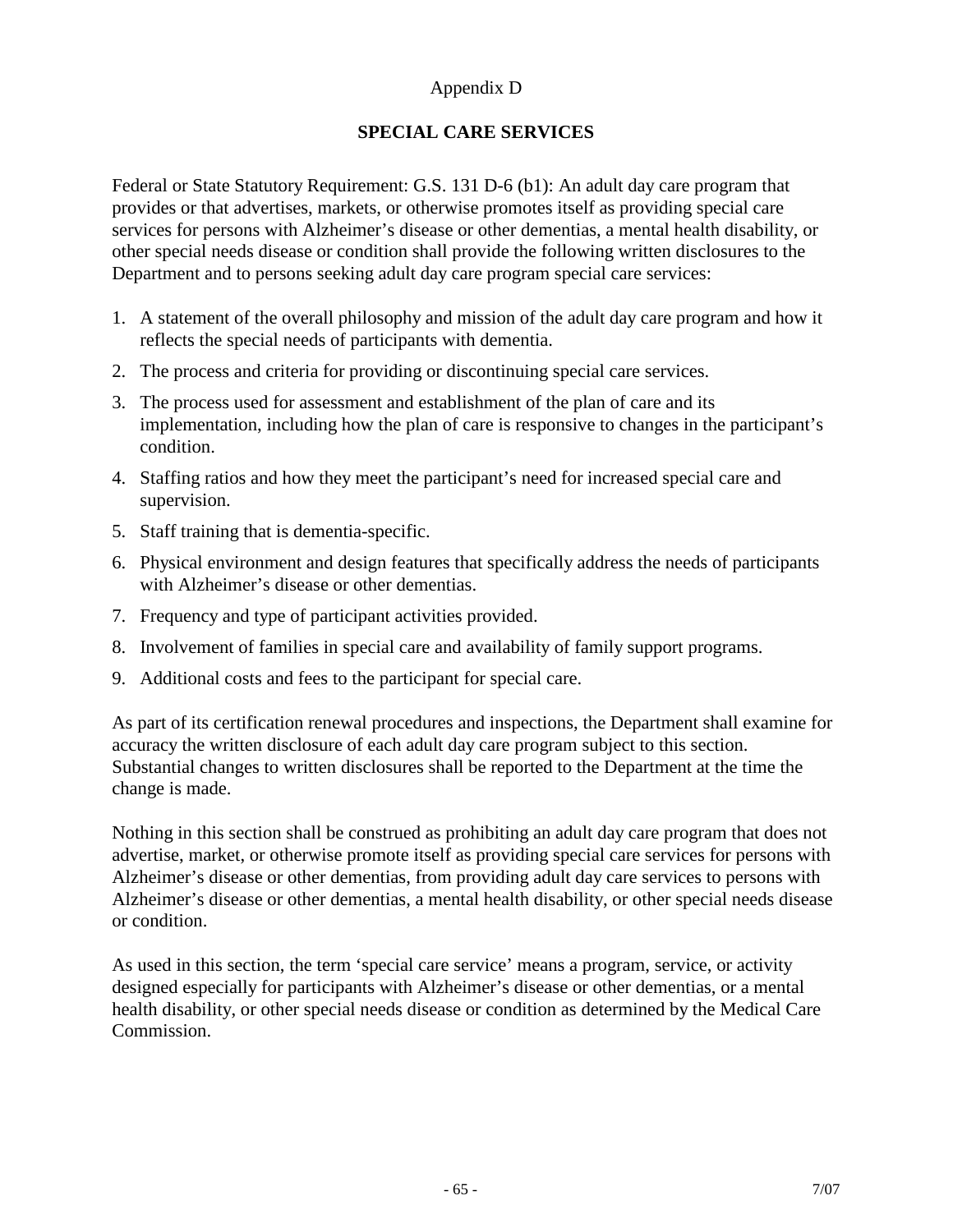#### **SPECIAL CARE FOR PERSONS WITH ALZHEIMER'S DISEASE OR OTHER DEMENTIA**

10A 06R .0900 and 06S .0600 (previously 10 NCAC 42E .1500 and 10 NCAC 42Z .1000)

- A. Special Care Disclosures (10A NCAC 06R .0901, previously10 NCAC 42E .1501): The rules of this Section are established to govern the disclosure requirements for adult day care programs that provide or promote themselves as providing special care services for persons with Alzheimer's or other dementias, mental health disabilities, or other special needs diseases or conditions. Only those programs that meet these requirements may advertise or represent themselves as providing special care services as defined in Rule .0201 of NCAC 06R (previously Rule .0801, of NCAC 42E.)
- B. Policies and Procedures (10A NCAC 06R .0902 and 06S .0601, previously 10 NCAC 42E .1502 and 42Z .1001): The program shall assure that written special care services policies and procedures are established, implemented by staff and available for review on site. In addition to all applicable policies and procedures set forth in 10 NCAC 06R and 06S (previously 10 NCAC 42E and 42Z), there shall be policies and procedures that address:
	- 1. The philosophy of the special care service which includes a statement of mission and objectives regarding the specific population to be served by the center which shall address, but not be limited to, the following:
		- a. a safe, secure, familiar and consistent environment that promotes the use of skills for daily living;
		- b. a structured program of daily activities that allows for flexibility to respond to the needs, abilities, and preferences of participants;
		- c. individualized service plans that stress the maintenance of participant's abilities and promote the highest possible level of physical and mental functioning; and
		- d. methods of behavior management which preserve dignity through design of the physical environment, physical exercise, social activity, appropriate medication administration, proper nutrition and health maintenance.
	- 2. The process and criteria for enrollment in and discharge from the service.
	- 3. A description of the special care services offered by the program.
	- 4. Participant assessment and service planning, including opportunity for family involvement in the service planning and the implementation of the service plan, including responding to changes in the participant's condition.
	- 5. Safety measures addressing specific dangers such as wandering, ingestion, falls, smoking, and aggressive behavior.
	- 6. Lost or missing participants.
	- 7. Staff to participant ratios in the special care service to meet the needs of participants.
	- 8. Amount and content areas of staff training both at orientation and annually based on the special care needs of the participants.
	- 9. Physical environment and design features that address the needs of the participants. These features can encompass an entire center if the center promotes itself as providing special care or any section separated by closed doors from the rest of the center and advertised especially for special care of participants.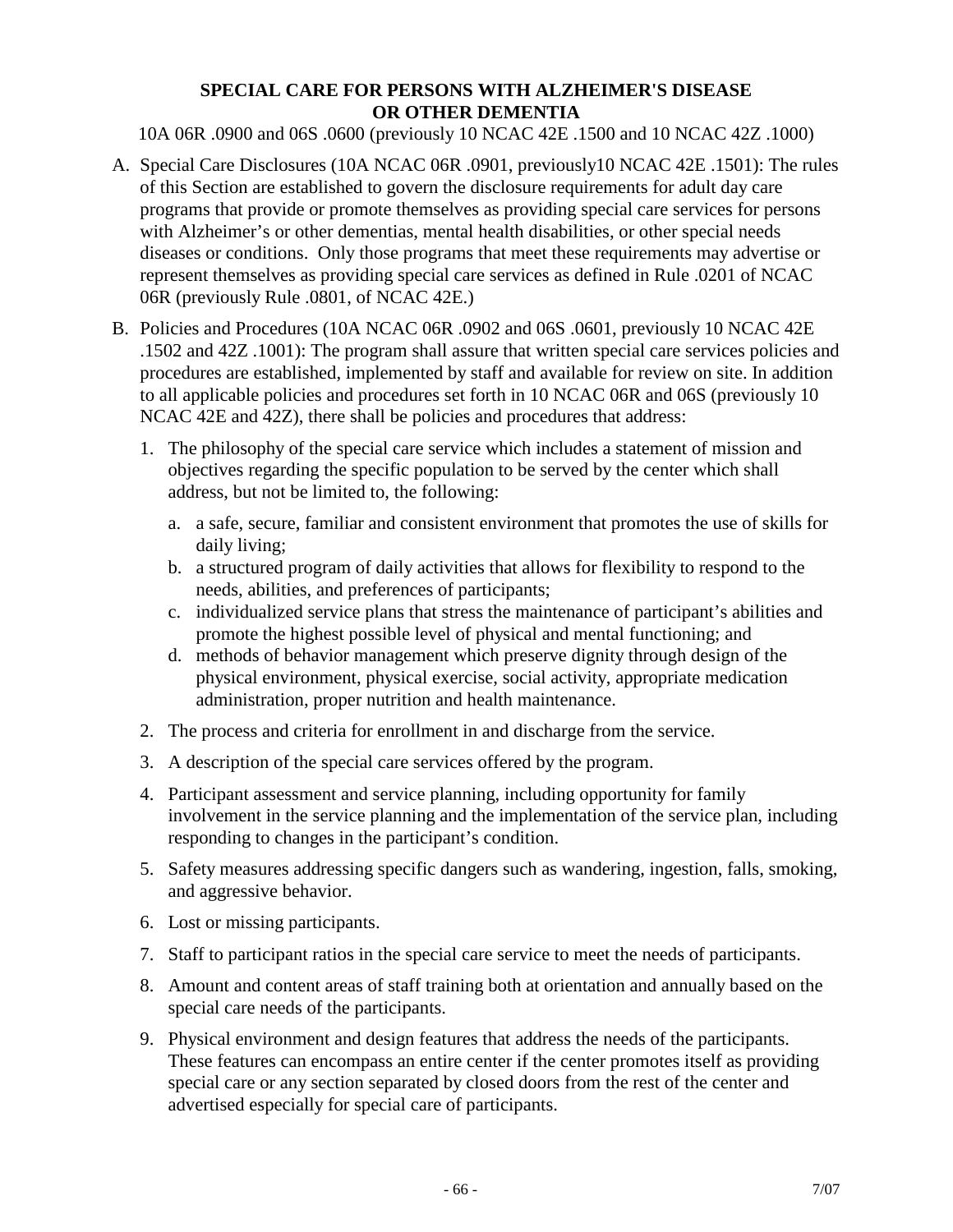- a. Center or section exit doors may be locked only if the locking devices meet the requirements outlined in the N.C. State Building Code for special locking devices;
- b. Where exit doors are not locked, a system of security monitoring shall be provided.
- 10. Activities based on personal preferences and needs of the participants that focus on the individual's interests and abilities.
- 11. Opportunity for involvement of families in participant care, if applicable.
- 12. The availability of or information on family support groups and other community services.
- 13. Additional costs and fees for the special services provided.
- C. Enrollment-Special Care Services (10A NCAC 06R .0904 and 06S .0603, previously 10 NCAC 42E .0504 and 42Z .1003): In addition to meeting the enrollment policies and procedures requirements set forth in the in 10 NCAC 06R and 06S (previously 10 NCAC 42E and 42Z), an adult day care program shall assure the following requirements are met for participants who are enrolled for special care services:
	- 1. Disclosure information shall be provided to an individual or the responsible party of an individual seeking enrollment in a center or home providing special care services. The disclosure information shall be written and address policies and procedures listed in rule .0902 (previously .1502) of this Subchapter.
	- 2. The participant's medical examination report shall specify a diagnosis, disability or condition consistent with the special care service offered by the program.
	- 3. Any individual with a developmental disability being considered for adult day services programming enrollment or discharge must proceed through the Developmental Disabilities Single Portal of Entry and Exit process pursuant to G.S. 122C-132.1 and 10A NCAC 29A .0200 (previously 10 NCAC 16A .0400.)
	- 4. A participant transferring from standard day care services to special care services must meet the criteria for that special care service. Family or responsible persons shall agree to the transfer decision.
- D. Individual Service Plans Special Care Services (10A NCAC 06R .0905 and 06S .0604, previously 10 NCAC 42E .1505 and 42Z .1004): In addition to meeting individual service plan requirements set forth in in 10 NCAC 06R and 06S (previously 10 NCAC 42E and 42Z), an adult day care program providing special care services shall assure that the individual service plan is based on the participant's needs, interests and level of abilities. It shall specify programming that involves environmental, social and health care strategies to help the participant attain or maintain the maximum level of functioning possible and compensate for lost abilities.
- E. Program Plan Special Care Services (10A NCAC 06R .0906 and 06S .0605, previously 10 NCAC 42E .1506 and 42Z .1005): In addition to meeting program plan requirements set forth in in 10 NCAC 06R and 06S (previously 10 NCAC 42E and 42Z), an adult day care program providing special care services shall assure that the program plan provides for a balance of activities that promote an optimum level of functioning in all activity areas, including personal care activities.
- F. Staff Orientation and Training Special Care Services (10A NCAC 06R .0907 and 06S .0606, previously 10 NCAC 42E .1507 and 42Z .1006): An adult day care program providing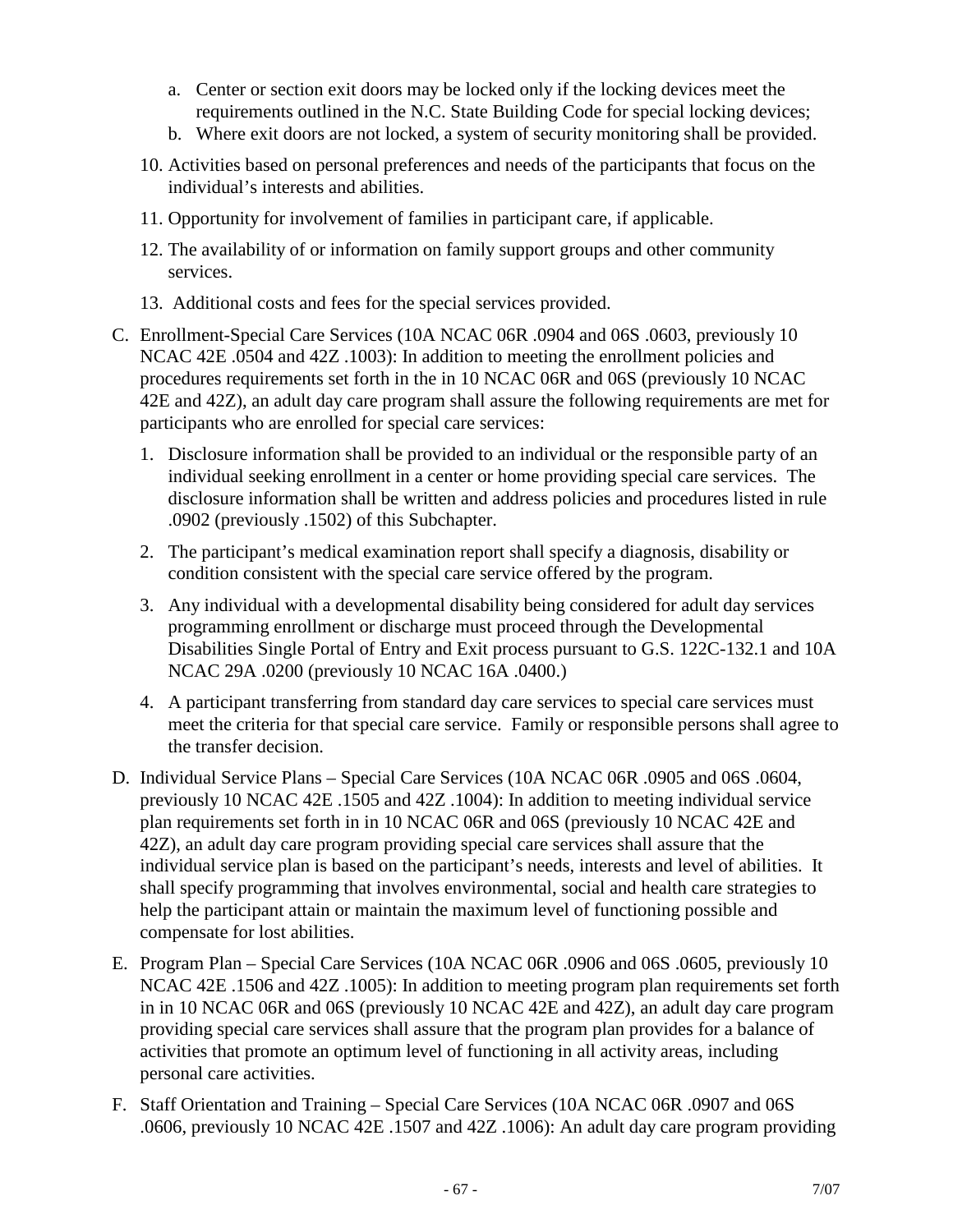special care services shall assure that special care services staff receive at least the following orientation and training:

- 1. Prior to assuming responsibility for a special care service, the program director shall document receipt of training specific to the population(s) to be served.
- 2. The program director shall have in place a written plan for training staff that identifies content, sources, evaluations and schedules of training. The plan shall be reviewed and updated annually.
- 3. The program director shall assure that within a month of employment, each staff person assigned to special care services shall demonstrate knowledge of the needs, interests and levels of abilities of the participants. This shall be documented in the center's files.
- 4. Within six months of employment, each staff person assigned to special care service shall complete three training experiences. The training shall include, but not be limited to, population specific techniques for communication, behaviors and activities of daily living.
- 5. Each staff person working directly with participants in special care service shall complete a minimum of two population specific educational experiences annually.
- 6. All training experiences of each staff person shall be documented in the center's files.
- G. The Facility Special Care Services (10A NCAC 06R .0903 and 06S .0602, previously 10 NCAC 42E .1503 and 42Z .1002): In addition to meeting general requirements for facility grounds set forth in the 10 NCAC 06R and 06S (previously 10 NCAC 42E and 42Z), an adult day program providing special care services shall assure that participants receiving this service have access to an outside area. This area shall be secured or supervised when participants have a physical or cognitive impairment and their safety and well-being would otherwise be compromised.
- H. Requirements for Special Care Services Unit (10A NCAC 06R .0908 and 06S .0607, previously 10 NCAC 42E .1508 and 42Z .1007): In addition to meeting all other special care services requirements, an adult day care program with a special care services unit shall assure the following:
	- 1. An area designated as a special care services unit located within a center that also serves other participants, shall have the unit providing special care separated by closed doors and located so that other participants, visitors or staff do not have to pass through the section to reach other areas of the building.
	- 2. A special care services unit separated by closed doors from the rest of the adult day center shall meet equipment and furnishing requirements as set forth in 10 NCAC 06R and 06S (previously 10 NCAC 42E and 42Z).
	- 3. At least one toilet shall be located in the unit.
	- 4. An area designated as a special care services unit shall provide space on the unit for each participant as set forth in the 10 NCAC 06R and 06S (previously 10 NCAC 42E and 42Z).
	- 5. An area designated as a special care services unit within an adult day center shall meet existing adult day care staffing ratio requirements as set forth in the 10 NCAC 06R and 06S (previously 10 NCAC 42E and 42Z).